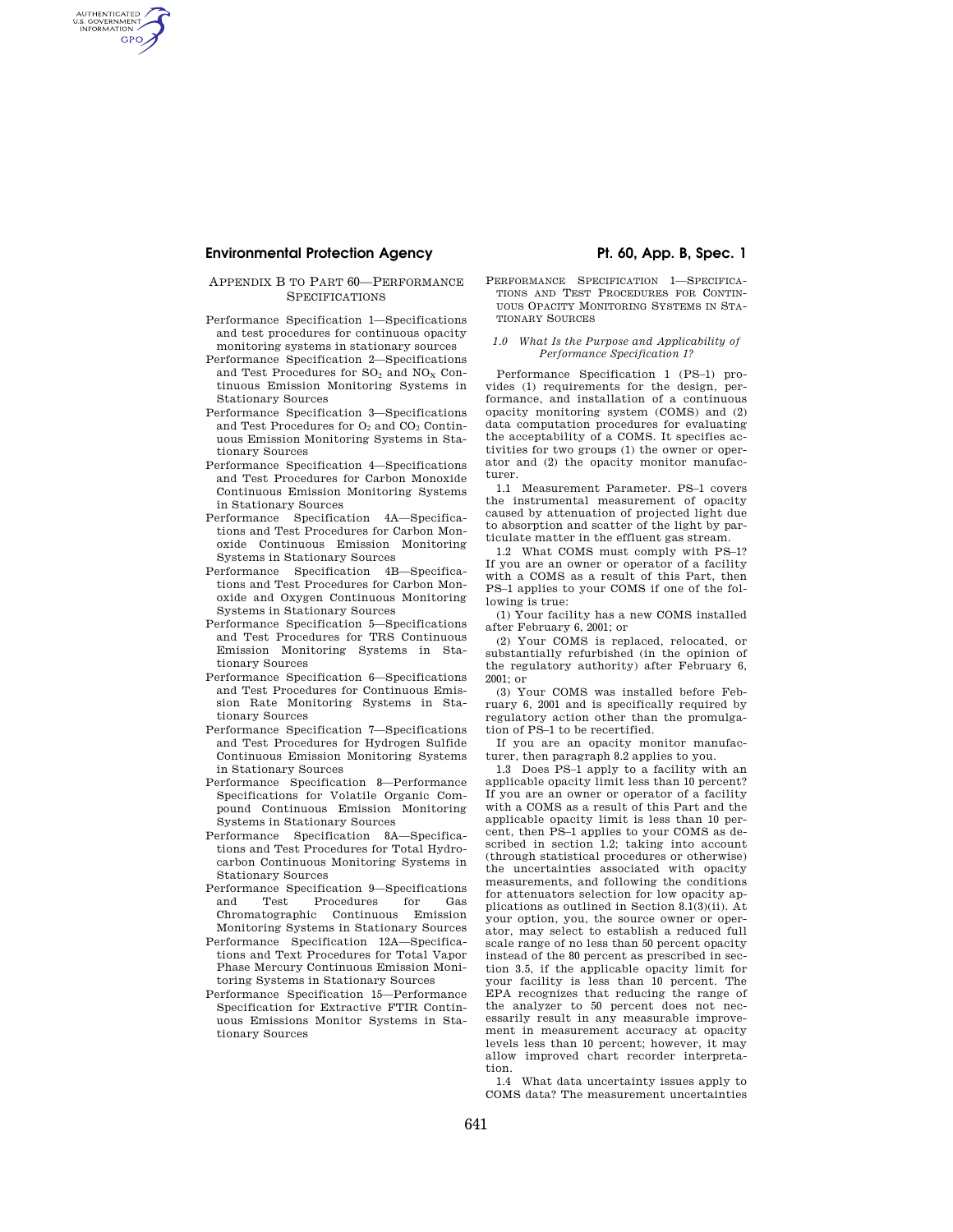associated with COMS data result from several design and performance factors including limitations on the availability of calibration attenuators for opacities less than about 6 percent (3 percent for single-pass instruments), calibration error tolerances, zero and upscale drift tolerances, and allowance for dust compensation that are significant relative to low opacity levels. The full scale requirements of this PS may also contribute to measurement uncertainty for opacity measurements where the applicable limits are below 10 percent opacity.

### *2.0 What Are the Basic Requirements of PS–1?*

PS–1 requires (1) opacity monitor manufacturers comply with a comprehensive series of design and performance specifications and test procedures to certify opacity monitoring equipment before shipment to the end user, (2) the owner or operator to follow installation guidelines, and (3) the owner or operator to conduct a set of field performance tests that confirm the acceptability of the COMS after it is installed.

2.1 ASTM D 6216–98 is the reference for design specifications, manufacturer's performance specifications, and test procedures. The opacity monitor manufacturer must periodically select and test an opacity monitor, that is representative of a group of monitors produced during a specified period or lot, for conformance with the design specifications in ASTM D 6216–98. The opacity monitor manufacturer must test each opacity monitor for conformance with the manufacturer's performance specifications in ASTM D 6216–98.

2.2 Section 8.1(2) provides guidance for locating an opacity monitor in vertical and horizontal ducts. You are encouraged to seek approval for the opacity monitor location from the appropriate regulatory authority prior to installation.

2.3 After the COMS is installed and calibrated, the owner or operator must test the COMS for conformance with the field performance specifications in PS–1.

*3.0 What Special Definitions Apply to PS–1?* 

3.1 All definitions and discussions from section 3 of ASTM D 6216–98 are applicable to PS–1.

3.2 *Centroid Area.* A concentric area that is geometrically similar to the stack or duct cross-section and is no greater than 1 percent of the stack or duct cross-sectional area.

3.3 *Data Recorder.* That portion of the installed COMS that provides a permanent record of the opacity monitor output in terms of opacity. The data recorder may include automatic data reduction capabilities.

3.4 *External Audit Device.* The inherent design, equipment, or accommodation of the opacity monitor allowing the independent

**Pt. 60, App. B, Spec. 1 40 CFR Ch. I (7–1–09 Edition)** 

assessment of the COMS's calibration and operation.

3.5 *Full Scale.* The maximum data display output of the COMS. For purposes of recordkeeping and reporting, full scale will be greater than 80 percent opacity.

3.6 *Operational Test Period.* A period of time (168 hours) during which the COMS is expected to operate within the established performance specifications without any unscheduled maintenance, repair, or adjustment.

3.7 *Primary Attenuators.* Those devices (glass or grid filter that reduce the transmission of light) calibrated according to procedures in section 7.1.

3.8 *Secondary Attenuators.* Those devices (glass or grid filter that reduce the transmission of light) calibrated against primary attenuators according to procedures in section 7.2.

3.9 *System Response Time.* The amount of time the COMS takes to display 95 percent of a step change in opacity on the COMS data recorder.

#### *4.0 Interferences. Water Droplets*

#### *5.0 What Do I Need To Know To Ensure the Safety of Persons Using PS–1?*

The procedures required under PS–1 may involve hazardous materials, operations, and equipment. PS–1 does not purport to address all of the safety problems associated with these procedures. Before performing these procedures, you must establish appropriate safety and health practices, and you must determine the applicable regulatory limitations. You should consult the COMS user's manual for specific precautions to take.

#### *6.0 What Equipment and Supplies Do I Need?*

6.1 *Continuous Opacity Monitoring System.*  You, as owner or operator, are responsible for purchasing an opacity monitor that meets the specifications of ASTM D 6216–98, including a suitable data recorder or automated data acquisition handling system. Example data recorders include an analog strip chart recorder or more appropriately an electronic data acquisition and reporting system with an input signal range compatible with the analyzer output.

6.2 *Calibration Attenuators.* You, as owner or operator, are responsible for purchasing a minimum of three calibration attenuators that meet the requirements of PS–1. Calibration attenuators are optical filters with neutral spectral characteristics. Calibration attenuators must meet the requirements in section 7 and must be of sufficient size to attenuate the entire light beam received by the detector of the COMS. For transmissometers operating over a narrow bandwidth (*e.g.,* laser), a calibration attenuator's value is determined for the actual operating wavelengths of the transmissometer.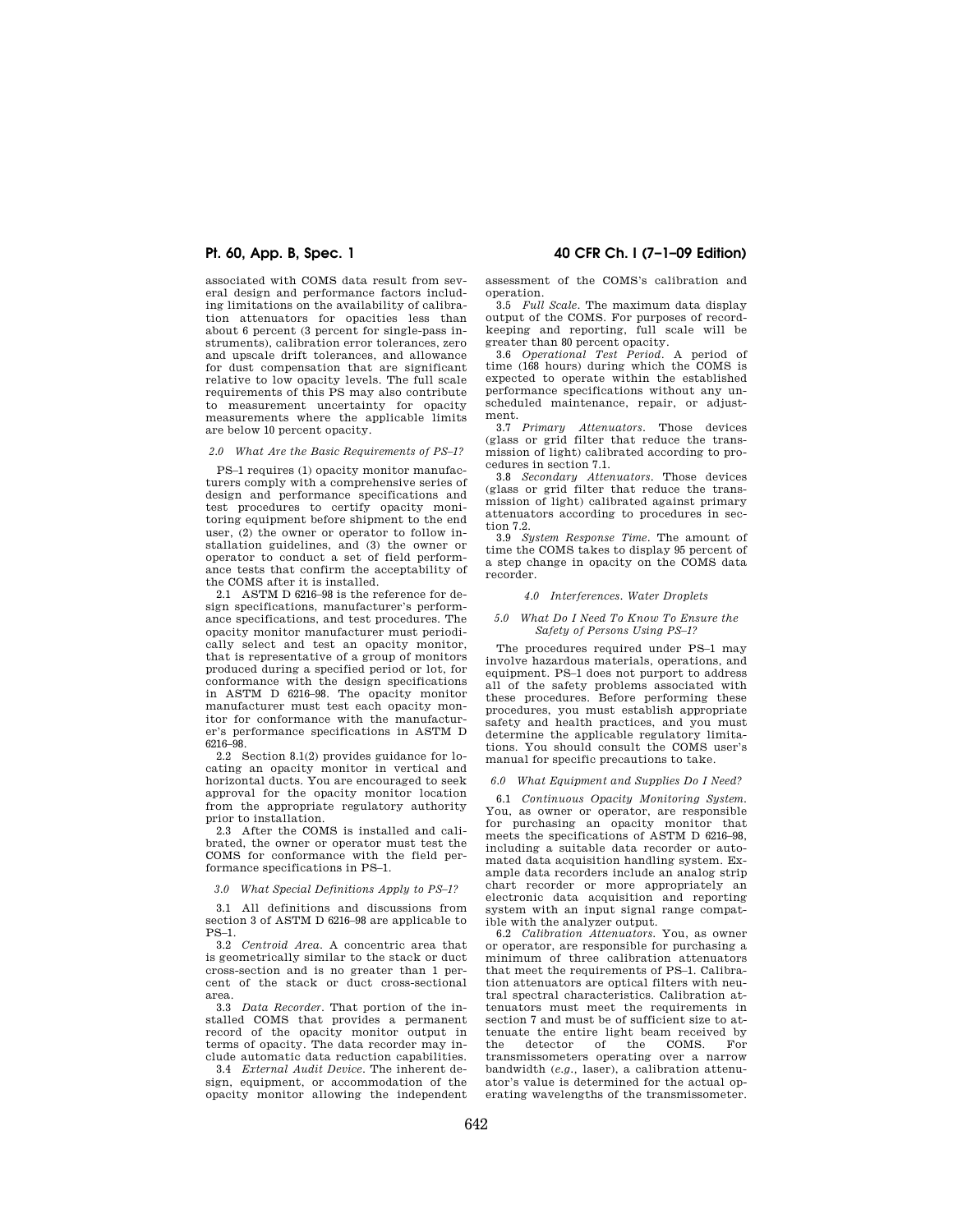# **Environmental Protection Agency The Contract Protection Agency Pt. 60, App. B, Spec. 1**

Some filters may not be uniform across the face. If errors result in the daily calibration drift or calibration error test, you may want to examine the across-face uniformity of the filter.

6.3 *Calibration Spectrophotometer.* Whoever calibrates the attenuators must have a spectrophotometer that meets the following minimum design specifications:

| Parameter                        | Specification                               |
|----------------------------------|---------------------------------------------|
| Wavelength range    300-800 nm.  | Accuracy  < 0.5% transmittance, NIST trace- |
| Detector angle of view $ $ <10°. | able calibration.                           |

*7.0 What Reagents and Standards Do I Need?* 

You will need to use attenuators (*i.e.,* neutral density filters) to check the daily calibration drift and calibration error of a COMS. Attenuators are designated as either primary or secondary based on how they are calibrated.

7.1 Attenuators are designated primary in one of two ways:

(1) They are calibrated by NIST; or

(2) They are calibrated on a 6-month frequency through the assignment of a luminous transmittance value in the following manner:

(i) Use a spectrophotometer meeting the specifications of section 6.3 to calibrate the required filters. Verify the spectrophotometer calibration through use of a NIST 930D Standard Reference Material (SRM). A SRM 930D consists of three neutral density glass filters and a blank, each mounted in a cuvette. The wavelengths and temperature to be used in the calibration are listed on the NIST certificate that accompanies the reported values. Determine and record a transmittance of the SRM values at the NIST wavelengths (three filters at five wavelengths each for a total of 15 determinations). Calculate a percent difference between the NIST certified values and the spectrophotometer response. At least 12 of the 15 differences (in percent) must be within ±0.5 percent of the NIST SRM values. No difference can be greater than ±1.0 percent. Recalibrate the SRM or service the spectrophotometer if the calibration results fail the criteria.

(ii) Scan the filter to be tested and the NIST blank from wavelength 380 to 780 nm, and record the spectrophotometer percent transmittance responses at 10 nm intervals. Test in this sequence: blank filter, tested filter, tested filter rotated 90 degrees in the plane of the filter, blank filter. Calculate the average transmittance at each 10 nm interval. If any pair of the tested filter transmittance values (for the same filter and wavelength) differ by more than  $\pm 0.25$  percent, rescan the tested filter. If the filter fails to

achieve this tolerance, do not use the filter in the calibration tests of the COMS.

(iii) Correct the tested filter transmittance values by dividing the average tested filter transmittance by the average blank filter transmittance at each 10 nm interval.

(iv) Calculate the weighted (to the response of the human eye), tested filter transmittance by multiplying the transmittance value by the corresponding response factor shown in table 1–1, to obtain the Source C Human Eye Response.

(v) Recalibrate the primary attenuators semi-annually if they are used for the required calibration error test. Recalibrate the primary attenuators annually if they are used only for calibration of secondary attenuators.

7.2 Attenuators are designated secondary if the filter calibration is done using a laboratory-based transmissometer. Conduct the secondary attenuator calibration using a laboratory-based transmissometer calibrated as follows:

(i) Use at least three primary filters of nominal luminous transmittance 50, 70 and 90 percent, calibrated as specified in section 7.1(2)(i), to calibrate the laboratory-based transmissometer. Determine and record the slope of the calibration line using linear regression through zero opacity. The slope of the calibration line must be between 0.99 and 1.01, and the laboratory-based transmissometer reading for each primary filter must not deviate by more than ±2 percent from the linear regression line. If the calibration of the laboratory-based transmissometer yields a slope or individual readings outside the specified ranges, secondary filter calibrations cannot be performed. Determine the source of the variations (either transmissometer performance or changes in the primary filters) and repeat the transmissometer calibration before proceeding with the attenuator calibration.

(ii) Immediately following the laboratorybased transmissometer calibration, insert the secondary attenuators and determine and record the percent effective opacity value per secondary attenuator from the calibration curve (linear regression line).

(iii) Recalibrate the secondary attenuators semi-annually if they are used for the required calibration error test.

#### *8.0 What Performance Procedures Are Required To Comply With PS–1?*

Procedures to verify the performance of the COMS are divided into those completed by the owner or operator and those completed by the opacity monitor manufacturer. 8.1 What procedures must I follow as the Owner or Operator?

(1) You must purchase an opacity monitor that complies with ASTM D 6216–98 and obtain a certificate of conformance from the opacity monitor manufacturer.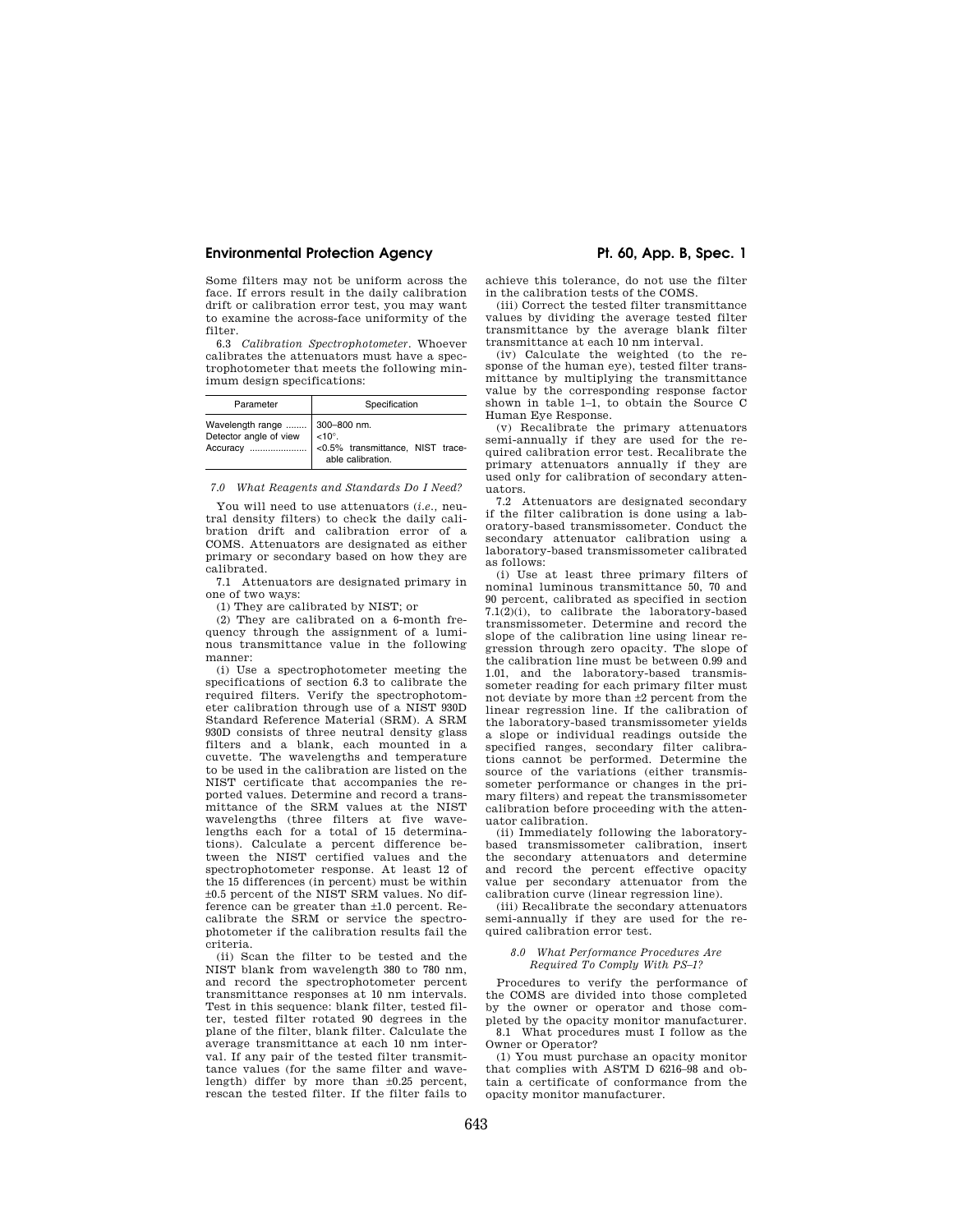(2) You must install the opacity monitor at a location where the opacity measurements are representative of the total emissions from the affected facility. You must meet this requirement by choosing a measurement location and a light beam path as follows:

(i) Measurement Location. Select a measurement location that is (1) at least 4 duct diameters downstream from all particulate control equipment or flow disturbance, (2) at

# **Pt. 60, App. B, Spec. 1 40 CFR Ch. I (7–1–09 Edition)**

least 2 duct diameters upstream of a flow disturbance, (3) where condensed water vapor is not present, and (4) accessible in order to permit maintenance.

(ii) Light Beam Path. Select a light beam path that passes through the centroidal area of the stack or duct. Also, you must follow these additional requirements or modifications for these measurement locations:

| If your measurement lo-<br>cation is in a:                                        | And is:                                                                                                       | Then use a light beam path that is:                                                                                                                                                                                                                                                                                                            |
|-----------------------------------------------------------------------------------|---------------------------------------------------------------------------------------------------------------|------------------------------------------------------------------------------------------------------------------------------------------------------------------------------------------------------------------------------------------------------------------------------------------------------------------------------------------------|
| 1. Straight vertical section<br>of stack or duct.<br>2. Straight vertical section | Less than 4 equivalent diameters downstream<br>from a bend.<br>Less than 4 equivalent diameters upstream from | In the plane defined by the upstream bend (see<br>figure $1-1$ ).<br>In the plane defined by the downstream bend                                                                                                                                                                                                                               |
| of stack or duct.                                                                 | a bend.                                                                                                       | (see figure $1-2$ ).                                                                                                                                                                                                                                                                                                                           |
| 3. Straight vertical section<br>of stack or duct.                                 | Less than 4 equivalent diameters downstream<br>and is also less than 1 diameter upstream<br>from a bend.      | In the plane defined by the upstream bend (see<br>figure $1-3$ ).                                                                                                                                                                                                                                                                              |
| 4. Horizontal section of<br>stack or duct.                                        | At least 4 equivalent diameters downstream from<br>a vertical bend.                                           | In the horizontal plane that is between $\frac{1}{3}$ and $\frac{1}{2}$<br>the distance up the vertical axis from the bot-<br>tom of the duct (see figure 1-4).                                                                                                                                                                                |
| 5. Horizontal section of<br>duct.                                                 | Less than 4 equivalent diameters downstream<br>from a vertical bend.                                          | In the horizontal plane that is between $\frac{1}{2}$ and $\frac{2}{3}$<br>the distance up the vertical axis from the bot-<br>tom of the duct for upward flow in the vertical<br>section, and is between $\frac{1}{3}$ and $\frac{1}{2}$ the dis-<br>tance up the vertical axis from the bottom of<br>the duct for downward flow (figure 1-5). |

(iii) Alternative Locations and Light Beam Paths. You may select locations and light beam paths, other than those cited above, if you demonstrate, to the satisfaction of the Administrator or delegated agent, that the average opacity measured at the alternative location or path is equivalent to the opacity as measured at a location meeting the criteria of sections  $8.1(2)(i)$  and  $8.1(2)(ii)$ . The opacity at the alternative location is considered equivalent if (1) the average opacity value measured at the alternative location is within ±10 percent of the average opacity value measured at the location meeting the installation criteria, and (2) the difference between any two average opacity values is less than 2 percent opacity (absolute). You use the following procedure to conduct this demonstration: simultaneously measure the opacities at the two locations or paths for a minimum period of time (*e.g.,* 180-minutes) covering the range of normal operating conditions and compare the results. The opacities of the two locations or paths may be measured at different times, but must represent the same process operating conditions. You may use alternative procedures for determining acceptable locations if those procedures are approved by the Administrator.

(3) Field Audit Performance Tests. After you install the COMS, you must perform the following procedures and tests on the COMS.

(i) Optical Alignment Assessment. Verify and record that all alignment indicator devices show proper alignment. A clear indica-

tion of alignment is one that is objectively apparent relative to reference marks or conditions.

(ii) Calibration Error Check. Conduct a three-point calibration error test using three calibration attenuators that produce outlet pathlength corrected, single-pass opacity values shown in ASTM D 6216–98, section 7.5. If your applicable limit is less than 10 percent opacity, use attenuators as described in ASTM D 6216–98, section 7.5 for applicable standards of 10 to 19 percent opacity. Confirm the external audit device produces the proper zero value on the COMS data recorder. Separately, insert each calibration attenuators (low, mid, and high-level) into the external audit device. While inserting each attenuator, (1) ensure that the entire light beam passes through the attenuator, (2) minimize interference from reflected light, and (3) leave the attenuator in place for at least two times the shortest recording interval on the COMS data recorder. Make a total of five nonconsecutive readings for each attenuator. At the end of the test, correlate each attenuator insertion to the corresponding value from the data recorder. Subtract the single-pass calibration attenuator values corrected to the stack exit conditions from the COMS responses. Calculate the arithmetic mean difference, standard deviation, and confidence coefficient of the five measurements value using equations 1–3, 1–4, and 1–5. Calculate the calibration error as the sum of the absolute value of the mean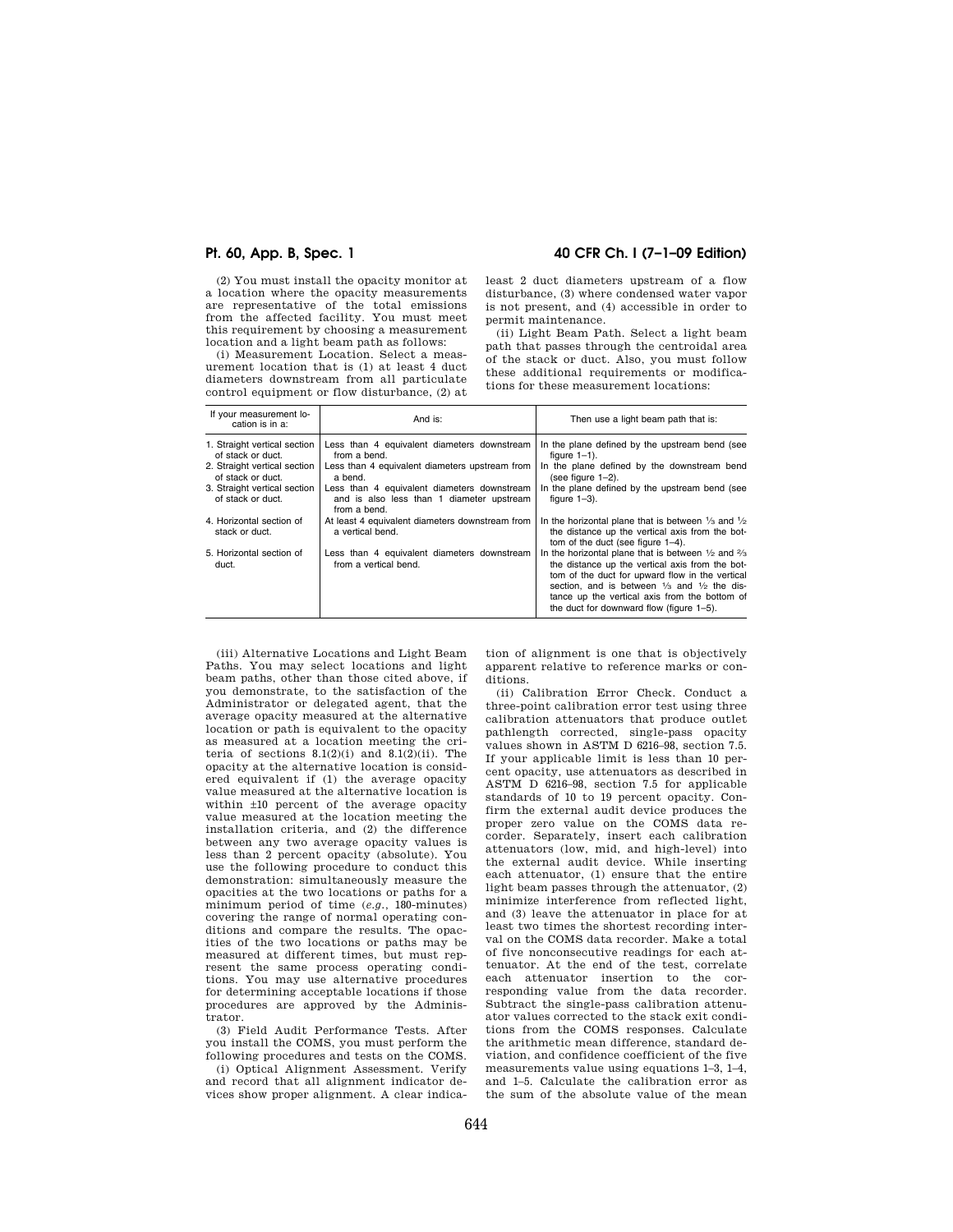# **Environmental Protection Agency The Contract Protection Agency Pt. 60, App. B, Spec. 1**

difference and the 95 percent confidence coefficient for each of the three test attenuators using equation 1–6. Report the calibration error test results for each of the three attenuators.

(iii) System Response Time Check. Using a high-level calibration attenuator, alter-nately insert the filter five times and remove it from the external audit device. For each filter insertion and removal, measure the amount of time required for the COMS to display 95 percent of the step change in opacity on the COMS data recorder. For the upscale response time, measure the time from insertion to display of 95 percent of the final, steady upscale reading. For the downscale response time, measure the time from removal to display 5 percent of the initial upscale reading. Calculate the mean of the five upscale response time measurements and the mean of the five downscale response time measurements. Report both the upscale and downscale response times.

(iv) Averaging Period Calculation and Recording Check. After the calibration error check, conduct a check of the averaging period calculation (e.g., 6-minute integrated average). Consecutively insert each of the calibration error check attenuators (low, mid, and high-level) into the external audit device for a period of two times the averaging period plus 1 minute (e.g., 13 minutes for a 6-minute averaging period). Compare the path length corrected opacity value of each attenuator to the valid average value calculated by the COMS data recording device for that attenuator.

(4) Operational Test Period. Before conducting the operational testing, you must have successfully completed the field audit tests described in sections 8.1(3)(i) through 8.1(3)(iv). Then, you operate the COMS for an initial 168-hour test period while the source is operating under normal operating conditions. If normal operations contain routine source shutdowns, include the source's down periods in the 168-hour operational test period. However, you must ensure that the following minimum source operating time is included in the operational test period: (1) For a batch operation, the operational test period must include at least one full cycle of batch operation during the 168-hour period unless the batch operation is longer than 168 hours or (2) for continuous operating processes, the unit must be operating for at least 50 percent of the 168-hour period. Except during times of instrument zero and upscale calibration drift checks, you must analyze the effluent gas for opacity and produce a permanent record of the COMS output. During this period, you may not perform unscheduled maintenance, repair, or adjustment to the COMS. Automatic zero and calibration adjustments (*i.e.,* intrinsic adjustments), made by the COMS without operator intervention or initiation, are allowable at

any time. At the end of the operational test period, verify and record that the COMS optical alignment is still correct. If the test period is interrupted because of COMS failure, record the time when the failure occurred. After the failure is corrected, you restart the 168-hour period and tests from the beginning (0-hour). During the operational test period, perform the following test procedures:

(i) Zero Calibration Drift Test. At the outset of the 168-hour operational test period and at each 24-hour interval, the automatic calibration check system must initiate the simulated zero device to allow the zero drift to be determined. Record the COMS response to the simulated zero device. After each 24 hour period, subtract the COMS zero reading from the nominal value of the simulated zero device to calculate the 24-hour zero drift (ZD). At the end of the 168-hour period, calculate the arithmetic mean, standard deviation, and confidence coefficient of the 24 hour ZDs using equations 1–3, 1–4, and 1–5. Calculate the sum of the absolute value of the mean and the absolute value of the confidence coefficient using equation 1–6, and report this value as the 24-hour ZD error.

(ii) Upscale Calibration Drift Test. At each 24-hour interval after the simulated zero device value has been checked, check and record the COMS response to the upscale calibration device. After each 24-hour period, subtract the COMS upscale reading from the nominal value of the upscale calibration device to calculate the 24-hour calibration drift (CD). At the end of the 168-hour period, calculate the arithmetic mean, standard deviation, and confidence coefficient of the 24 hour CD using equations 1–3, 1–4, and 1–5. Calculate the sum of the absolute value of the mean and the absolute value of the confidence coefficient using equation 1–6, and report this value as the 24-hour CD error.

(5) Retesting. If the COMS fails to meet the specifications for the tests conducted under the operational test period, make the necessary corrections and restart the operational test period. Depending on the opinion of the enforcing agency, you may have to repeat some or all of the field audit tests.

8.2 What are the responsibilities of the Opacity Monitor Manufacturer?

You, the manufacturer, must carry out the following activities:

(1) Conduct the verification procedures for design specifications in section 6 of ASTM D 6216–98.

(2) Conduct the verification procedures for performance specifications in section 7 of ASTM D 6216–98.

(3) Provide to the owner or operator, a report of the opacity monitor's conformance to the design and performance specifications required in sections 6 and 7 of ASTM D 6216–98 in accordance with the reporting requirements of section 9 in ASTM D 6216–98.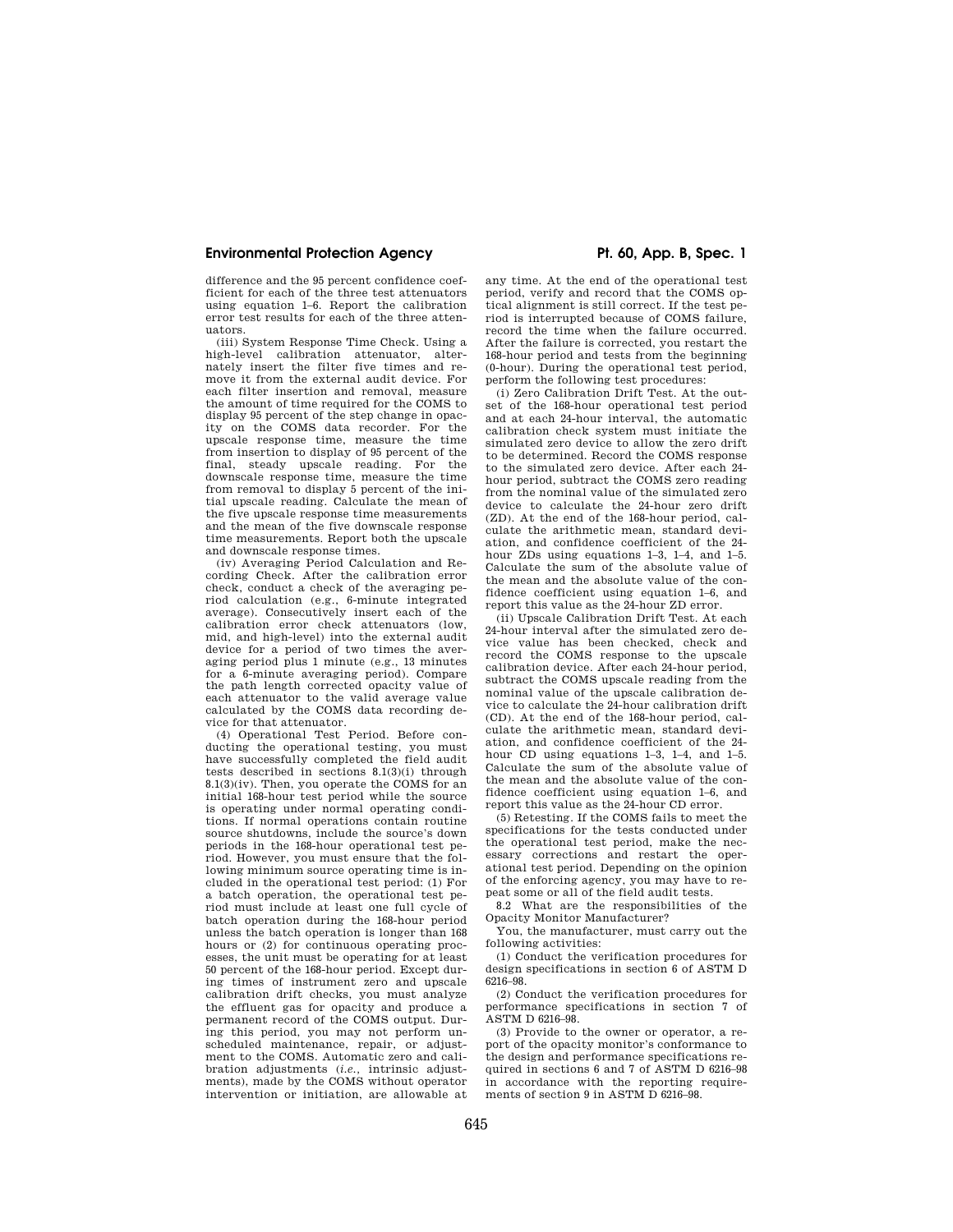# *9.0 What quality control measures are required by PS–1?*

Opacity monitor manufacturers must initiate a quality program following the requirements of ASTM D 6216–98, section 8. The quality program must include (1) a quality system and (2) a corrective action program.

### *10.0 Calibration and Standardization*  [Reserved]

### *11.0 Analytical Procedure* [Reserved]

### *12.0 What Calculations Are Needed for PS–1?*

12.1 Desired Attenuator Values. Calculate the desired attenuator value corrected to the emission outlet pathlength as follows:

$$
OP_2 = 1 - (1 - OP_1)^{\frac{L_2}{L_1}}
$$
 Eq. 1-1

Where:

 $OP<sub>1</sub>=$ Nominal opacity value of required low-, mid-, or high-range calibration attenuators.

# $\bar{x}$  = Arithmetic mean n = Number of data points

$$
\sum_{i=1} x_i = \text{Algebraic sum of the individual measurements},
$$

x x  $x_i$ .

12.4 Standard Deviation. Calculate the standard deviation as follows:

n

$$
S_d = \sqrt{\sum_{i=1}^{n} x_i^2 - \frac{\left(\sum_{i=1}^{n} x_i\right)^2}{n}}{n-1}}
$$
 Eq. 1-4

Where:

S<sub>d</sub>=Standard deviation of a data set.

12.5 Confidence Coefficient. Calculate the 2.5 percent error confidence coefficient (onetailed) as follows:

$$
CC = \frac{t_{0.975} S_d}{\sqrt{n}} \qquad Eq. 1-5
$$

Where:

CC=Confidence coefficient  $t_{0.975}$ =t – value (see table 1–2).

# **Pt. 60, App. B, Spec. 1 40 CFR Ch. I (7–1–09 Edition)**

OP2=Desired attenuator opacity value from ASTM D 6216–98, section 7.5 at the opacity limit required by the applicable subpart.

L1=Monitoring pathlength.

L2=Emission outlet pathlength.

12.2 Luminous Transmittance Value of a Filter. Calculate the luminous transmittance of a filter as follows:

$$
LT = \frac{\sum_{i=300_{nm}}^{1=800_{nm}} T_i}{100,000} \qquad Eq. 1-2
$$

Where:

LT=Luminous transmittance Ti=Weighted tested filter transmittance. 12.3 Arithmetic Mean. Calculate the arithmetic mean of a data set as follows:

$$
\bar{x} = \frac{1}{n} \sum_{i=1}^{n} x_i
$$
 Eq. 1-3

Where:

12.6 Calibration Error. Calculate the error (calibration error, zero drift error, and calibration drift error) as follows:

$$
Er = |\overline{x}| + |CC| \qquad Eq. 1-6
$$

Where:

Er=Error.

12.7 Conversion of Opacity Values for Monitor Pathlength to Emission Outlet Pathlength. When the monitor pathlength is different from the emission outlet pathlength, use either of the following equations to convert from one basis to the other (this conversion may be automatically calculated by the monitoring system):

log 
$$
(1 - Op_2)
$$
 =  $\frac{L_2}{L_1}$ log  $(1 - Op_1)$  Eq. 1-7  
OD<sub>2</sub> =  $\frac{L_2}{L_1} \times OD_1$  Eq. 1-8

Where: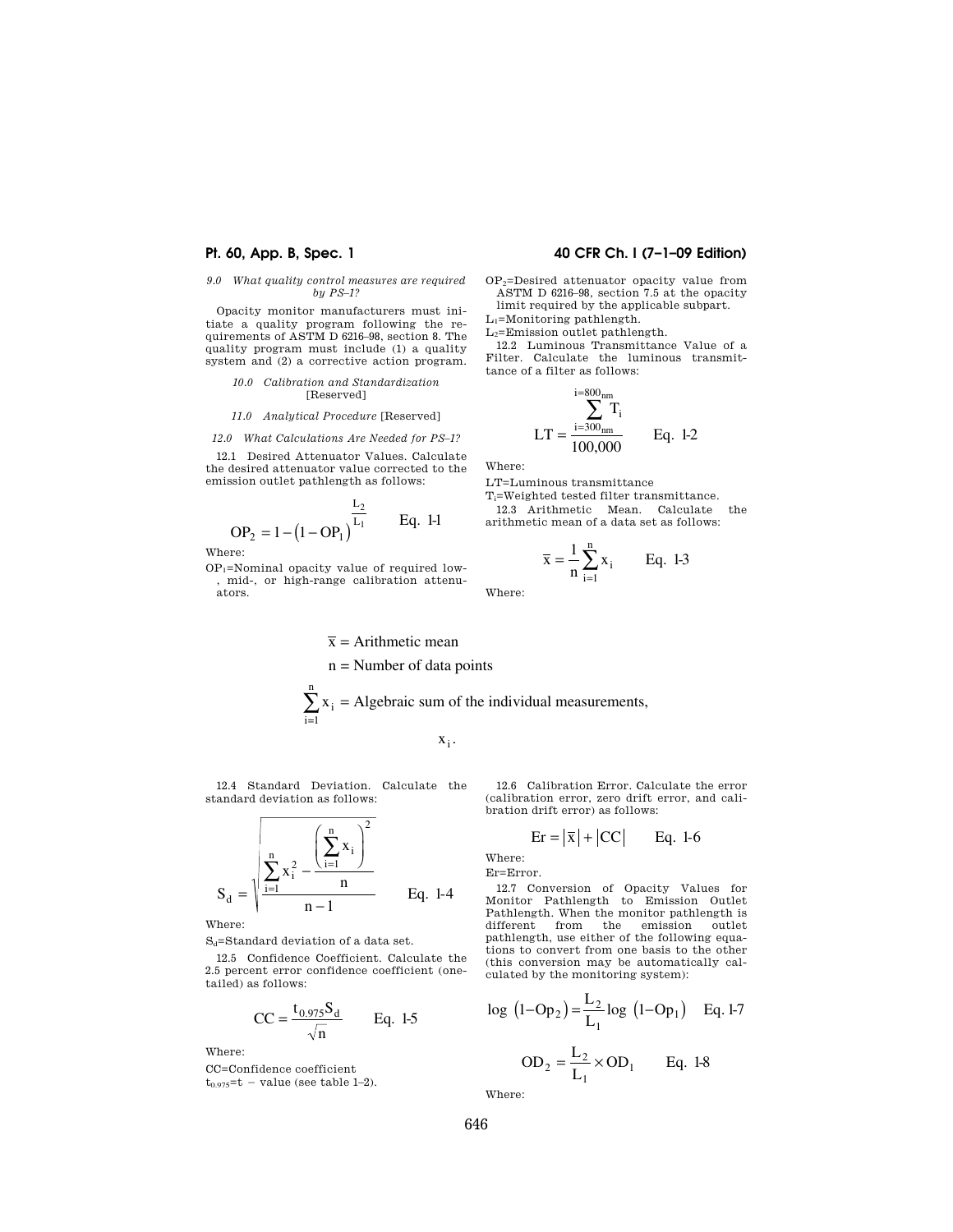# **Environmental Protection Agency The Contract Protection Agency Pt. 60, App. B, Spec. 1**

 $Op<sub>1</sub>=Opacity$  of the effluent based upon  $L<sub>1</sub>$ .  $Op_2=Opacity$  of the effluent based upon  $L_2$ . L1=Monitor pathlength.

 $L_2$ =Emission outlet pathlength.

OD1=Optical density of the effluent based upon L1.

OD2=Optical density of the effluent based upon  $L_2$ .

12.8 Mean Response Wavelength. Calculate the mean of the effective spectral response curve from the individual responses at the specified wavelength values as follows:

$$
L = \frac{\sum_{i=1}^{n} L_i g_i}{\sum_{i=1}^{n} g_i}
$$
 Eq. 1-9

Where:

L=mean of the effective spectral response curve

Li=The specified wavelength at which the response g<sup>i</sup> is calculated at 20 nm intervals. gi=The individual response value at Li.

#### *13.0 What Specifications Does a COMS Have To Meet for Certification?*

A COMS must meet the following design, manufacturer's performance, and field audit performance specifications:

13.1 Design Specifications. The opacity monitoring equipment must comply with the design specifications of ASTM D 6216–98.

13.2 Manufacturer's Performance Specifications. The opacity monitor must comply with the manufacturer's performance specifications of ASTM D 6216-98.

13.3 Field Audit Performance Specifications. The installed COMS must comply with the following performance specifications:

(1) Optical Alignment. Objectively indicate proper alignment relative to reference marks (*e.g.,* bull's-eye) or conditions.

(2) Calibration Error. The calibration error must be ≤3 percent opacity for each of the three calibration attenuators.

(3) System Response Time. The COMS upscale and downscale response times must be ≤10 seconds as measured at the COMS data recorder.

(4) Averaging Period Calculation and Recording. The COMS data recorder must average and record each calibration attenuator value to within ±2 percent opacity of the certified value of the attenuator.

(5) Operational Test Period. The COMS must be able to measure and record opacity and to perform daily calibration drift assessments for 168 hours without unscheduled maintenance, repair, or adjustment.

(6) Zero and Upscale Calibration Drift Error. The COMS zero and upscale calibration drift error must not exceed 2 percent opacity over a 24 hour period.

*14.0 Pollution Prevention* [Reserved]

#### *15.0 Waste Management* [Reserved]

#### *16.0 Which references are relevant to this method?*

1. Experimental Statistics. Department of Commerce. National Bureau of Standards Handbook 91. Paragraph 3–3.1.4. 1963. 3–31 p.

2. Performance Specifications for Stationary Source Monitoring Systems for Gases and Visible Emissions, EPA–650/2–74– 013, January 1974, U. S. Environmental Protection Agency, Research Triangle Park, NC.

3. Koontz, E.C., Walton, J. Quality Assurance Programs for Visible Emission Evaluations. Tennessee Division of Air Pollution Control. Nashville, TN. 78th Meeting of the Air Pollution Control Association. Detroit, MI. June 16–21, 1985.

4. Evaluation of Opacity CEMS Reliability and Quality Assurance Procedures. Volume 1. U. S. Environmental Protection Agency. Research Triangle Park, NC. EPA–340/1–86– 009a.

5. Nimeroff, I. ''Colorimetry Precision Measurement and Calibration.'' NBS Special Publication 300. Volume 9. June 1972.

6. Technical Assistance Document: Performance Audit Procedures for Opacity Monitors. U. S. Environmental Protection Agency. Research Triangle Park, NC. EPA–600/8– 87–025. April 1987.

7. Technical Assistance Document: Performance Audit Procedures for Opacity Monitors. U. S. Environmental Protection Agency. Research Triangle Park, NC. EPA–450/4– 92–010. April 1992.

8. ASTM D 6216–98: Standard Practice for Opacity Monitor Manufacturers to Certify Conformance with Design and Performance Specifications. American Society for Testing and Materials (ASTM). April 1998.

#### *17.0 What tables and diagrams are relevant to this method?*

#### 17.1 Reference Tables.

TABLE 1–1—SOURCE C, HUMAN EYE RESPONSE FACTOR

| Wavelength        | Weiahtina           | Wavelength        | Weighting            |
|-------------------|---------------------|-------------------|----------------------|
| nanometers        | ractor <sup>a</sup> | nanometers        | actor a              |
| 380<br>390<br>400 |                     | 590<br>600<br>610 | 6627<br>5316<br>4176 |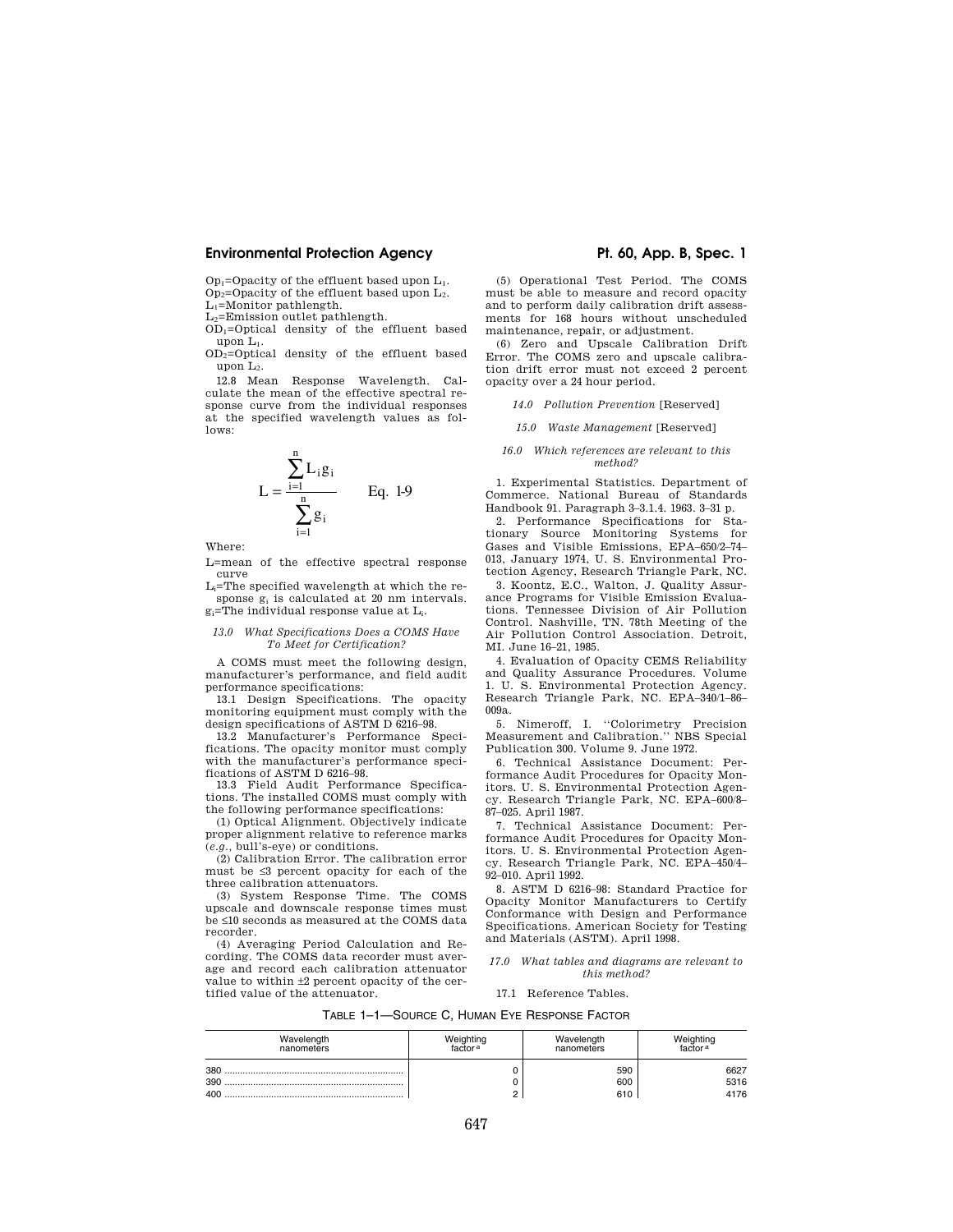# Pt. 60, App. B, Spec. 1

# 40 CFR Ch. I (7-1-09 Edition)

| Wavelength<br>nanometers | Weighting<br>factor <sup>a</sup> | Wavelength<br>nanometers | Weighting<br>factor <sup>a</sup> |
|--------------------------|----------------------------------|--------------------------|----------------------------------|
| 410                      | 9                                | 620                      | 3153                             |
| 420                      | 37                               | 630                      | 2190                             |
|                          | 122                              | 640                      | 1443                             |
|                          | 262                              | 650                      | 886                              |
|                          | 443                              | 660                      | 504                              |
|                          | 694                              | 670                      | 259                              |
|                          | 1058                             | 680                      | 134                              |
|                          | 1618                             | 690                      | 62                               |
|                          | 2358                             | 700                      | 29                               |
|                          | 3401                             | 720                      | 14                               |
|                          | 4833                             | 720                      | 6                                |
| 520                      | 6462                             | 730                      | 3                                |
|                          | 7934                             | 740                      |                                  |
|                          | 9194                             | 750                      |                                  |
|                          | 9832                             | 760                      |                                  |
|                          | 9841                             | 770                      |                                  |
|                          | 9147                             | 780                      |                                  |
|                          | 7992                             |                          |                                  |

TABLE 1-1-SOURCE C, HUMAN EYE RESPONSE FACTOR-Continued

TABLE 1-2<sup>T</sup> VALUES

| na                                        | t0.975                                     | na | 0.975 '                                   | na                          | <u>ነበ 975</u>                             |
|-------------------------------------------|--------------------------------------------|----|-------------------------------------------|-----------------------------|-------------------------------------------|
| c<br>C<br>л.<br>7<br>$\ddot{\phantom{a}}$ | 12.706<br>4.303<br>3.182<br>2.776<br>2.571 | 10 | 2.447<br>2.365<br>2.306<br>2.262<br>2.228 | י י<br>ıз<br>ıΔ<br>15<br>16 | 2.201<br>2.179<br>2.160<br>2.145<br>2.131 |

<sup>a</sup>The values in this table are already corrected for n-1 degrees of freedom. Use n equal to the number of individual values.

17.2 Diagrams.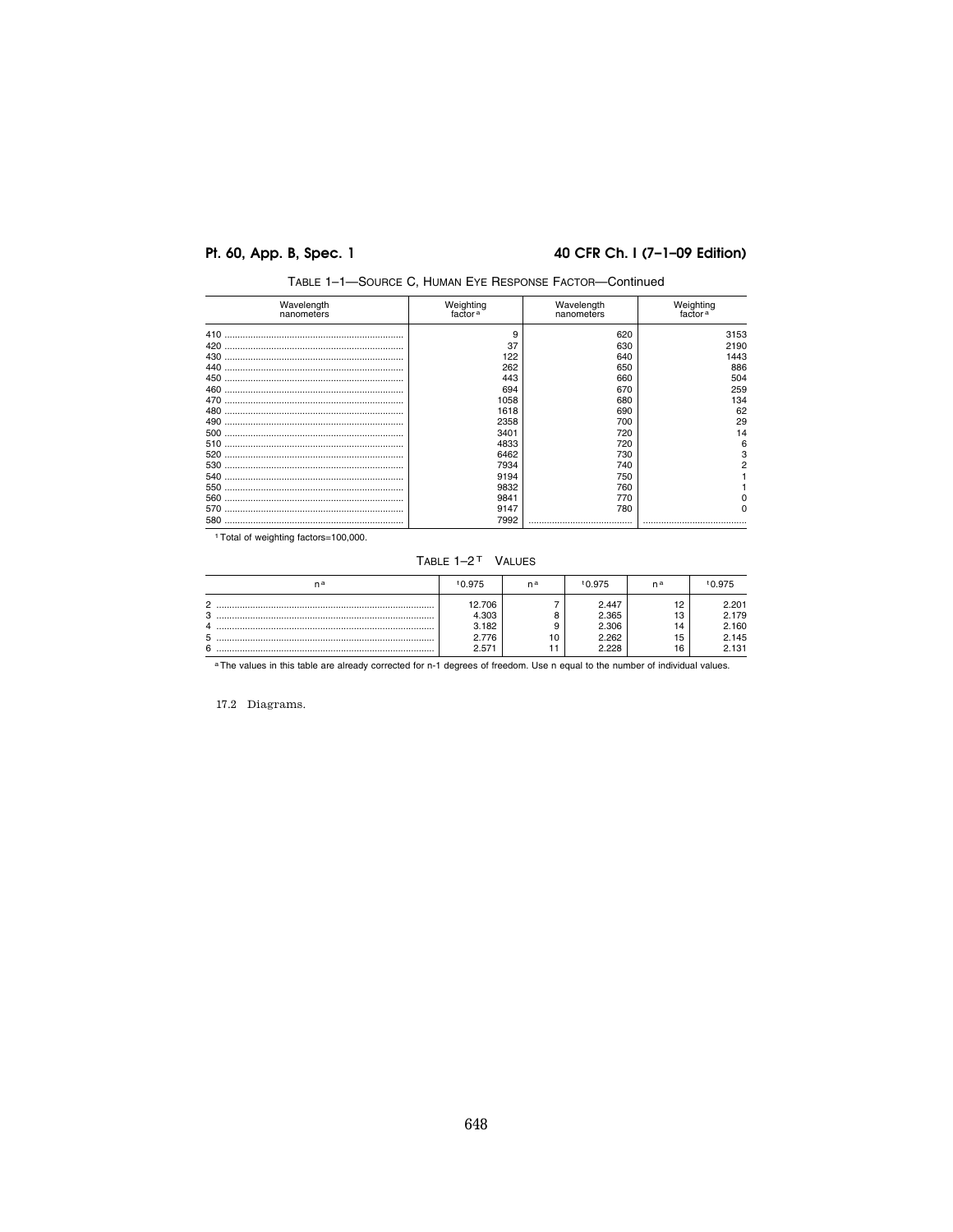# Environmental Protection Agency **Pt. 60, App. B, Spec. 1**

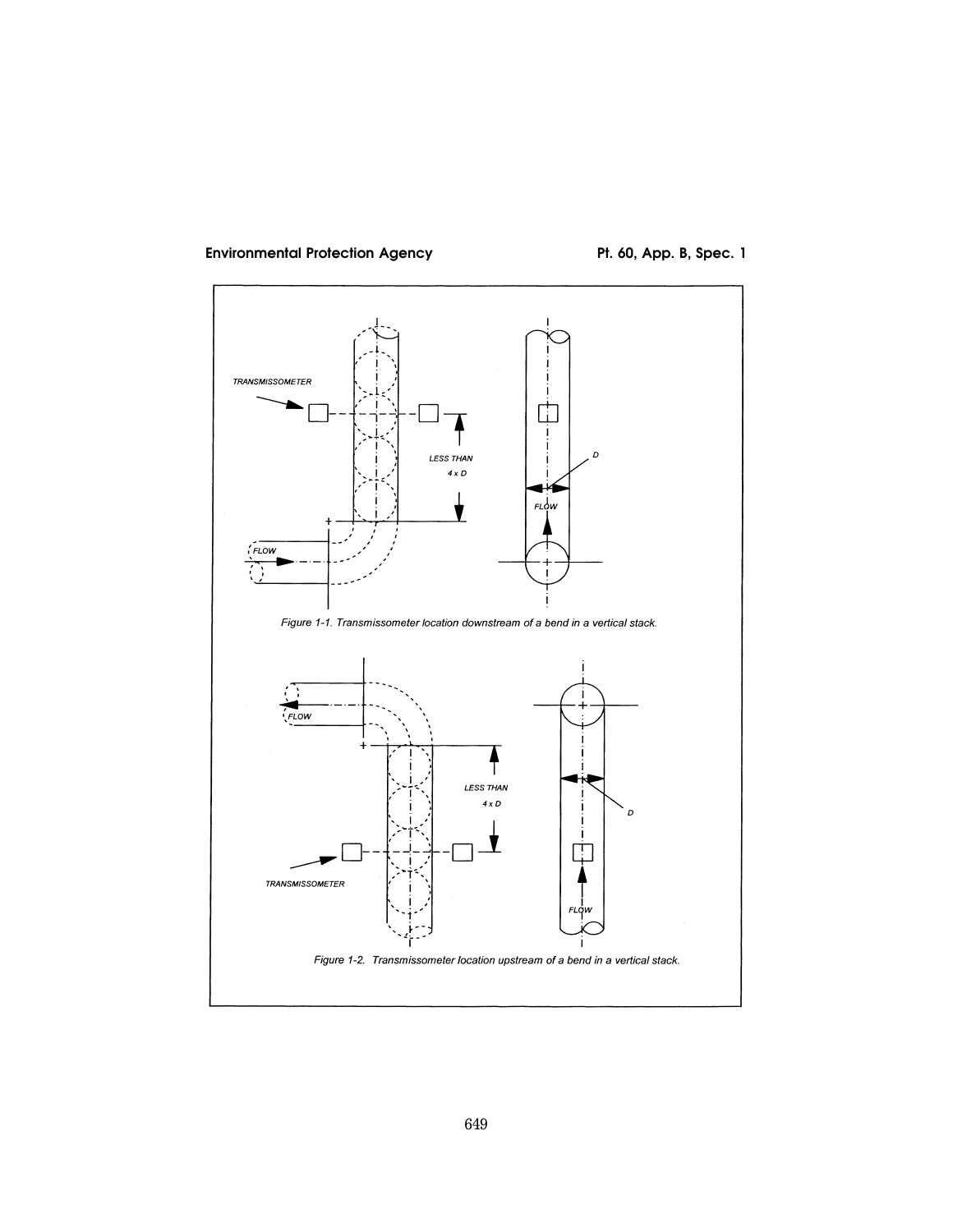

**Pt. 60, App. B, Spec. 1 40 CFR Ch. I (7–1–09 Edition)** 

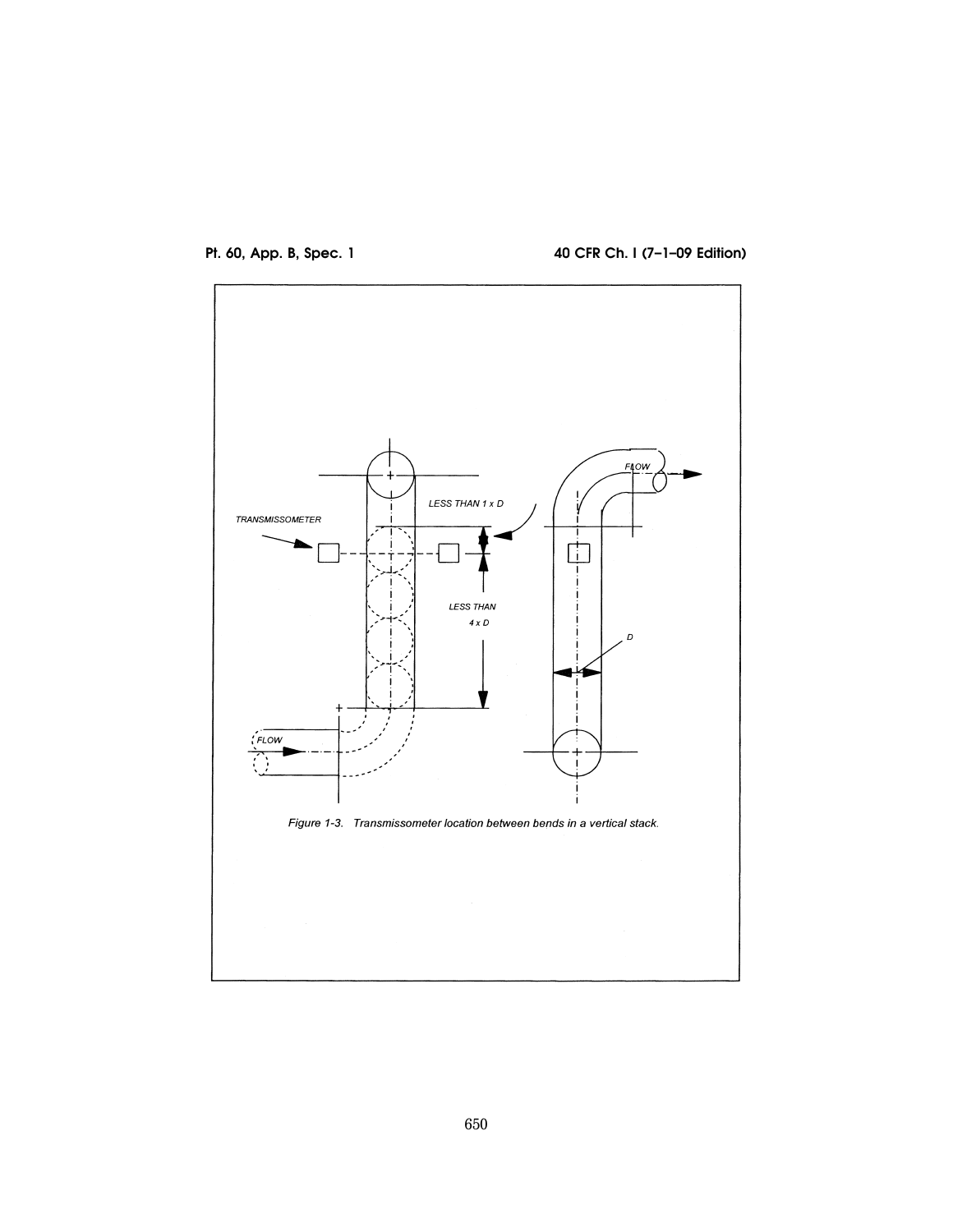

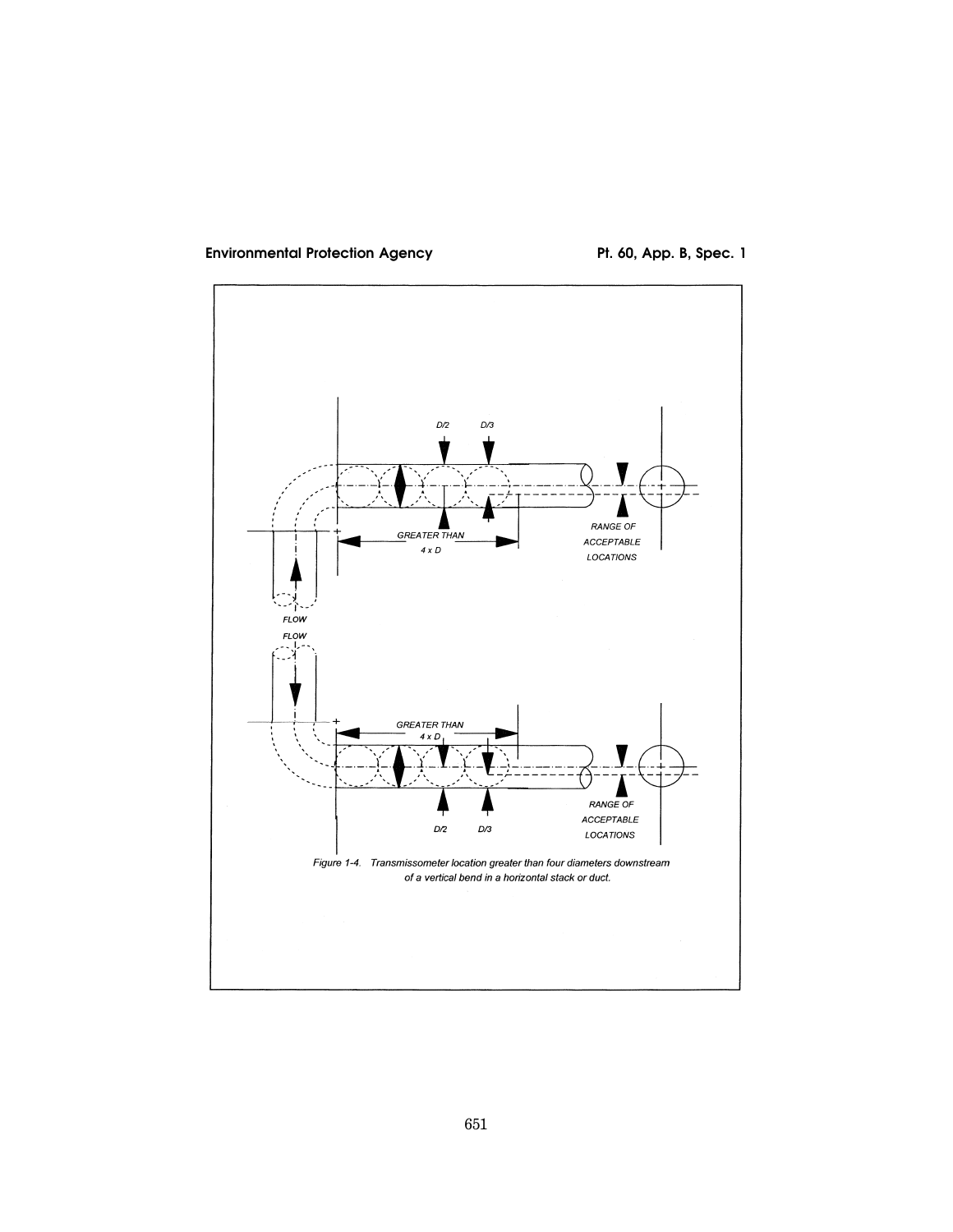



**Pt. 60, App. B, Spec. 1 40 CFR Ch. I (7–1–09 Edition)**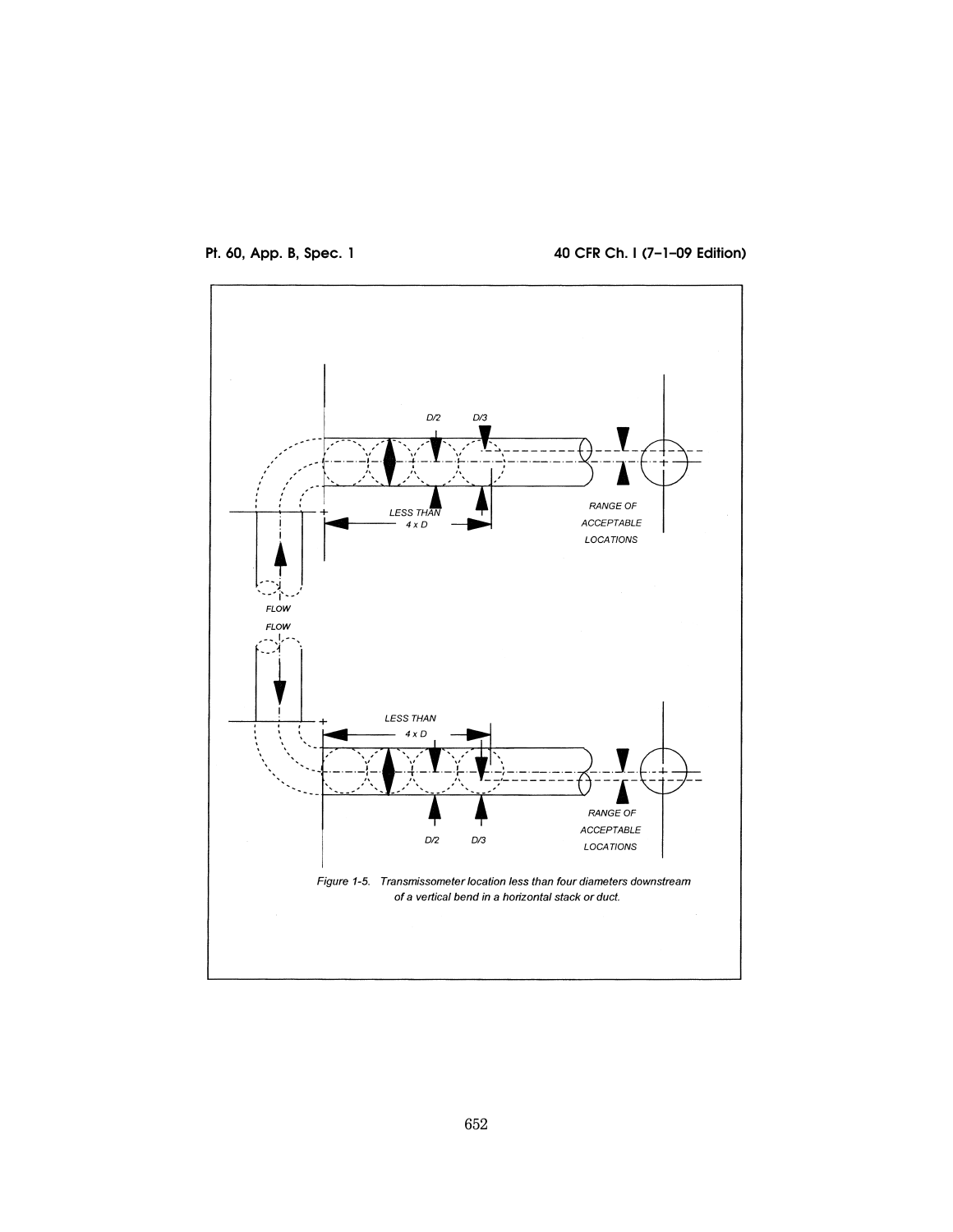# **Environmental Protection Agency The Contract Contract Pt. 60, App. B, Spec. 2**

PERFORMANCE SPECIFICATION 2—SPECIFICA-TIONS AND TEST PROCEDURES FOR SO<sup>2</sup> AND NO<sub>x</sub> CONTINUOUS EMISSION MONITORING SYSTEMS IN STATIONARY SOURCES

*1.0 Scope and Application* 

1.1 Analytes

| Analyte                            | CAS Nos.                                                       |
|------------------------------------|----------------------------------------------------------------|
| Nitrogen Oxides (NO <sub>x</sub> ) | 7449-09-5<br>10102-44-0 (NO <sub>2</sub> ),<br>10024-97-2 (NO) |

1.2 Applicability.

1.2.1 This specification is for evaluating the acceptability of  $SO_2$  and  $NO_X$  continuous emission monitoring systems (CEMS) at the time of installation or soon after and whenever specified in the regulations. The CEMS may include, for certain stationary sources, a diluent  $(O_2 \text{ or } CO_2)$  monitor.

1.2.2 This specification is not designed to evaluate the installed CEMS performance over an extended period of time nor does it identify specific calibration techniques and other auxiliary procedures to assess the CEMS performance. The source owner or operator is responsible to calibrate, maintain, and operate the CEMS properly. The Administrator may require, under Section 114 of the Act, the operator to conduct CEMS performance evaluations at other times besides the initial test to evaluate the CEMS performance. See 40 CFR Part 60, §60.13(c).

### *2.0 Summary of Performance Specification*

Procedures for measuring CEMS relative accuracy and calibration drift are outlined. CEMS installation and measurement location specifications, equipment specifications, performance specifications, and data reduction procedures are included. Conformance of the CEMS with the Performance Specification is determined.

#### *3.0 Definitions*

3.1 *Calibration Drift (CD)* means the difference in the CEMS output readings from the established reference value after a stated period of operation during which no unscheduled maintenance, repair, or adjustment took place.

3.2 *Centroidal Area* means a concentric area that is geometrically similar to the stack or duct cross section and is no greater than l percent of the stack or duct cross-sectional area.

3.3 *Continuous Emission Monitoring System*  means the total equipment required for the determination of a gas concentration or emission rate. The sample interface, pollutant analyzer, diluent analyzer, and data recorder are the major subsystems of the CEMS.

3.4 *Data Recorder* means that portion of the CEMS that provides a permanent record

of the analyzer output. The data recorder may include automatic data reduction capabilities.

3.5 *Diluent Analyzer* means that portion of the CEMS that senses the diluent gas (*i.e.,*  CO<sup>2</sup> or O2) and generates an output proportional to the gas concentration.

3.6 *Path CEMS* means a CEMS that measures the gas concentration along a path greater than 10 percent of the equivalent diameter of the stack or duct cross section.

3.7 *Point CEMS* means a CEMS that measures the gas concentration either at a single point or along a path equal to or less than 10 percent of the equivalent diameter of the stack or duct cross section.

3.8 *Pollutant Analyzer* means that portion of the CEMS that senses the pollutant gas and generates an output proportional to the gas concentration.

3.9 *Relative Accuracy (RA)* means the absolute mean difference between the gas concentration or emission rate determined by the CEMS and the value determined by the reference method (RM), plus the 2.5 percent error confidence coefficient of a series of tests, divided by the mean of the RM tests or the applicable emission limit.

3.10 *Sample Interface* means that portion of the CEMS used for one or more of the following: sample acquisition, sample delivery, sample conditioning, or protection of the monitor from the effects of the stack effluent.

3.11 *Span Value* means the concentration specified for the affected source category in an applicable subpart of the regulations that is used to set the calibration gas concentration and in determining calibration drift.

### *4.0 Interferences* [Reserved]

#### *5.0 Safety*

The procedures required under this performance specification may involve hazardous materials, operations, and equipment. This performance specification may not address all of the safety problems associated with these procedures. It is the responsibility of the user to establish appropriate safety and health practices and determine the applicable regulatory limitations prior to performing these procedures. The CEMS user's manual and materials recommended by the reference method should be consulted for specific precautions to be taken.

### *6.0 Equipment and Supplies*

6.1 CEMS Equipment Specifications. 6.1.1 Data Recorder Scale. The CEMS data recorder output range must include zero and a high-level value. The high-level value is chosen by the source owner or operator and is defined as follows:

6.1.1.1 For a CEMS intended to measure an uncontrolled emission (*e.g.*, SO<sub>2</sub> measure-<br>ments at the inlet of a flue gas ments at the inlet of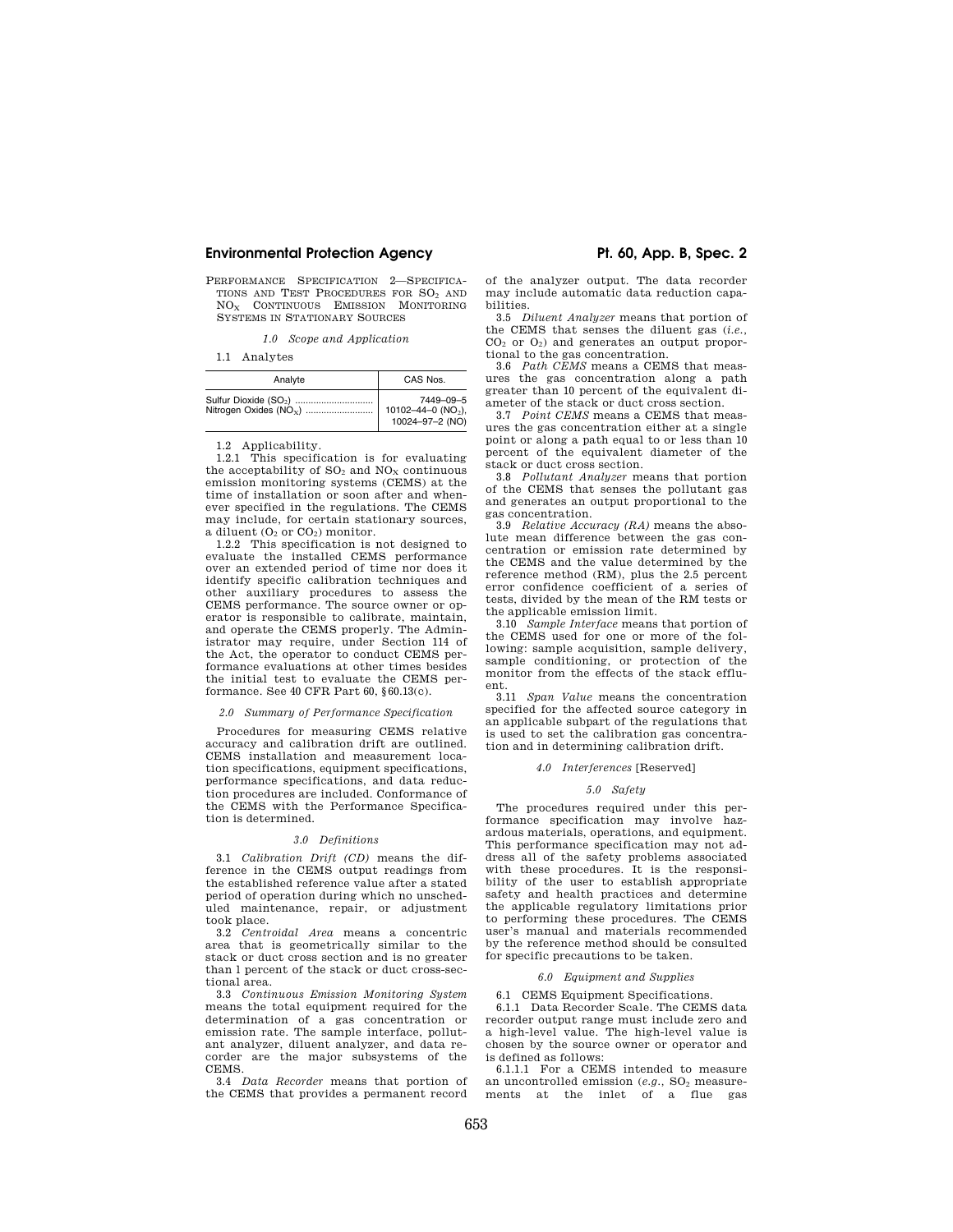desulfurization unit), the high-level value should be between 1.25 and 2 times the maximum potential emission level over the appropriate averaging time, unless otherwise specified in an applicable subpart of the regulations.

6.1.1.2 For a CEMS installed to measure controlled emissions or emissions that are in compliance with an applicable regulation, the high-level value between 1.5 times the pollutant concentration corresponding to the emission standard level and the span value given in the applicable regulations is adequate.

6.1.1.3 Alternative high-level values may be used, provided the source can measure emissions which exceed the full-scale limit in accordance with the requirements of applicable regulations.

6.1.1.4 If an analog data recorder is used, the data recorder output must be established so that the high-level value would read between 90 and 100 percent of the data recorder full scale. (This scale requirement may not be applicable to digital data recorders.) The zero and high level calibration gas, optical filter, or cell values should be used to establish the data recorder scale.

6.1.2 The CEMS design should also allow the determination of calibration drift at the zero and high-level values. If this is not possible or practical, the design must allow these determinations to be conducted at a low-level value (zero to 20 percent of the high-level value) and at a value between 50 and 100 percent of the high-level value. In special cases, the Administrator may approve a single-point calibration-drift determination.

6.2 Other equipment and supplies, as needed by the applicable reference method(s) (see Section 8.4.2 of this Performance Specification), may be required.

#### *7.0 Reagents and Standards*

7.1 Reference Gases, Gas Cells, or Optical Filters. As specified by the CEMS manufacturer for calibration of the CEMS (these need not be certified).

7.2 Reagents and Standards. May be required as needed by the applicable reference method(s) (see Section 8.4.2 of this Performance Specification).

*8.0 Performance Specification Test Procedure* 

8.1 Installation and Measurement Location Specifications.

8.1.1 CEMS Installation. Install the CEMS at an accessible location where the pollutant concentration or emission rate measurements are directly representative or can be corrected so as to be representative of the total emissions from the affected facility or at the measurement location cross section. Then select representative measurement points or paths for monitoring in locations

# **Pt. 60, App. B, Spec. 2 40 CFR Ch. I (7–1–09 Edition)**

that the CEMS will pass the RA test (see Section 8.4). If the cause of failure to meet the RA test is determined to be the measurement location and a satisfactory correction technique cannot be established, the Administrator may require the CEMS to be relocated. Suggested measurement locations and points or paths that are most likely to provide data that will meet the RA requirements are listed below.

8.1.2 CEMS Measurement Location. It is suggested that the measurement location be (1) at least two equivalent diameters downstream from the nearest control device, the point of pollutant generation, or other point at which a change in the pollutant concentration or emission rate may occur and (2) at least a half equivalent diameter upstream from the effluent exhaust or control device.

8.1.2.1 Point CEMS. It is suggested that the measurement point be (1) no less than 1.0 meter (3.3 ft) from the stack or duct wall or (2) within or centrally located over the centroidal area of the stack or duct cross section.

8.1.2.2 Path CEMS. It is suggested that the effective measurement path (1) be totally within the inner area bounded by a line 1.0 meter (3.3 ft) from the stack or duct wall, or (2) have at least 70 percent of the path within the inner 50 percent of the stack or duct cross-sectional area, or (3) be centrally located over any part of the centroidal area.

8.1.3 Reference Method Measurement Location and Traverse Points.

8.1.3.1 Select, as appropriate, an accessible RM measurement point at least two equivalent diameters downstream from the nearest control device, the point of pollutant generation, or other point at which a change in the pollutant concentration or emission rate may occur, and at least a half equivalent diameter upstream from the effluent exhaust or control device. When pollutant concentration changes are due solely to diluent leakage (*e.g.,* air heater leakages) and pollutants and diluents are simultaneously measured at the same location, a half diameter may be used in lieu of two equivalent diameters. The CEMS and RM locations need not be the same.

8.1.3.2 Select traverse points that assure acquisition of representative samples over the stack or duct cross section. The minimum requirements are as follows: Establish a ''measurement line'' that passes through the centroidal area and in the direction of any expected stratification. If this line interferes with the CEMS measurements, displace the line up to 30 cm (12 in.) (or 5 percent of the equivalent diameter of the cross section, whichever is less) from the centroidal area. Locate three traverse points at 16.7, 50.0, and 83.3 percent of the measurement line. If the measurement line is longer than 2.4 meters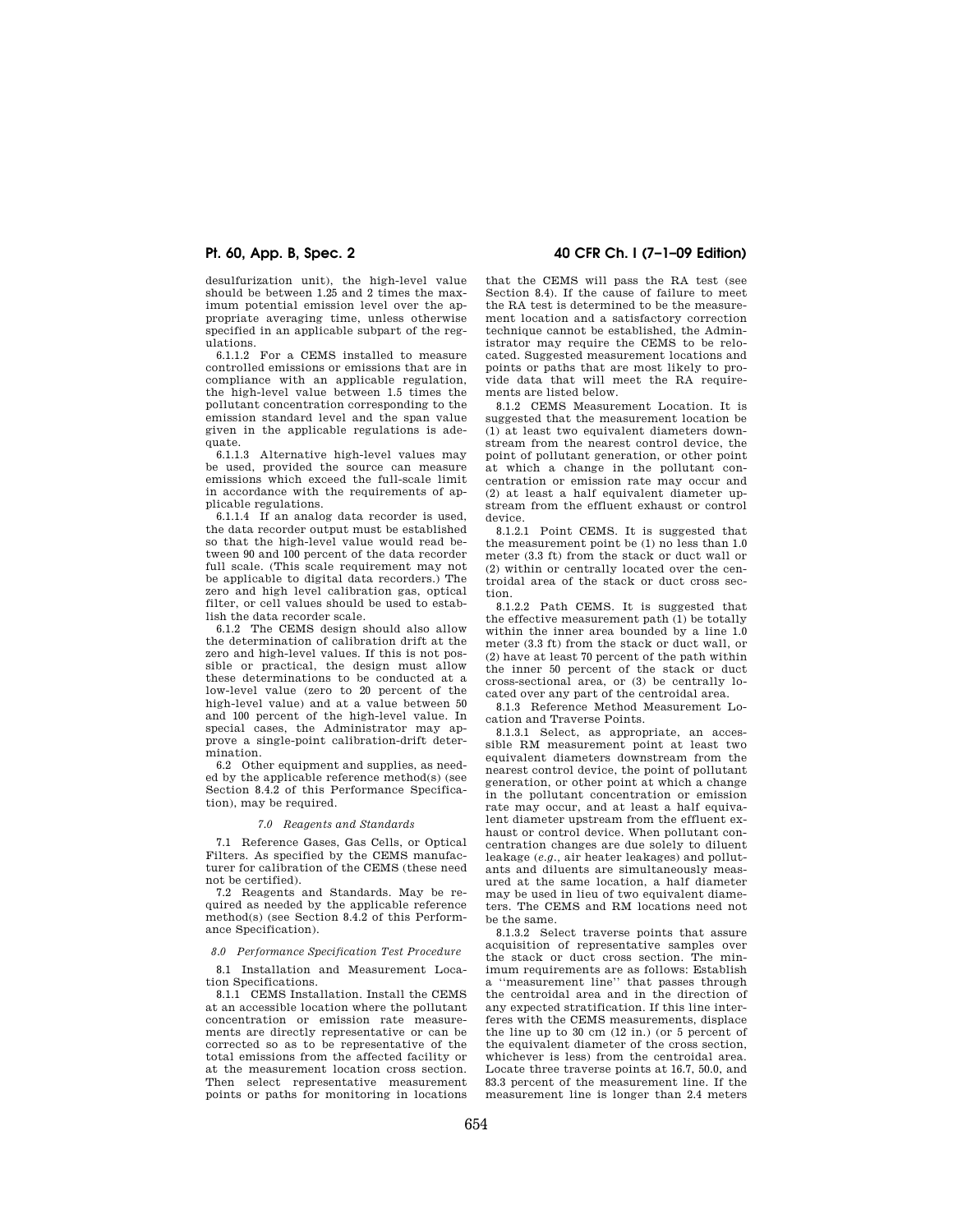# **Environmental Protection Agency The Contract Contract Pt. 60, App. B, Spec. 2**

(7.8 ft) and pollutant stratification is not expected, the three traverse points may be located on the line at 0.4, 1.2, and 2.0 meters from the stack or duct wall. This option must not be used after wet scrubbers or at points where two streams with different pollutant concentrations are combined. If stratification is suspected, the following procedure is suggested. For rectangular ducts, locate at least nine sample points in the cross section such that sample points are the centroids of similarly-shaped, equal area divisions of the cross section. Measure the pollutant concentration, and, if applicable, the diluent concentration at each point using appropriate reference methods or other appropriate instrument methods that give responses relative to pollutant concentrations. Then calculate the mean value for all sample points. For circular ducts, conduct a 12-point traverse (*i.e.,* six points on each of the two perpendicular diameters) locating the sample points as described in 40 CFR 60, Appendix A, Method 1. Perform the measurements and calculations as described above. Determine if the mean pollutant concentration is more than 10% different from any single point. If so, the cross section is considered to be stratified, and the tester may not use the alternative traverse point locations (...0.4, 1.2, and 2.0 meters from the stack or duct wall.) but must use the three traverse points at 16.7, 50.0, and 83.3 percent of the entire measurement line. Other traverse points may be selected, provided that they can be shown to the satisfaction of the Administrator to provide a representative sample over the stack or duct cross section. Conduct all necessary RM tests within 3 cm (1.2 in.) of the traverse points, but no closer than 3 cm (1.2 in.) to the stack or duct wall.

8.2 Pretest Preparation. Install CEMS, prepare the RM test site according to the specifications in Section 8.1, and prepare the CEMS for operation according to the manufacturer's written instructions.

8.3 Calibration Drift Test Procedure.

8.3.1 *CD Test Period.* While the affected facility is operating, determine the magnitude of the CD once each day (at 24-hour intervals) for 7 consecutive calendar days according to the procedure given in Sections 8.3.2 through 8.3.4. Alternatively, the CD test may be conducted over 7 consecutive unit operating days.

8.3.2 The purpose of the CD measurement is to verify the ability of the CEMS to conform to the established CEMS calibration used for determining the emission concentration or emission rate. Therefore, if periodic automatic or manual adjustments are made to the CEMS zero and calibration settings, conduct the CD test immediately before these adjustments, or conduct it in such a way that the CD can be determined.

8.3.3 Conduct the CD test at the two points specified in Section 6.1.2. Introduce to

the CEMS the reference gases, gas cells, or optical filters (these need not be certified). Record the CEMS response and subtract this value from the reference value (see example data sheet in Figure 2–1).

8.4 Relative Accuracy Test Procedure.

8.4.1 RA Test Period. Conduct the RA test according to the procedure given in Sections 8.4.2 through 8.4.6 while the affected facility is operating at more than 50 percent of normal load, or as specified in an applicable subpart. The RA test may be conducted during the CD test period.

8.4.2 Reference Methods. Unless otherwise specified in an applicable subpart of the regulations, Methods 3B, 4, 6, and 7, or their approved alternatives, are the reference methods for diluent  $(O_2 \text{ and } CO_2)$ , moisture,  $SO_2$ , and NO<sub>x</sub>, respectively.

8.4.3 Sampling Strategy for RM Tests. Conduct the RM tests in such a way that they will yield results representative of the emissions from the source and can be correlated to the CEMS data. It is preferable to conduct the diluent (if applicable), moisture (if needed), and pollutant measurements simultaneously. However, diluent and moisture measurements that are taken within an hour of the pollutant measurements may be used to calculate dry pollutant concentration and emission rates. In order to correlate the CEMS and RM data properly, note the beginning and end of each RM test period of each run (including the exact time of day) on the CEMS chart recordings or other permanent record of output. Use the following strategies for the RM tests:

8.4.3.1 For integrated samples (*e.g.,* Methods 6 and Method 4), make a sample traverse of at least 21 minutes, sampling for an equal time at each traverse point (see Section 8.1.3.2 for discussion of traverse points.

8.4.3.2 For grab samples (*e.g.,* Method 7), take one sample at each traverse point, scheduling the grab samples so that they are taken simultaneously (within a 3-minute period) or at an equal interval of time apart over the span of time the CEM pollutant is measured. A test run for grab samples must be made up of at least three separate measurements.

NOTE: At times, CEMS RA tests are conducted during new source performance standards performance tests. In these cases, RM results obtained during CEMS RA tests may be used to determine compliance as long as the source and test conditions are consistent with the applicable regulations.

8.4.4 Number of RM Tests. Conduct a minimum of nine sets of all necessary RM test runs.

NOTE: More than nine sets of RM tests may be performed. If this option is chosen, a maximum of three sets of the test results may be rejected so long as the total number of test results used to determine the RA is greater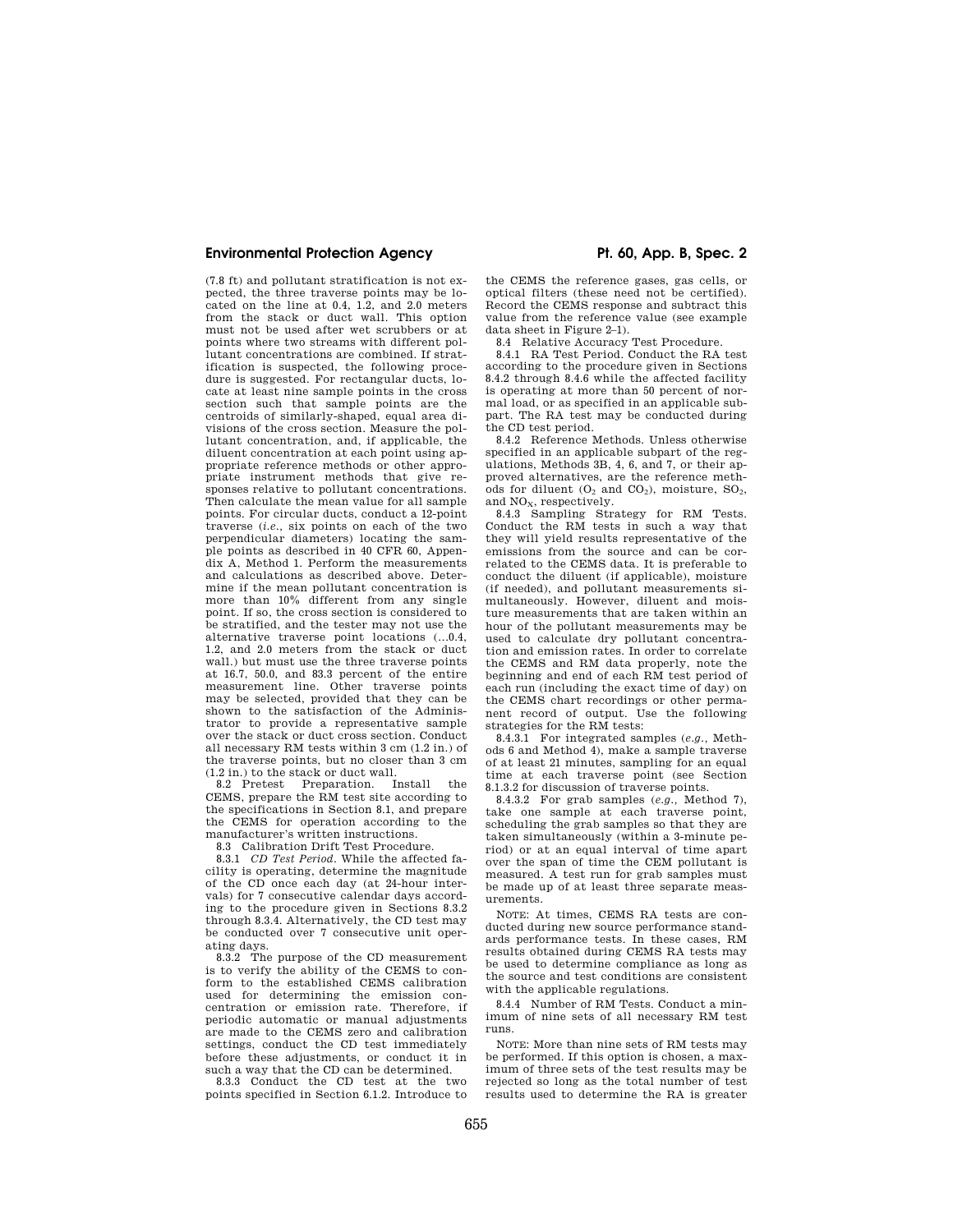than or equal to nine. However, all data must be reported, including the rejected data.

8.4.5 Correlation of RM and CEMS Data. Correlate the CEMS and the RM test data as to the time and duration by first determining from the CEMS final output (the one used for reporting) the integrated average pollutant concentration or emission rate for each pollutant RM test period. Consider system response time, if important, and confirm that the pair of results are on a consistent moisture, temperature, and diluent concentration basis. Then, compare each integrated CEMS value against the corresponding average RM value. Use the following guidelines to make these comparisons.

8.4.5.1 If the RM has an integrated sampling technique, make a direct comparison of the RM results and CEMS integrated average value.

8.4.5.2 If the RM has a grab sampling technique, first average the results from all grab samples taken during the test run, and then compare this average value against the integrated value obtained from the CEMS chart recording or output during the run. If the pollutant concentration is varying with time over the run, the arithmetic average of the CEMS value recorded at the time of each grab sample may be used.

8.4.6 Calculate the mean difference between the RM and CEMS values in the units of the emission standard, the standard deviation, the confidence coefficient, and the relative accuracy according to the procedures in Section 12.0.

8.5 Reporting. At a minimum (check with the appropriate regional office, State, or

# **Pt. 60, App. B, Spec. 2 40 CFR Ch. I (7–1–09 Edition)**

Local agency for additional requirements, if any), summarize in tabular form the results of the CD tests and the RA tests or alternative RA procedure, as appropriate. Include all data sheets, calculations, charts (records of CEMS responses), cylinder gas concentration certifications, and calibration cell response certifications (if applicable) necessary to confirm that the performance of the CEMS met the performance specifications.

#### *9.0 Quality Control* [Reserved]

#### *10.0 Calibration and Standardization*  [Reserved]

#### *11.0 Analytical Procedure*

Sample collection and analysis are concurrent for this Performance Specification (see Section 8.0). Refer to the RM for specific analytical procedures.

#### *12.0 Calculations and Data Analysis*

Summarize the results on a data sheet similar to that shown in Figure 2–2 (in Section 18.0).

12.1 All data from the RM and CEMS must be on a consistent dry basis and, as applicable, on a consistent diluent basis and in the units of the emission standard. Correct the RM and CEMS data for moisture and diluent as follows:

12.1.1 Moisture Correction (as applicable). Correct each wet RM run for moisture with the corresponding Method 4 data; correct each wet CEMS run using the corresponding CEMS moisture monitor date using Equation  $2 - 1$ .

$$
Concentration_{(dry)} = \frac{Concentration_{wet}}{(1 - B_{ws})}
$$
 Eq. 2-1

12.1.2 Correction to Units of Standard (as applicable). Correct each dry RM run to the units of the emission standard with the corresponding Method 3B data; correct each dry

CEMS run using the corresponding CEMS diluent monitor data as follows:

12.1.2.1 Correct to Diluent Basis. The following is an example of concentration (ppm) correction to 7% oxygen.

$$
ppm_{(corr)} = ppm_{(uncorr)} \left[ \frac{20.9 - 7.0}{20.9 - \%O_{2(dry)}} \right]
$$
 Eq. 2-2

The following is an example of mass/gross calorific value (lbs/million Btu) correction.  $lbs/MMBtu=Conc_{(dry)} (F-factor) (20.9/20.9-%0<sub>2</sub>)$ 

12.2 Arithmetic Mean. Calculate the arithmetic mean of the difference, d, of a data set as follows: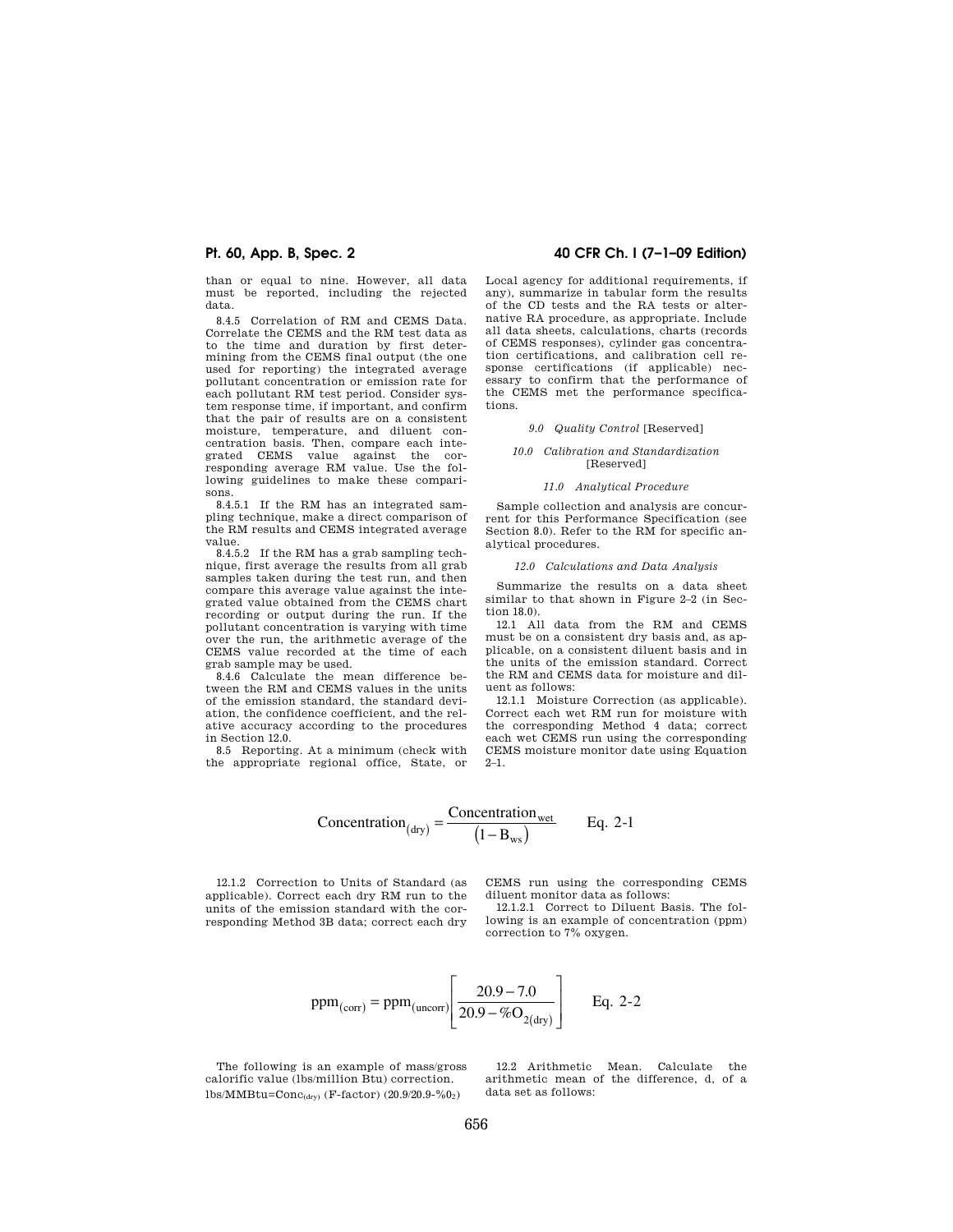# **Environmental Protection Agency The Contract Contract Pt. 60, App. B, Spec. 2**

$$
\overline{d} = \frac{1}{n} \sum_{i=1}^{n} d_i
$$
 Eq. 2-3

n=Number of data points.

$$
\sum_{i=1}^{n} d_i = Algebraic summation of the individual differences d_i.
$$

Where:

12.3 Standard Deviation. Calculate the standard deviation,  $S_d$ , as follows:

$$
S_d = \left[\frac{\sum_{i=1}^{n} d_i^2 - \frac{\left[\sum_{i=1}^{n} d_i\right]^2}{n}\right]^{\frac{1}{2}}}{n-1}
$$
 Eq. 2-4

12.4 Confidence Coefficient. Calculate the 2.5 percent error confidence coefficient (onetailed), CC, as follows:

$$
CC = t_{0.975} \frac{S_d}{\sqrt{n}} \qquad Eq. 2-5
$$

Where:

# $\dot{t}_{0.975}$ =t-value (see Table 2–1).

12.5 Relative Accuracy. Calculate the RA of a set of data as follows:

$$
RA = \frac{\left[ \left| \overline{d} \right| + \left| CC \right| \right]}{\overline{RM}} \times 100 \qquad Eq. 2-6
$$

Where:

|d|=Absolute value of the mean differences (from Equation 2–3).

|CC|=Absolute value of the confidence coefficient (from Equation 2–3).

RM=Average RM value. In cases where the average emissions for the test are less than 50 percent of the applicable standard, substitute the emission standard value in the denominator of Eq. 2–6 in place of RM. In all other cases, use RM.

#### *13.0 Method Performance*

13.1 Calibration Drift Performance Specification. The CEMS calibration must not drift or deviate from the reference value of the gas cylinder, gas cell, or optical filter by more than 2.5 percent of the span value. If the CEMS includes pollutant and diluent monitors, the CD must be determined separately for each in terms of concentrations

(See Performance Specification 3 for the diluent specifications), and none of the CDs may exceed the specification.

13.2 Relative Accuracy Performance Specification. The RA of the CEMS must be no greater than 20 percent when  $R\bar{M}$  is used in the denominator of Eq. 2–6 (average emissions during test are greater than 50 percent of the emission standard) or 10 percent when the applicable emission standard is used in the denominator of Eq. 2–6 (average emissions during test are less than 50 percent of the emission standard). For  $SO_2$  emission standards of 130 to and including 86 ng/J (0.30 and 0.20 lb/million Btu), inclusive, use 15 percent of the applicable standard; below 86 ng/ J (0.20 lb/million Btu), use 20 percent of the emission standard.

13.3 For instruments that use common components to measure more than one effluent gas constituent, all channels must simultaneously pass the RA requirement, unless it can be demonstrated that any adjustments made to one channel did not affect the others.

### *14.0 Pollution Prevention* [Reserved]

# *15.0 Waste Management* [Reserved]

#### *16.0 Alternative Procedures*

Paragraphs 60.13(j)(1) and (2) of 40 CFR part 60 contain criteria for which the reference method procedure for determining relative accuracy (see Section 8.4 of this Performance Specification) may be waived and the following procedure substituted.

16.1 Conduct a complete CEMS status check following the manufacturer's written instructions. The check should include operation of the light source, signal receiver, timing mechanism functions, data acquisition and data reduction functions, data recorders, mechanically operated functions (mirror movements, zero pipe operation, calibration gas valve operations, etc.), sample filters, sample line heaters, moisture traps, and other related functions of the CEMS, as applicable. All parts of the CEMS shall be functioning properly before proceeding to the alternative RA procedure.

16.2 Alternative RA Procedure.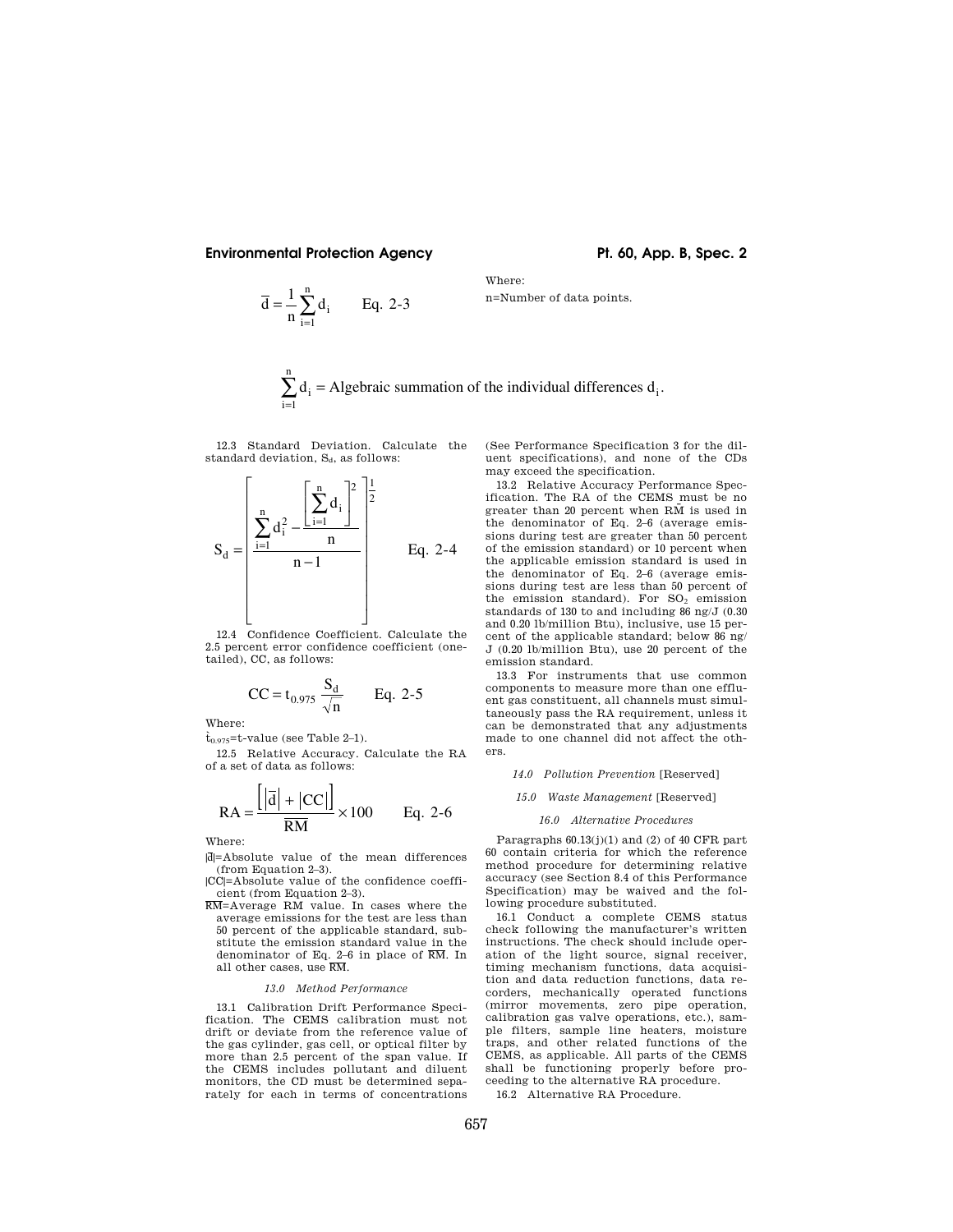16.2.1 Challenge each monitor (both pollutant and diluent, if applicable) with cylinder gases of known concentrations or calibration cells that produce known responses at two measurement points within the ranges shown in Table 2–2 (Section 18).

16.2.2 Use a separate cylinder gas (for point CEMS only) or calibration cell (for path CEMS or where compressed gas cylinders can not be used) for measurement points 1 and 2. Challenge the CEMS and record the responses three times at each measurement point. The Administrator may allow dilution of cylinder gas using the performance criteria in Test Method 205, 40 CFR Part 51, Appendix M. Use the average of the three responses in determining relative accuracy.

16.2.3 Operate each monitor in its normal sampling mode as nearly as possible. When using cylinder gases, pass the cylinder gas through all filters, scrubbers, conditioners, and other monitor components used during normal sampling and as much of the sampling probe as practical. When using calibration cells, the CEMS components used in the normal sampling mode should not be bypassed during the RA determination. These include light sources, lenses, detectors, and reference cells. The CEMS should be challenged at each measurement point for a sufficient period of time to assure adsorptiondesorption reactions on the CEMS surfaces have stabilized.

16.2.4 Use cylinder gases that have been certified by comparison to National Institute

# **Pt. 60, App. B, Spec. 2 40 CFR Ch. I (7–1–09 Edition)**

of Standards and Technology (NIST) gaseous standard reference material (SRM) or NIST/ EPA approved gas manufacturer's certified reference material (CRM) (See Reference 2 in Section 17.0) following EPA Traceability Protocol Number 1 (See Reference 3 in Section 17.0). As an alternative to Protocol Number 1 gases, CRM's may be used directly as alternative RA cylinder gases. A list of gas manufacturers that have prepared approved CRM's is available from EPA at the address shown in Reference 2. Procedures for preparation of CRM's are described in Reference 2.

16.2.5 Use calibration cells certified by the manufacturer to produce a known response in the CEMS. The cell certification procedure shall include determination of CEMS response produced by the calibration cell in direct comparison with measurement of gases of known concentration. This can be accomplished using SRM or CRM gases in a laboratory source simulator or through extended tests using reference methods at the CEMS location in the exhaust stack. These procedures are discussed in Reference 4 in Section 17.0. The calibration cell certification procedure is subject to approval of the Administrator.

16.3 The differences between the known concentrations of the cylinder gases and the concentrations indicated by the CEMS are used to assess the accuracy of the CEMS. The calculations and limits of acceptable relative accuracy are as follows:

16.3.1 For pollutant CEMS:

$$
RA = \left| \left( \frac{\overline{d}}{AC} \right) 100 \right| \le 15 \text{ percent} \qquad \text{Eq. 2-7}
$$

### Where:

- d=Average difference between responses and the concentration/responses (see Section
- $16.2.2$ ).<br>AC=The known concentration/response of the cylinder gas or calibration cell.
- 16.3.2 For diluent CEMS:
- $RA = |\overline{d}| \leq 0.7$  percent  $O_2$  or  $CO_2$ , as applicable.

NOTE: Waiver of the relative accuracy test in favor of the alternative RA procedure does not preclude the requirements to complete the CD tests nor any other requirements specified in an applicable subpart for reporting CEMS data and performing CEMS drift checks or audits.

#### *17.0 References*

1. Department of Commerce. Experimental Statistics. Handbook 91. Washington, D.C. p. 3–31, paragraphs 3–3.1.4.

2. ''A Procedure for Establishing Traceability of Gas Mixtures to Certain National Bureau of Standards Standard Reference Materials." Joint publication by NBS and EPA. EPA 600/7–81–010. Available from U.S. Environmental Protection Agency, Quality Assurance Division (MD–77), Research Triangle Park, North Carolina 27711.

3. ''Traceability Protocol for Establishing True Concentrations of Gases Used for Calibration and Audits of Continuous Source Emission Monitors. (Protocol Number 1).'' June 1978. Protocol Number 1 is included in the Quality Assurance Handbook for Air Pollution Measurement Systems, Volume III, Stationary Source Specific Methods. EPA– 600/4–77–027b. August 1977.

4. ''Gaseous Continuous Emission Monitoring Systems—Performance Specification Guidelines for  $SO_2$ ,  $NO_X$ ,  $CO_2$ ,  $O_2$ , and TRS.' EPA–450/3–82–026. Available from the U.S.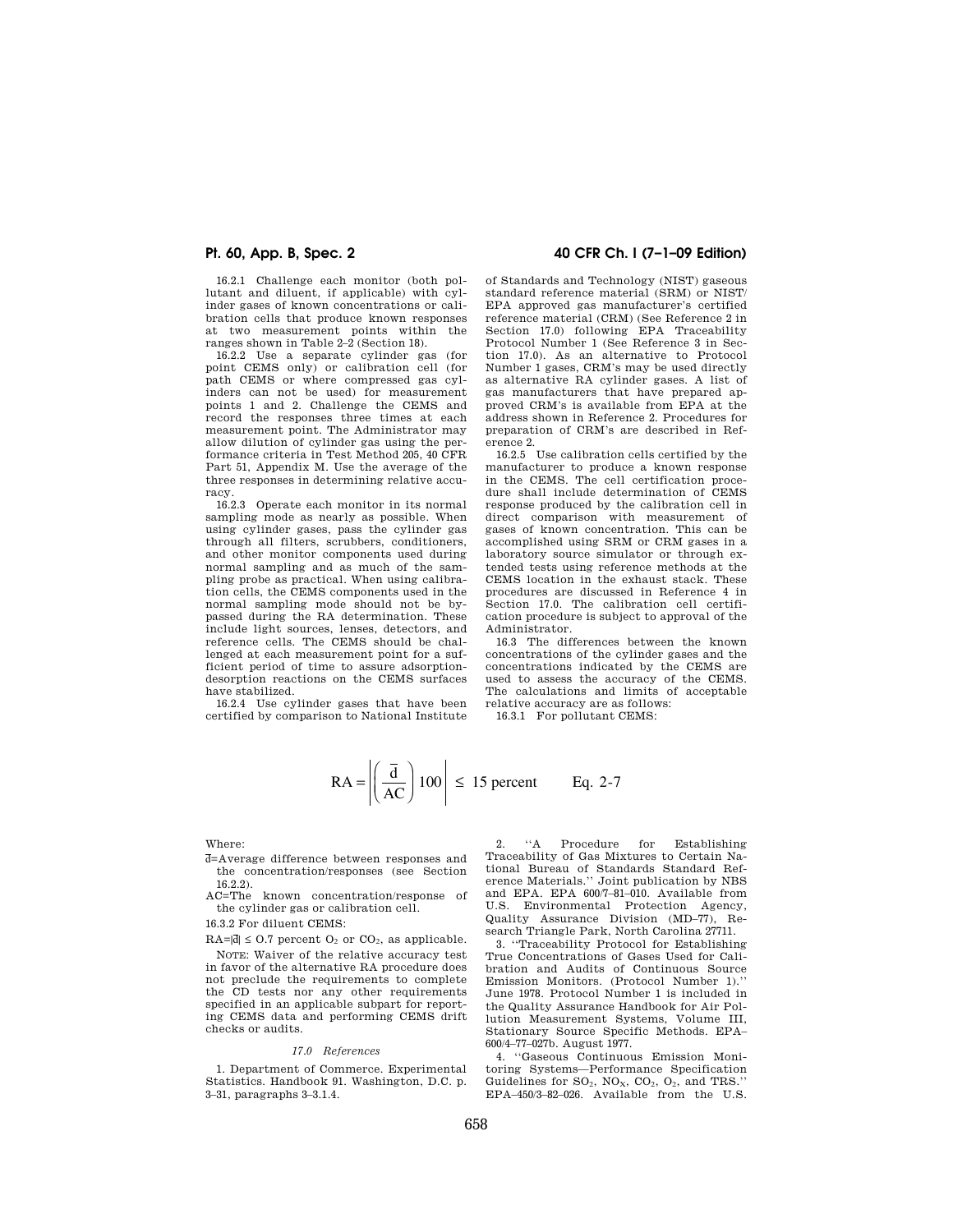# Environmental Protection Agency **Pt. 60, App. B, Spec. 2**

EPA, Emission Measurement Center, Emission Monitoring and Data Analysis Division (MD–19), Research Triangle Park, North Carolina 27711.

*18.0 Tables, Diagrams, Flowcharts, and Validation Data* 

Figure 2–1. Calibration Drift Determination

TABLE 2-1—T-VALUES

| n a            | 10.975 | na | 10.975 | na     | ln 975 |
|----------------|--------|----|--------|--------|--------|
| $\circ$        | 12.706 |    | 2.447  | $\sim$ | : 201  |
| 3              | 4.303  |    | 2.365  | $\sim$ | 2.179  |
| $\overline{4}$ | 3.182  | Ω  | 2.306' | 14     | 2.160  |
| 5              | 776    | 10 | 2.262  | 15.    | 2.145  |
| 6              | 2.571  |    | 228    | 16     | 2.131  |

aThe values in this table are already corrected for n-1 degrees of freedom. Use n equal to the number of individual values. TABLE 2–2—MEASUREMENT RANGE

|                           | Measurement point |                  | Pollutant monitor        |                                                           | Diluent monitor for |  |                                                         |  |  |  |  |  |
|---------------------------|-------------------|------------------|--------------------------|-----------------------------------------------------------|---------------------|--|---------------------------------------------------------|--|--|--|--|--|
|                           |                   |                  |                          | CO <sub>2</sub>                                           |                     |  | O <sub>2</sub>                                          |  |  |  |  |  |
|                           |                   |                  | 20-30% of span value     | 50–60% of span value  10–14% by volume  18–12% by volume. |                     |  | 4-6% by volume.                                         |  |  |  |  |  |
|                           | Day               | Date and<br>time | Calibration value<br>(C) | Monitor value (M)                                         | Difference (C-M)    |  | Percent of span value (C-<br>M)/span value $\times$ 100 |  |  |  |  |  |
| Low-level.<br>High-level. |                   |                  |                          |                                                           |                     |  |                                                         |  |  |  |  |  |
|                           |                   |                  |                          |                                                           |                     |  |                                                         |  |  |  |  |  |

# FIGURE 2–2. RELATIVE ACCURACY DETERMINATION.

| Run No. | Date     |           | SO <sub>2</sub> |      |           | NO <sub>x</sub> b |      | $CO2$ or $O2$ <sup>a</sup> |             | $\mathsf{SO}_2{}^{\mathsf{a}}$ |          |      | $NOx$ a   |      |      |
|---------|----------|-----------|-----------------|------|-----------|-------------------|------|----------------------------|-------------|--------------------------------|----------|------|-----------|------|------|
|         | and time | <b>RM</b> | <b>CEMS</b>     | Diff | <b>RM</b> | CEMS              | Diff | RM                         | <b>CEMS</b> | <b>RM</b>                      | CEMS     | Diff | <b>RM</b> | CEMS | Diff |
|         |          |           | ppmc            |      |           | ppm <sup>c</sup>  |      | % $\circ$                  | $\%$ c      |                                | mass/GCV |      | mass/GCV  |      |      |
| 1.      |          |           |                 |      |           |                   |      |                            |             |                                |          |      |           |      |      |
| 2.      |          |           |                 |      |           |                   |      |                            |             |                                |          |      |           |      |      |
| 3.      |          |           |                 |      |           |                   |      |                            |             |                                |          |      |           |      |      |
| 4.      |          |           |                 |      |           |                   |      |                            |             |                                |          |      |           |      |      |
| 5.      |          |           |                 |      |           |                   |      |                            |             |                                |          |      |           |      |      |
| 6.      |          |           |                 |      |           |                   |      |                            |             |                                |          |      |           |      |      |
| 7.      |          |           |                 |      |           |                   |      |                            |             |                                |          |      |           |      |      |
| 8.      |          |           |                 |      |           |                   |      |                            |             |                                |          |      |           |      |      |
| 9.      |          |           |                 |      |           |                   |      |                            |             |                                |          |      |           |      |      |
| 10.     |          |           |                 |      |           |                   |      |                            |             |                                |          |      |           |      |      |
| 11.     |          |           |                 |      |           |                   |      |                            |             |                                |          |      |           |      |      |
| 12.     |          |           |                 |      |           |                   |      |                            |             |                                |          |      |           |      |      |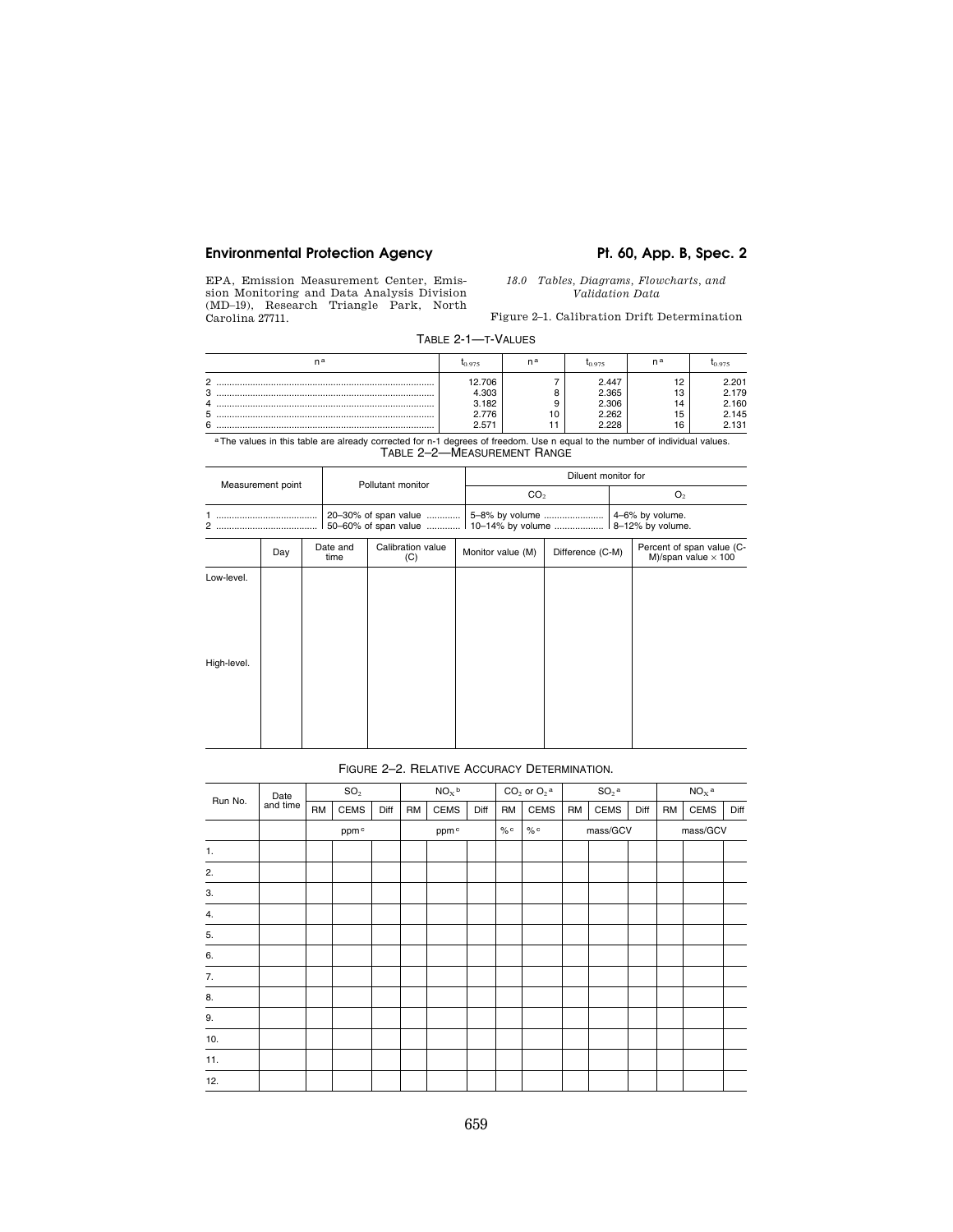# **Pt. 60, App. B, Spec. 3 40 CFR Ch. I (7–1–09 Edition)**

| Run No.                                       | Date     |           | SO <sub>2</sub> |      |           | NO <sub>x</sub> b |      |           | $CO2$ or $O2$ <sup>a</sup> |           | $SO2$ a     |      |           | $NOx$ a     |      |
|-----------------------------------------------|----------|-----------|-----------------|------|-----------|-------------------|------|-----------|----------------------------|-----------|-------------|------|-----------|-------------|------|
|                                               | and time | <b>RM</b> | <b>CEMS</b>     | Diff | <b>RM</b> | CEMS              | Diff | <b>RM</b> | <b>CEMS</b>                | <b>RM</b> | <b>CEMS</b> | Diff | <b>RM</b> | <b>CEMS</b> | Diff |
| Average<br>Confidence<br>Interval<br>Accuracy |          |           |                 |      |           |                   |      |           |                            |           |             |      |           |             |      |

FIGURE 2–2. RELATIVE ACCURACY DETERMINATION.—Continued

a For steam generators.<br><sup>b</sup> Average of three samples.<br><sup>c</sup> Make sure that RM and CEMS data are on a consistent basis, either wet or dry.

PERFORMANCE SPECIFICATION 3—SPECIFICA-TIONS AND TEST PROCEDURES FOR O<sup>2</sup> AND CO<sup>2</sup> CONTINUOUS EMISSION MONITORING SYS-TEMS IN STATIONARY SOURCES

*1.0 Scope and Application* 

#### 1.1 Analytes.

| Analytes | CAS No.        |
|----------|----------------|
|          | $124 - 38 - 9$ |
|          | 7782-44-7      |

1.2 Applicability.

1.2.1 This specification is for evaluating acceptability of  $O_2$  and  $CO_2$  continuous emission monitoring systems (CEMS) at the time of installation or soon after and whenever specified in an applicable subpart of the regulations. This specification applies to  $O<sub>2</sub>$  or CO<sup>2</sup> monitors that are not included under Performance Specification 2 (PS 2).

1.2.2 This specification is not designed to evaluate the installed CEMS performance over an extended period of time, nor does it identify specific calibration techniques and other auxiliary procedures to assess the CEMS performance. The source owner or operator, is responsible to calibrate, maintain, and operate the CEMS properly. The Administrator may require, under Section 114 of the Act, the operator to conduct CEMS performance evaluations at other times besides the initial test to evaluate the CEMS performance. See 40 CFR part 60, Section 60.13(c).

1.2.3 The definitions, installation and measurement location specifications, calculations and data analysis, and references are the same as in PS 2, Sections 3, 8.1, 12, and 17, respectively, and also apply to  $O<sub>2</sub>$  and CO<sup>2</sup> CEMS under this specification. The performance and equipment specifications and the relative accuracy (RA) test procedures for O<sub>2</sub> and CO<sub>2</sub> CEMS do not differ from those for  $SO_2$  and  $NO_X$  CEMS (see PS 2), except as noted below.

### *2.0 Summary of Performance Specification*

The RA and calibration drift (CD) tests are conducted to determine conformance of the CEMS to the specification.

### *3.0 Definitions*

Same as in Section 3.0 of PS 2.

#### *4.0 Interferences* [Reserved]

# *5.0 Safety*

This performance specification may involve hazardous materials, operations, and equipment. This performance specification may not address all of the safety problems associated with its use. It is the responsibility of the user to establish appropriate safety and health practices and determine the applicable regulatory limitations prior to performing this performance specification. The CEMS users manual should be consulted for specific precautions to be taken with regard to the analytical procedures.

#### *6.0 Equipment and Supplies*

Same as Section 6.0 of PS2.

#### *7.0 Reagents and Standards*

Same as Section 7.0 of PS2.

### *8.0 Sample Collection, Preservation, Storage, and Transport*

8.1 Relative Accuracy Test Procedure. Sampling Strategy for reference method (RM) Tests, Correlation of RM and CEMS Data, and Number of RM Tests. Same as PS 2, Sections 8.4.3, 8.4.5, and 8.4.4, respectively.

8.2 Reference Method. Unless otherwise specified in an applicable subpart of the regulations, Method 3B or other approved alternative is the RM for  $O<sub>2</sub>$  or  $CO<sub>2</sub>$ .

#### *9.0 Quality Control* [Reserved]

#### *10.0 Calibration and Standardization*  [Reserved]

### *11.0 Analytical Procedure*

Sample collection and analyses are concurrent for this performance specification (see Section 8). Refer to the RM for specific analytical procedures.

*12.0 Calculations and Data Analysis* 

Summarize the results on a data sheet similar to that shown in Figure 2.2 of PS2. Calculate the arithmetic difference between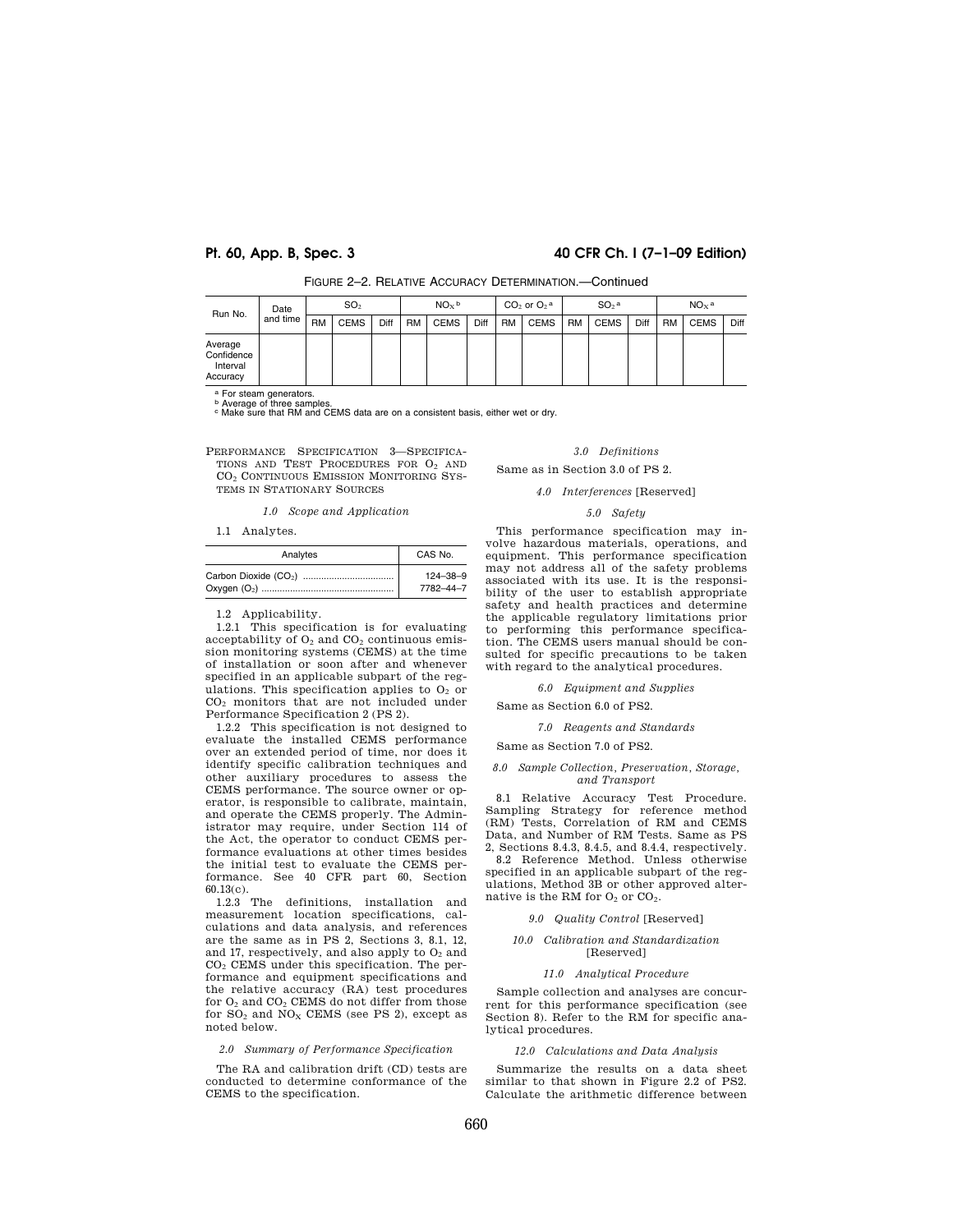# **Environmental Protection Agency The Contract Pt. 60, App. B, Spec. 4**

the RM and the CEMS output for each run. The average difference of the nine (or more) data sets constitute the RA.

# *13.0 Method Performance*

13.1 Calibration Drift Performance Specification. The CEMS calibration must not drift by more than  $0.5$  percent  $O_2$  or  $CO_2$  from the reference value of the gas, gas cell, or optical filter.

13.2 CEMS Relative Accuracy Performance Specification. The RA of the CEMS must be no greater than 1.0 percent  $O<sub>2</sub>$  or  $CO<sub>2</sub>$ .

*14.0 Pollution Prevention* [Reserved]

*15.0 Waste Management* [Reserved]

*16.0 References* 

#### Same as in Section 17.0 of PS 2.

#### *17.0 Tables, Diagrams, Flowcharts, and Validation Data* [Reserved]

PERFORMANCE SPECIFICATION 4—SPECIFICA-TIONS AND TEST PROCEDURES FOR CARBON MONOXIDE CONTINUOUS EMISSION MONI-TORING SYSTEMS IN STATIONARY SOURCES

#### *1.0 Scope and Application*

1.1 Analytes.

| Analyte | CAS No.        |
|---------|----------------|
|         | $630 - 08 - 0$ |

1.2 Applicability.

1.2.1 This specification is for evaluating the acceptability of carbon monoxide (CO) continuous emission monitoring systems (CEMS) at the time of installation or soon after and whenever specified in an applicable subpart of the regulations. This specification was developed primarily for CEMS having span values of 1,000 ppmv CO.

1.2.2 This specification is not designed to evaluate the installed CEMS performance over an extended period of time nor does it identify specific calibration techniques and other auxiliary procedures to assess CEMS performance. The source owner or operator, is responsible to calibrate, maintain, and operate the CEMS. The Administrator may require, under Section 114 of the Act, the source owner or operator to conduct CEMS performance evaluations at other times besides the initial test to evaluate the CEMS performance. See 40 CFR part 60, Section  $60.13(c)$ .

1.2.3 The definitions, performance specification test procedures, calculations, and data analysis procedures for determining calibration drift (CD) and relative accuracy (RA) of Performance Specification 2 (PS 2), Sections 3, 8.0, and 12, respectively, apply to this specification.

*2.0 Summary of Performance Specification* 

The CD and RA tests are conducted to determine conformance of the CEMS to the specification.

### *3.0 Definitions*

Same as in Section 3.0 of PS 2.

# *4.0 Interferences* [Reserved]

### *5.0 Safety*

This performance specification may involve hazardous materials, operations, and equipment. This performance specification may not address all of the safety problems associated with its use. It is the responsibility of the user to establish appropriate safety and health practices and determine the applicable regulatory limitations prior to performing this performance specification. The CEMS users manual should be consulted for specific precautions to be taken with regard to the analytical procedures.

*6.0 Equipment and Supplies* 

Same as Section 6.0 of PS 2.

### *7.0 Reagents and Standards*

Same as Section 7.0 of PS 2.

#### *8.0 Sample Collection, Preservation, Storage, and Transport*

8.1 Relative Accuracy Test Procedure. Sampling Strategy for reference method (RM) Tests, Number of RM Tests, and Correlation of RM and CEMS Data are the same as PS 2, Sections 8.4.3, 8.4.4, and 8.4.5, respectively.

8.2 Reference Methods. Unless otherwise specified in an applicable subpart of the regulation, Method 10, 10A, 10B or other approved alternative are the RM for this PS. When evaluating nondispersive infrared CEMS using Method 10 as the RM, the alternative interference trap specified in Section 16.0 of Method 10 shall be used.

*9.0 Quality Control* [Reserved]

### *10.0 Calibration and Standardization*  [Reserved]

#### *11.0 Analytical Procedure*

Sample collection and analysis are concurrent for this performance specification (see Section 8.0). Refer to the RM for specific analytical procedures.

#### *12.0 Calculations and Data Analysis*

Same as Section 12.0 of PS 2.

*13.0 Method Performance* 

13.1 Calibration Drift. The CEMS calibration must not drift or deviate from the reference value of the calibration gas, gas cell,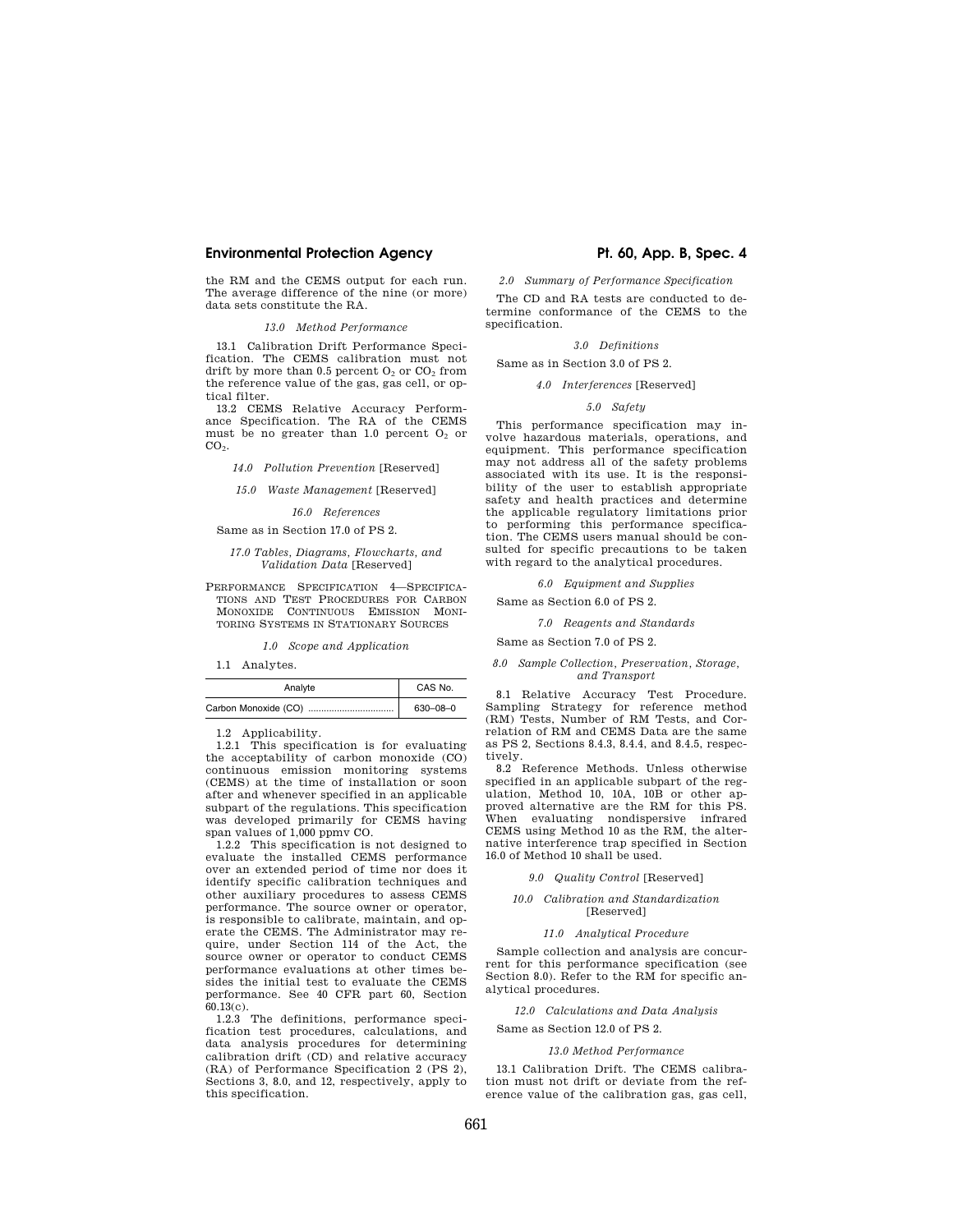or optical filter by more than 5 percent of the established span value for 6 out of 7 test days (*e.g.,* the established span value is 1000 ppm for Subpart J affected facilities).

13.2 Relative Accuracy. The RA of the CEMS must be no greater than 10 percent when the average RM value is used to calculate RA or 5 percent when the applicable emission standard is used to calculate RA.

*14.0 Pollution Prevention* [Reserved]

*15.0 Waste Management* [Reserved]

# *16.0 Alternative Procedures* [Reserved]

#### *17.0 References*

1. Ferguson, B.B., R.E. Lester, and W.J. Mitchell. Field Evaluation of Carbon Monoxide and Hydrogen Sulfide Continuous Emission Monitors at an Oil Refinery. U.S. Environmental Protection Agency. Research Triangle Park, N.C. Publication No. EPA– 600/4–82–054. August 1982. 100 p.

2. ''Gaseous Continuous Emission Monitoring Systems—Performance Specification Guidelines for  $SO_2$ ,  $NO_X$ ,  $CO_2$ ,  $O_2$ , and TRS.' EPA–450/3–82–026. U.S. Environmental Pro-tection Agency, Technical Support Division (MD–19), Research Triangle Park, NC 27711.

3. Repp, M. Evaluation of Continuous Monitors for Carbon Monoxide in Stationary Sources. U.S. Environmental Protection Agency. Research Triangle Park, N.C. Publication No. EPA–600/2–77–063. March 1977. 155 p.

4. Smith, F., D.E. Wagoner, and R.P. Donovan. Guidelines for Development of a Quality Assurance Program: Volume VIII—Determination of CO Emissions from Stationary Sources by NDIR Spectrometry. U.S. Environmental Protection Agency. Research Triangle Park, N.C. Publication No. EPA–650/4– 74–005–h. February 1975. 96 p.

#### *18.0 Tables, Diagrams, Flowcharts, and Validation Data*

Same as Section 18.0 of PS 2.

PERFORMANCE SPECIFICATION 4A—SPECIFICA-TIONS AND TEST PROCEDURES FOR CARBON MONOXIDE CONTINUOUS EMISSION MONI-TORING SYSTEMS IN STATIONARY SOURCES

|  | 1.0 |  |  | Scope and Application |
|--|-----|--|--|-----------------------|
|--|-----|--|--|-----------------------|

1.1 Analytes.

| Analyte | CAS No.        |
|---------|----------------|
|         | $630 - 80 - 0$ |

1.2 Applicability.

1.2.1 This specification is for evaluating the acceptability of carbon monoxide (CO) continuous emission monitoring systems (CEMS) at the time of installation or soon after and whenever specified in an applicable subpart of the regulations. This specification

# **Pt. 60, App. B, Spec. 4A 40 CFR Ch. I (7–1–09 Edition)**

was developed primarily for CEMS that comply with low emission standards (less than 200 ppmv).

1.2.2 This specification is not designed to evaluate the installed CEMS performance over an extended period of time nor does it identify specific calibration techniques and other auxiliary procedures to assess CEMS performance. The source owner or operator is responsible to calibrate, maintain, and operate the CEMS. The Administrator may require, under Section 114 of the Act, the source owner or operator to conduct CEMS performance evaluations at other times besides the initial test to evaluate CEMS performance. See 40 CFR Part 60, Section 60.13(c).

1.2.3 The definitions, performance specification, test procedures, calculations and data analysis procedures for determining calibration drifts (CD) and relative accuracy (RA), of Performance Specification 2 (PS 2), Sections 3, 8.0, and 12, respectively, apply to this specification.

*2.0 Summary of Performance Specification* 

The CD and RA tests are conducted to determine conformance of the CEMS to the specification.

### *3.0 Definitions*

Same as in Section 3.0 of PS 2.

# *4.0 Interferences* [Reserved]

# *5.0 Safety*

This performance specification may involve hazardous materials, operations, and equipment. This performance specification may not address all of the safety problems associated with its use. It is the responsibility of the user to establish appropriate safety and health practices and determine the applicable regulatory limitations prior to performing this performance specification. The CEMS users manual should be consulted for specific precautions to be taken with regard to the analytical procedures.

#### *6.0 Equipment and Supplies*

Same as Section 6.0 of PS 2 with the following additions.

6.1 Data Recorder Scale.

6.1.1 This specification is the same as Section 6.1 of PS 2. The CEMS shall be capable of measuring emission levels under normal conditions and under periods of short-duration peaks of high concentrations. This dualrange capability may be met using two separate analyzers (one for each range) or by using dual-range units which have the capability of measuring both levels with a single unit. In the latter case, when the reading goes above the full-scale measurement value of the lower range, the higher-range operation shall be started automatically. The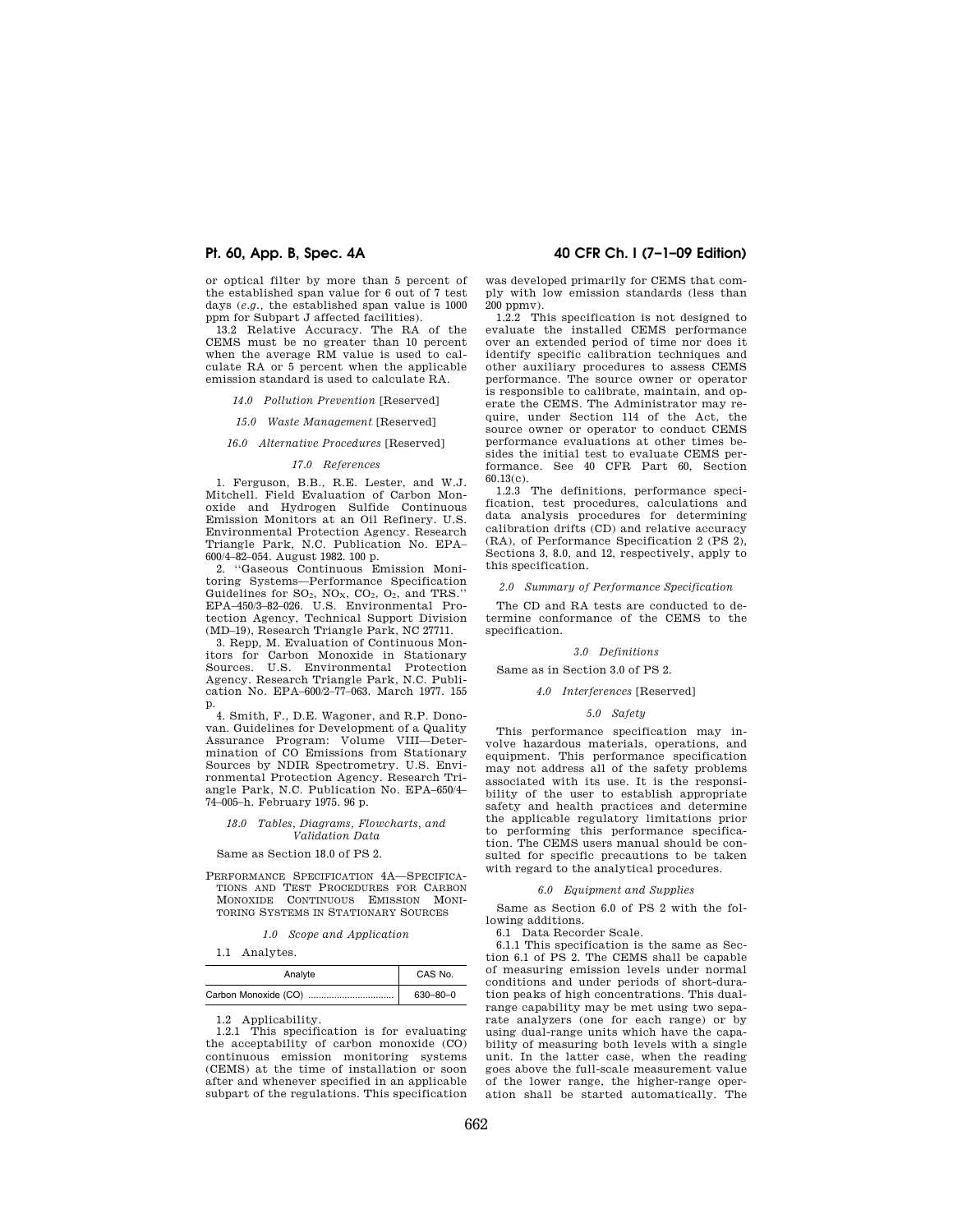# **Environmental Protection Agency Pt. 60, App. B, Spec. 4B**

CEMS recorder range must include zero and a high-level value. Under applications of consistent low emissions, a single-range analyzer is allowed provided normal and spike emissions can be quantified. In this case, set an appropriate high-level value to include all emissions.

6.1.2 For the low-range scale of dual-range units, the high-level value shall be between 1.5 times the pollutant concentration corresponding to the emission standard level and the span value. For the high-range scale, the high-level value shall be set at 2000 ppm, as a minimum, and the range shall include the level of the span value. There shall be no concentration gap between the low-and highrange scales.

#### *7.0 Reagents and Standards*

Same as Section 7.0 of PS 2.

#### *8.0 Sample Collection, Preservation, Storage, and Transport*

8.1 Relative Accuracy Test Procedure. Sampling Strategy for reference method (RM) Tests, Number of RM Tests, and Correlation of RM and CEMS Data are the same as PS 2, Sections 8.4.3, 8.4.4, and 8.4.5, respectively.

8.2 Reference Methods. Unless otherwise specified in an applicable subpart of the regulation, Methods 10, 10A, 10B, or other approved alternative is the RM for this PS. When evaluating nondispersive infrared CEMS using Method 10 as the RM, the alternative interference trap specified in Section 16.0 of Method 10 shall be used.

8.3 Response Time Test Procedure. The response time test applies to all types of CEMS, but will generally have significance only for extractive systems.

8.3.1 Introduce zero gas into the analyzer. When the system output has stabilized (no change greater than 1 percent of full scale for 30 sec), introduce an upscale calibration gas and wait for a stable value. Record the time (upscale response time) required to reach 95 percent of the final stable value. Next, reintroduce the zero gas and wait for a stable reading before recording the response time (downscale response time). Repeat the entire procedure three times and determine the mean upscale and downscale response times. The slower or longer of the two means is the system response time.

8.4 Interference Check. The CEMS must be shown to be free from the effects of any interferences.

*9.0 Quality Control* [Reserved]

### *10.0 Calibration and Standardization*  [Reserved]

#### *11.0 Analytical Procedure*

Sample collection and analysis are concurrent for this performance specification (see

Section 8.0). Refer to the RM for specific analytical procedures.

#### *12.0 Calculations and Data Analysis. Same as Section 12.0 of PS 2*

# *13.0 Method Performance*

13.1 Calibration Drift. The CEMS calibration must not drift or deviate from the reference value of the calibration gas, gas cell, or optical filter by more than 5 percent of the established span value for 6 out of 7 test days.

13.2 Relative Accuracy. The RA of the CEMS must be no greater than 10 percent when the average RM value is used to calculate RA, 5 percent when the applicable emission standard is used to calculate RA, or within 5 ppmv when the RA is calculated as the absolute average difference between the RM and CEMS plus the 2.5 percent confidence coefficient.

13.3 Response Time. The CEMS response time shall not exceed 1.5 min to achieve 95 percent of the final stable value.

### *14.0 Pollution Prevention* [Reserved]

*15.0 Waste Management* [Reserved]

#### *16.0 Alternative Procedures*

16.1 Under conditions where the average CO emissions are less than 10 percent of the standard and this is verified by Method 10, a cylinder gas audit may be performed in place of the RA test to determine compliance with these limits. In this case, the cylinder gas shall contain CO in 12 percent carbon dioxide as an interference check. If this option is exercised, Method 10 must be used to verify that emission levels are less than 10 percent of the standard.

#### *17.0 References*

Same as Section 17 of PS 4.

#### *18.0 Tables, Diagrams, Flowcharts, and Validation Data*

# Same as Section 18.0 of PS 2.

PERFORMANCE SPECIFICATION 4B—SPECIFICA-TIONS AND TEST PROCEDURES FOR CARBON MONOXIDE AND OXYGEN CONTINUOUS MONI-TORING SYSTEMS IN STATIONARY SOURCES

#### *a. Applicability and Principle*

1.1 Applicability. a. This specification is to be used for evaluating the acceptability of carbon monoxide  $(CO)$  and oxygen  $(O_2)$  continuous emission monitoring systems monitoring (CEMS) at the time of or soon after installation and whenever specified in the regulations. The CEMS may include, for certain stationary sources, (a) flow monitoring equipment to allow measurement of the dry volume of stack effluent sampled, and (b) an automatic sampling system.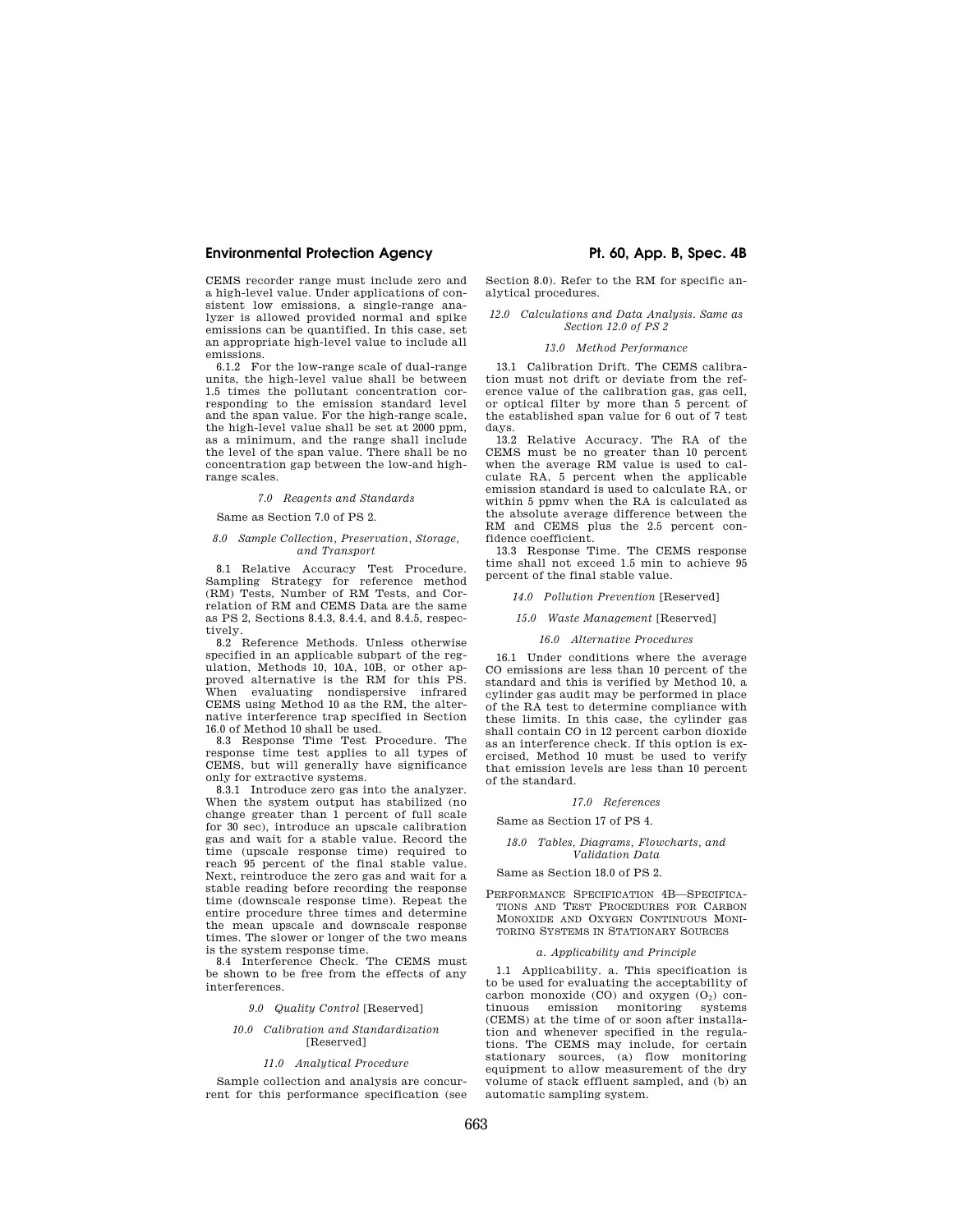b. This specification is not designed to evaluate the installed CEMS' performance over an extended period of time nor does it identify specific calibration techniques and auxiliary procedures to assess the CEMS' performance. The source owner or operator, however, is responsible to properly calibrate, maintain, and operate the CEMS. To evaluate the CEMS' performance, the Administrator may require, under section 114 of the Act, the operator to conduct CEMS performance evaluations at times other than the initial test.

c. The definitions, installation and measurement location specifications, test procedures, data reduction procedures, reporting requirements, and bibliography are the same as in PS  $3$  (for  $O_2$ ) and PS  $4A$  (for CO) except as otherwise noted below.

1.2 Principle. Installation and measurement location specifications, performance specifications, test procedures, and data reduction procedures are included in this specification. Reference method tests, calibration error tests, calibration drift tests, and interferant tests are conducted to determine conformance of the CEMS with the specification.

#### *b. Definitions*

2.1 *Continuous Emission Monitoring System (CEMS).* This definition is the same as PS 2 Section 2.1 with the following addition. A continuous monitor is one in which the sample to be analyzed passes the measurement section of the analyzer without interruption.

2.2 *Response Time.* The time interval between the start of a step change in the system input and when the pollutant analyzer output reaches 95 percent of the final value.

2.3 *Calibration Error (CE).* The difference between the concentration indicated by the CEMS and the known concentration generated by a calibration source when the entire CEMS, including the sampling interface is challenged. A CE test procedure is performed to document the accuracy and linearity of the CEMS over the entire measurement range.

#### *3. Installation and Measurement Location Specifications*

3.1 *The CEMS Installation and Measurement Location.* This specification is the same as PS 2 Section 3.1 with the following additions. Both the CO and  $O<sub>2</sub>$  monitors should be installed at the same general location. If this is not possible, they may be installed at different locations if the effluent gases at both sample locations are not stratified and there is no in-leakage of air between sampling locations.

3.1.1 *Measurement Location.* Same as PS 2 Section 3.1.1.

3.1.2 *Point CEMS.* The measurement point should be within or centrally located over

# **Pt. 60, App. B, Spec. 4B 40 CFR Ch. I (7–1–09 Edition)**

the centroidal area of the stack or duct cross section.

3.1.3 *Path CEMS.* The effective measurement path should: (1) Have at least 70 percent of the path within the inner 50 percent of the stack or duct cross sectional area, or (2) be centrally located over any part of the centroidal area.

3.2 *Reference Method (RM) Measurement Location and Traverse Points.* This specification is the same as PS 2 Section 3.2 with the following additions. When pollutant concentration changes are due solely to diluent leakage and CO and O<sub>2</sub> are simultaneously measured at the same location, one half diameter may be used in place of two equivalent diameters.

3.3 *Stratification Test Procedure.* Stratification is defined as the difference in excess of 10 percent between the average concentration in the duct or stack and the concentration at any point more than 1.0 meter from the duct or stack wall. To determine whether effluent stratification exists, a dual probe system should be used to determine the average effluent concentration while measurements at each traverse point are being made. One probe, located at the stack or duct centroid, is used as a stationary reference point to indicate change in the effluent concentration over time. The second probe is used for sampling at the traverse points specified in Method 1 (40 CFR part 60 appendix A). The monitoring system samples sequentially at the reference and traverse points throughout the testing period for five minutes at each point.

### *d. Performance and Equipment Specifications*

4.1 Data Recorder Scale. For O<sub>2</sub>, same as specified in PS 3, except that the span must be 25 percent. The span of the  $O<sub>2</sub>$  may be higher if the O<sub>2</sub> concentration at the sampling point can be greater than 25 percent. For CO, same as specified in PS 4A, except that the low-range span must be 200 ppm and the high range span must be 3000 ppm. In addition, the scale for both CEMS must record all readings within a measurement range with a resolution of 0.5 percent.

4.2 *Calibration Drift.* For O<sub>2</sub>, same as specified in PS 3. For CO, the same as specified in PS 4A except that the CEMS calibration must not drift from the reference value of the calibration standard by more than 3 percent of the span value on either the high or low range.

4.3 *Relative Accuracy (RA)*. For O<sub>2</sub>, same as specified in PS 3. For CO, the same as specified in PS 4A.

4.4 *Calibration Error (CE).* The mean difference between the CEMS and reference values at all three test points (see Table I) must be no greater than 5 percent of span value for CO monitors and 0.5 percent for  $O_2$  monitors.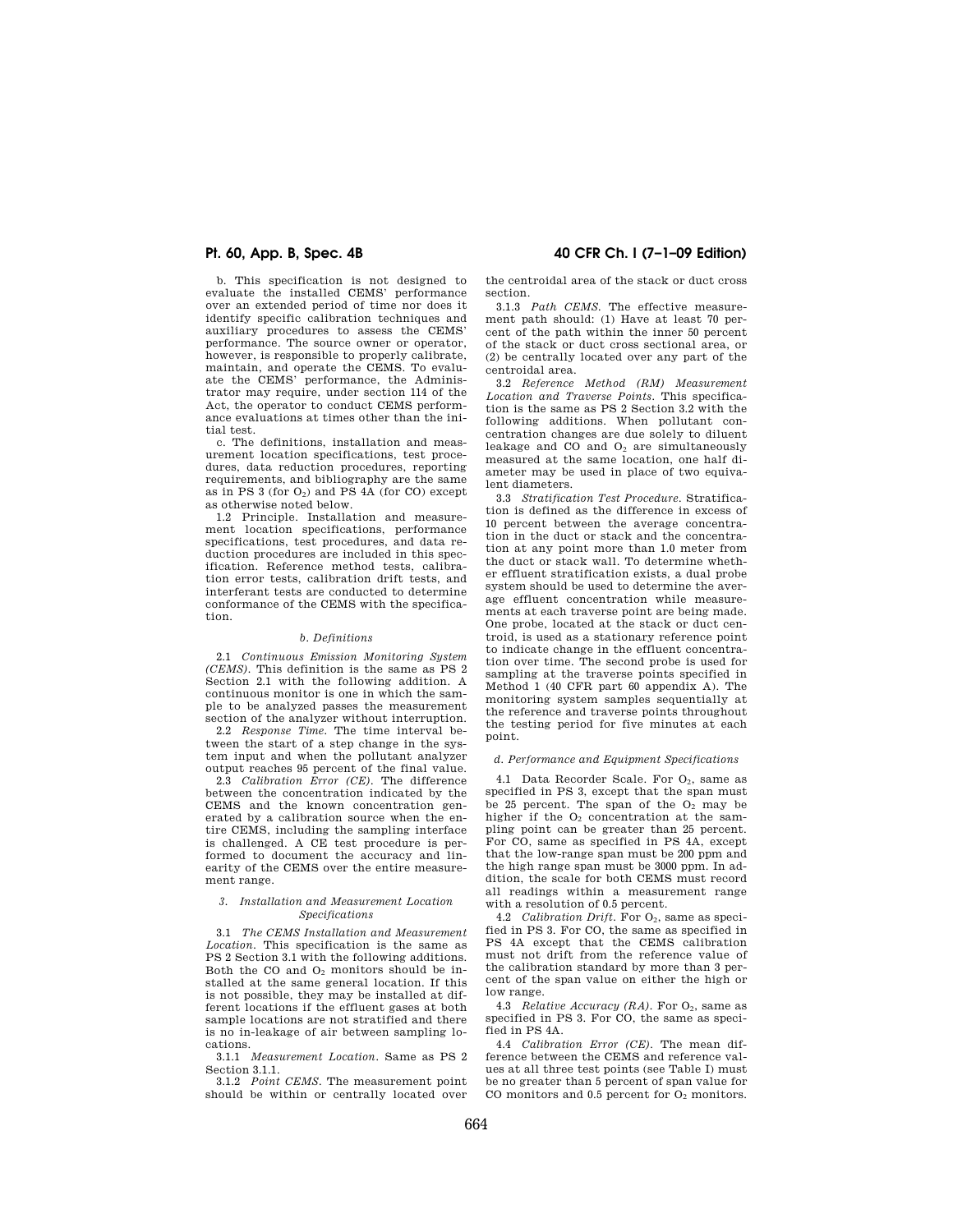### **Environmental Protection Agency The Constant Constant Protection Agency Pt. 60, App. B, Spec. 5**

4.5 *Response Time.* The response time for the CO or  $O_2$  monitor must not exceed 2 minutes.

#### *e. Performance Specification Test Procedure*

5.1 *Calibration Error Test and Response Time Test Periods.* Conduct the CE and response time tests during the CD test period.

#### *F. The CEMS Calibration Drift and Response Time Test Procedures*

The response time test procedure is given in PS 4A, and must be carried out for both the CO and O<sub>2</sub> monitors.

7. Relative Accuracy and Calibration Error Test Procedures

7.1 *Calibration Error Test Procedure.* Challenge each monitor (both low and high range CO and  $O_2$ ) with zero gas and EPA Protocol 1 cylinder gases at three measurement points within the ranges specified in Table I.

TABLE I. CALIBRATION ERROR CONCENTRATION RANGES

| Measurement<br>point | CO Low<br>range<br>(ppm) | CO High<br>range (ppm) | $O_2$ (%) |
|----------------------|--------------------------|------------------------|-----------|
|                      | $0 - 40$                 | $0 - 600$              | $0 - 2$   |
|                      | $60 - 80$                | 900-1200               | $8 - 10$  |
|                      | 140-160                  | 2100-2400              | $14 - 16$ |

Operate each monitor in its normal sampling mode as nearly as possible. The calibration gas must be injected into the sample system as close to the sampling probe outlet as practical and should pass through all CEMS components used during normal sampling. Challenge the CEMS three non-consecutive times at each measurement point and record the responses. The duration of each gas injection should be sufficient to ensure that the CEMS surfaces are conditioned.

7.1.1 *Calculations.* Summarize the results on a data sheet. Average the differences between the instrument response and the certified cylinder gas value for each gas. Calculate the CE results according to:

# $CE = |d/FS| \times 100$  (1)

where *d* is the mean difference between the CEMS response and the known reference concentration and *FS* is the span value.

7.2 *Relative Accuracy Test Procedure.* Follow the RA test procedures in PS 3 (for  $O_2$ ) section 3 and PS 4A (for CO) section 4.

7.3 *Alternative RA Procedure.* Under some operating conditions, it may not be possible to obtain meaningful results using the RA test procedure. This includes conditions where consistent, very low CO emission or low CO emissions interrupted periodically by short duration, high level spikes are observed. It may be appropriate in these cir-

cumstances to waive the RA test and substitute the following procedure.

Conduct a complete CEMS status check following the manufacturer's written instructions. The check should include operation of the light source, signal receiver, timing mechanism functions, data acquisition and data reduction functions, data recorders, mechanically operated functions, sample filters, sample line heaters, moisture traps, and other related functions of the CEMS, as applicable. All parts of the CEMS must be functioning properly before the RA requirement can be waived. The instrument must also successfully passed the CE and CD specifications. Substitution of the alternate procedure requires approval of the Regional Administrator.

8. Bibliography

1. 40 CFR Part 266, Appendix IX, Section 2, ''Performance Specifications for Continuous Emission Monitoring Systems.''

PERFORMANCE SPECIFICATION 5—SPECIFICA-TIONS AND TEST PROCEDURES FOR TRS CON-TINUOUS EMISSION MONITORING SYSTEMS IN STATIONARY SOURCES

*1.0 Scope and Application* 

1.1 Analytes.

| Analyte                    | CAS No.   |
|----------------------------|-----------|
| Total Reduced Sulfur (TRS) | <b>NA</b> |

1.2 Applicability. This specification is for evaluating the applicability of TRS continuous emission monitoring systems (CEMS) at the time of installation or soon after and whenever specified in an applicable subpart of the regulations. The CEMS may include oxygen monitors which are subject to Performance Specification 3 (PS 3).

1.3 The definitions, performance specification, test procedures, calculations and data analysis procedures for determining calibration drifts (CD) and relative accuracy (RA) of PS 2, Sections 3.0, 8.0, and 12.0, respectively, apply to this specification.

*2.0 Summary of Performance Specification* 

The CD and RA tests are conducted to determine conformance of the CEMS to the specification.

#### *3.0 Definitions*

#### Same as in Section 3.0 of PS 2.

#### *4.0 Interferences* [Reserved]

#### *5.0 Safety*

This performance specification may involve hazardous materials, operations, and equipment. This performance specification may not address all of the safety problems associated with its use. It is the responsibility of the user to establish appropriate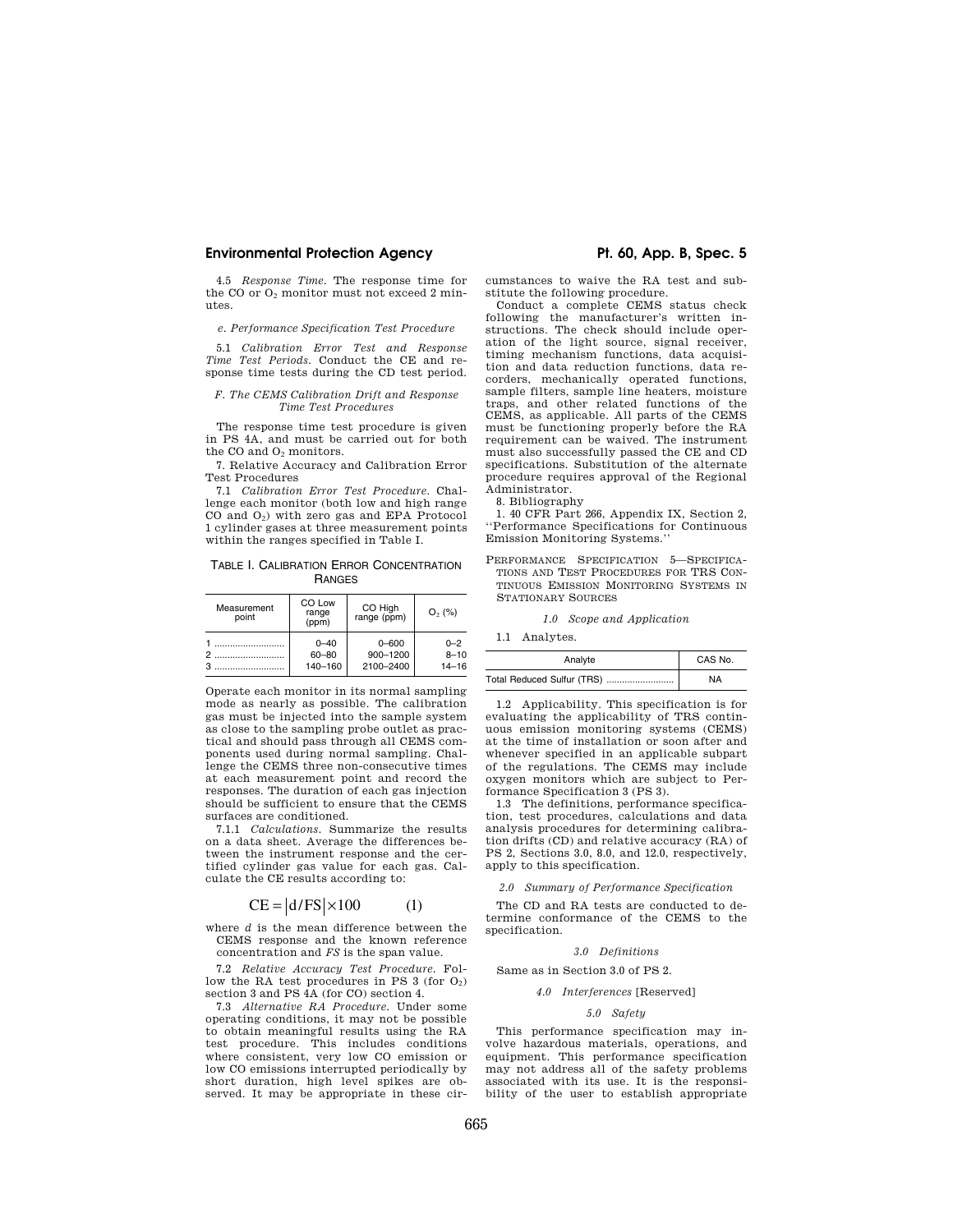safety and health practices and determine the applicable regulatory limitations prior to performing this performance specification. The CEMS users manual should be consulted for specific precautions to be taken with regard to the analytical procedures.

*6.0 Equipment and Supplies* 

Same as Section 6.0 of PS 2.

# *7.0 Reagents and Standards*

Same as Section 7.0 of PS 2.

#### *8.0 Sample Collection, Preservation, Storage, and Transport*

8.1 Relative Accuracy Test Procedure. Sampling Strategy for reference method (RM) Tests, Number of RM Tests, and Correlation of RM and CEMS Data are the same as PS 2, Sections 8.4.3, 8.4.4, and 8.4.5, respectively.

NOTE: For Method 16, a sample is made up of at least three separate injects equally space over time. For Method 16A, a sample is collected for at least 1 hour.

8.2 Reference Methods. Unless otherwise specified in the applicable subpart of the regulations, Method 16, Method 16A, 16B or other approved alternative is the RM for TRS.

*9.0 Quality Control* [Reserved]

#### *10.0 Calibration and Standardization*  [Reserved]

#### *11.0 Analytical Procedure*

Sample collection and analysis are concurrent for this performance specification (see Section 8.0). Refer to the reference method for specific analytical procedures.

#### *12.0 Calculations and Data Analysis*

Same as Section 12.0 of PS 2.

#### *13.0 Method Performance*

13.1 Calibration Drift. The CEMS detector calibration must not drift or deviate from the reference value of the calibration gas by more than 5 percent of the established span value for 6 out of 7 test days. This corresponds to 1.5 ppm drift for Subpart BB sources where the span value is 30 ppm. If the CEMS includes pollutant and diluent monitors, the CD must be determined separately for each in terms of concentrations (see PS 3 for the diluent specifications).

13.2 Relative Accuracy. The RA of the CEMS must be no greater than 20 percent when the average RM value is used to calculate RA or 10 percent when the applicable emission standard is used to calculate RA.

# **Pt. 60, App. B, Spec. 6 40 CFR Ch. I (7–1–09 Edition)**

*14.0 Pollution Prevention* [Reserved]

*15.0 Waste Management* [Reserved]

*16.0 Alternative Procedures* [Reserved]

### *17.0 References*

1. Department of Commerce. Experimental Statistics, National Bureau of Standards, Handbook 91. 1963. Paragraphs 3–3.1.4, p. 3–31.

2. A Guide to the Design, Maintenance and Operation of TRS Monitoring Systems. National Council for Air and Stream Improvement Technical Bulletin No. 89. September 1977.

3. Observation of Field Performance of TRS Monitors on a Kraft Recovery Furnace. National Council for Air and Stream Improvement Technical Bulletin No. 91. January 1978.

#### *18.0 Tables, Diagrams, Flowcharts, and Validation Data*

Same as Section 18.0 of PS 2.

PERFORMANCE SPECIFICATION 6—SPECIFICA-TIONS AND TEST PROCEDURES FOR CONTIN-UOUS EMISSION RATE MONITORING SYSTEMS IN STATIONARY SOURCES

#### *1.0 Scope and Application*

1.1 Applicability. This specification is used for evaluating the acceptability of continuous emission rate monitoring systems (CERMSs).

1.2 The installation and measurement location specifications, performance specification test procedure, calculations, and data analysis procedures, of Performance Specifications (PS 2), Sections 8.0 and 12, respectively, apply to this specification.

#### *2.0 Summary of Performance Specification*

The calibration drift (CD) and relative accuracy (RA) tests are conducted to determine conformance of the CERMS to the specification.

#### *3.0 Definitions*

The definitions are the same as in Section 3 of PS 2, except this specification refers to the continuous emission rate monitoring system rather than the continuous emission monitoring system. The following definitions are added:

3.1 *Continuous Emission Rate Monitoring System (CERMS).* The total equipment required for the determining and recording the pollutant mass emission rate (in terms of mass per unit of time).

3.2 *Flow Rate Sensor.* That portion of the CERMS that senses the volumetric flow rate and generates an output proportional to that flow rate. The flow rate sensor shall have provisions to check the CD for each flow rate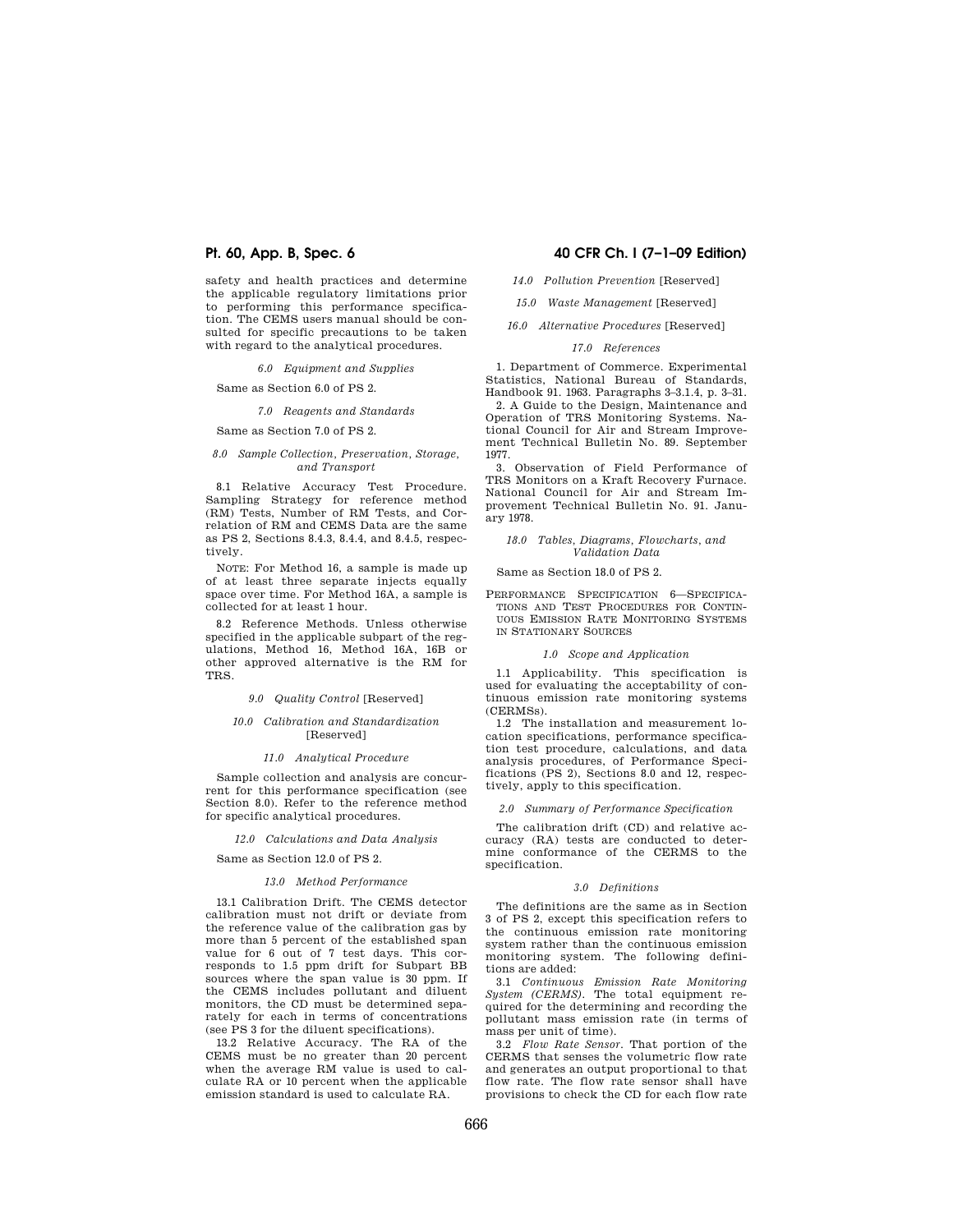# **Environmental Protection Agency The Contract Protection Agency Pt. 60, App. B, Spec. 6**

parameter that it measures individually (*e.g.,* velocity, pressure).

# *4.0 Interferences* [Reserved]

### *5.0 Safety*

This performance specification may involve hazardous materials, operations, and equipment. This performance specification may not address all of the safety problems associated with its use. It is the responsibility of the user to establish appropriate safety and health practices and determine the applicable regulatory limitations prior to performing this performance specification. The CERMS users manual should be consulted for specific precautions to be taken with regard to the analytical procedures.

*6.0 Equipment and Supplies* 

Same as Section 6.0 of PS 2.

#### *7.0 Reagents and Standards*

Same as Section 7.0 of PS 2.

#### *8.0 Sample Collection, Preservation, Storage, and Transport*

8.1 Calibration Drift Test Procedure.

8.1.1 The CD measurements are to verify the ability of the CERMS to conform to the established CERMS calibrations used for determining the emission rate. Therefore, if periodic automatic or manual adjustments are made to the CERMS zero and calibration settings, conduct the CD tests immediately before these adjustments, or conduct them in such a way that CD can be determined.

8.1.2 Conduct the CD tests for pollutant concentration at the two values specified in Section 6.1.2 of PS 2. For other parameters that are selectively measured by the CERMS (*e.g.,* velocity, pressure, flow rate), use two analogous values (*e.g.,* Low: 0–20% of full scale, High: 50–100% of full scale). Introduce to the CERMS the reference signals (these need not be certified). Record the CERMS response to each and subtract this value from the respective reference value (see example data sheet in Figure 6–1).

8.2 Relative Accuracy Test Procedure.

8.2.1 Sampling Strategy for reference method (RM) Tests, Correlation of RM and CERMS Data, and Number of RM Tests are the same as PS 2, Sections 8.4.3, 8.4.5, and 8.4.4, respectively. Summarize the results on a data sheet. An example is shown in Figure 6–1. The RA test may be conducted during the CD test period.

8.2.2 Reference Methods. Unless otherwise specified in the applicable subpart of the regulations, the RM for the pollutant gas is the Appendix A method that is cited for compliance test purposes, or its approved alternatives. Methods 2, 2A, 2B, 2C, or 2D, as applicable, are the RMs for the determination of volumetric flow rate.

*9.0 Quality Control* [Reserved]

#### *10.0 Calibration and Standardization*  [Reserved]

*11.0 Analytical Procedure* 

Same as Section 11.0 of PS 2.

*12.0 Calculations and Data Analysis* 

Same as Section 12.0 of PS 2.

#### *13.0 Method Performance*

13.1 Calibration Drift. Since the CERMS includes analyzers for several measurements, the CD shall be determined separately for each analyzer in terms of its specific measurement. The calibration for each analyzer associated with the measurement of flow rate shall not drift or deviate from each reference value of flow rate by more than 3 percent of the respective high-level value. The CD specification for each analyzer for which other PSs have been established (*e.g.,* PS 2 for  $SO_2$  and  $NO_X$ ), shall be the same as in the applicable PS.

13.2 CERMS Relative Accuracy. The RA of the CERMS shall be no greater than 20 percent of the mean value of the RM's test data in terms of the units of the emission standard, or 10 percent of the applicable standard, whichever is greater.

*14.0 Pollution Prevention* [Reserved]

*15.0 Waste Management* [Reserved]

*16.0 Alternative Procedures* 

Same as in Section 16.0 of PS 2.

#### *17.0 References*

1. Brooks, E.F., E.C. Beder, C.A. Flegal, D.J. Luciani, and R. Williams. Continuous Measurement of Total Gas Flow Rate from Stationary Sources. U.S. Environmental Protection Agency. Research Triangle Park, North Carolina. Publication No. EPA–650/2– 75–020. February 1975. 248 p.

*18.0 Tables, Diagrams, Flowcharts, and Validation Data* 

| Run No. | Date and time | Emission rate (kg/hr) <sup>a</sup> |            |                           |
|---------|---------------|------------------------------------|------------|---------------------------|
|         |               | <b>CERMS</b>                       | <b>RMs</b> | Difference<br>(RMs-CERMS) |
|         |               |                                    |            |                           |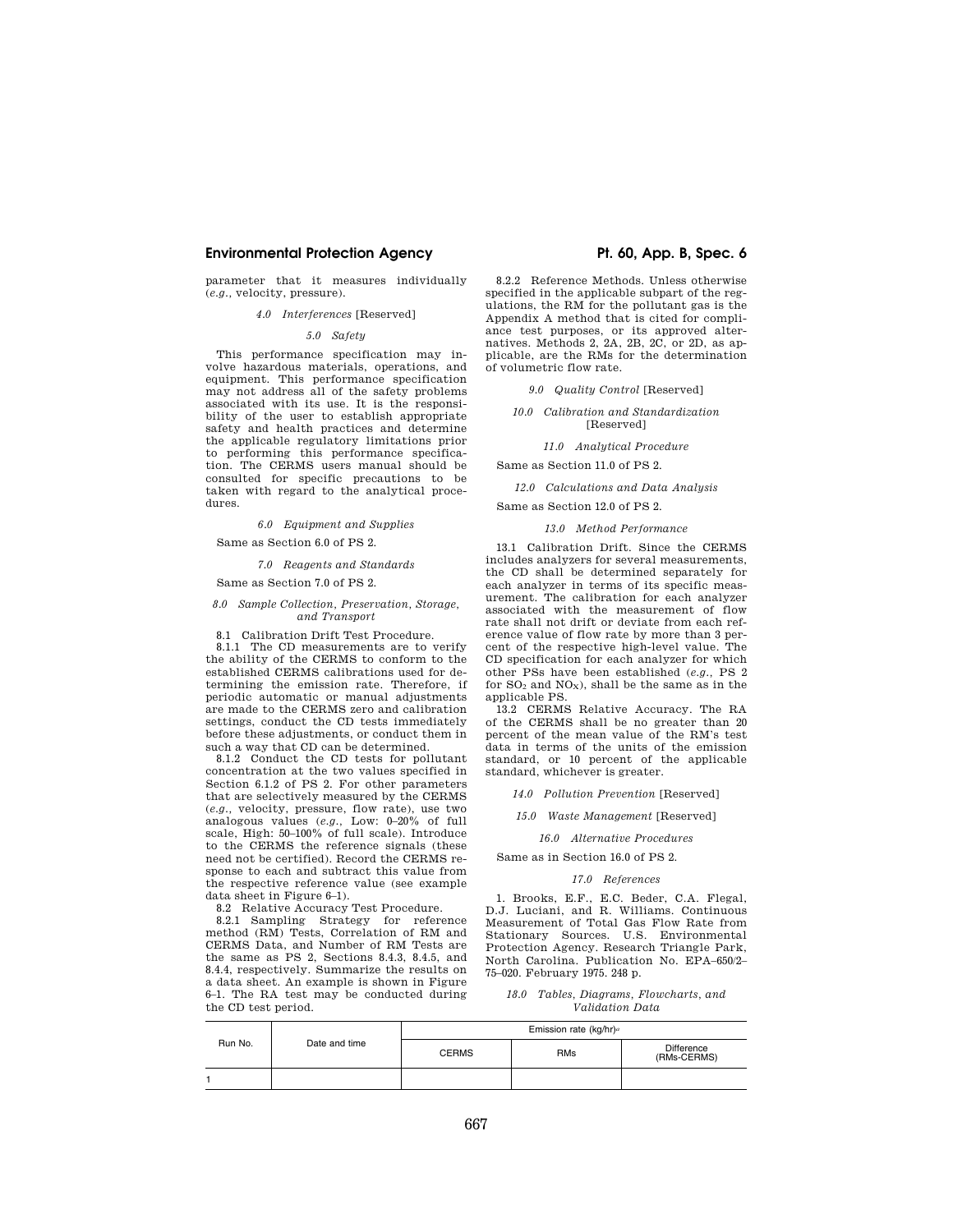# **Pt. 60, App. B, Spec. 7 40 CFR Ch. I (7–1–09 Edition)**

| Run No.        | Date and time | Emission rate (kg/hr) <sup>a</sup> |     |                           |  |  |
|----------------|---------------|------------------------------------|-----|---------------------------|--|--|
|                |               | <b>CERMS</b>                       | RMs | Difference<br>(RMs-CERMS) |  |  |
| $\overline{2}$ |               |                                    |     |                           |  |  |
| 3              |               |                                    |     |                           |  |  |
| $\overline{4}$ |               |                                    |     |                           |  |  |
| 5              |               |                                    |     |                           |  |  |
| 6              |               |                                    |     |                           |  |  |
| 7              |               |                                    |     |                           |  |  |
| 8              |               |                                    |     |                           |  |  |
| 9              |               |                                    |     |                           |  |  |

aThe RMs and CERMS data as corrected to a consistent basis (*i.e.,* moisture, temperature, and pressure conditions).

# Figure 6–1—Emission Rate Determinations

PERFORMANCE SPECIFICATION 7—SPECIFICA-TIONS AND TEST PROCEDURES FOR HYDROGEN SULFIDE CONTINUOUS EMISSION MONITORING SYSTEMS IN STATIONARY SOURCES

*1.0 Scope and Application* 

1.1 Analytes.

| Analyte | CAS No.   |
|---------|-----------|
|         | 7783-06-4 |

1.2 Applicability.

1.2.1 This specification is to be used for evaluating the acceptability of hydrogen sulfide  $(H_2S)$  continuous emission monitoring systems (CEMS) at the time of or soon after installation and whenever specified in an applicable subpart of the regulations.

1.2.2 This specification is not designed to evaluate the installed CEMS performance over an extended period of time nor does it identify specific calibration techniques and other auxiliary procedures to assess CEMS performance. The source owner or operator, however, is responsible to calibrate, maintain, and operate the CEMS. To evaluate CEMS performance, the Administrator may require, under Section 114 of the Act, the source owner or operator to conduct CEMS performance evaluations at other times besides the initial test. See Section 60.13(c).

#### *2.0 Summary*

Calibration drift (CD) and relative accuracy (RA) tests are conducted to determine that the CEMS conforms to the specification.

# *3.0 Definitions*

#### Same as Section 3.0 of PS 2.

# *4.0 Interferences* [Reserved]

#### *5.0 Safety*

The procedures required under this performance specification may involve hazardous materials, operations, and equipment. This performance specification may not address all of the safety problems associated with these procedures. It is the responsibility of the user to establish appropriate safety problems associated with these procedures. It is the responsibility of the user to establish appropriate safety and health practices and determine the application regulatory limitations prior to performing these procedures. The CEMS user's manual and materials recommended by the reference method should be consulted for specific precautions to be taken.

### *6.0 Equipment and Supplies*

6.1 Instrument Zero and Span. This specification is the same as Section 6.1 of PS 2.

6.2 Calibration Drift. The CEMS calibration must not drift or deviate from the reference value of the calibration gas or reference source by more than 5 percent of the established span value for 6 out of 7 test days (e.g., the established span value is 300 ppm for Subpart J fuel gas combustion devices).

6.3 Relative Accuracy. The RA of the CEMS must be no greater than 20 percent when the average reference method (RM) value is used to calculate RA or 10 percent when the applicable emission standard is used to calculate RA.

# *7.0 Reagents and Standards*

Same as Section 7.0 of PS 2.

*8.0 Sample Collection, Preservation, Storage, and Transport.* 

8.1 Installation and Measurement Location Specification. Same as Section 8.1 of PS 2.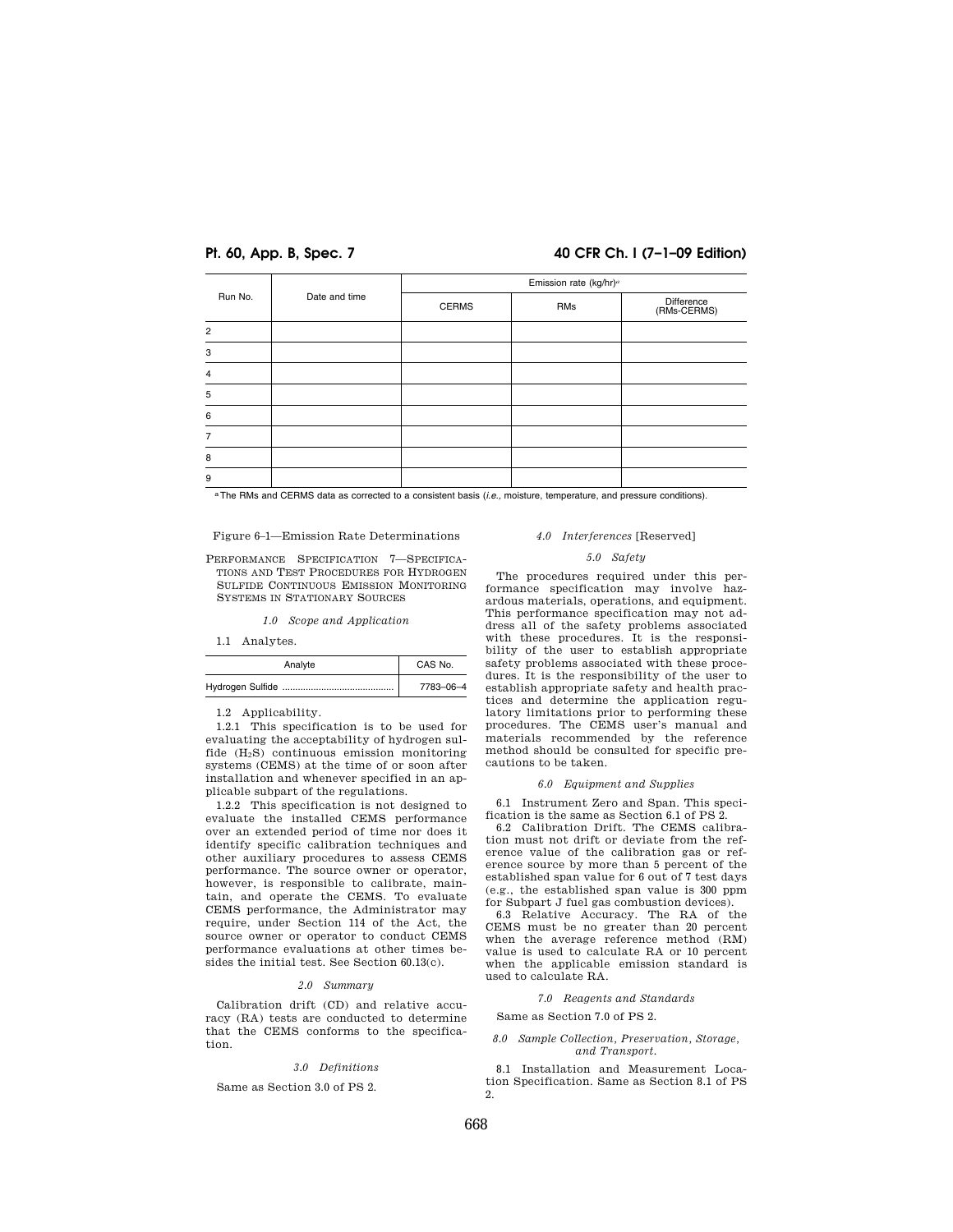# **Environmental Protection Agency The Contract Protection Agency Pt. 60, App. B, Spec. 8**

8.2 Pretest Preparation. Same as Section 8.2 of PS 2.

8.3 Calibration Drift Test Procedure. Same as Section 8.3 of PS 2.

8.4 Relative Accuracy Test Procedure.

8.4.1 Sampling Strategy for RM Tests, Correlation of RM and CEMS Data, and Number of RM Tests. These are the same as that in PS 2, Sections 8.4.3, 8.4.5, and 8.4.4, respectively.

8.4.2 Reference Methods. Unless otherwise specified in an applicable subpart of the regulation, Method 11 is the RM for this PS.

8.5 Reporting. Same as Section 8.5 of PS 2.

*9.0 Quality Control* [Reserved]

#### *10.0 Calibration and Standardizations*  [Reserved]

#### *11.0 Analytical Procedures*

Sample Collection and analysis are concurrent for this PS (see Section 8.0). Refer to the RM for specific analytical procedures.

*12.0 Data Analysis and Calculations* 

Same as Section 12.0 of PS 2.

*13.0 Method Performance* [Reserved]

- *14.0 Pollution Prevention* [Reserved]
- *15.0 Waste Management* [Reserved]

#### *16.0 References*

1. U.S. Environmental Protection Agency. Standards of Performance for New Stationary Sources; Appendix B; Performance Specifications 2 and 3 for  $SO_2$ ,  $NO_X$ ,  $CO_2$ , and O<sup>2</sup> Continuous Emission Monitoring Systems; Final Rule. 48 CFR 23608. Washington, D.C. U.S. Government Printing Office. May 25, 1983.

2. U.S. Government Printing Office. Gaseous Continuous Emission Monitoring Systems—Performance Specification Guidelines for  $SO_2$ ,  $NO_X$ ,  $CO_2$ ,  $O_2$ , and TRS. U.S. Environmental Protection Agency. Washington, D.C. EPA-450/3–82–026. October 1982. 26 p.

3. Maines, G.D., W.C. Kelly (Scott Environmental Technology, Inc.), and J.B. Homolya. Evaluation of Monitors for Measuring H2S in Refinery Gas. Prepared for the U.S. Environmental Protection Agency. Research Triangle Park, N.C. Contract No. 68–02–2707. 1978. 60 p.

4. Ferguson, B.B., R.E. Lester (Harmon Engineering and Testing), and W.J. Mitchell. Field Evaluation of Carbon Monoxide and Hydrogen Sulfide Continuous Emission Monitors at an Oil Refinery. Prepared for the U.S. Environmental Protection Agency. Research Triangle Park, N.C. Publication No. EPA–600/4–82–054. August 1982. 100 p.

### *17.0 Tables, Diagrams, Flowcharts, and Validation Data*

Same as Section 18.0 of PS 2.

PERFORMANCE SPECIFICATION 8—PERFORM-ANCE SPECIFICATIONS FOR VOLATILE OR-GANIC COMPOUND CONTINUOUS EMISSION MONITORING SYSTEMS IN STATIONARY **SOURCES** 

# *1.0 Scope and Application*

1.1 Analytes. Volatile Organic Compounds (VOCs).

1.2 Applicability.

1.2.1 This specification is to be used for evaluating a continuous emission monitoring system (CEMS) that measures a mixture of VOC's and generates a single combined response value. The VOC detection principle may be flame ionization (FI), photoionization (PI), non-dispersive infrared absorption (NDIR), or any other detection principle that is appropriate for the VOC species present in the emission gases and that meets this performance specification. The performance specification includes procedures to evaluate the acceptability of the CEMS at the time of or soon after its installation and whenever specified in emission regulations or permits. This specification is not designed to evaluate the installed CEMS performance over an extended period of time, nor does it identify specific calibration techniques and other auxiliary procedures to assess the CEMS performance. The source owner or operator, however, is responsible to calibrate, maintain, and operate the CEMS properly. To evaluate the CEMS performance, the Administrator may require, under Section 114 of the Act, the operator to conduct CEMS performance evaluations in addition to the initial test. See Section 60.13(c).

1.2.2 In most emission circumstances, most VOC monitors can provide only a relative measure of the total mass or volume concentration of a mixture of organic gases, rather than an accurate quantification. This problem is removed when an emission standard is based on a total VOC measurement as obtained with a particular detection principle. In those situations where a true mass or volume VOC concentration is needed, the problem can be mitigated by using the VOC CEMS as a relative indicator of total VOC concentration if statistical analysis indicates that a sufficient margin of compliance exists for this approach to be acceptable. Otherwise, consideration can be given to calibrating the CEMS with a mixture of the same VOC's in the same proportions as they actually occur in the measured source. In those circumstances where only one organic species is present in the source, or where equal incremental amounts of each of the organic species present generate equal CEMS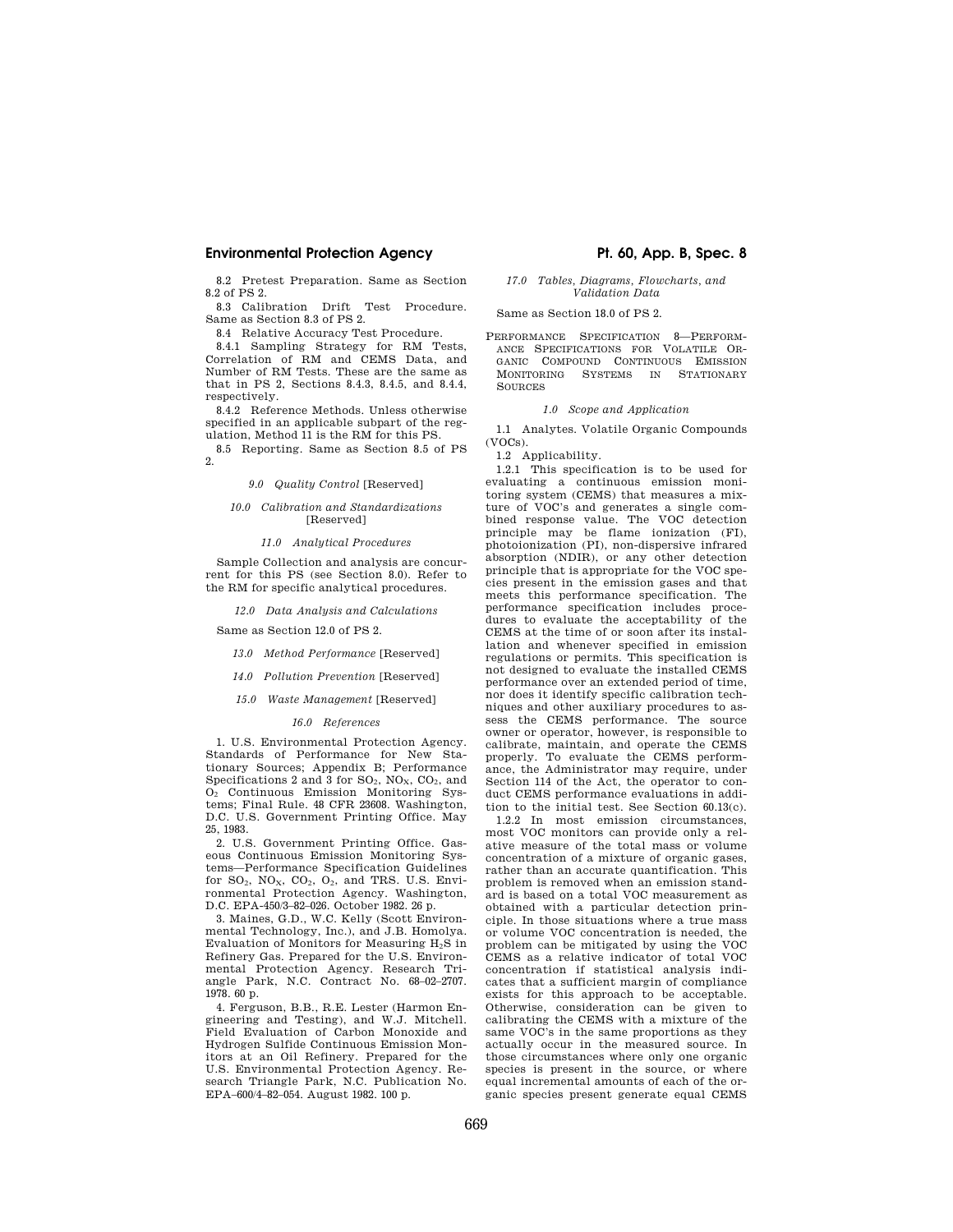responses, the latter choice can be more easily achieved.

*2.0 Summary of Performance Specification* 

2.1 Calibration drift and relative accuracy tests are conducted to determine adherence of the CEMS with specifications given for those items. The performance specifications include criteria for installation and measurement location, equipment and performance, and procedures for testing and data reduction.

### *3.0 Definitions.*

#### Same as Section 3.0 of PS 2.

#### *4.0 Interferences* [Reserved]

### *5.0 Safety*

The procedures required under this performance specification may involve hazardous materials, operations, and equipment. This performance specification may not address all of the safety problems associated with these procedures. It is the responsibility of the user to establish appropriate safety problems associated with these procedures. It is the responsibility of the user to establish appropriate safety and health practices and determine the application regulatory limitations prior to performing these procedures. The CEMS user's manual and materials recommended by the reference method should be consulted for specific precautions to be taken.

#### *6.0 Equipment and Supplies*

6.1 VOC CEMS Selection. When possible, select a VOC CEMS with the detection principle of the reference method specified in the regulation or permit (usually either FI, NDIR, or PI). Otherwise, use knowledge of the source process chemistry, previous emission studies, or gas chromatographic analysis of the source gas to select an appropriate VOC CEMS. Exercise extreme caution in choosing and installing any CEMS in an area with explosive hazard potential.

6.2 Data Recorder Scale. Same as Section 6.1 of PS 2.

#### *7.0 Reagents and Standards* [Reserved]

#### *8.0 Sample Collection, Preservation, Storage, and Transport*

8.1 Installation and Measurement Location Specifications. Same as Section 8.1 of PS 2.

8.2 Pretest Preparation. Same as Section 8.2 of PS 2.

8.3 Reference Method (RM). Use the method specified in the applicable regulation or permit, or any approved alternative, as the RM.

8.4 Sampling Strategy for RM Tests, Correlation of RM and CEMS Data, and Number

# **Pt. 60, App. B, Spec. 8A 40 CFR Ch. I (7–1–09 Edition)**

of RM Tests. Follow PS 2, Sections 8.4.3, 8.4.5, and 8.4.4, respectively.

8.5 Reporting. Same as Section 8.5 of PS  $2^{\circ}$ 

#### *9.0 Quality Control* [Reserved]

#### *10.0 Calibration and Standardization*  [Reserved]

#### *11.0 Analytical Procedure*

Sample collection and analysis are concurrent for this PS (see Section 8.0). Refer to the RM for specific analytical procedures.

*12.0 Calculations and Data Analysis* 

Same as Section 12.0 of PS 2.

### *13.0 Method Performance*

13.1 Calibration Drift. The CEMS calibration must not drift by more than 2.5 percent of the span value.

13.2 CEMS Relative Accuracy. Unless stated otherwise in the regulation or permit, the RA of the CEMS must not be greater than 20 percent of the mean value of the RM test data in terms of the units of the emission standard, or 10 percent of the applicable standard, whichever is greater.

*14.0 Pollution Prevention* [Reserved]

*15.0 Waste Management* [Reserved]

*16.0 References* 

#### Same as Section 17.0 of PS 2.

#### *17.0 Tables, Diagrams, Flowcharts, and Validation Data* [Reserved]

PERFORMANCE SPECIFICATION 8A—SPECIFICA-TIONS AND TEST PROCEDURES FOR TOTAL HYDROCARBON CONTINUOUS MONITORING SYSTEMS IN STATIONARY SOURCES

#### *1. Applicability and Principle*

1.1 *Applicability.* These performance specifications apply to hydrocarbon (HC) continuous emission monitoring systems (CEMS) installed on stationary sources. The specifications include procedures which are intended to be used to evaluate the acceptability of the CEMS at the time of its installation or whenever specified in regulations or permits. The procedures are not designed to evaluate CEMS performance over an extended period of time. The source owner or operator is responsible for the proper calibration, maintenance, and operation of the CEMS at all times.

1.2 *Principle.* A gas sample is extracted from the source through a heated sample line and heated filter to a flame ionization detector (FID). Results are reported as volume concentration equivalents of propane.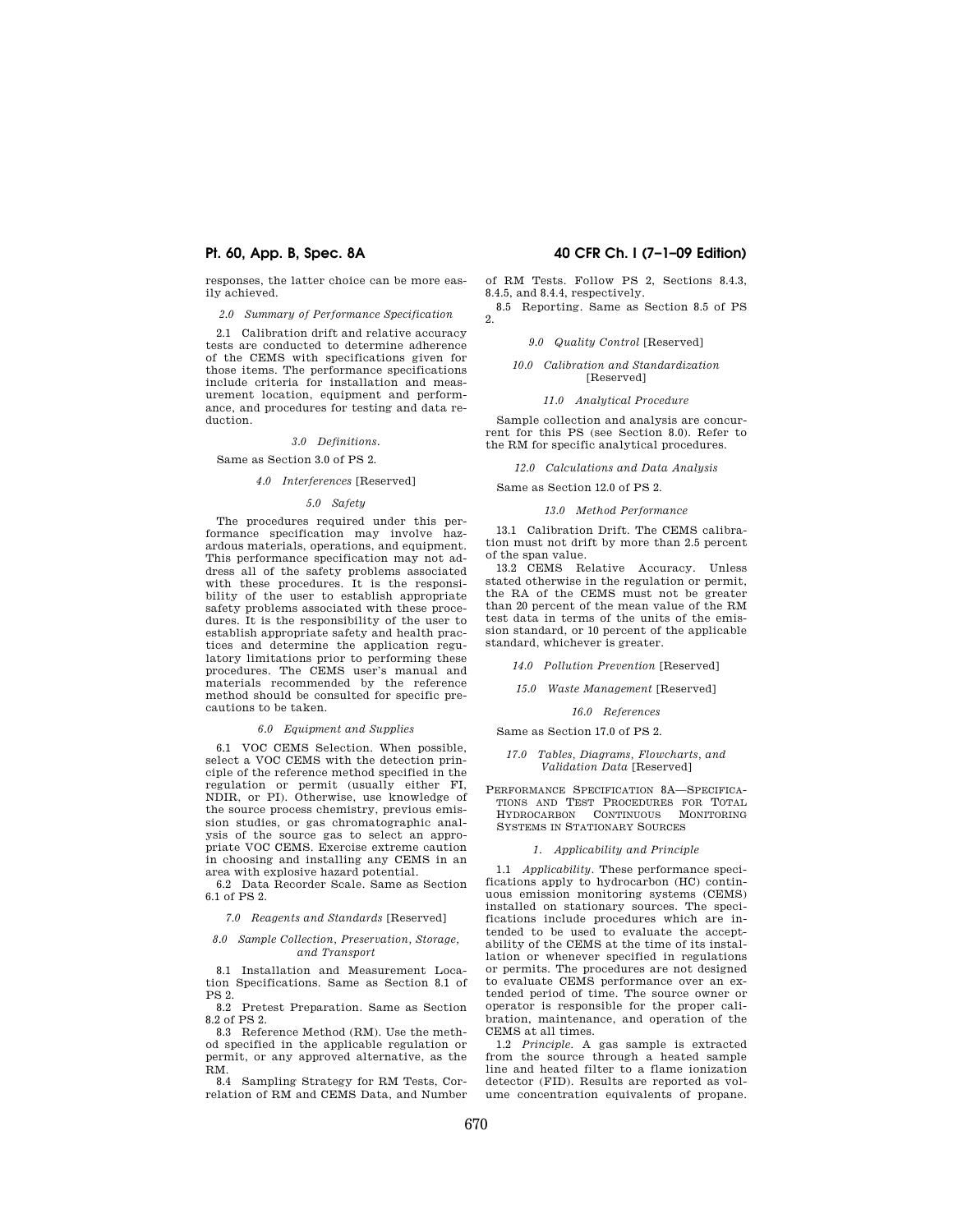# **Environmental Protection Agency The Constant Protection Agency Pt. 60, App. B, Spec. 8A**

Installation and measurement location specifications, performance and equipment specifications, test and data reduction procedures, and brief quality assurance guidelines are included in the specifications. Calibration drift, calibration error, and response time tests are conducted to determine conformance of the CEMS with the specifications.

### *2. Definitions*

2.1 *Continuous Emission Monitoring System (CEMS).* The total equipment used to acquire data, which includes sample extraction and transport hardware, analyzer, data recording and processing hardware, and software. The system consists of the following major subsystems:

2.1.1 *Sample Interface.* That portion of the system that is used for one or more of the following: Sample acquisition, sample transportation, sample conditioning, or protection of the analyzer from the effects of the stack effluent.

2.1.2 *Organic Analyzer.* That portion of the system that senses organic concentration and generates an output proportional to the gas concentration.

2.1.3 *Data Recorder.* That portion of the system that records a permanent record of the measurement values. The data recorder may include automatic data reduction capabilities.

2.2 *Instrument Measurement Range.* The difference between the minimum and maximum concentration that can be measured by a specific instrument. The minimum is often stated or assumed to be zero and the range expressed only as the maximum.

2.3 *Span or Span Value.* Full scale instrument measurement range. The span value must be documented by the CEMS manufacturer with laboratory data.

2.4 *Calibration Gas.* A known concentration of a gas in an appropriate diluent gas.

2.5 *Calibration Drift (CD).* The difference in the CEMS output readings from the established reference value after a stated period of operation during which no unscheduled maintenance, repair, or adjustment takes place. A CD test is performed to demonstrate the stability of the CEMS calibration over time.

2.6 *Response Time.* The time interval between the start of a step change in the system input (e.g., change of calibration gas) and the time when the data recorder displays 95 percent of the final value.

2.7 *Accuracy.* A measurement of agreement between a measured value and an accepted or true value, expressed as the percentage difference between the true and measured values relative to the true value. For these performance specifications, accuracy is checked by conducting a calibration error (CE) test.

2.8 *Calibration Error (CE).* The difference between the concentration indicated by the CEMS and the known concentration of the cylinder gas. A CE test procedure is performed to document the accuracy and linearity of the monitoring equipment over the entire measurement range.

2.9 *Performance Specification Test (PST) Period.* The period during which CD, CE, and response time tests are conducted.

2.10 *Centroidal Area.* A concentric area that is geometrically similar to the stack or duct cross section and is no greater than 1 percent of the stack or duct cross-sectional area.

#### *3. Installation and Measurement Location Specifications*

3.1 *CEMS Installation and Measurement Locations.* The CEMS must be installed in a location in which measurements representative of the source's emissions can be obtained. The optimum location of the sample interface for the CEMS is determined by a number of factors, including ease of access for calibration and maintenance, the degree to which sample conditioning will be required, the degree to which it represents total emissions, and the degree to which it represents the combustion situation in the firebox (where applicable). The location should be as free from in-leakage influences as possible and reasonably free from severe flow disturbances. The sample location should be at least two equivalent duct diameters downstream from the nearest control device, point of pollutant generation, or other point at which a change in the pollutant concentration or emission rate occurs and at least 0.5 diameter upstream from the exhaust or control device. The equivalent duct diameter is calculated as per 40 CFR part 60, appendix A, method 1, section 2.1. If these criteria are not achievable or if the location is otherwise less than optimum, the possibility of stratification should be investigated as described in section 3.2. The measurement point must be within the centroidal area of the stack or duct cross section.

3.2 *Stratification Test Procedure.* Stratification is defined as a difference in excess of 10 percent between the average concentration in the duct or stack and the concentration at any point more than 1.0 meter from the duct or stack wall. To determine whether effluent stratification exists, a dual probe system should be used to determine the average effluent concentration while measurements at each traverse point are being made. One probe, located at the stack or duct centroid, is used as a stationary reference point to indicate the change in effluent concentration over time. The second probe is used for sampling at the traverse points specified in 40 CFR part 60 appendix A, method 1. The monitoring system samples sequentially at the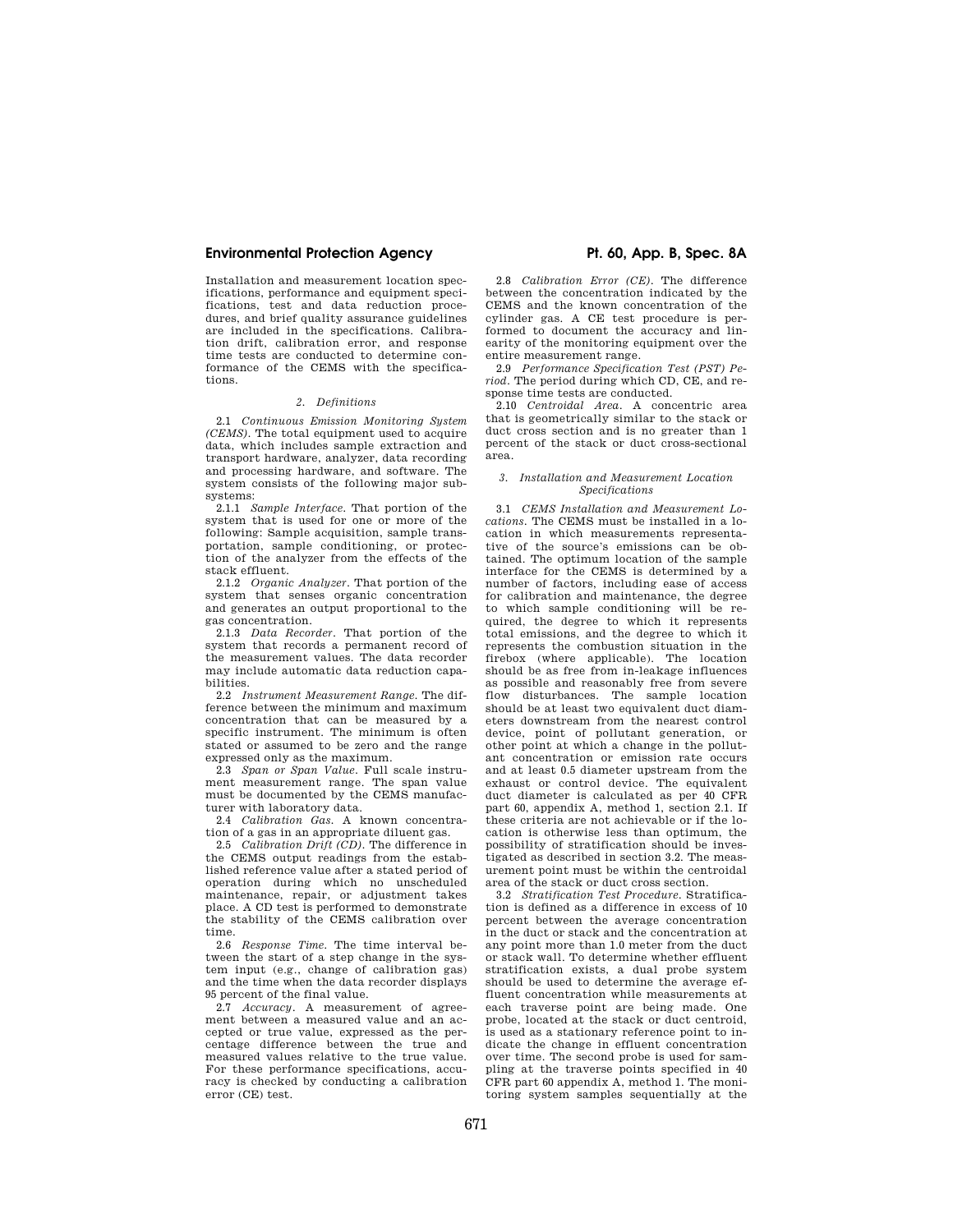reference and traverse points throughout the testing period for five minutes at each point.

### *4. CEMS Performance and Equipment Specifications*

If this method is applied in highly explosive areas, caution and care must be exercised in choice of equipment and installation.

4.1 *Flame Ionization Detector (FID) Analyzer.* A heated FID analyzer capable of meeting or exceeding the requirements of these specifications. Heated systems must maintain the temperature of the sample gas between 150 °C (300 °F) and 175 °C (350 °F) throughout the system. This requires all system components such as the probe, calibration valve, filter, sample lines, pump, and the FID to be kept heated at all times such that no moisture is condensed out of the system. The essential components of the measurement system are described below:

4.1.1 *Sample Probe.* Stainless steel, or equivalent, to collect a gas sample from the centroidal area of the stack cross-section.

4.1.2 *Sample Line.* Stainless steel or Teflon tubing to transport the sample to the analyzer.

NOTE: Mention of trade names or specific products does not constitute endorsement by the Environmental Protection Agency.

4.1.3 *Calibration Valve Assembly.* A heated three-way valve assembly to direct the zero and calibration gases to the analyzer is recommended. Other methods, such as quickconnect lines, to route calibration gas to the analyzers are applicable.

4.1.4 *Particulate Filter.* An in-stack or outof-stack sintered stainless steel filter is recommended if exhaust gas particulate loading is significant. An out-of-stack filter must be heated.

4.1.5 *Fuel.* The fuel specified by the manufacturer (e.g., 40 percent hydrogen/60 percent helium, 40 percent hydrogen/60 percent nitrogen gas mixtures, or pure hydrogen) should be used.

4.1.6 *Zero Gas.* High purity air with less than 0.1 parts per million by volume (ppm) HC as methane or carbon equivalent or less than 0.1 percent of the span value, whichever is greater.

4.1.7 *Calibration Gases.* Appropriate concentrations of propane gas (in air or nitrogen). Preparation of the calibration gases should be done according to the procedures in EPA Protocol 1. In addition, the manufacturer of the cylinder gas should provide a recommended shelf life for each calibration gas cylinder over which the concentration does not change by more than ±2 percent from the certified value.

4.2 *CEMS Span Value.* 100 ppm propane. The span value must be documented by the CEMS manufacturer with laboratory data.

# **Pt. 60, App. B, Spec. 8A 40 CFR Ch. I (7–1–09 Edition)**

4.3 *Daily Calibration Gas Values.* The owner or operator must choose calibration gas concentrations that include zero and high-level calibration values.

4.3.1 The zero level may be between zero and 0.1 ppm (zero and 0.1 percent of the span value).

4.3.2 The high-level concentration must be between 50 and 90 ppm (50 and 90 percent of the span value).

4.4 *Data Recorder Scale.* The strip chart recorder, computer, or digital recorder must be capable of recording all readings within the CEMS' measurement range and must have a resolution of 0.5 ppm (0.5 percent of span value).

4.5 *Response Time.* The response time for the CEMS must not exceed 2 minutes to achieve 95 percent of the final stable value.

4.6 *Calibration Drift.* The CEMS must allow the determination of CD at the zero and high-level values. The CEMS calibration response must not differ by more than ±3 ppm (±3 percent of the span value) after each 24-hour period of the 7-day test at both zero and high levels.

4.7 *Calibration Error.* The mean difference between the CEMS and reference values at all three test points listed below must be no greater than 5 ppm (±5 percent of the span value).

4.7.1 *Zero Level.* Zero to 0.1 ppm (0 to 0.1 percent of span value).

4.7.2 *Mid-Level.* 30 to 40 ppm (30 to 40 percent of span value).

4.7.3 *High-Level.* 70 to 80 ppm (70 to 80 percent of span value).

4.8 *Measurement and Recording Frequency.*  The sample to be analyzed must pass through the measurement section of the analyzer without interruption. The detector must measure the sample concentration at least once every 15 seconds. An average emission rate must be computed and recorded at least once every 60 seconds.

4.9 *Hourly Rolling Average Calculation.* The CEMS must calculate every minute an hourly rolling average, which is the arithmetic mean of the 60 most recent 1-minute average values.

4.10 *Retest.* If the CEMS produces results within the specified criteria, the test is successful. If the CEMS does not meet one or more of the criteria, necessary corrections must be made and the performance tests repeated.

#### *5. Performance Specification Test (PST) Periods*

5.1 *Pretest Preparation Period.* Install the CEMS, prepare the PTM test site according to the specifications in section 3, and prepare the CEMS for operation and calibration according to the manufacturer's written instructions. A pretest conditioning period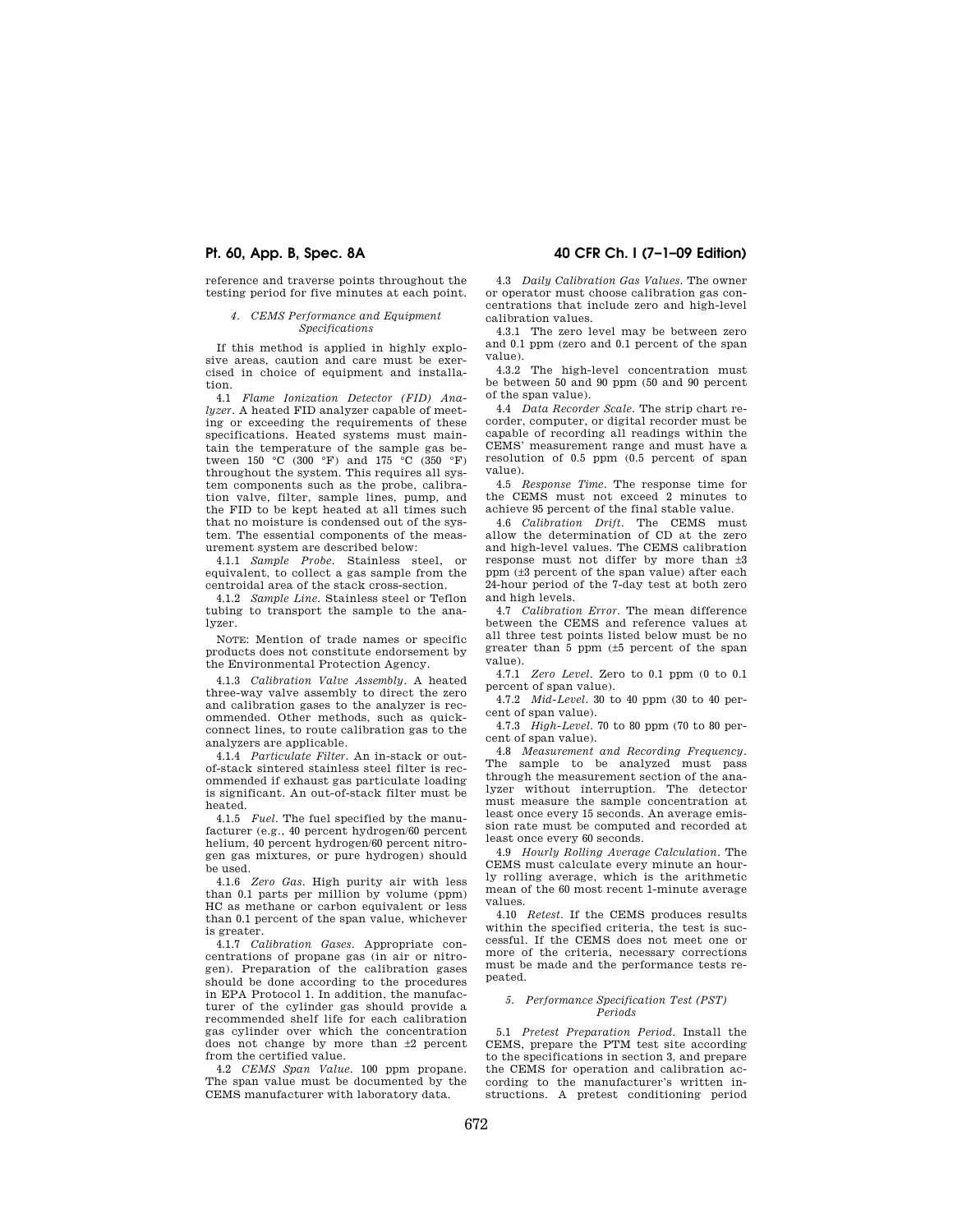# **Environmental Protection Agency The Constant Protection Agency Pt. 60, App. B, Spec. 8A**

similar to that of the 7-day CD test is recommended to verify the operational status of the CEMS.

5.2 *Calibration Drift Test Period.* While the facility is operating under normal conditions, determine the magnitude of the CD at 24-hour intervals for seven consecutive days according to the procedure given in section 6.1. All CD determinations must be made following a 24-hour period during which no unscheduled maintenance, repair, or adjustment takes place. If the combustion unit is taken out of service during the test period, record the onset and duration of the downtime and continue the CD test when the unit resumes operation.

5.3 *Calibration Error Test and Response Time Test Periods.* Conduct the CE and response time tests during the CD test period.

#### *6. Performance Specification Test Procedures*

6.1 *Relative Accuracy Test Audit (RATA) and Absolute Calibration Audits (ACA).* The test procedures described in this section are in lieu of a RATA and ACA.

6.2 *Calibration Drift Test.* 

6.2.1 *Sampling Strategy.* Conduct the CD test at 24-hour intervals for seven consecutive days using calibration gases at the two daily concentration levels specified in section 4.3. Introduce the two calibration gases into the sampling system as close to the sampling probe outlet as practical. The gas must pass through all CEM components used during normal sampling. If periodic automatic or manual adjustments are made to the CEMS zero and calibration settings, conduct the CD test immediately before these

adjustments, or conduct it in such a way that the CD can be determined. Record the CEMS response and subtract this value from the reference (calibration gas) value. To meet the specification, none of the differences may exceed 3 percent of the span of the CEM.

6.2.2 *Calculations.* Summarize the results on a data sheet. An example is shown in Figure 1. Calculate the differences between the CEMS responses and the reference values.

6.3 *Response Time.* The entire system including sample extraction and transport, sample conditioning, gas analyses, and the data recording is checked with this procedure.

6.3.1 Introduce the calibration gases at the probe as near to the sample location as possible. Introduce the zero gas into the system. When the system output has stabilized (no change greater than 1 percent of full scale for 30 sec), switch to monitor stack effluent and wait for a stable value. Record the time (upscale response time) required to reach 95 percent of the final stable value.

6.3.2 Next, introduce a high-level calibration gas and repeat the above procedure. Repeat the entire procedure three times and determine the mean upscale and downscale response times. The longer of the two means is the system response time.

6.4 *Calibration Error Test Procedure.* 

6.4.1 *Sampling Strategy.* Challenge the CEMS with zero gas and EPA Protocol 1 cylinder gases at measurement points within the ranges specified in section 4.7.

6.4.1.1 The daily calibration gases, if Protocol 1, may be used for this test.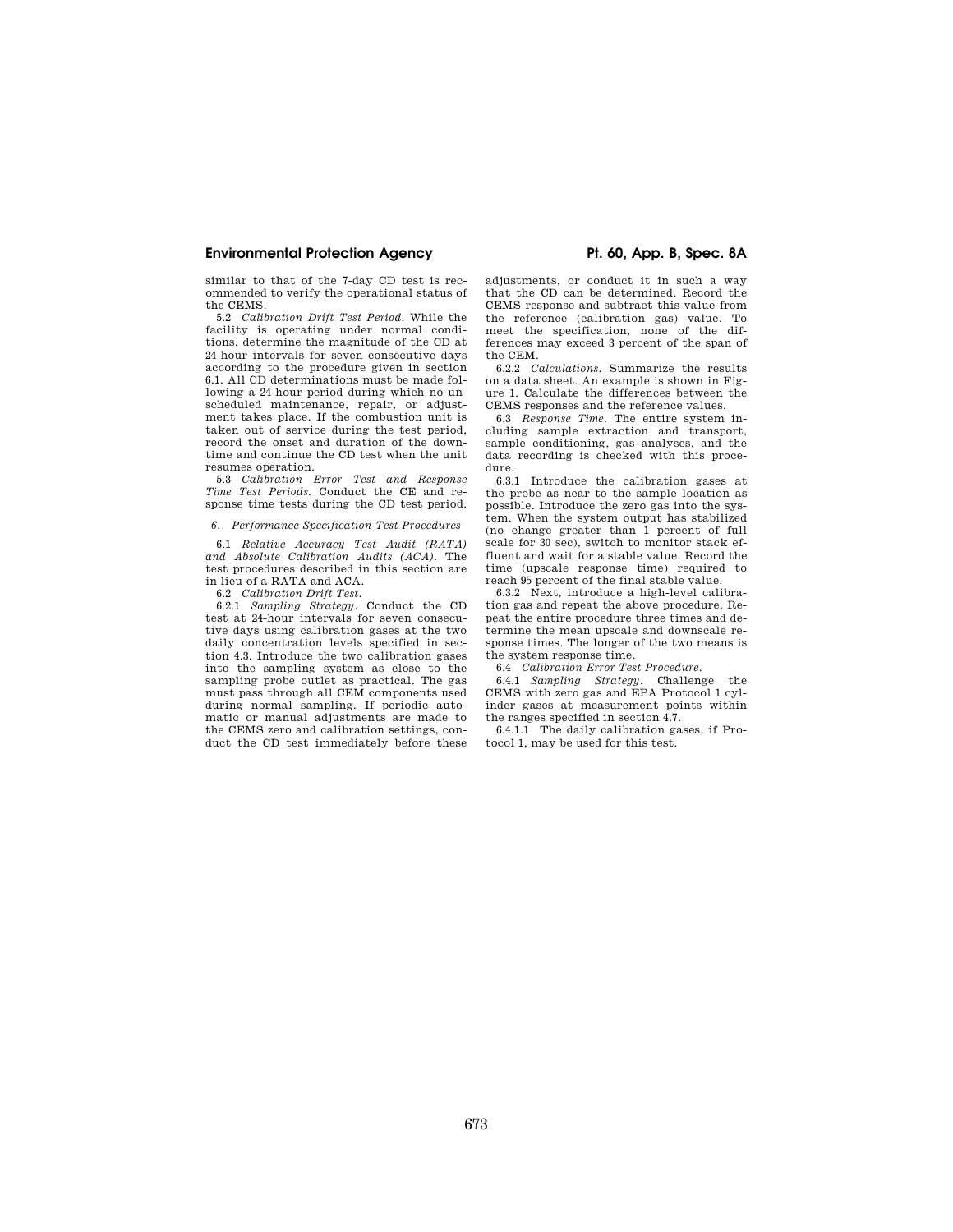# **Pt. 60, App. B, Spec. 8A 40 CFR Ch. I (7–1–09 Edition)**

| $\parallel$ SOURCE:  | DATE:     |
|----------------------|-----------|
| $\parallel$ MONITOR: | LOCATION: |
| SERIAL NUMBER:       | SPAN:     |

|                   | <b>DAY</b>     | <b>DATE</b> | <b>TIME</b> | CALIBRATION<br><b>VALUE</b> | <b>MONITOR</b><br><b>RESPONSE</b> | <b>DIFFE</b><br><b>RENCE</b> | PERCENT<br>OF SPAN <sup>1</sup> |
|-------------------|----------------|-------------|-------------|-----------------------------|-----------------------------------|------------------------------|---------------------------------|
|                   | 1              |             |             |                             |                                   |                              |                                 |
|                   | $\overline{2}$ |             |             |                             |                                   |                              |                                 |
|                   | 3              |             |             |                             |                                   |                              |                                 |
| ZERO/LOW LEVEL    | $\overline{4}$ |             |             |                             |                                   |                              |                                 |
|                   | 5              |             |             |                             |                                   |                              |                                 |
|                   | 6              |             |             |                             |                                   |                              |                                 |
|                   | 7              |             |             |                             |                                   |                              |                                 |
|                   | 1              |             |             |                             |                                   |                              |                                 |
| <b>HIGH LEVEL</b> | $\overline{2}$ |             |             |                             |                                   |                              |                                 |
|                   | 3              |             |             |                             |                                   |                              |                                 |
|                   | $\overline{4}$ |             |             |                             |                                   |                              |                                 |
|                   | 5              |             |             |                             |                                   |                              |                                 |
|                   | 6              |             |             |                             |                                   |                              |                                 |
|                   | $\overline{7}$ |             |             |                             |                                   |                              |                                 |



FIGURE 1: Calibration Drift Determination

6.4.1.2 Operate the CEMS as nearly as possible in its normal sampling mode. The calibration gas should be injected into the sampling system as close to the sampling probe outlet as practical and must pass through all filters, scrubbers, conditioners, and other monitor components used during normal sampling. Challenge the CEMS three nonconsecutive times at each measurement point and record the responses. The duration of each gas injection should be for a sufficient period of time to ensure that the CEMS surfaces are conditioned.

6.4.2 *Calculations.* Summarize the results on a data sheet. An example data sheet is shown in Figure 2. Average the differences between the instrument response and the

certified cylinder gas value for each gas. Calculate three CE results according to Equation 1. No confidence coefficient is used in CE calculations.

*7. Equations* 

Calibration Error. Calculate CE using Equation 1.

$$
CE = |d/FS| \times 100 \qquad (Eq. 1)
$$

Where:

*d*=Mean difference between CEMS response and the known reference concentration, determined using Equation 2.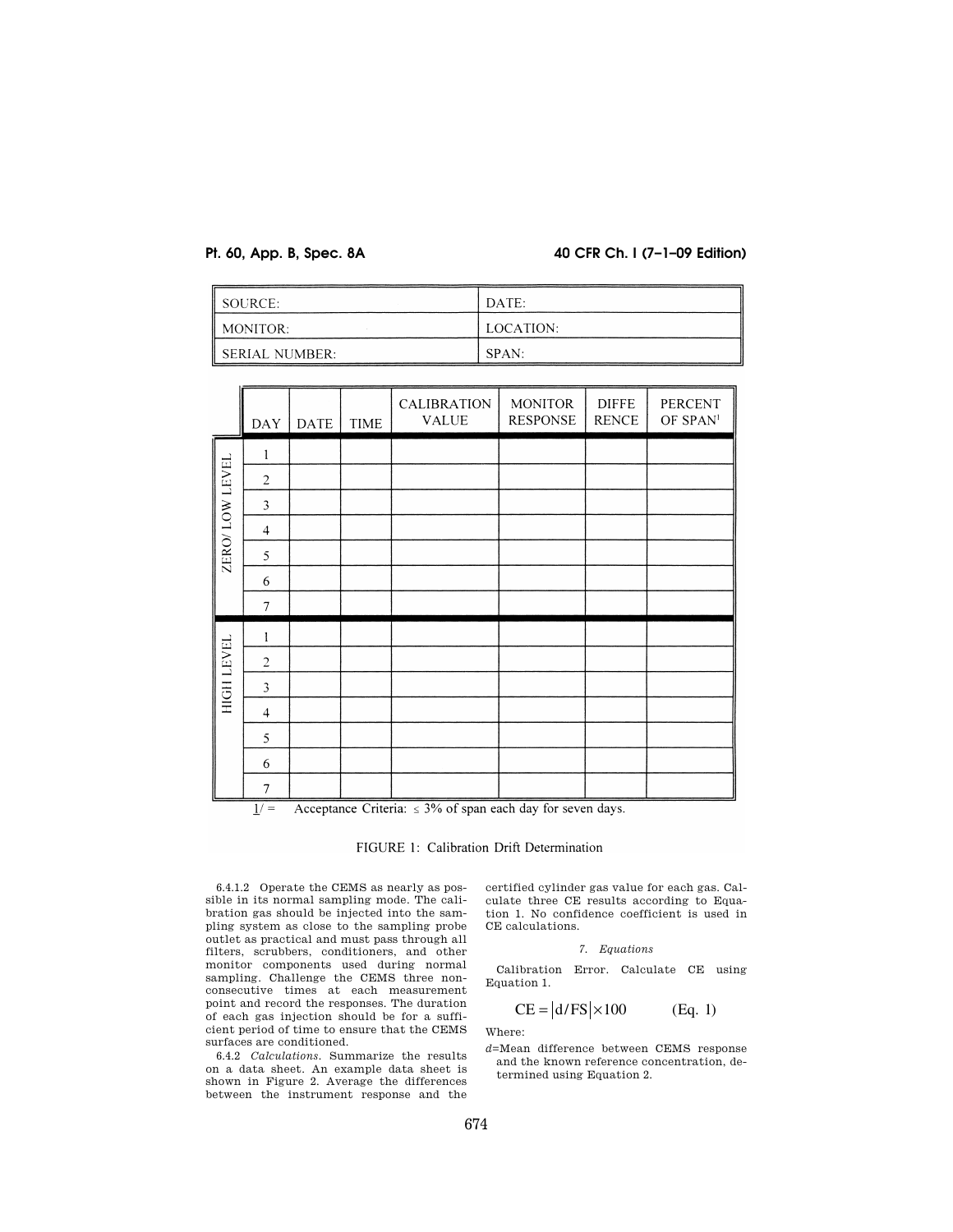# Environmental Protection Agency **Pt. 60, App. B, Spec. 8A**

$$
d = \frac{1}{n} \sum_{i=1}^{n} d_i
$$
 (Eq. 2)

Where:

*d*i=Individual difference between CEMS response and the known reference concentration.

# *8. Reporting*

At a minimum, summarize in tabular form the results of the CD, response time, and CE test, as appropriate. Include all data sheets, calculations, CEMS data records, and cylinder gas or reference material certifications.

| $\parallel$ SOURCE:   | DATE:     |
|-----------------------|-----------|
| $\parallel$ MONITOR:  | LOCATION: |
| <b>SERIAL NUMBER:</b> | SPAN:     |

|                             |                                    |                                   | <b>DIFFERENCE</b> |      |      |
|-----------------------------|------------------------------------|-----------------------------------|-------------------|------|------|
| <b>RUN</b><br><b>NUMBER</b> | <b>CALIBRATION</b><br><b>VALUE</b> | <b>MONITOR</b><br><b>RESPONSE</b> | Zero/Low          | Mid  | High |
| $1 - Zero$                  |                                    |                                   |                   |      |      |
| $2 - Mid$                   |                                    |                                   |                   |      |      |
| $3 - High$                  |                                    |                                   |                   |      |      |
| $4 - Mid$                   |                                    |                                   |                   |      |      |
| $5 - Zero$                  |                                    |                                   |                   |      |      |
| $6 - High$                  |                                    |                                   |                   |      |      |
| $7 - Zero$                  |                                    |                                   |                   |      |      |
| 8 - Mid                     |                                    |                                   |                   |      |      |
| 9 - High                    |                                    |                                   |                   |      |      |
| Mean Difference =           |                                    |                                   |                   |      |      |
| Calibration Error $=$       |                                    | $\frac{0}{0}$                     | $\frac{0}{0}$     | $\%$ |      |

FIGURE 2: Calibration Error Determination

# *9. References*

1. Measurement of Volatile Organic Compounds-Guideline Series. U.S. Environmental Protection Agency, Research Triangle Park, North Carolina, 27711, EPA–450/2–78–041, June 1978.

2. Traceability Protocol for Establishing True Concentrations of Gases Used for Calibration and Audits of Continuous Source Emission Monitors (Protocol No. 1). U.S. Environmental Protection Agency ORD/EMSL, Research Triangle Park, North Carolina, 27711, June 1978.

3. Gasoline Vapor Emission Laboratory Evaluation-Part 2. U.S. Environmental Protection Agency, OAQPS, Research Triangle Park, North Carolina, 27711, EMB Report No. 76–GAS–6, August 1975.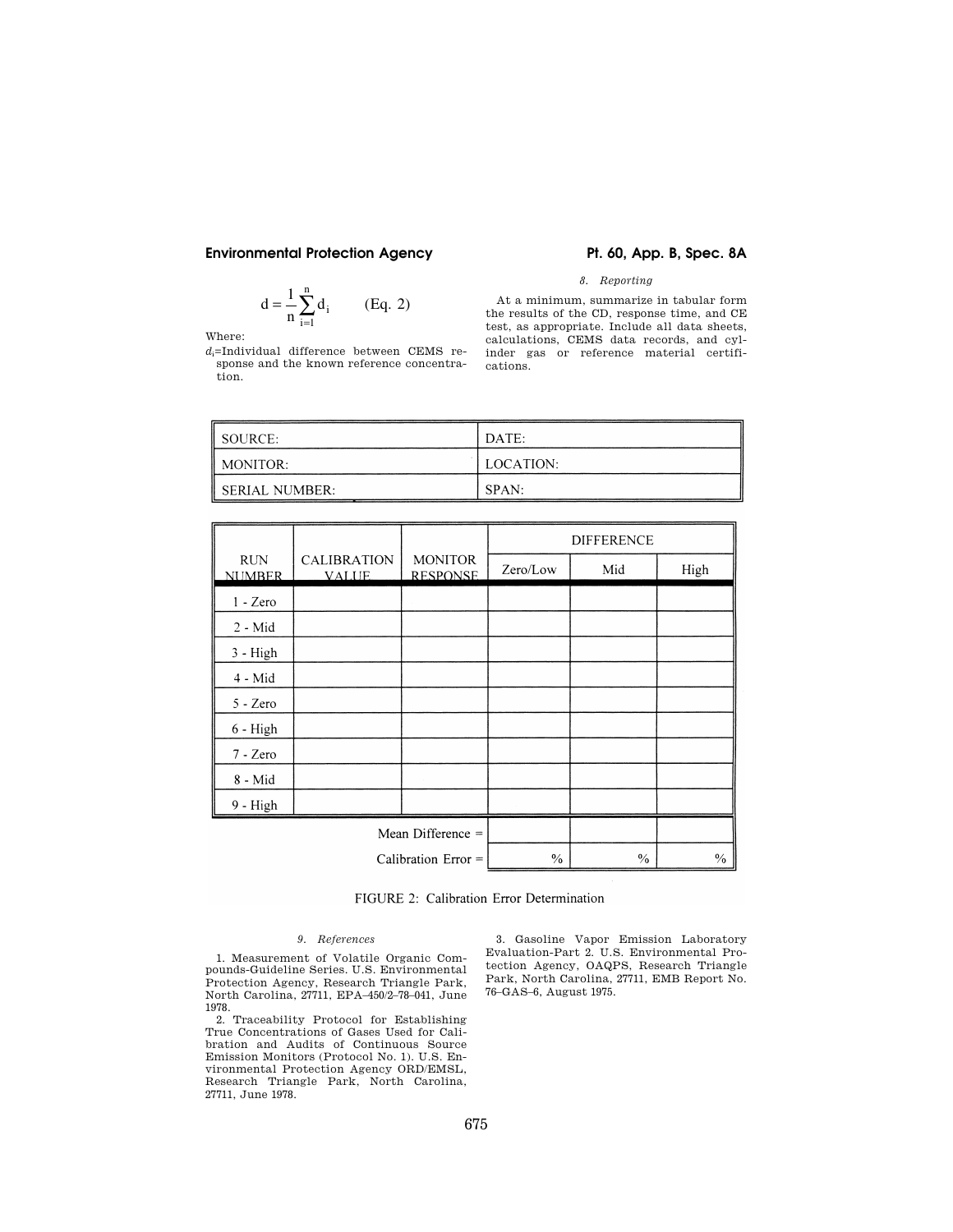PERFORMANCE SPECIFICATION 9—SPECIFICA-TIONS AND TEST PROCEDURES FOR GAS CHROMATOGRAPHIC CONTINUOUS EMISSION MONITORING SYSTEMS IN STATIONARY **SOURCES** 

#### *1.0 Scope and Application*

1.1 Applicability. These requirements apply to continuous emission monitoring systems (CEMSs) that use gas chromatography (GC) to measure gaseous organic compound emissions. The requirements include procedures intended to evaluate the acceptability of the CEMS at the time of its installation and whenever specified in regulations or permits. Quality assurance procedures for calibrating, maintaining, and operating the CEMS properly at all times are also given in this procedure.

# *2.0 Summary of Performance Specification*

2.1 Calibration precision, calibration error, and performance audit tests are conducted to determine conformance of the CEMS with these specifications. Daily calibration and maintenance requirements are also specified.

#### *3.0 Definitions*

3.1 Gas Chromatograph (GC). That portion of the system that separates and detects organic analytes and generates an output proportional to the gas concentration. The GC must be temperature controlled.

NOTE: The term temperature controlled refers to the ability to maintain a certain temperature around the column. Temperatureprogrammable GC is not required for this performance specification, as long as all other requirements for precision, linearity and accuracy listed in this performance specification are met. It should be noted that temperature programming a GC will speed up peak elution, thus allowing increased sampling frequency.

3.1.1 Column. Analytical column capable of separating the analytes of interest.

3.1.2 Detector. A detection system capable of detecting and quantifying all analytes of interest.

3.1.3 Integrator. That portion of the system that quantifies the area under a particular sample peak generated by the GC.

3.1.4 Data Recorder. A strip chart recorder, computer, or digital recorder capable of recording all readings within the instrument's calibration range.

3.2 Calibration Precision. The error between triplicate injections of each calibration standard.

#### *4.0 Interferences* [Reserved]

### *5.0 Safety*

The procedures required under this performance specification may involve haz-

# **Pt. 60, App. B, Spec. 9 40 CFR Ch. I (7–1–09 Edition)**

ardous materials, operations, and equipment. This performance specification does not purport to address all of the safety problems associated with these procedures. It is the responsibility of the user to establish appropriate safety problems associated with these procedures. It is the responsibility of the user to establish appropriate safety and health practices and determine the application regulatory limitations prior to performing these procedures. The CEMS user's manual and materials recommended by the reference method should be consulted for specific precautions to be taken.

#### *6.0 Equipment and Supplies*

6.1 Presurvey Sample Analysis and GC Selection. Determine the pollutants to be monitored from the applicable regulation or permit and determine the approximate concentration of each pollutant (this information can be based on past compliance test results). Select an appropriate GC configuration to measure the organic compounds. The GC components should include a heated sample injection loop (or other sample introduction systems), separatory column, temperature-controlled oven, and detector. If the source chooses dual column and/or dual detector configurations, each column/detector is considered a separate instrument for the purpose of this performance specification and thus the procedures in this performance specification shall be carried out on each system. If this method is applied in highly explosive areas, caution should be exercised in selecting the equipment and method of installation.

6.2 Sampling System. The sampling system shall be heat traced and maintained at a minimum of 120 °C with no cold spots. All system components shall be heated, including the probe, calibration valve, sample lines, sampling loop (or sample introduction system), GC oven, and the detector block (when appropriate for the type of detector being utilized, *e.g.,* flame ionization detector).

### *7.0 Reagents and Standards*

7.1 Calibration Gases. Obtain three concentrations of calibration gases certified by the manufacturer to be accurate to within 2 percent of the value on the label. A gas dilution system may be used to prepare the calibration gases from a high concentration certified standard if the gas dilution system meets the requirements specified in Test Method 205, 40 CFR Part 51, Appendix M. The performance test specified in Test Method 205 shall be repeated quarterly, and the results of the Method 205 test shall be included in the report. The calibration gas concentration of each target analyte shall be as follows (measured concentration is based on the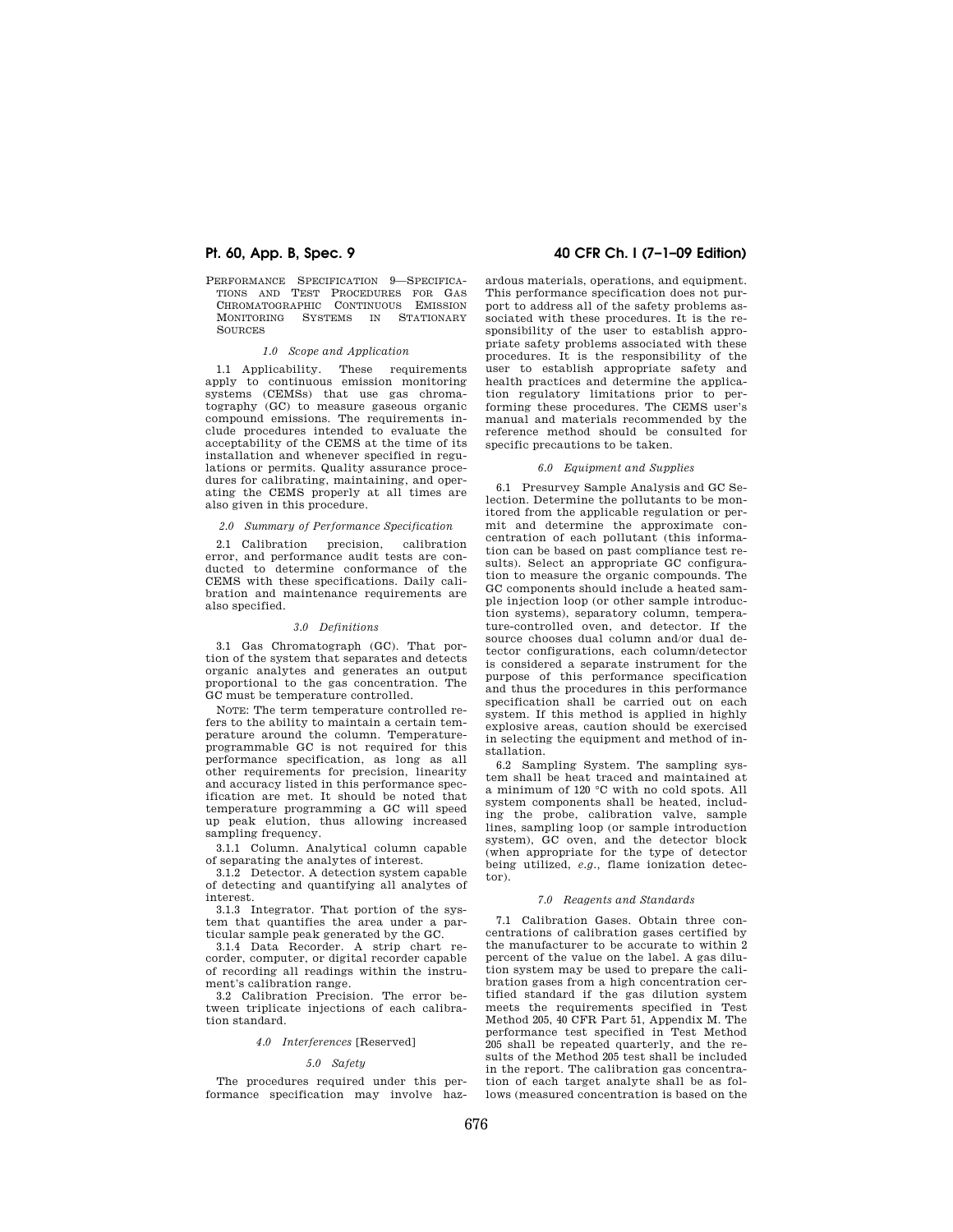presurvey concentration determined in Section 6.1).

NOTE: If the low level calibration gas concentration falls at or below the limit of detection for the instrument for any target pollutant, a calibration gas with a concentration at 4 to 5 times the limit of detection for the instrument may be substituted for the low-level calibration gas listed in Section 7.1.1.

7.1.1 Low-level. 40–60 percent of measured concentration.

7.1.2 Mid-level. 90–110 percent of measured concentration.

7.1.3 High-level. 140–160 percent of measured concentration, or select highest expected concentration.

7.2 Performance Audit Gas. A certified EPA audit gas shall be used, when possible. A gas mixture containing all the target compounds within the calibration range and certified by EPA's Traceability Protocol for Assay and Certification of Gaseous Calibration Standards may be used when EPA performance audit materials are not available. The instrument relative error shall be  $\leq 10$ percent of the certified value of the audit gas.

#### *8.0 Sample Collection, Preservation, Storage, and Transport*

8.1 Installation and Measurement Location Specifications. Install the CEMs in a location where the measurements are representative of the source emissions. Consider other factors, such as ease of access for calibration and maintenance purposes. The location should not be close to air in-leakages. The sampling location should be at least two equivalent duct diameters downstream from the nearest control device, point of pollutant generation, or other point at which a change in the pollutant concentration or emission rate occurs. The location should be at least 0.5 diameter upstream from the exhaust or control device. To calculate equivalent duct diameter, see Section 12.2 of Method 1 (40 CFR Part 60, Appendix A). Sampling locations not conforming to the requirements in this section may be used if necessary upon approval of the Administrator.

8.2 Pretest Preparation Period. Using the procedures described in Method 18

(40 CFR Part 60, Appendix A), perform initial tests to determine GC conditions that provide good resolution and minimum analysis time for compounds of interest. Resolution interferences that may occur can be eliminated by appropriate GC column and detector choice or by shifting the retention times through changes in the column flow rate and the use of temperature programming.

8.3 7-Day Calibration Error (CE) Test Period. At the beginning of each 24-hour period, set the initial instrument setpoints by conducting a multi-point calibration for each compound. The multi-point calibration shall meet the requirements in Section 13.3. Throughout the 24-hour period, sample and analyze the stack gas at the sampling intervals prescribed in the regulation or permit. At the end of the 24 hour period, inject the three calibration gases for each compound in triplicate and determine the average instrument response. Determine the CE for each pollutant at each level using the equation in Section 9–2.

Each CE shall be  $\leq 10$  percent. Repeat this procedure six more times for a total of 7 consecutive days.

8.4 Performance Audit Test Periods. Conduct the performance audit once during the initial 7-day CE test and quarterly thereafter. Sample and analyze the EPA audit gas(es) (or the gas mixture prepared by EPA's traceability protocol if an EPA audit gas is not available) three times. Calculate the average instrument response. Report the audit results as part of the reporting requirements in the appropriate regulation or permit (if using a gas mixture, report the certified cylinder concentration of each pollutant).

8.5 Reporting. Follow the reporting requirements of the applicable regulation or permit. If the reporting requirements include the results of this performance specification, summarize in tabular form the results of the CE tests. Include all data sheets, calculations, CEMS data records, performance audit results, and calibration gas concentrations and certifications.

### *9.0 Quality Control* [Reserved]

### *10.0 Calibration and Standardization*

10.1 Initial Multi-Point Calibration. After initial startup of the GC, after routine maintenance or repair, or at least once per month, conduct a multi-point calibration of the GC for each target analyte. The multipoint calibration for each analyte shall meet the requirements in Section 13.3.

10.2 Daily Calibration. Once every 24 hours, analyze the mid-level calibration standard for each analyte in triplicate. Calculate the average instrument response for each analyte. The average instrument response shall not vary more than 10 percent from the certified concentration value of the cylinder for each analyte. If the difference between the analyzer response and the cylinder concentration for any target compound is greater than 10 percent, immediately inspect the instrument making any necessary adjustments, and conduct an initial multipoint calibration as described in Section 10.1.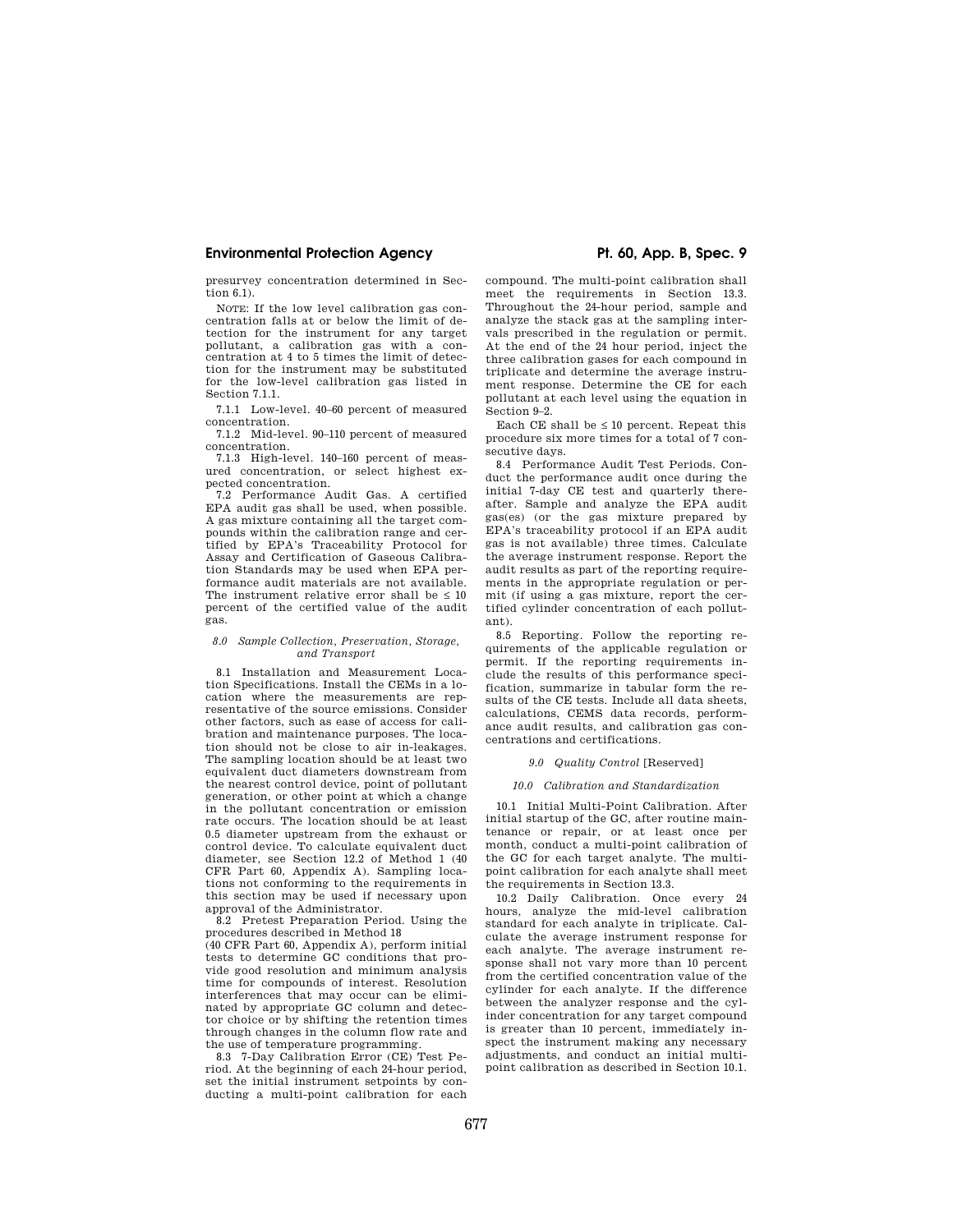*11.0 Analytical Procedure. Sample Collection and Analysis Are Concurrent for This Performance Specification (See Section 8.0)* 

*12.0 Calculations and Data Analysis* 

12.1 Nomenclature.

Cm=average instrument response, ppm.

Ca=cylinder gas value, ppm.

F=Flow rate of stack gas through sampling system, in Liters/min.

n=Number of measurement points.

# **Pt. 60, App. B, Spec. 11 40 CFR Ch. I (7–1–09 Edition)**

r2=Coefficient of determination.

V=Sample system volume, in Liters, which is the volume inside the sample probe and tubing leading from the stack to the sampling loop.

x=CEMS response.

y=Actual value of calibration standard.

12.2 Coefficient of Determination. Calculate r2 using linear regression analysis and the average concentrations obtained at three calibration points as shown in Equation 9–1.

$$
r^{2} = \left(\frac{n\sum x_{i}y_{i} - (\sum x_{i})(\sum y_{i})}{\sqrt{(n\sum y_{i}^{2} - \sum y_{i}\sum y_{i})(n\sum x_{i}^{2} - \sum x_{i}\sum x_{i})}}\right)^{2}
$$
 Eq. 9-1

12.3 Calibration Error Determination. Determine the percent calibration error (CE) at each concentration for each pollutant using the following equation.

$$
CE = \frac{C_m - C_a}{C_a} \times 100
$$
 Eq. 9-2

12.4 Sampling System Time Constant (T).

$$
T = \frac{F}{V} \qquad Eq. 9-3
$$

#### *13.0 Method Performance*

13.1 Calibration Error (CE). The CEMS must allow the determination of CE at all three calibration levels. The average CEMS calibration response must not differ by more than 10 percent of calibration gas value at each level after each 24-hour period of the initial test.

13.2 Calibration Precision and Linearity. For each triplicate injection at each concentration level for each target analyte, any one injection shall not deviate more than 5 percent from the average concentration measured at that level. The linear regression curve for each organic compound at all three levels shall have an  $r^2 \geq 0.995$  (using Equation 9–1).

13.3 Measurement Frequency. The sample to be analyzed shall flow continuously through the sampling system. The sampling system time constant shall be ≤5 minutes or the sampling frequency specified in the applicable regulation, whichever is less. Use Equation 9–3 to determine T. The analytical system shall be capable of measuring the effluent stream at the frequency specified in the appropriate regulation or permit.

- *14.0 Pollution Prevention* [Reserved]
- *15.0 Waste Management* [Reserved]

*16.0 References* [Reserved]

### *17.0 Tables, Diagrams, Flowcharts, and Validation Data* [Reserved]

PERFORMANCE SPECIFICATION 11—SPECIFICA-TIONS AND TEST PROCEDURES FOR PARTICU-LATE MATTER CONTINUOUS EMISSION MONI-TORING SYSTEMS AT STATIONARY SOURCES

### *1.0 What Are the Purpose and Applicability of Performance Specification 11?*

The purpose of Performance Specification 11 (PS–11) is to establish the initial installation and performance procedures that are required for evaluating the acceptability of a particulate matter (PM) continuous emission monitoring system (CEMS); it is not to evaluate the ongoing performance of your PM CEMS over an extended period of time, nor to identify specific calibration techniques and auxiliary procedures to assess CEMS performance. You will find procedures for evaluating the ongoing performance of a PM CEMS in Procedure 2 of Appendix F-Quality Assurance Requirements for Particulate Matter Continuous Emission Monitoring Systems Used at Stationary Sources.

1.1 Under what conditions does PS–11 apply to my PM CEMS? The PS–11 applies to your PM CEMS if you are required by any provision of Title 40 of the Code of Federal Regulations (CFR) to install and operate PM CEMS.

1.2 When must I comply with PS–11? You must comply with PS–11 when directed by the applicable rule that requires you to install and operate a PM CEMS.

1.3 What other monitoring must I perform? To report your PM emissions in units of the emission standard, you may need to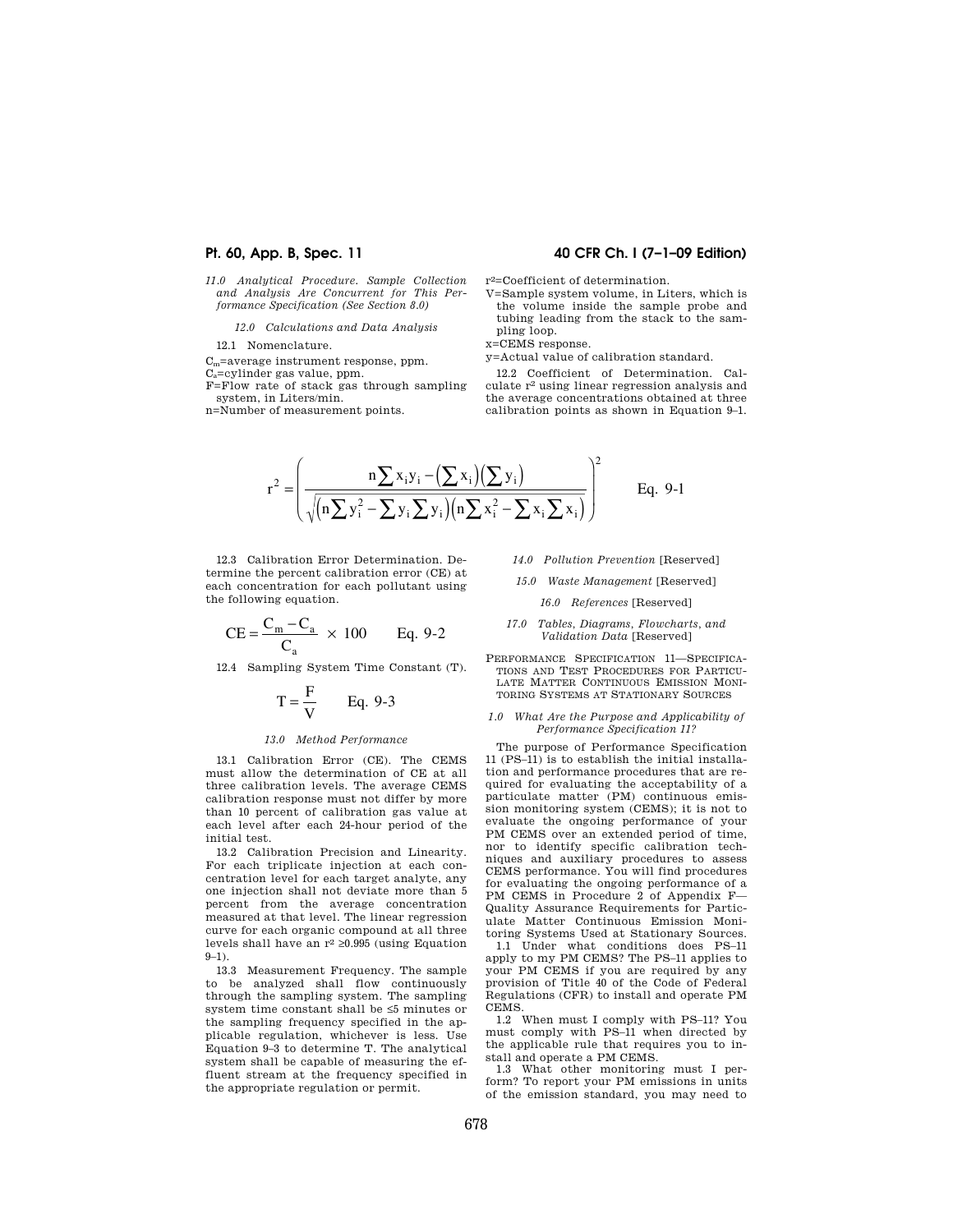monitor additional parameters to correct the PM concentration reported by your PM CEMS. Your CEMS may include the components listed in paragraphs (1) through (3) of this section:

(1) A diluent monitor  $(i.e., O_2, CO_2,$  or other CEMS specified in the applicable regulation), which must meet its own performance specifications (also found in this appendix),

(2) Auxiliary monitoring equipment to allow measurement, determination, or input of the flue gas temperature, pressure, moisture content, and/or dry volume of stack effluent sampled, and

(3) An automatic sampling system. The performance of your PM CEMS and the establishment of its correlation to manual reference method measurements must be determined in units of mass concentration as measured by your PM CEMS (*e.g.,* milligrams per actual cubic meter (mg/acm) or milligrams per dry standard cubic meter  $(mg/dscm)$ ).

### *2.0 What Are the Basic Requirements of PS–11?*

The PS–11 requires you to perform initial installation and calibration procedures that confirm the acceptability of your CEMS when it is installed and placed into operation. You must develop a site-specific correlation of your PM CEMS response against manual gravimetric reference method measurements (including those made using EPA Methods 5, 5I, or 17).

2.1 What types of PM CEMS technologies are covered? Several different types of PM CEMS technologies (*e.g.,* light scattering, Beta attenuation, etc.) can be designed with in-situ or extractive sample gas handling systems. Each PM CEMS technology and sample gas handling technology has certain site-specific advantages. You should select and install a PM CEMS that is appropriate for the flue gas conditions at your source.

2.2 How is PS–11 different from other performance specifications? The PS–11 is based on a technique of correlating PM CEMS responses relative to emission concentrations determined by the reference method. This technique is called ''the correlation.'' This differs from CEMS used to measure gaseous pollutants that have available calibration gases of known concentration. Because the type and characteristics of PM vary from source to source, a single PM correlation, applicable to all sources, is not possible.

2.3 How are the correlation data handled? You must carefully review your manual reference method data and your PM CEMS responses to include only valid, high-quality data. For the correlation, you must convert the manual reference method data to measurement conditions (*e.g.,* wet or dry basis) that are consistent with your PM CEMS. Then, you must correlate the manual method and PM CEMS data in terms of the output as received from the monitor (*e.g.,* 

milliamps). At the appropriate PM CEMS response specified in section 13.2 of this performance specification, you must calculate the confidence interval half range and tolerance interval half range as a percentage of the applicable PM concentration emission limit and compare the confidence interval and tolerance interval percentages with the performance criteria. Also, you must calculate the correlation coefficient and compare the correlation coefficient with the applicable performance criterion specified in section 13.2 of this performance specification.

Situations may arise where you will need two or more correlations. If you need multiple correlations, you must collect sufficient data for each correlation, and each correlation must satisfy the performance criteria specified in section 13.2 of this performance specification.

2.4 How do I design my PM CEMS correlation program? When planning your PM CEMS correlation effort, you must address each of the items in paragraphs (1) through (7) of this section to enhance the probability of success. You will find each of these elements further described in this performance specification or in the applicable reference method procedure.

(1) What type of PM CEMS should I select? You should select a PM CEMS that is appropriate for your source with technical consideration for potential factors such as interferences, site-specific configurations, installation location, flue gas conditions, PM concentration range, and other PM characteristics. You can find guidance on which technology is best suited for specific situations in our report ''Current Knowledge of Particulate Matter (PM) Continuous Emission Monitoring'' (PM CEMS Knowledge Document, see section 16.5).

(2) Where should I install my PM CEMS? Your PM CEMS must be installed in a location that is most representative of PM emissions, as determined by the reference method, such that the correlation between PM CEMS response and emissions determined by the reference method will meet these performance specifications. Care must be taken in selecting a location and measurement point to minimize problems due to flow disturbances, cyclonic flow, and varying PM stratification.

(3) How should I record my CEMS data? You need to ensure that your PM CEMS and data logger are set up to collect and record all normal emission levels and excursions. You must ensure that your data logger and PM CEMS have been properly programmed to accept and transfer status signals of valid monitor operation (*e.g.,* flags for internal calibration, suspect data, or maintenance periods).

(4) What CEMS data should I review? You must review drift data daily to document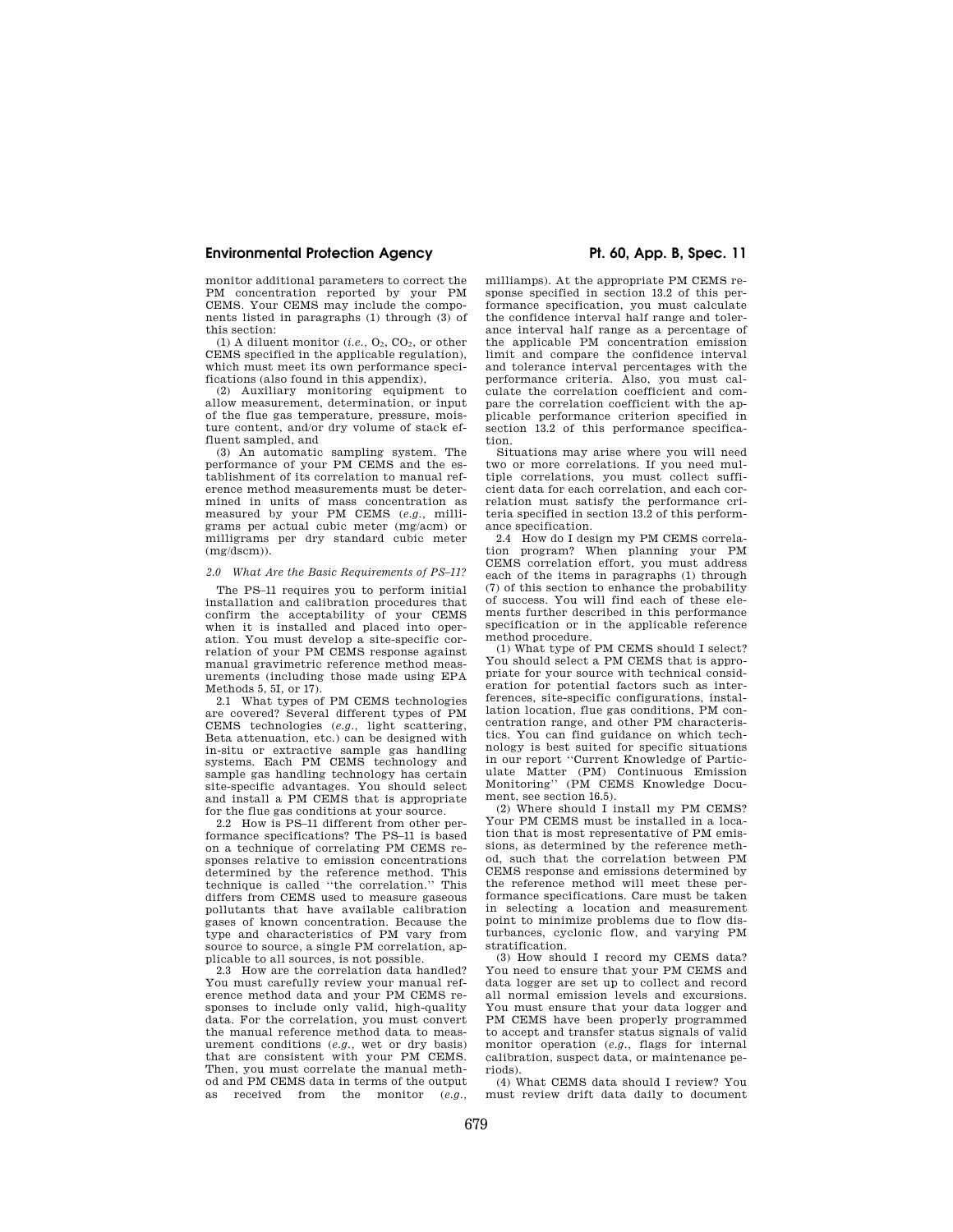proper operation. You must also ensure that any audit material is appropriate for the

typical operating range of your PM CEMS. (5) How long should I operate my PM CEMS before conducting the initial correlation test? You should allow sufficient time for your PM CEMS to operate for you to become familiar with your PM CEMS.

(i) You should observe PM CEMS response over time during normal and varying process conditions. This will ensure that your PM CEMS has been properly set up to operate at a range that is compatible with the concentrations and characteristics of PM emissions for your source. You should use this information to establish the range of operating conditions necessary to determine the correlations of PM CEMS data to manual reference method measurements over a wide operating range.

(ii) You must determine the types of process changes that will influence, on a definable and repeatable basis, flue gas PM concentrations and the resulting PM CEMS responses. You may find this period useful to make adjustments to your planned approach for operating your PM CEMS at your source. For instance, you may change the measurement range or batch sampling period to something other than those you initially planned to use.

(6) How do I conduct the initial correlation test? When conducting the initial correlation test of your PM CEMS response to PM emissions determined by the reference method, you must pay close attention to accuracy and details. Your PM CEMS must be operating properly. You must perform the manual reference method testing accurately, with attention to eliminating site-specific systemic errors. You must coordinate the timing of the manual reference method testing with the sampling cycle of your PM CEMS. You must complete a minimum of 15 manual reference method tests. You must perform the manual reference method testing over the full range of PM CEMS responses that correspond to normal operating conditions for your source and control device and will result in the widest range of emission concentrations.

(7) How should I perform the manual reference method testing? You must perform the manual reference method testing in accordance with specific rule requirements, coordinated closely with PM CEMS and process operations. It is highly recommended that you use paired trains for the manual reference method testing. You must perform the manual reference method testing over a suitable PM concentration range that corresponds to the full range of normal process and control device operating conditions. Because the manual reference method testing for this correlation test is not for compliance reporting purposes, you may conduct the reference method test runs for less than

**Pt. 60, App. B, Spec. 11 40 CFR Ch. I (7–1–09 Edition)** 

the typical minimum test run duration of 1 hour.

(8) What do I do with the manual reference method data and PM CEMS data? You must complete each of the activities in paragraphs  $(8)(i)$  through  $(v)$  of this section.

(i) Screen the manual reference method data for validity (*e.g.,* isokinetics, leak checks), quality assurance, and quality control (*e.g.,* outlier identification).

(ii) Screen your PM CEMS data for validity (*e.g.,* daily drift check requirements) and quality assurance (*e.g.,* flagged data).

(iii) Convert the manual reference method test data into measurement units (*e.g.,* mg/ acm) consistent with the measurement conditions of your PM CEMS.

(iv) Calculate the correlation equation(s) as specified in section 12.3.

(v) Calculate the correlation coefficient, confidence interval half range, and tolerance interval half range for the complete set of PM CEMS and reference method correlation data for comparison with the correlation performance criteria specified in section 13.2.

2.5 What other procedures must I perform? Before conducting the initial correlation test, you must successfully complete a 7-day drift test (See section 8.5).

#### *3.0 What Special Definitions Apply to PS–11?*

3.1 ''Appropriate Measurement Range of your PM CEMS'' means a measurement range that is capable of recording readings over the complete range of your source's PM emission concentrations during routine operations. The appropriate range is determined during the pretest preparations as specified in section 8.4.

3.2 ''Appropriate Data Range for PM CEMS Correlation'' means the data range that reflects the full range of your source's PM emission concentrations recorded by your PM CEMS during the correlation test planning period or other normal operations as defined in the applicable regulations.

3.3 ''Batch Sampling'' means that gas is sampled on an intermittent basis and concentrated on a collection medium before intermittent analysis and follow-up reporting. Beta gauge PM CEMS are an example of batch sampling devices.

3.4 ''Confidence Interval Half Range (CI)'' is a statistical term and means one-half of the width of the 95 percent confidence interval around the predicted mean PM concentration (y value) calculated at the PM CEMS response value (x value) where the confidence interval is narrowest. Procedures for calculating CI are specified in section 12.3. The CI as a percent of the emission limit value (CI%) is calculated at the appropriate PM CEMS response value and must satisfy the criteria specified in Section 13.2  $(2)$ 

3.5 ''Continuous Emission Monitoring System (CEMS)'' means all of the equipment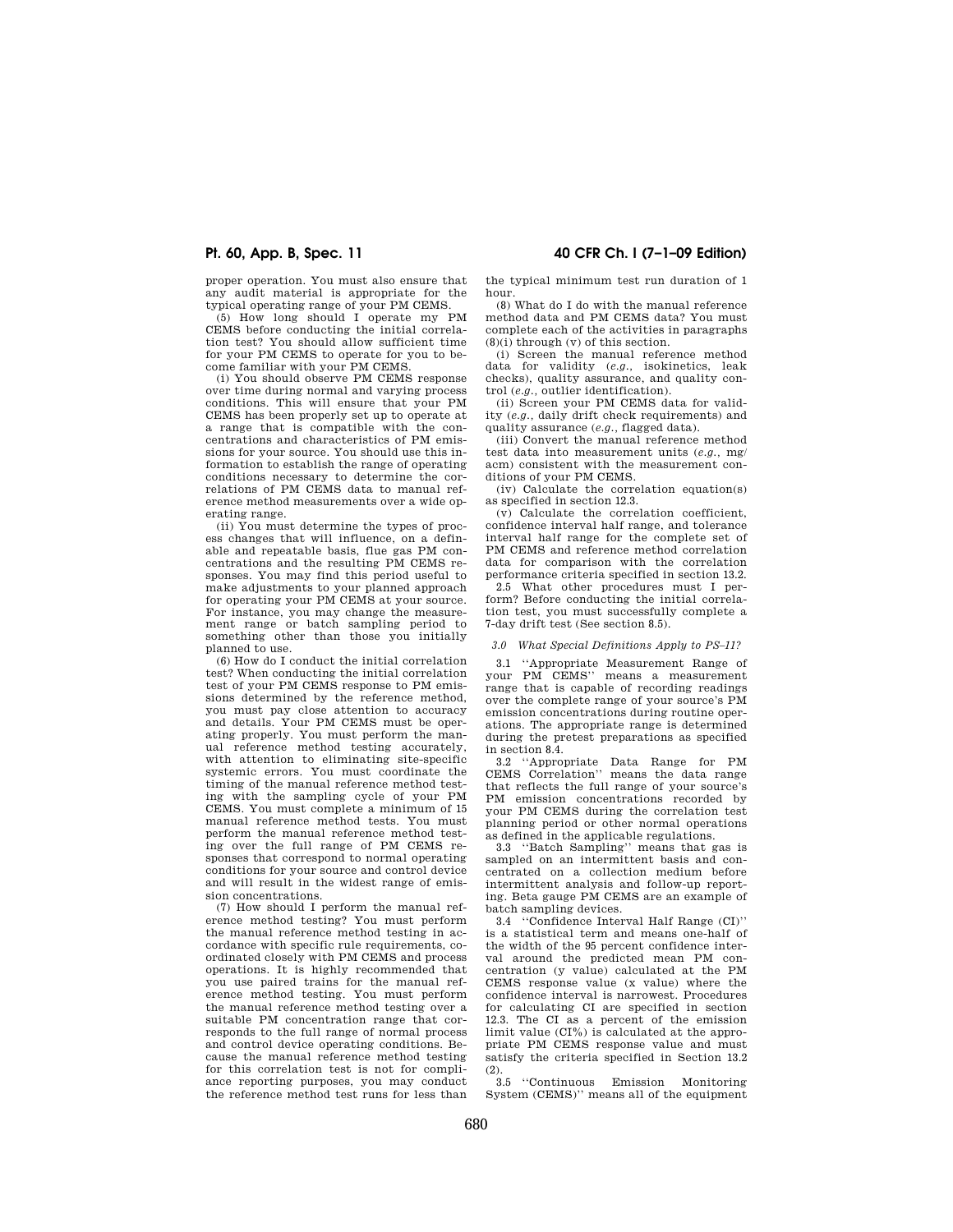required for determination of PM mass concentration in units of the emission standard. The sample interface, pollutant monitor, diluent monitor, other auxiliary data monitor(s), and data recorder are the major subsystems of your CEMS.<br>3.6 "Correlation" n

means the primary mathematical relationship for correlating the output from your PM CEMS to a PM concentration, as determined by the PM reference method. The correlation is expressed in the measurement units that are consistent with the measurement conditions (*e.g.,* mg/dscm, mg/acm) of your PM CEMS.

3.7 ''Correlation Coefficient (r)'' means a quantitative measure of the association between your PM CEMS outputs and the reference method measurements. Equations for calculating the r value are provided in section  $12.3(1)(iv)$  for linear correlations and in section  $12.3(2)(iv)$  for polynomial correlations.

3.8 ''Cycle Time'' means the time required to complete one sampling, measurement, and reporting cycle. For a batch sampling PM CEMS, the cycle time would start when sample gas is first extracted from the stack/duct and end when the measurement of that batch sample is complete and a new result for that batch sample is produced on the data recorder.

3.9 ''Data Recorder'' means the portion of your CEMS that provides a permanent record of the monitor output in terms of response and status (flags). The data recorder may also provide automatic data reduction and CEMS control capabilities (see section 6.6).

3.10 ''Diluent Monitor and Other Auxiliary Data Monitor(s) (if applicable)'' means the portion of your CEMS that provides the diluent gas concentration (such as  $O_2$  or  $CO_2$ , as specified by the applicable regulations), temperature, pressure, and/or moisture content, and generates an output proportional to the diluent gas concentration or gas property.

3.11 ''Drift Check'' means a check of the difference between your PM CEMS output readings and the established reference value of a reference standard or procedure after a stated period of operation during which no unscheduled maintenance, repair, or adjustment took place. The procedures used to determine drift are specific to the operating principles of your specific PM CEMS. A drift check includes both a zero drift check and an upscale drift check.

3.12 ''Exponential Correlation'' means an exponential equation used to define the relationship between your PM CEMS output and the reference method PM concentration, as indicated by Equation 11–37.

3.13 ''Flagged Data'' means data marked by your CEMS indicating that the response value(s) from one or more CEMS subsystems is suspect or invalid or that your PM CEMS

is not in source-measurement operating mode.

3.14 ''Linear Correlation'' means a firstorder mathematical relationship between your PM CEMS output and the reference method PM concentration that is linear in form, as indicated by Equation 11–3.

3.15 ''Logarithmic Correlation'' means a first-order mathematical relationship between the natural logarithm of your PM CEMS output and the reference method PM concentration that is linear in form, as indicated by Equation 11–34.

3.16 ''Low-Emitting Source'' means a source that operated at no more than 50 percent of the emission limit during the most recent performance test, and, based on the PM CEMS correlation, the daily average emissions for the source, measured in the units of the applicable emission limit, have not exceeded 50 percent of the emission limit for any day since the most recent performance test.

3.17 ''Paired Trains'' means two reference method trains that are used to conduct simultaneous measurements of PM concentrations. Guidance on the use of paired sampling trains can be found in the PM CEMS Knowledge Document (see section 16.5).

3.18 ''Polynomial Correlation'' means a second-order equation used to define the relationship between your PM CEMS output and reference method PM concentration, as

indicated by Equation 11–16. 3.19 ''Power Correlation'' means an equation used to define a power function relationship between your PM CEMS output and the reference method concentration, as indicated by Equation 11–42.

3.20 ''Reference Method'' means the method defined in the applicable regulations, but commonly refers to those methods collectively known as EPA Methods 5, 5I, and 17 (for particulate matter), found in Appendix A of 40 CFR 60. Only the front half and dry filter catch portions of the reference method can be correlated to your PM CEMS output.

3.21 ''Reference Standard'' means a reference material or procedure that produces a known and unchanging response when presented to the pollutant monitor portion of your CEMS. You must use these standards to evaluate the overall operation of your PM CEMS, but not to develop a PM CEMS correlation.

3.22 ''Response Time'' means the time interval between the start of a step change in the system input and the time when the pollutant monitor output reaches 95 percent of the final value (see sections 6.5 and 13.3 for procedures and acceptance criteria).

3.23 ''Sample Interface'' means the portion of your CEMS used for one or more of the following: sample acquisition, sample delivery, sample conditioning, or protection of the monitor from the effects of the stack effluent.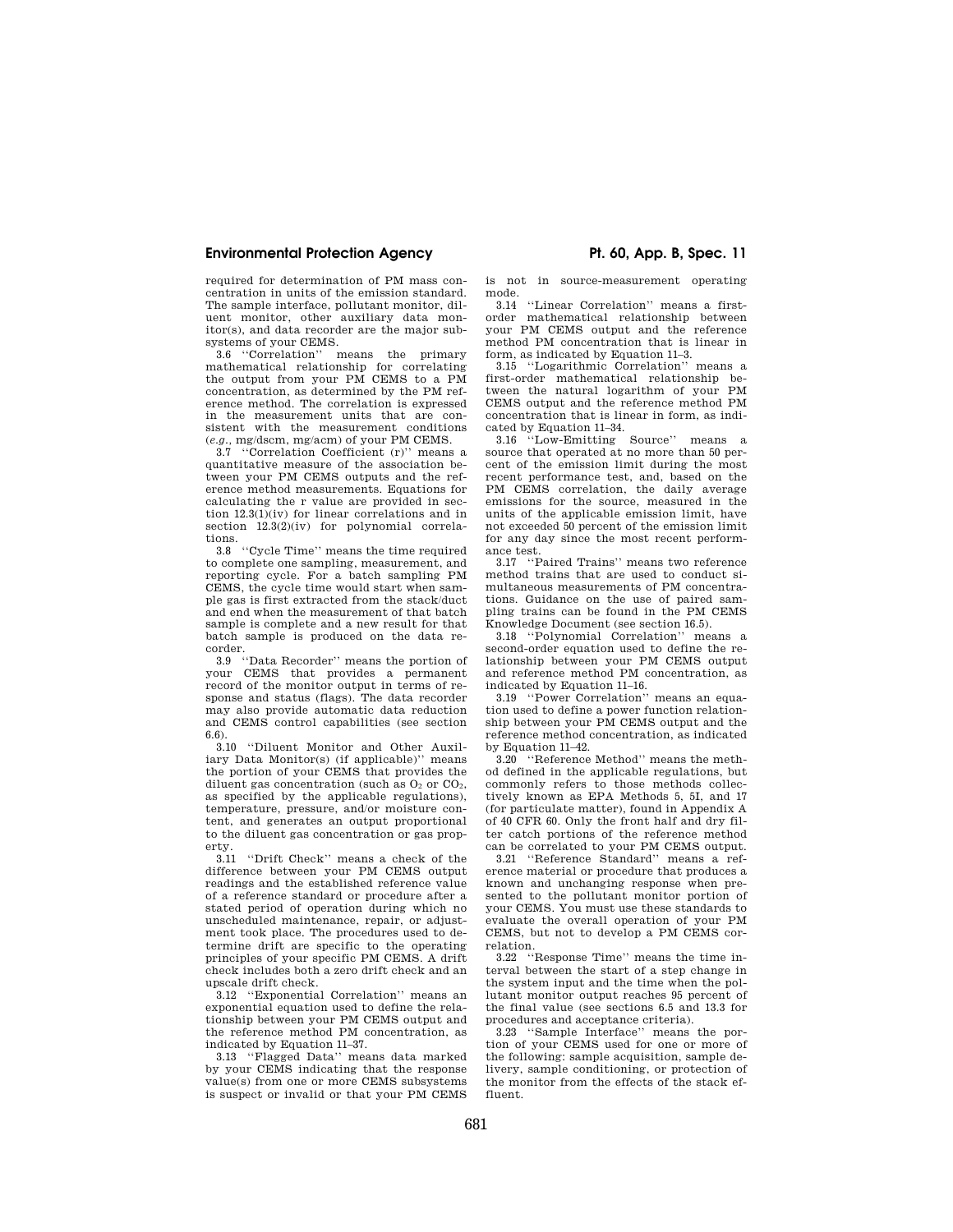3.24 ''Sample Volume Check'' means a check of the difference between your PM CEMS sample volume reading and the sam-

ple volume reference value. 3.25 ''Tolerance Interval half range (TI)'' means one-half of the width of the tolerance interval with upper and lower limits, within which a specified percentage of the future data population is contained with a given level of confidence, as defined by the respective tolerance interval half range equations in section 12.3(1)(iii) for linear correlations and in section 12.3(2)(iii) for polynomial correlations. The TI as a percent of the emission limit value (TI%) is calculated at the appropriate PM CEMS response value specified in Section 13.2(3).

3.26 ''Upscale Check Value'' means the expected response to a reference standard or procedure used to check the upscale response of your PM CEMS.

3.27 ''Upscale Drift (UD) Check'' means a check of the difference between your PM CEMS output reading and the upscale check  $\begin{array}{c}\n\text{value.} \\
3.28\n\end{array}$ 

"Zero Check Value" means the expected response to a reference standard or procedure used to check the response of your PM CEMS to particulate-free or low-particulate concentration conditions.

3.29 ''Zero Drift (ZD) Check'' means a check of the difference between your PM CEMS output reading and the zero check value.

3.30 ''Zero Point Correlation Value'' means a value added to PM CEMS correlation data to represent low or near zero PM concentration data (see section 8.6 for rationale and procedures).

### *4.0 Are There Any Potential Interferences for My PM CEMS?*

Yes, condensible water droplets or condensible acid gas aerosols (*i.e.,* those with condensation temperatures above those specified by the reference method) at the measurement location can be interferences for your PM CEMS if the necessary precautions are not met.

4.1 Where are interferences likely to occur? Interferences may develop if your CEMS is installed downstream of a wet air pollution control system or any other conditions that produce flue gases, which, at your PM CEMS measurement point, normally or occasionally contain entrained water droplets or condensible salts before release to the atmosphere.

4.2 How do I deal with interferences? We recommend that you use a PM CEMS that extracts and heats representative samples of the flue gas for measurement to simulate results produced by the reference method for conditions such as those described in section 4.1. Independent of your PM CEMS measurement technology and extractive technique,

**Pt. 60, App. B, Spec. 11 40 CFR Ch. I (7–1–09 Edition)** 

you should have a configuration simulating the reference method to ensure that:

(1) No formation of new PM or deposition of PM occurs in sample delivery from the stack or duct; and

(2) No condensate accumulates in the sample flow measurement apparatus.

4.3 What PM CEMS measurement technologies should I use? You should use a PM CEMS measurement technology that is free of interferences from any condensible constituent in the flue gas.

### *5.0 What Do I Need To Know To Ensure the Safety of Persons Using PS–11?*

People using the procedures required under PS–11 may be exposed to hazardous materials, operations, site conditions, and equipment. This performance specification does not purport to address all of the safety issues associated with its use. It is your responsibility to establish appropriate safety and health practices and determine the applicable regulatory limitations before performing these procedures. You must consult your CEMS user's manual and other reference materials recommended by the reference method for specific precautions to be taken.

### *6.0 What Equipment and Supplies Do I Need?*

Different types of PM CEMS use different operating principles. You should select an appropriate PM CEMS based on your sitespecific configurations, flue gas conditions, and PM characteristics.

(1) Your PM CEMS must sample the stack effluent continuously or, for batch sampling PM CEMS, intermittently.

(2) You must ensure that the averaging time, the number of measurements in an average, the minimum data availability, and the averaging procedure for your CEMS conform with those specified in the applicable emission regulation.

(3) Your PM CEMS must include, as a minimum, the equipment described in sections 6.1 through 6.7.

6.1 What equipment is needed for my PM CEMS's sample interface? Your PM CEMS's sample interface must be capable of delivering a representative sample of the flue gas to your PM CEMS. This subsystem may be required to heat the sample gas to avoid PM deposition or moisture condensation, provide dilution air, perform other gas conditioning to prepare the sample for analysis, or measure the sample volume or flow rate.

(1) If your PM CEMS is installed downstream of a wet air pollution control system such that the flue gases normally or occasionally contain entrained water droplets, we recommend that you select a sampling system that includes equipment to extract and heat a representative sample of the flue gas for measurement so that the pollutant monitor portion of your CEMS measures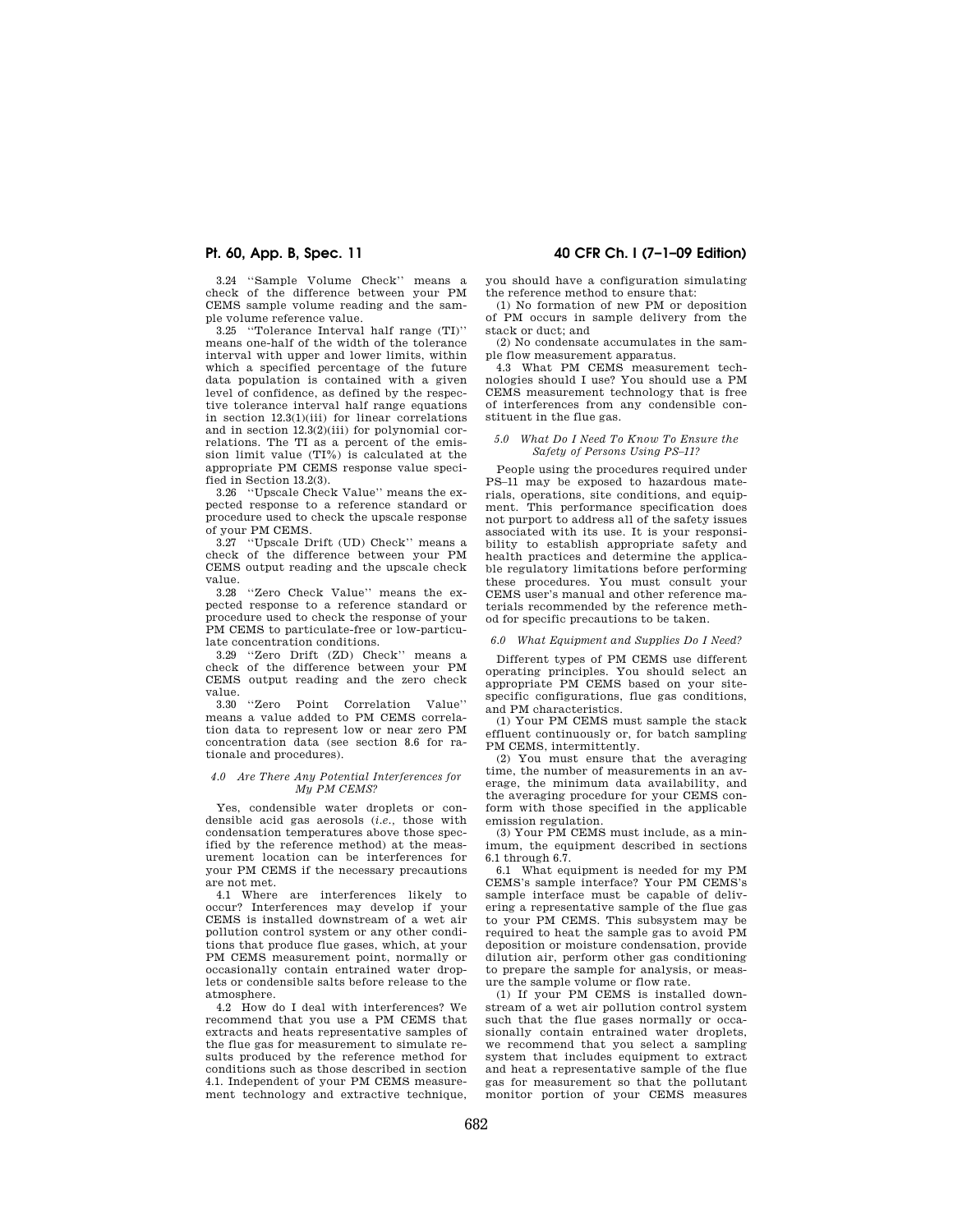only dry PM. Heating should be sufficient to raise the temperature of the extracted flue gas above the water condensation temperature and should be maintained at all times and at all points in the sample line from where the flue gas is extracted, including the pollutant monitor and any sample flow measurement devices.

(2) You must consider the measured conditions of the sample gas stream to ensure that manual reference method test data are converted to units of PM concentration that are appropriate for the correlation calculations. Additionally, you must identify what, if any, additional auxiliary data from other monitoring and handling systems are necessary to convert your PM CEMS response into the units of the PM standard.

(3) If your PM CEMS is an extractive type and your source's flue gas volumetric flow rate varies by more than 10 percent from nominal, your PM CEMS should maintain an isokinetic sampling rate (within 10 percent of true isokinetic). If your extractive-type PM CEMS does not maintain an isokinetic sampling rate, you must use actual site-specific data or data from a similar installation to prove to us, the State, and/or local enforcement agency that isokinetic sampling is not necessary.

6.2 What type of equipment is needed for my PM CEMS? Your PM CEMS must be capable of providing an electronic output that can be correlated to the PM concentration.

(1) Your PM CEMS must be able to perform zero and upscale drift checks. You may perform these checks manually, but performing these checks automatically is preferred.

(2) We recommend that you select a PM CEMS that is capable of performing automatic diagnostic checks and sending instrument status signals (flags) to the data recorder.

(3) If your PM CEMS is an extractive type that measures the sample volume and uses the measured sample volume as part of calculating the output value, your PM CEMS must be able to perform a check of the sample volume to verify the accuracy of the sample volume measuring equipment. The sample volume check must be conducted daily and at the normal sampling rate of your PM CEMS.

6.3 What is the appropriate measurement range for my PM CEMS? Initially, your PM CEMS must be set up to measure over the expected range of your source's PM emission concentrations during routine operations. You may change the measurement range to a more appropriate range prior to correlation testing.

6.4 What if my PM CEMS does automatic range switching? Your PM CEMS may be equipped to perform automatic range switching so that it is operating in a range most sensitive to the detected concentrations. If your PM CEMS does automatic range

switching, you must configure the data recorder to handle the recording of data values in multiple ranges during range-switching intervals.

6.5 What averaging time and sample intervals should be used? Your CEMS must sample the stack effluent such that the averaging time, the number of measurements in an average, the minimum sampling time, and the averaging procedure for reporting and determining compliance conform with those specified in the applicable regulation. Your PM CEMS must be designed to meet the specified response time and cycle time established in this performance specification (see section 13.3).

6.6 What type of equipment is needed for my data recorder? Your CEMS data recorder must be able to accept and record electronic signals from all the monitors associated with your PM CEMS.

(1) Your data recorder must record the signals from your PM CEMS that can be correlated to PM mass concentrations. If your PM CEMS uses multiple ranges, your data recorder must identify what range the measurement was made in and provide range-adjusted results.

(2) Your data recorder must accept and record monitor status signals (flagged data).

(3) Your data recorder must accept signals from auxiliary data monitors, as appropriate.

6.7 What other equipment and supplies might I need? You may need other supporting equipment as defined by the applicable reference method(s) (see section 7) or as specified by your CEMS manufacturer.

### *7.0 What Reagents and Standards Do I Need?*

You will need reference standards or procedures to perform the zero drift check, the upscale drift check, and the sample volume check.

7.1 What is the reference standard value for the zero drift check? You must use a zero check value that is no greater than 20 percent of the PM CEMS's response range. You must obtain documentation on the zero check value from your PM CEMS manufacturer.

7.2 What is the reference standard value for the upscale drift check? You must use an upscale check value that produces a response between 50 and 100 percent of the PM CEMS's response range. For a PM CEMS that produces output over a range of 4 mA to 20 mA, the upscale check value must produce a response in the range of 12 mA to 20 mA. You must obtain documentation on the upscale check value from your PM CEMS manufacturer.

7.3 What is the reference standard value for the sample volume check? You must use a reference standard value or procedure that produces a sample volume value equivalent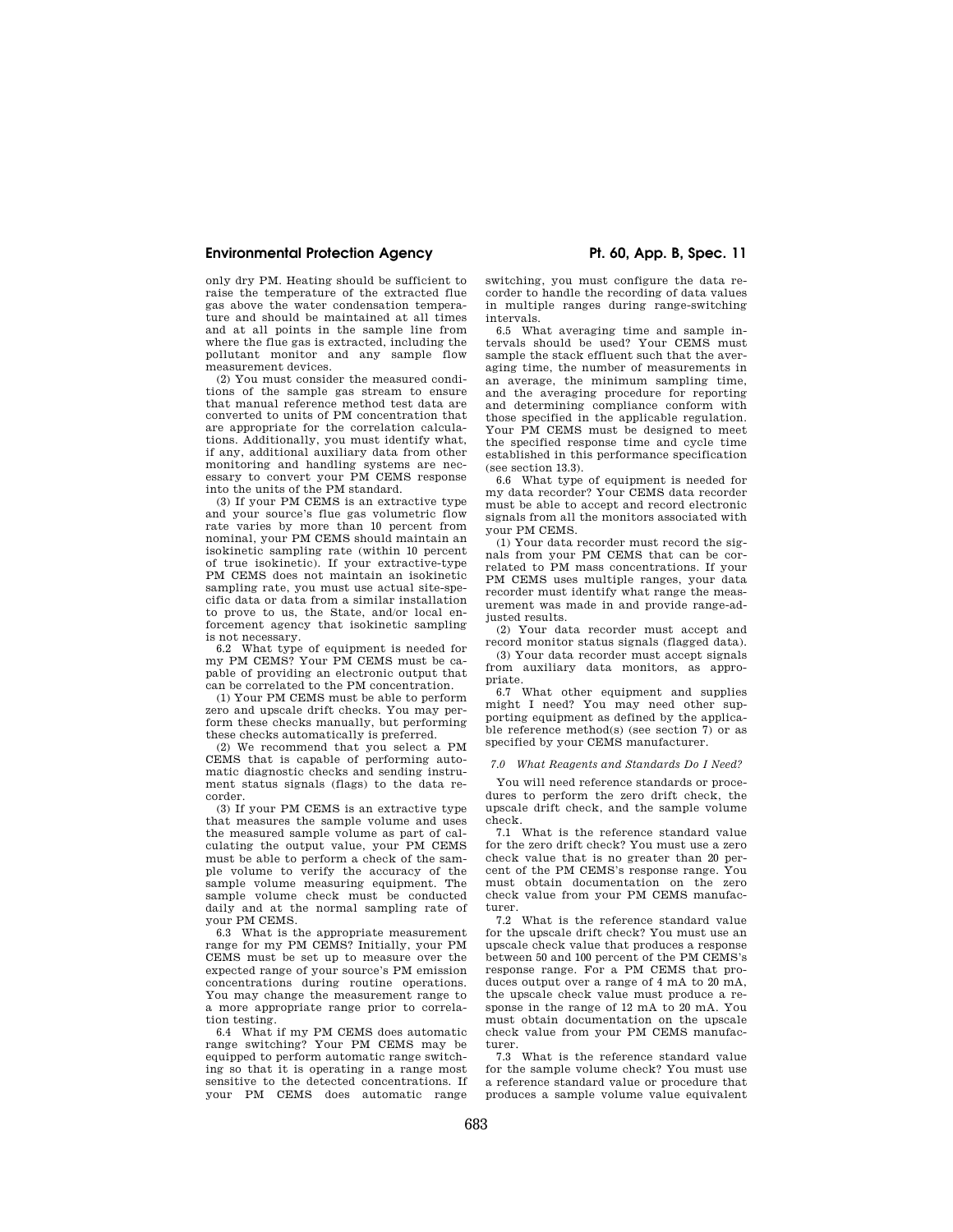to the normal sampling rate. You must obtain documentation on the sample volume value from your PM CEMS manufacturer.

### *8.0 What Performance Specification Test Procedure Do I Follow?*

You must complete each of the activities in sections 8.1 through 8.8 for your performance specification test.

8.1 How should I select and set up my equipment? You should select a PM CEMS that is appropriate for your source, giving consideration to potential factors such as flue gas conditions, interferences, site-specific configuration, installation location, PM concentration range, and other PM characteristics. Your PM CEMS must meet the equipment specifications in sections 6.1 and 6.2.

(1) You should select a PM CEMS that is appropriate for the flue gas conditions at your source. If your source's flue gas contains entrained water droplets, we recommend that your PM CEMS include a sample delivery and conditioning system that is capable of extracting and heating a representative sample.

(i) Your PM CEMS must maintain the sample at a temperature sufficient to prevent moisture condensation in the sample line before analysis of PM.

(ii) If condensible PM is an issue, we recommend that you operate your PM CEMS to maintain the sample gas temperature at the same temperature as the reference method filter.

(iii) Your PM CEMS must avoid condensation in the sample flow rate measurement lines.

(2) Some PM CEMS do not have a wide measurement range capability. Therefore, you must select a PM CEMS that is capable of measuring the full range of PM concentrations expected from your source from normal levels through the emission limit concentration.

(3) Some PM CEMS are sensitive to particle size changes, water droplets in the gas stream, particle charge, stack gas velocity changes, or other factors. Therefore, you should select a PM CEMS appropriate for the emission characteristics of your source.

(4) We recommend that you consult your PM CEMS vendor to obtain basic recommendations on the instrument capabilities and setup configuration. You are ultimately responsible for setup and operation of your PM CEMS.

8.2 Where do I install my PM CEMS? You must install your PM CEMS at an accessible location downstream of all pollution control equipment. You must perform your PM CEMS concentration measurements from a location considered representative or be able to provide data that can be corrected to be representative of the total PM emissions as determined by the manual reference method.

# **Pt. 60, App. B, Spec. 11 40 CFR Ch. I (7–1–09 Edition)**

(1) You must select a measurement location that minimizes problems due to flow disturbances, cyclonic flow, and varying PM stratification (refer to Method 1 for guidance).

(2) If you plan to achieve higher emissions for correlation test purposes by adjusting the performance of the air pollution control device (per section 8.6(4)(i)), you must locate your PM CEMS and reference method sampling points well downstream of the control device (*e.g.,* downstream of the induced draft fan), in order to minimize PM stratification that may be created in these cases.

8.3 How do I select the reference method measurement location and traverse points? You must follow EPA Method 1 for identifying manual reference method traverse points. Ideally, you should perform your manual reference method measurements at locations that satisfy the measurement site selection criteria specified in EPA Method 1 of at least eight duct diameters downstream and at least two duct diameters upstream of any flow disturbance. Where necessary, you may conduct testing at a location that is two diameters downstream and 0.5 diameters upstream of flow disturbances. If your location does not meet the minimum downstream and upstream requirements, you must obtain approval from us to test at your location.

8.4 What are my pretest preparation steps? You must install your CEMS and prepare the reference method test site according to the specifications in sections 8.2 and 8.3.

(1) After completing the initial field installation, we recommend that you operate your PM CEMS according to the manufacturer's instructions to familiarize yourself with its operation before you begin correlation testing.

(i) During this initial period of operation, we recommend that you conduct daily checks (zero and upscale drift and sample volume, as appropriate), and, when any check exceeds the daily specification (see section 13.1), make adjustments and perform any necessary maintenance to ensure reliable operation.

(2) When you are confident that your PM CEMS is operating properly, we recommend that you operate your CEMS over a correlation test planning period of sufficient duration to identify the full range of operating conditions and PM emissions to be used in your PM CEMS correlation test.

(i) During the correlation test planning period, you should operate the process and air pollution control equipment over the normal range of operating conditions, except when you attempt to produce higher emissions.

(ii) Your data recorder should record PM CEMS response during the full range of routine process operating conditions.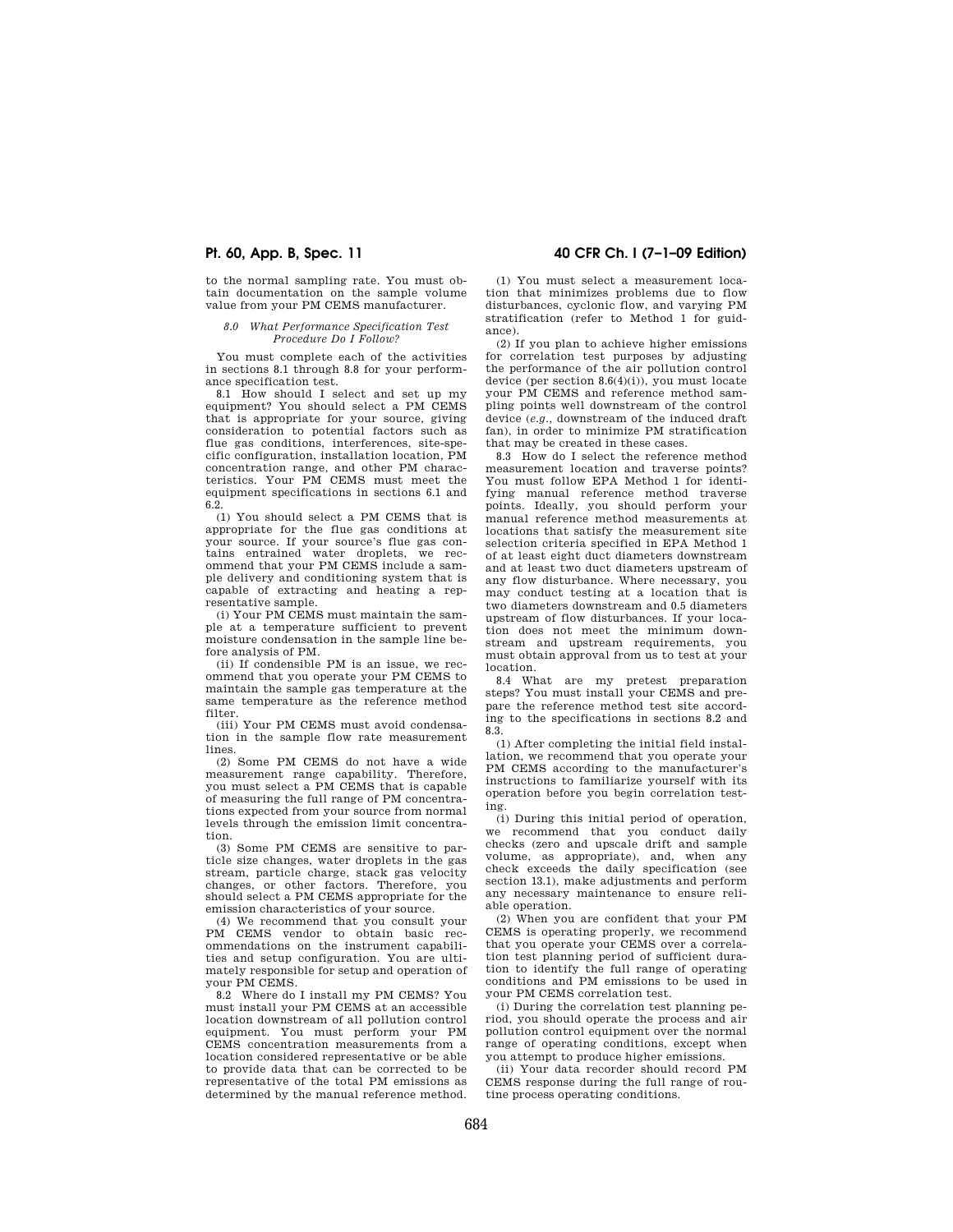(iii) You should try to establish the relationships between operating conditions and PM CEMS response, especially those conditions that produce the highest PM CEMS response over 15-minute averaging periods, and the lowest PM CEMS response as well. The objective is to be able to reproduce the conditions for purposes of the actual correlation testing discussed in section 8.6.

(3) You must set the response range of your PM CEMS such that the instrument measures the full range of responses that correspond to the range of source operating conditions that you will implement during correlation testing.

(4) We recommend that you perform preliminary reference method testing after the correlation test planning period. During this preliminary testing, you should measure the PM emission concentration corresponding to the highest PM CEMS response observed during the full range of normal operation, when perturbing the control equipment, or as the result of PM spiking.

(5) Before performing correlation testing, you must perform a 7-day zero and upscale drift test (see section 8.5).

(6) You must not change the response range of the monitor once the response range has been set and the drift test successfully completed.

8.5 How do I perform the 7-day drift test? You must check the zero (or low-level value between 0 and 20 percent of the response range of the instrument) and upscale (between 50 and 100 percent of the instrument's response range) drift. You must perform this check at least once daily over 7 consecutive days. Your PM CEMS must quantify and record the zero and upscale measurements and the time of the measurements. If you make automatic or manual adjustments to your PM CEMS zero and upscale settings, you must conduct the drift test immediately before these adjustments, or conduct it in such a way that you can determine the amount of drift. You will find the calculation procedures for drift in section 12.1 and the acceptance criteria for allowable drift in section 13.1.

(1) What is the purpose of 7-day drift tests? The purpose of the 7-day drift test is to demonstrate that your system is capable of operating in a stable manner and maintaining its calibration for at least a 7-day period.

(2) How do I conduct the 7-day drift test? To conduct the 7-day drift test, you must determine the magnitude of the drift once each day, at 24-hour intervals, for 7 consecutive days while your source is operating normally.

(i) You must conduct the 7-day drift test at the two points specified in section 8.5. You may perform the 7-day drift tests automatically or manually by introducing to your PM CEMS suitable reference standards (these

need not be certified) or by using other appropriate procedures.

(ii) You must record your PM CEMS zero and upscale response and evaluate them against the zero check value and upscale check value.

(3) When must I conduct the 7-day drift test? You must complete a valid 7-day drift test before attempting the correlation test.

8.6 How do I conduct my PM CEMS correlation test? You must conduct the correlation test according to the procedure given in paragraphs (1) through (5) of this section. If you need multiple correlations, you must conduct testing and collect at least 15 sets of reference method and PM CEMS data for calculating each separate correlation.

(1) You must use the reference method for PM (usually EPA Methods 5, 5I, or 17) that is prescribed by the applicable regulations. You may need to perform other reference methods or performance specifications (*e.g.,* Method 3 for oxygen, Method 4 for moisture, etc.) depending on the units in which your PM CEMS reports PM concentration.

(i) We recommend that you use paired reference method trains when collecting manual PM data to identify and screen the reference method data for imprecision and bias. Procedures for checking reference method data for bias and precision can be found in the PM CEMS Knowledge Document (see section 16.5).

(ii) You may use test runs that are shorter than 60 minutes in duration (*e.g.,* 20 or 30 minutes). You may perform your PM CEMS correlation tests during new source performance standards performance tests or other compliance tests subject to the Clean Air Act or other statutes, such as the Resource Conservation and Recovery Act. In these cases, your reference method results obtained during the PM CEMS correlation test may be used to determine compliance so long as your source and the test conditions and procedures (*e.g.,* reference method sample run durations) are consistent with the applicable regulations and the reference method.

(iii) You must convert the reference method results to units consistent with the conditions of your PM CEMS measurements. For example, if your PM CEMS measures and reports PM emissions in the units of mass per actual volume of stack gas, you must convert your reference method results to those units (*e.g.,* mg/acm). If your PM CEMS extracts and heats the sample gas to eliminate water droplets, then measures and reports PM emissions under those actual conditions, you must convert your reference method results to those same conditions (*e.g.,* mg/acm at 160 °C).

(2) During each test run, you must coordinate process operations, reference method sampling, and PM CEMS operations. For example, you must ensure that the process is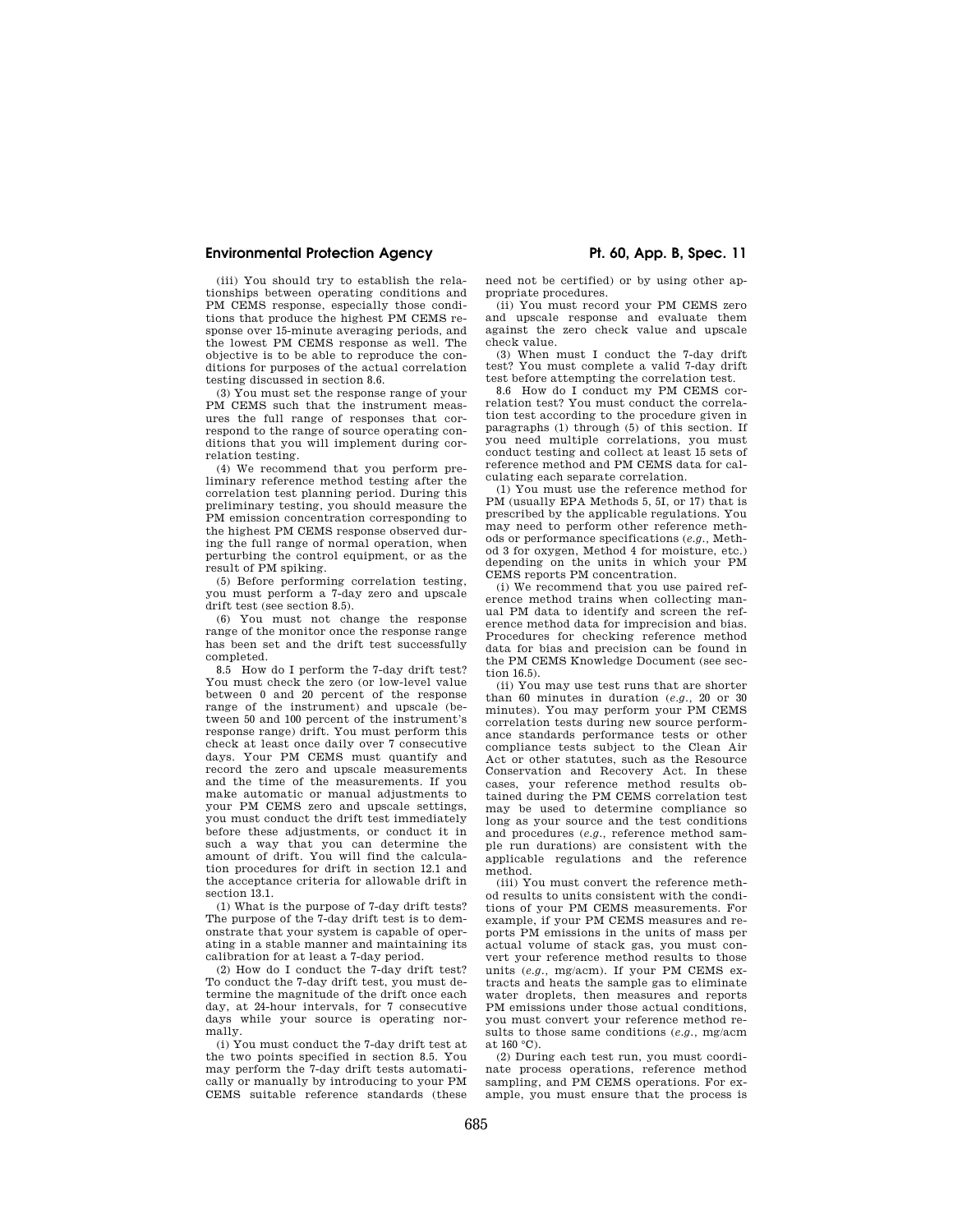operating at the targeted conditions, both reference method trains are sampling simultaneously (if paired sampling trains are being used), and your PM CEMS and data logger are operating properly.

(i) You must coordinate the start and stop times of each run between the reference method sampling and PM CEMS operation. For a batch sampling PM CEMS, you must start the reference method at the same time as your PM CEMS sampling.

(ii) You must note the times for port changes (and other periods when the reference method sampling may be suspended) on the data sheets so that you can adjust your PM CEMS data accordingly, if nec-.<br>essarv.

(iii) You must properly align the time periods for your PM CEMS and your reference method measurements to account for your PM CEMS response time.

(3) You must conduct a minimum of 15 valid runs each consisting of simultaneous PM CEMS and reference method measurement sets.

(i) You may conduct more than 15 sets of CEMS and reference method measurements. If you choose this option, you may reject certain test results so long as the total number of valid test results you use to determine the correlation is greater than or equal to 15.

(ii) You must report all data, including the rejected data.

(iii) You may reject the results of up to five test runs without explanation.

(iv) If you reject the results of more than five test runs, the basis for rejecting the results of the additional test runs must be explicitly stated in the reference method, this performance specification, Procedure 2 of appendix F, or your quality assurance plan.

(4) Simultaneous PM CEMS and reference method measurements must be performed in a manner to ensure that the range of data that will be used to establish the correlation for your PM CEMS is maximized. You must first attempt to maximize your correlation range by following the procedures described in paragraphs (4)(i) through (iv) of this section. If you cannot obtain the three levels as described in paragraphs (i) through (iv), then you must use the procedure described in section 8.6(5).

(i) You must attempt to obtain the three different levels of PM mass concentration by varying process operating conditions, varying PM control device conditions, or by means of PM spiking.

(ii) The three PM concentration levels you use in the correlation tests must be distributed over the complete operating range experienced by your source.

(iii) At least 20 percent of the minimum 15 measured data points you use should be contained in each of the following levels:

**Pt. 60, App. B, Spec. 11 40 CFR Ch. I (7–1–09 Edition)** 

• Level 1: From no PM (zero concentration) emissions to 50 percent of the maximum PM concentration;

• Level 2: 25 to 75 percent of the maximum PM concentration; and

• Level 3: 50 to 100 percent of the maximum PM concentration.

(iv) Although the above levels overlap, you may only apply individual run data to one level.

(5) If you cannot obtain three distinct levels of PM concentration as described, you must perform correlation testing over the maximum range of PM concentrations that is practical for your PM CEMS. To ensure that the range of data used to establish the correlation for your PM CEMS is maximized, you must follow one or more of the steps in paragraphs (5)(i) through (iv) of this section.

(i) Zero point data for *in-situ* instruments should be obtained, to the extent possible, by removing the instrument from the stack and monitoring ambient air on a test bench.

(ii) Zero point data for extractive instruments should be obtained by removing the extractive probe from the stack and drawing in clean ambient air.

(iii) Zero point data also can be obtained by performing manual reference method measurements when the flue gas is free of PM emissions or contains very low PM concentrations (*e.g.,* when your process is not operating, but the fans are operating or your source is combusting only natural gas).

 $(iv)$  If none of the steps in paragraphs  $(5)(i)$ through (iii) of this section are possible, you must estimate the monitor response when no PM is in the flue gas  $(e.g., 4 \text{ mA} = 0 \text{ mg}/\text{acm})$ .

8.7 What do I do with the initial correlation test data for my PM CEMS? You must calculate and report the results of the correlation testing, including the correlation coefficient, confidence interval, and tolerance interval for the PM CEMS response and reference method correlation data that are use to establish the correlation, as specified in section 12. You must include all data sheets, calculations, charts (records of PM CEMS responses), process data records including PM control equipment operating parameters, and reference media certifications necessary to confirm that your PM CEMS met the requirements of this performance specification. In addition, you must:

(1) Determine the integrated (arithmetic average) PM CEMS output over each reference method test period;

(2) Adjust your PM CEMS outputs and reference method test data to the same clock time (considering response time of your PM CEMS);

(3) Confirm that the reference method results are consistent with your PM CEMS response in terms of, where applicable, moisture, temperature, pressure, and diluent concentrations; and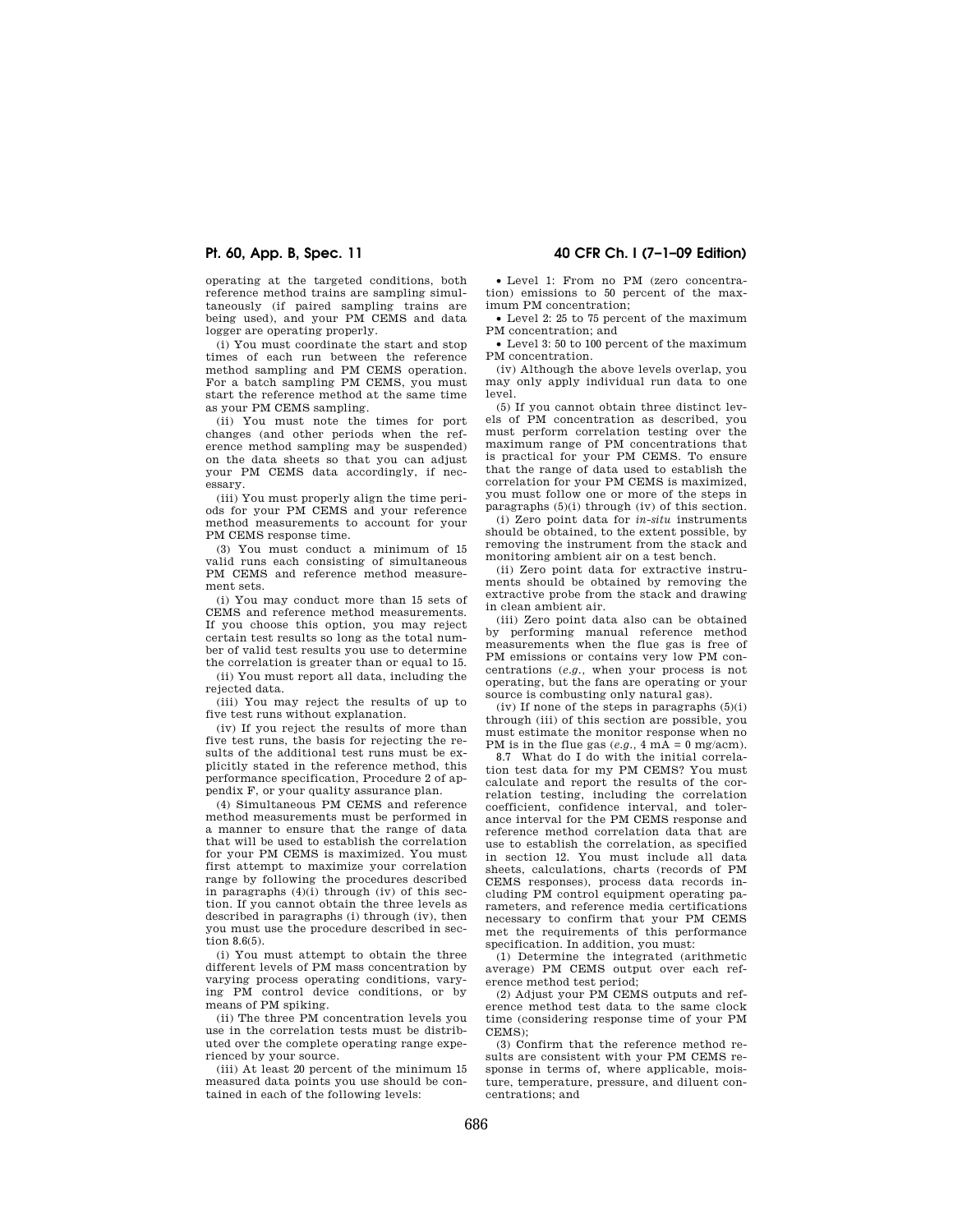(4) Determine whether any of the reference method test results do not meet the test method criteria.

8.8 What is the limitation on the range of my PM CEMS correlation? Although the data you collect during the correlation testing should be representative of the full range of normal operating conditions at your source, you must conduct additional correlation testing if either of the conditions specified in paragraphs (1) and (2) of this section occurs.

(1) If your source is a low-emitting source, as defined in section 3.16 of this specification, you must conduct additional correlation testing if either of the events specified in paragraphs  $(1)(i)$  or  $(ii)$  of this section occurs while your source is operating under normal conditions.

(i) Your source generates 24 consecutive hourly average PM CEMS responses that are greater than 125 percent of the highest PM CEMS response (*e.g.,* mA reading) used for the correlation curve or are greater than the PM CEMS response that corresponds to 50 percent of the emission limit, whichever is greater, or

(ii) The cumulative hourly average PM CEMS responses generated by your source are greater than 125 percent of the highest PM CEMS response used for the correlation curve or are greater than the PM CEMS response that corresponds to 50 percent of the emission limit, whichever is greater, for more than 5 percent of your PM CEMS operating hours for the previous 30-day period.

(2) If your source is not a low-emitting source, as defined in section 3.16 of this specification, you must conduct additional correlation testing if either of the events specified in paragraph (i) or (ii) of this section occurs while your source is operating under normal conditions.

(i) Your source generates 24 consecutive hourly average PM CEMS responses that are greater than 125 percent of the highest PM CEMS response (*e.g.,* mA reading) used for the correlation curve, or

(ii) The cumulative hourly average PM CEMS responses generated by your source are greater than 125 percent of the highest PM CEMS response used for the correlation curve for more than 5 percent of your PM CEMS operating hours for the previous 30 day period.

(3) If additional correlation testing is required, you must conduct at least three additional test runs under the conditions that caused the higher PM CEMS response.

(i) You must complete the additional testing and use the resulting new data along with the previous data to calculate a revised correlation equation within 60 days after the occurrence of the event that requires additional testing, as specified in paragraphs 8.8(1) and (2).

(4) If your source generates consecutive PM CEMS hourly responses that are greater than 125 percent of the highest PM CEMS response used to develop the correlation curve for 24 hours or for a cumulative period that amounts to more than 5 percent of the PM CEMS operating hours for the previous 30 day period, you must report the reason for the higher PM CEMS responses.

#### *9.0 What Quality Control Measures Are Required?*

Quality control measures for PM CEMS are specified in 40 CFR 60, Appendix F, Procedure 2.

#### *10.0 What Calibration and Standardization Procedures Must I Perform?* [Reserved]

#### *11.0 What Analytical Procedures Apply to This Procedure?*

Specific analytical procedures are outlined in the applicable reference method(s).

#### *12.0 What Calculations and Data Analyses Are Needed?*

You must determine the primary relationship for correlating the output from your PM CEMS to a PM concentration, typically in units of mg/acm or mg/dscm of flue gas, using the calculations and data analysis process in sections 12.2 and 12.3. You develop the correlation by performing an appropriate regression analysis between your PM CEMS response and your reference method data.

12.1 How do I calculate upscale drift and zero drift? You must determine the difference in your PM CEMS output readings from the established reference values (zero and upscale check values) after a stated period of operation during which you performed no unscheduled maintenance, repair, or adjustment.

(1) Calculate the upscale drift (UD) using Equation 11–1:

UD = 
$$
\frac{R_{\text{CEM}} - R_{\text{U}}}{R_{\text{U}}} \times 100
$$
 (Eq. 11-1)

Where:

UD = The upscale (high-level) drift of your PM CEMS in percent,

 $R_{CEM}$  = The measured PM CEMS response to the upscale reference standard, and

 $R_U$  = The preestablished numerical value of the upscale reference standard.

(2) Calculate the zero drift (ZD) using Equation 11–2:

$$
ZD = \frac{|R_{\text{CEM}} - R_{\text{L}}|}{R_{\text{U}}} \times 100
$$
 (Eq. 11-2)

Where: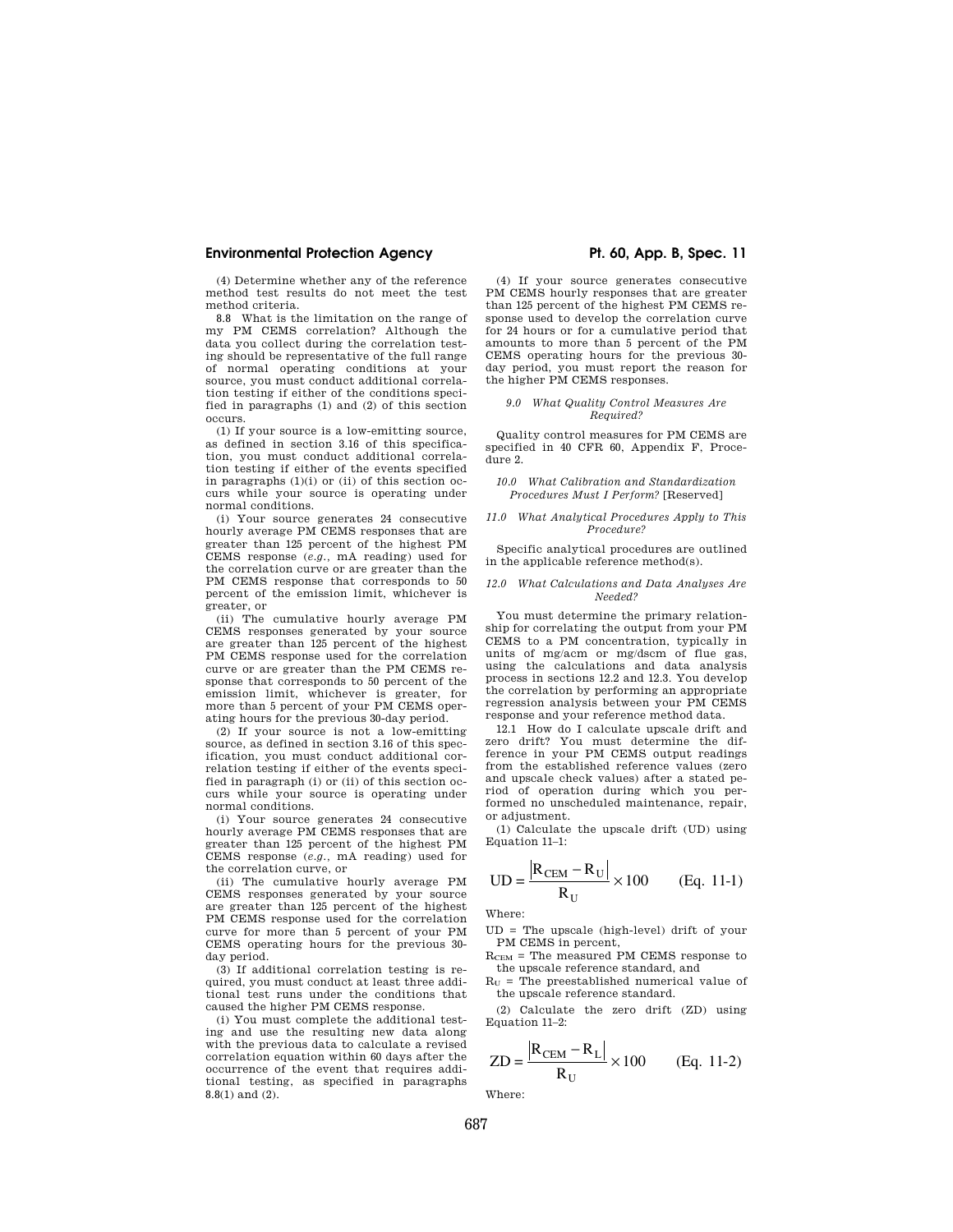ZD = The zero (low-level) drift of your PM CEMS in percent,

 $R_{\text{CEM}}$  = The measured PM CEMS response to the zero reference standard,

 $R_L$  = The preestablished numerical value of the zero reference standard, and

 $R_U$  = The preestablished numerical value of the upscale reference standard.

(3) Summarize the results on a data sheet similar to that shown in Table 2 (see section 17).

12.2 How do I perform the regression analysis? You must couple each reference method PM concentration measurement, y, in the appropriate units, with an average PM CEMS response, x, over corresponding time periods. You must complete your PM CEMS correlation calculations using data deemed acceptable by quality control procedures identified in 40 CFR 60, Appendix F, Procedure 2.

(1) You must evaluate all flagged or suspect data produced during measurement periods and determine whether they should be excluded from your PM CEMS's average.

(2) You must assure that the reference method and PM CEMS results are on a consistent moisture, temperature, and diluent basis. You must convert the reference method PM concentration measurements (dry standard conditions) to the units of your PM CEMS measurement conditions. The conditions of your PM CEMS measurement are monitor-specific. You must obtain from your PM CEMS vendor or instrument manufacturer the conditions and units of measurement for your PM CEMS.

(i) If your sample gas contains entrained water droplets and your PM CEMS is an extractive system that measures at actual conditions (*i.e.,* wet basis), you must use the measured moisture content determined from the impinger analysis when converting your reference method PM data to PM CEMS conditions; do not use the moisture content calculated from a psychrometric chart based on saturated conditions.

12.3 How do I determine my PM CEMS correlation? To predict PM concentrations from PM CEMS responses, you must use the calculation method of least squares presented in paragraphs (1) through (5) of this section. When performing the calculations, each reference method PM concentration measurement must be treated as a discrete data point; if using paired sampling trains, do not average reference method data pairs for any test run.

# **Pt. 60, App. B, Spec. 11 40 CFR Ch. I (7–1–09 Edition)**

This performance specification describes procedures for evaluating five types of correlation models: linear, polynomial, logarithmic, exponential, and power. Procedures for selecting the most appropriate correlation model are presented in section 12.4 of this specification.

(1) How do I evaluate a linear correlation for my correlation test data? To evaluate a linear correlation, follow the procedures described in paragraphs (1)(i) through (iv) of this section.

(i) Calculate the linear correlation equation, which gives the predicted PM concentration () as a function of the PM CEMS response  $(x)$ , as indicated by Equation 11–3:

$$
\hat{y} = b_0 + b_1 x
$$
 (Eq. 11-3)

Where:

 $\hat{y}$  = the predicted PM concentration,

 $b<sub>0</sub>$  = the intercept for the correlation curve, as calculated using Equation 11–4,

 $b_1$  = the slope of the correlation curve, as calculated using Equation 11–6, and

x = the PM CEMS response value.

Calculate the y intercept  $(b_0)$  of the correlation curve using Equation 11–4:

$$
\mathbf{b}_0 = \overline{\mathbf{y}} - \mathbf{b}_1 \cdot \overline{\mathbf{x}} \qquad \text{(Eq. 11-4)}
$$

Where:

- $\bar{x}$  = the mean value of the PM CEMS response data, as calculated using Equation 11–5, and
- $\bar{y}$  = the mean value of the PM concentration data, as calculated using Equation 11–5:

$$
\overline{x} = \frac{1}{n} \sum_{i=1}^{n} x_i, \ \overline{y} = \frac{1}{n} \sum_{i=1}^{n} y_i
$$
 (Eq. 11-5)

Where:

 $x_i$  = the PM CEMS response value for run i,  $y_i$  = the PM concentration value for run i, and

n = the number of data points.

Calculate the slope  $(b_1)$  of the correlation curve using Equation 11–6:

$$
b_1 = \frac{S_{xy}}{S_{xx}} \qquad (Eq. 11-6)
$$

Where:

 $S_{xx}$ ,  $S_{xy}$  = as calculated using Equation 11–7:

$$
S_{xx} = \sum_{i=1}^{n} (x_i - \overline{x})^2, S_{xy} = \sum_{i=1}^{n} (x_i - \overline{x})(y_i - \overline{y})
$$
 (Eq. 11-7)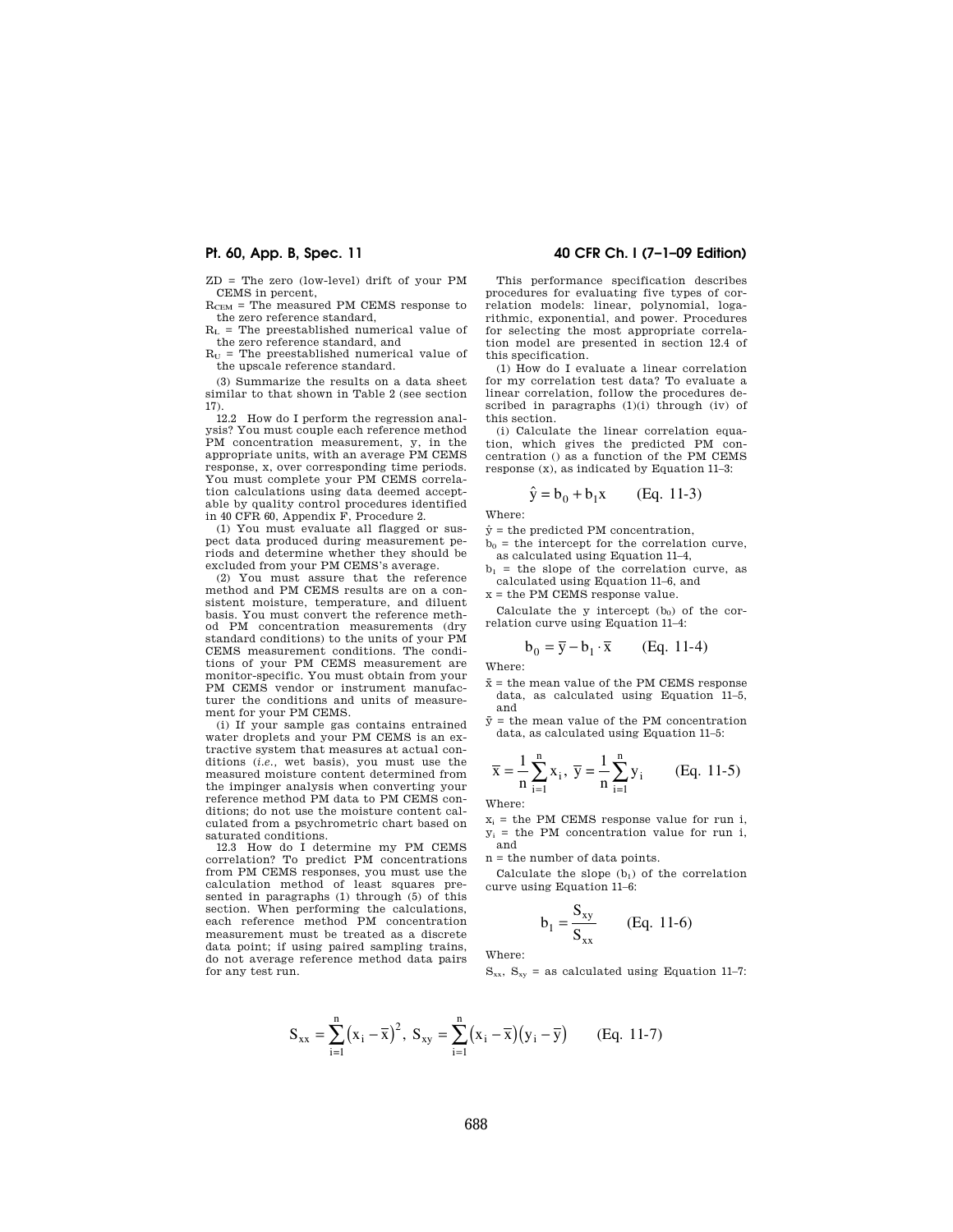(ii) Calculate the half range of the 95 percent confidence interval (CI) for the predicted PM concentration () at the mean value of x, using Equation 11–8:

$$
CI = t_{df,1-a/2} \cdot S_{L} \sqrt{\frac{1}{n}}
$$
 (Eq. 11-8)

Where:

- CI = the half range of the 95 percent confidence interval for the predicted PM concentration at the mean x value,
- $t_{df,1-a/2}$  = the value for the t statistic provided in Table 1 for  $df = (n - 2)$ , and
- $S_L$  = the scatter or deviation of values about the correlation curve, which is determined using Equation 11–9:

$$
S_L = \sqrt{\frac{1}{n-2} \sum_{i=1}^{n} (\hat{y}_i - y_i)^2}
$$
 (Eq. 11-9)

Calculate the confidence interval half range for the predicted PM concentration () at the mean x value as a percentage of the emission limit (CI%) using Equation 11–10:

$$
CI\% = \frac{CI}{EL} \cdot 100\% \qquad (Eq. 11-10)
$$

Where:

CI = the half range of the 95 percent confidence interval for the predicted PM con-

centration at the mean x value, and EL = PM emission limit, as described in section 13.2.

(iii) Calculate the half range of the tolerance interval (TI) for the predicted PM concentration () at the mean x value using Equation 11–11:

$$
TI = k_T \cdot S_L \qquad (Eq. 11-11)
$$

Where:

TI = the half range of the tolerance interval for the predicted PM concentration () at the mean x value,

 $k_T$  = as calculated using Equation 11–12, and  $S_L$  = as calculated using Equation 11-9:

$$
\mathbf{k}_{\mathrm{T}} = \mathbf{u}_{\mathrm{n'}} \cdot \mathbf{v}_{\mathrm{df}} \qquad \text{(Eq. 11-12)}
$$

Where:

 $n'$  = the number of test runs  $(n)$ .

 $u_{n'}$  = the tolerance factor for 75 percent coverage at 95 percent confidence provided in

Table 1 for  $df = (n-2)$ , and

 $v_{df}$  = the value from Table 1 for df =  $(n-2)$ .

Calculate the half range of the tolerance interval for the predicted PM concentration () at the mean x value as a percentage of the emission limit (TI%) using Equation 11–13:

$$
TI\% = \frac{TI}{EL} \cdot 100\% \qquad \text{(Eq. 11-13)}
$$

Where:

- TI = the half range of the tolerance interval for the predicted PM concentration () at the mean x value, and
- EL = PM emission limit, as described in section 13.2.

(iv) Calculate the linear correlation coefficient (r) using Equation 11–14:

$$
r = \sqrt{1 - \frac{S_L^2}{S_y^2}}
$$
 (Eq. 11-14)

Where:

 $S_L$  = as calculated using Equation 11–9, and  $S_y$  = as calculated using Equation 11–15:

$$
S_{y} = \sqrt{\frac{\sum_{i=1}^{n} (y_{i} - \overline{y})^{2}}{n-1}}
$$
 (Eq. 11-15)

(2) How do I evaluate a polynomial correlation for my correlation test data? To evaluate a polynomial correlation, follow the procedures described in paragraphs (2)(i) through (iv) of this section.

(i) Calculate the polynomial correlation equation, which is indicated by Equation 11– 16, using Equations 11–17 through 11–22:

$$
\hat{y} = b_0 + b_1 x + b_2 x^2
$$
 (Eq. 11-16)

Where:

= the PM CEMS concentration predicted by the polynomial correlation equation, and

 $b_0$ ,  $b_1$ ,  $b_2$  = the coefficients determined from the solution to the matrix equation Ab=B

Where: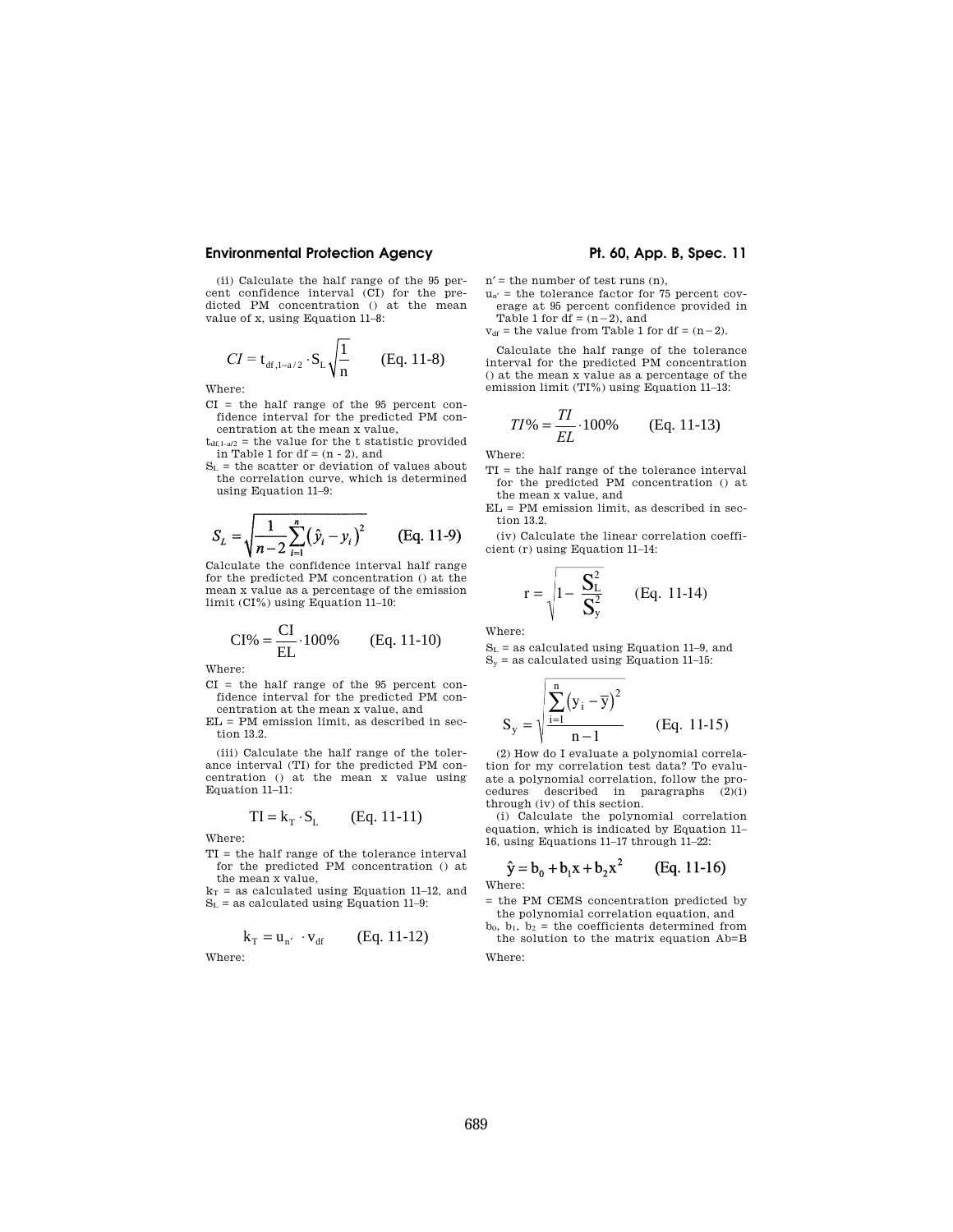**Pt. 60, App. B, Spec. 11 40 CFR Ch. I (7–1–09 Edition)** 

$$
A = \begin{bmatrix} n & S_1 & S_2 \\ S_1 & S_2 & S_3 \\ S_2 & S_3 & S_4 \end{bmatrix}, \qquad b = \begin{bmatrix} b_0 \\ b_1 \\ b_2 \end{bmatrix}, \qquad B = \begin{bmatrix} S_5 \\ S_6 \\ S_7 \end{bmatrix}.
$$

$$
S_1 = \sum_{i=1}^{n} (x_i), S_2 = \sum_{i=1}^{n} (x_i^2), S_3 = \sum_{i=1}^{n} (x_i^3), S_4 = \sum_{i=1}^{n} (x_i^4)
$$
 (Eq. 11-17)

$$
S_{5} = \sum_{i=1}^{n} (y_{i}), S_{6} = \sum_{i=1}^{n} (x_{i}y_{i}), S_{7} = \sum_{i=1}^{n} (x_{i}^{2}y_{i}).
$$
 (Eq. 11-18)

Where:

n = the number of test runs.

 $X_i$  = the PM CEMS response for run i,  $Y_i$  = the reference method PM concentration for run i, and

Calculate the polynomial correlation curve coefficients  $(b_0, b_1, \text{ and } b_2)$  using Equations 11–19 through 11–21, respectively:

$$
b_0 = \frac{(S_5 \cdot S_2 \cdot S_4 + S_1 \cdot S_3 \cdot S_7 + S_2 \cdot S_6 \cdot S_3 - S_7 \cdot S_2 \cdot S_2 - S_3 \cdot S_3 \cdot S_5 - S_4 \cdot S_6 \cdot S_1)}{\det A}
$$
(Eq. 11-19)  
\n
$$
b_1 = \frac{(n \cdot S_6 \cdot S_4 + S_5 \cdot S_3 \cdot S_2 + S_2 \cdot S_1 \cdot S_7 - S_2 \cdot S_6 \cdot S_2 - S_7 \cdot S_3 \cdot n - S_4 \cdot S_1 \cdot S_5)}{\det A}
$$
(Eq. 11-20)  
\n
$$
b_2 = \frac{(n \cdot S_2 \cdot S_7 + S_1 \cdot S_6 \cdot S_2 + S_5 \cdot S_1 \cdot S_3 - S_2 \cdot S_2 \cdot S_5 - S_3 \cdot S_6 \cdot n - S_7 \cdot S_1 \cdot S_1)}{\det A}
$$
(Eq. 11-21)

Where:

# $\det \ A=n\cdot S_2\cdot S_4-S_2\cdot S_2\cdot S_2+S_1\cdot S_3\cdot S_2-S_3\cdot S_3\cdot n+S_2\cdot S_1\cdot S_3-S_4\cdot S_1\cdot S_1 \qquad \textbf{(Eq. 11-22)}$

(ii) Calculate the 95 percent confidence in-(ii) Calculate the 95 percent confidence in-<br>
coefficients  $(C_0$  to  $C_5$ ) using Equations 11-<br>
terval half range (CI) by first calculating the 23 and 11-24:

$$
C_0 = \frac{(S_2 \cdot S_4 - S_3^2)}{D}, \qquad C_1 = \frac{(S_3 \cdot S_2 - S_1 \cdot S_4)}{D}, \qquad C_2 = \frac{(S_1 \cdot S_3 - S_2^2)}{D},
$$
  

$$
C_3 = \frac{(nS_4 - S_2^2)}{D}, \qquad C_4 = \frac{(S_1 \cdot S_2 - nS_3)}{D}, \qquad C_5 = \frac{(nS_2 - S_1^2)}{D} \qquad (Eq. 11-23)
$$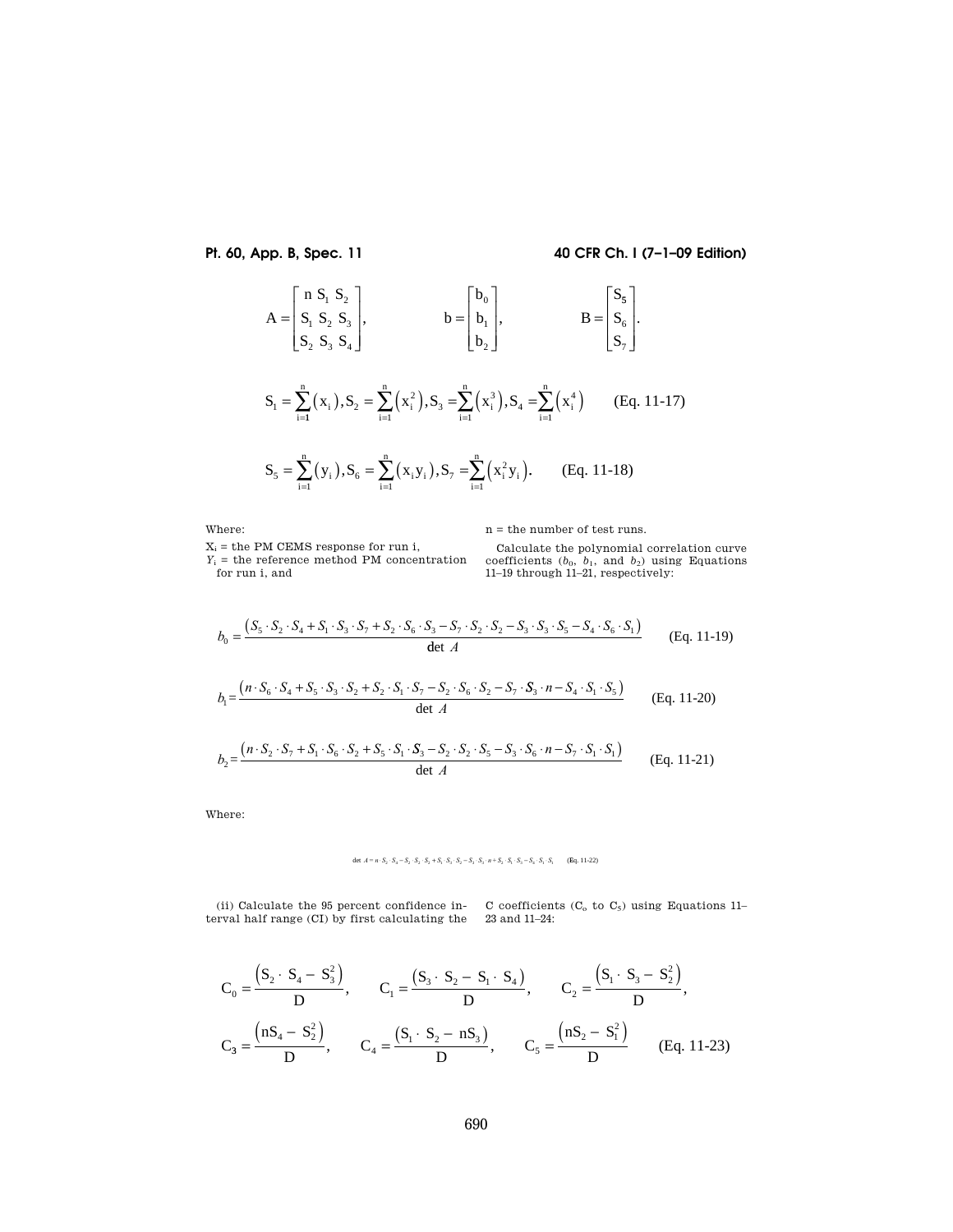Where:

$$
D = n(S_2 \cdot S_4 - S_3^2) + S_1(S_3 \cdot S_2 - S_1 \cdot S_4) + S_2(S_1 \cdot S_3 - S_2^2)
$$
 (Eq. 11-24)

Calculate  $\Delta$  using Equation 11–25 for each x value:

$$
\Delta = C_0 + 2C_1x + (2C_2 + C_3)x^2 + 2C_4x^3 + C_5x^4
$$
 (Eq. 11-25)

Determine the x value that corresponds to the minimum value of  $\Delta$  ( $\Delta_{min}$ ). Determine the scatter or deviation of values about the polynomial correlation curve  $(S_P)$  using Equation 11–26:

$$
S_p = \sqrt{\frac{1}{n-3} \sum_{i=1}^{n} (\hat{y}_i - y_i)^2}
$$
 (Eq. 11-26)

Calculate the half range of the 95 percent confidence interval (CI) for the predicted PM concentration () at the x value that corresponds to  $\Delta_{\min}$  using Equation 11–27:

Where:

$$
\mathbf{k}_{\mathrm{T}} = \mathbf{u}_{\mathrm{n}'} \cdot \mathbf{v}_{\mathrm{df}} \qquad \text{(Eq. 11-30)}
$$

$$
CI = t_{df} \cdot S_p \sqrt{\Delta_{min}} \qquad (Eq. 11-27)
$$

Where:  $df = (n-3)$ , and

tdf = as listed in Table 1 (see section 17).

Calculate the half range of the 95 percent confidence interval for the predicted PM concentration at the x value that corresponds to  $\Delta_{\min}$  as a percentage of the emission limit (CI%) using Equation 11–28:

$$
CI\% = \frac{CI}{EL} \cdot 100\% \qquad \text{(Eq. 11-28)}
$$

Where:

- CI = the half range of the 95 percent confidence interval for the predicted PM concentration at the x value that corresponds to  $\Delta_{\text{min}}$ , and
- $EL = PM$  emission limit, as described in section 13.2.

(iii) Calculate the tolerance interval half range (TI) for the predicted PM concentration at the x value that corresponds to  $\Delta_{\min}$ , as indicated in Equation 11–29 for the polynomial correlation, using Equations 11–30 and 11–31:

$$
TI = k_T \cdot S_P \qquad \text{(Eq. 11-29)}
$$

$$
n' = \frac{1}{\Delta} \qquad \text{(Eq. 11-31)}
$$

 $u_{n'}$  = the value indicated in Table 1 for df = (n′–3), and

 $v_{df}$  = the value indicated in Table 1 for df =  $(n'$ —3).

Calculate the tolerance interval half range for the predicted PM concentration at the x value that corresponds to  $\Delta_{\min}$  as a percentage of the emission limit (TI%) using Equation 11–32:

$$
TI\% = \frac{TI}{EL} \cdot 100 \qquad \text{(Eq. 11-32)}
$$

Where:

- TI = the tolerance interval half range for the predicted PM concentration at the x value that corresponds to  $\Delta_{\min},$  and
- EL = PM emission limit, as described in section 13.2.

(iv) Calculate the polynomial correlation coefficient (r) using Equation 11–33: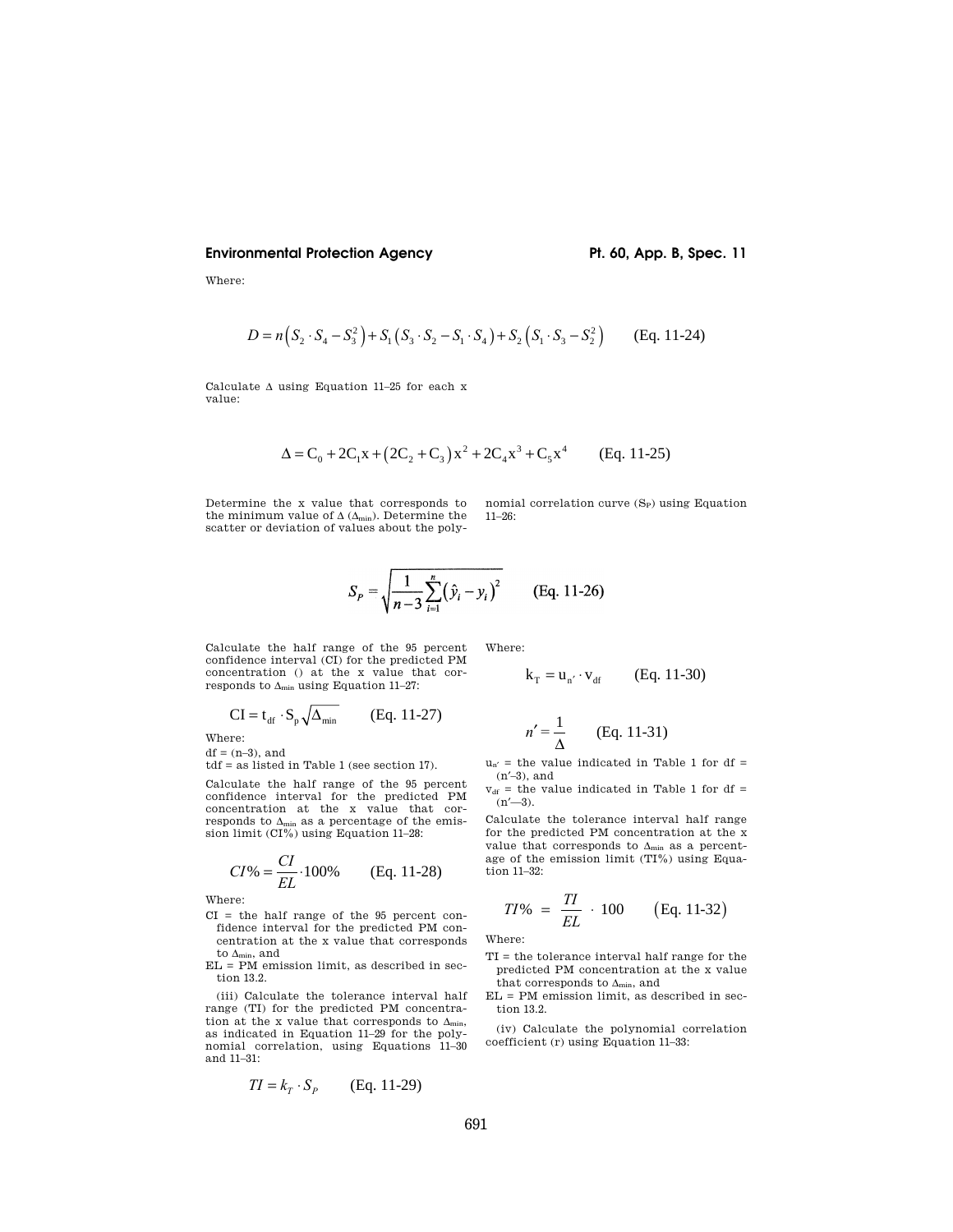$$
r = \sqrt{1 - \frac{S_P^2}{S_y^2}}
$$
 (Eq. 11-33)

Where:

 $S_P$  = as calculated using Equation 11–26, and  $S_y$  = as calculated using Equation 11-15.

(3) How do I evaluate a logarithmic correlation for my correlation test data? To evaluate a logarithmic correlation, which has the form indicated by Equation 11–34, follow the procedures described in paragraphs (3)(i) through (iii) of this section.

$$
\hat{y} = b_0 + b_1 \text{Ln}(x)
$$
 (Eq. 11-34)

(i) Perform a logarithmic transformation of each PM CEMS response value (x values) using Equation 11–35:

$$
x_i' = Ln(x_i)
$$
 (Eq. 11-35)

Where:

 $x_i'$  = is the transformed value of  $x_i$ , and  $Ln(x_i)$  = the natural logarithm of the PM CEMS response for run i.

(ii) Using the values for  $x_i'$  in place of the values for  $x_i$ , perform the same procedures used to develop the linear correlation equation described in paragraph (1)(i) of this section. The resulting equation has the form indicated by Equation 11–36:

$$
\hat{y} = b_0 + b_1 x'
$$
 (Eq. 11-36)

Where:

 $x' =$  the natural logarithm of the PM CEMS response, and the variables ,  $b_0$ , and  $b_1$  are as defined in paragraph (1)(i) of this section.

(iii) Using the values for  $x_i'$  in place of the values for x<sub>i</sub>, calculate the confidence interval half range at the mean x′ value as a percentage of the emission limit (CI%), the tolerance interval half range at the mean x′ value as a percentage of the emission limit (TI%), and the correlation coefficient (*r*) using the procedures described in paragraphs  $(1)(ii)$  through  $(iv)$  of this section.

(4) How do I evaluate an exponential correlation for my correlation test data? To evaluate an exponential correlation, which has the form indicated by Equation 11–37, follow the procedures described in paragraphs (4)(i) through (v) of this section:

$$
\hat{\mathbf{y}} = \mathbf{b}_0 \mathbf{e}^{\mathbf{b}_1 \mathbf{x}} \qquad \text{(Eq. 11-37)}
$$

(i) Perform a logarithmic transformation of each PM concentration measurement (y values) using Equation 11–38:

# **Pt. 60, App. B, Spec. 11 40 CFR Ch. I (7–1–09 Edition)**

$$
y'_i = Ln (y_i)
$$
 (Eq. 11-38)

Where:

 $v' = i$  is the transformed value of  $v_i$ , and  $Ln(y_i)$  = the natural logarithm of the PM concentration measurement for run i.

(ii) Using the values for y′<sup>i</sup> in place of the values for yi, perform the same procedures used to develop the linear correlation equation described in paragraph (1)(i) of this section. The resulting equation will have the form indicated by Equation 11–39.

$$
\hat{Y}' = b'_0 + b_1 x \qquad \text{(Eq. 11-39)}
$$

Where:

′ = the predicted log PM concentration value,  $b'_0$  = the natural logarithm of  $b_0$ , and the variables  $b_0$ ,  $b_1$ , and x are as defined in paragraph (1)(i) of this section.

(iii) Using the values for  $y'$  in place of the values for *yi*, calculate the half range of the 95 percent confidence interval (CI′), as described in paragraph (1)(ii) of this section for CI. Note that CI′ is on the log scale. Next, calculate the upper and lower 95 percent confidence limits for the mean value y′ using Equations 11–40 and 11–41:

$$
LCL' = \underline{y}' - CI' \qquad (Eq. 11-40)
$$
  
UCL' =  $\underline{y}' + CI' \qquad (Eq. 11-41)$ 

Where:

- LCL′ = the lower 95 percent confidence limit for the mean value y′,
- $UCL' =$  the upper 95 percent confidence limit for the mean value y′,
- $=$  the mean value of the log-transformed PM concentrations, and
- $CI' =$  the half range of the 95 percent confidence interval for the predicted PM concentration (′), as calculated in Equation 11– 8.

Calculate the half range of the 95 percent confidence interval (CI) on the original PM concentration scale using Equation 11–42:

CI = 
$$
\frac{e^{UCL'} - e^{LCL'}}{2}
$$
 (Eq. 11-42)

Where:

CI = the half range of the 95 percent confidence interval on the original PM concentration scale, and UCL′ and LCL′ are as defined previously.

Calculate the half range of the 95 percent confidence interval for the predicted PM concentration corresponding to the mean value of x as a percentage of the emission limit (CI%) using Equation 11–10.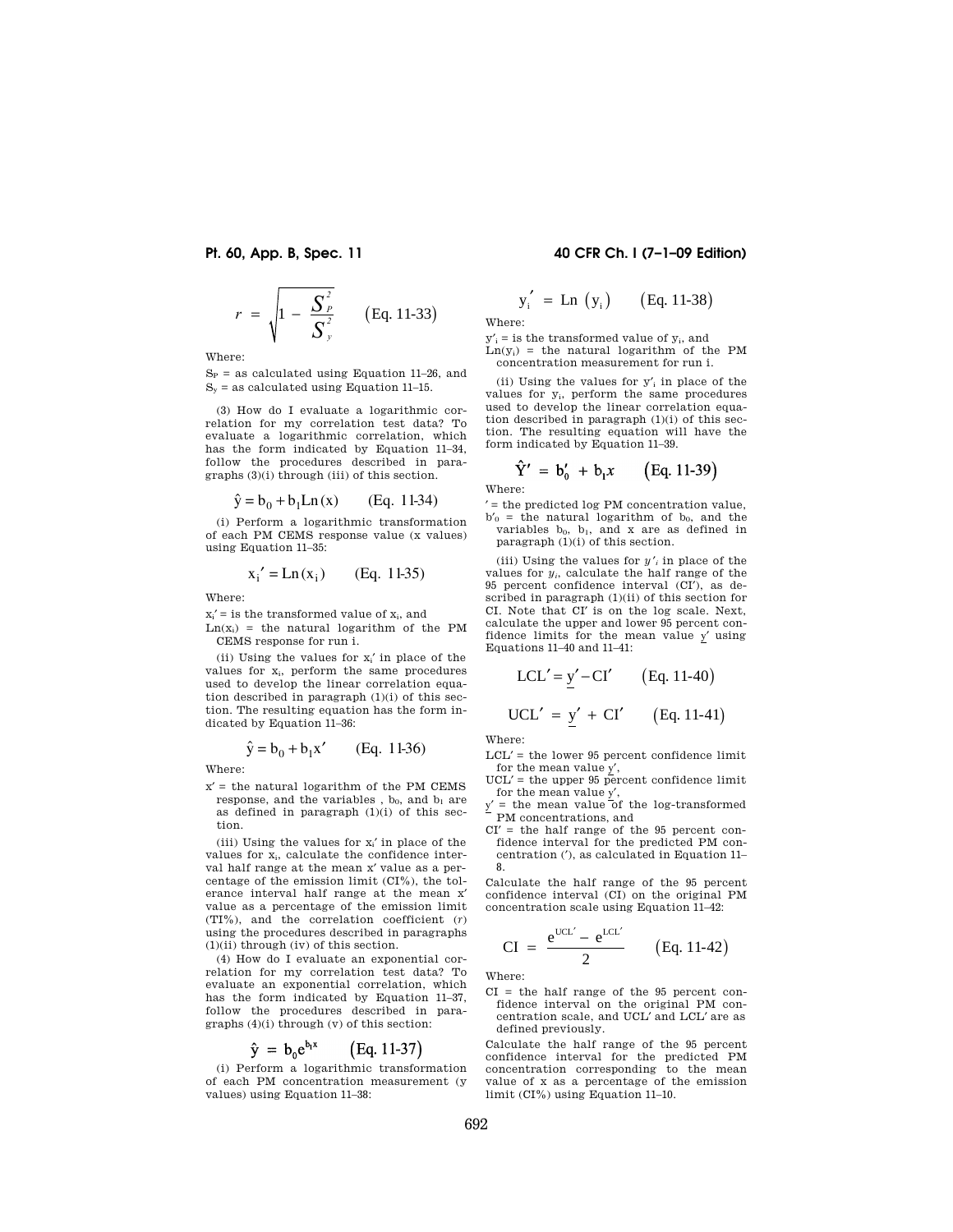(iv) Using the values for *y*′ *<sup>i</sup>* in place of the values for  $y_i$ , calculate the half range tolerance interval (TI′), as described in paragraph  $(1)(iii)$  of this section for TI. Note that TI' is on the log scale. Next, calculate the half range tolerance limits for the mean value y′ using Equations 11–43 and 11–44:

$$
LTL' = \underline{y}' - TI' \qquad (Eq. 11-43)
$$

$$
UTL' = \underline{y}' + TI' \qquad (Eq. 11-44)
$$

Where:

- ${\rm LTL'}$  = the lower 95 percent tolerance limit for the mean value y′,
- $UTL' =$  the upper 95 percent tolerance limit for the mean value  $y'$ ,

 $y'$ , = the mean value of the log-transformed<br>PM concentrations, and

TI′ = the half range of the 95 percent tolerance interval for the predicted PM concentration (′), as calculated in Equation 11– 11.

Calculate the half range tolerance interval (TI) on the original PM concentration scale using Equation 11–45:

$$
TI = \frac{e^{UTL'} - e^{LTL'}}{2}
$$
 (Eq. 11-45)

TI = the half range of the 95 percent tolerance interval on the original PM scale, and UTL′ and LTL′ are as defined previously.

Calculate the tolerance interval half range for the predicted PM concentration corresponding to the mean value of x as a percentage of the emission limit (TI%) using Equation 11–13.

(v) Using the values for  $y'$  in place of the values for  $y_i$ , calculate the correlation coefficient (r) using the procedure described in paragraph (1)(iv) of this section.

(5) How do I evaluate a power correlation for my correlation test data? To evaluate a power correlation, which has the form indicated by Equation 11–46, follow the procedures described in paragraphs (5)(i) through (v) of this section.

$$
\hat{\mathbf{y}} = \mathbf{b}_0 \mathbf{x}^{\mathbf{b}_1} \qquad \text{(Eq. 11-46)}
$$

(i) Perform logarithmic transformations of each PM CEMS response (*x* values) and each PM concentration measurement (*y* values) using Equations 11–35 and 11–38, respectively.

(ii) Using the values for  $x'$  in place of the values for *xi*, and the values for *y* ′*<sup>i</sup>* in place of the values for *yi*, perform the same procedures used to develop the linear correlation equation described in paragraph (1)(i) of this section. The resulting equation will have the form indicated by Equation 11–47:

$$
\hat{Y}' = b'_0 + b_1 x' \qquad (Eq. 11-47)
$$

Where:

- ′ = the predicted log PM concentration value, and
- $x'$  = the natural logarithm of the PM CEMS response values,
- $b'_0$  = the natural logarithm of  $b_0$ , and the variables  $b_0$ ,  $b_1$ , and  $x$  are as defined in paragraph (1)(i) of this section.

(iii) Using the same procedure described for exponential models in paragraph (4)(iii) of this section, calculate the half range of the 95 percent confidence interval for the predicted PM concentration corresponding to the mean value of x′ as a percentage of the emission limit.

(iv) Using the same procedure described for exponential models in paragraph (4)(iv) of this section, calculate the tolerance interval half range for the predicted PM concentration corresponding to the mean value of x′ as a percentage of the emission limit.

(v) Using the values for  $y'$  in place of the values for  $y_i$ , calculate the correlation coefficient (r) using the procedure described in paragraph (1)(iv) of this section.

*Note:* PS–11 does not address the application of correlation equations to calculate PM emission concentrations using PM CEMS response data during normal operations of a PM CEMS. However, we will provide guidance on the use of specific correlation models (i.e., logarithmic, exponential, and power models) to calculate PM concentrations in an operating PM CEMS in situations when the PM CEMS response values are equal to or less than zero, and the correlation model is undefined.

12.4 Which correlation model should I use? Follow the procedures described in paragraphs (1) through (4) of this section to determine which correlation model you should use.

(1) For each correlation model that you develop using the procedures described in section 12.3 of this specification, compare the confidence interval half range percentage, tolerance interval half range percentage, and correlation coefficient to the performance criteria specified in section 13.2 of this specification. You can use the linear, logarithmic, exponential, or power correlation model if the model satisfies all of the performance criteria specified in section 13.2 of this specification. However, to use the polynomial model you first must check that the polynomial correlation curve satisfies the criteria for minimum and maximum values specified in paragraph (3) of this section.

(2) If you develop more than one correlation curve that satisfy the performance criteria specified in section 13.2 of this specification, you should use the correlation curve with the greatest correlation coefficient. If the polynomial model has the greatest correlation coefficient, you first must check that the polynomial correlation curve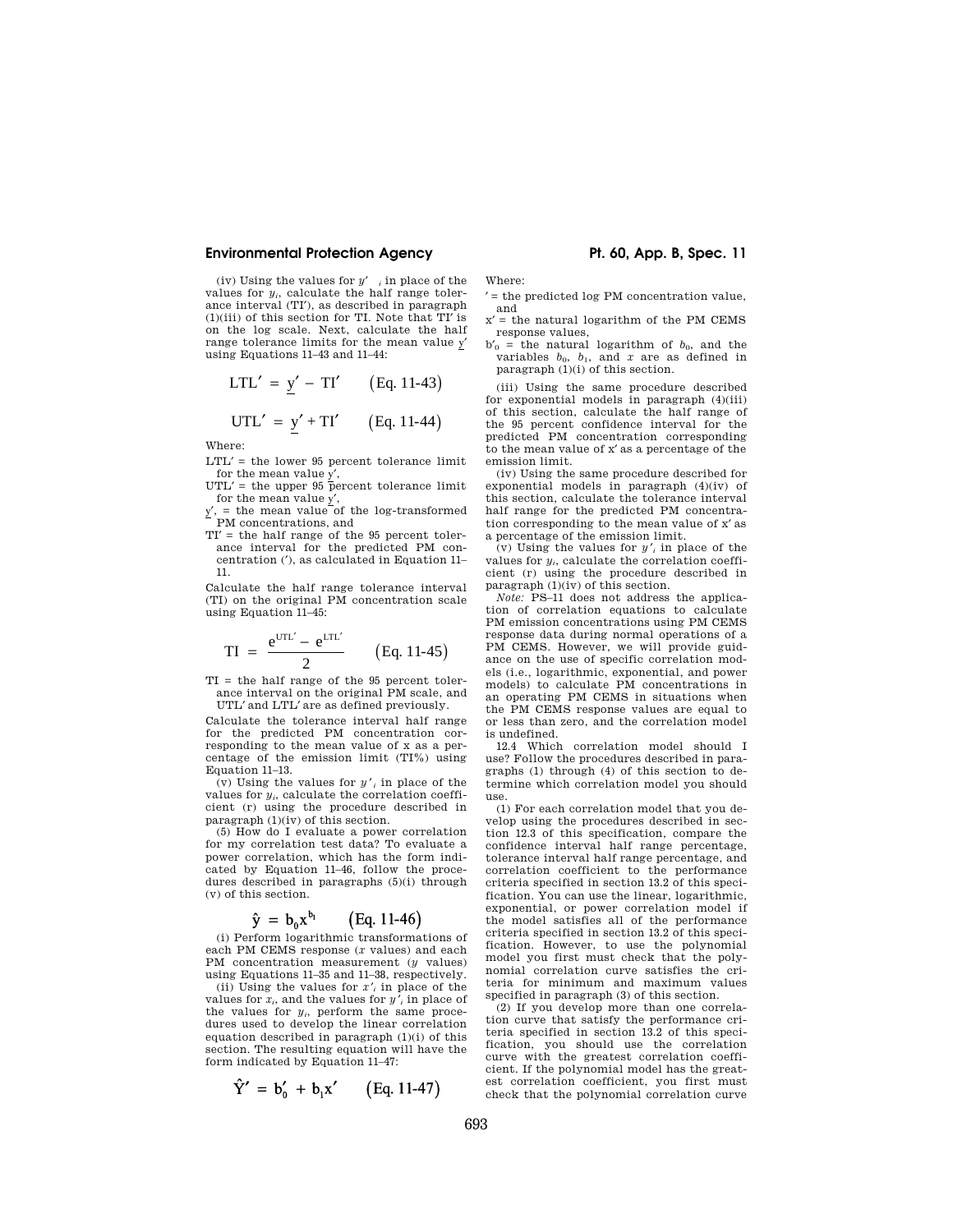satisfies the criteria for minimum and maximum values specified in paragraph (3) of this section.

(3) You can use the polynomial model that you develop using the procedures described in section 12.3(2) if the model satisfies the performance criteria specified in section 13.2 of this specification, and the minimum or maximum value of the polynomial correlation curve does not occur within the expanded data range. The minimum or maximum value of the polynomial correlation curve is the point where the slope of the curve equals zero. To determine if the minimum or maximum value occurs within the expanded data range, follow the procedure described in paragraphs (3)(i) through (iv) of this section.

(i) Determine if your polynomial correlation curve has a minimum or maximum point by comparing the polynomial coefficient  $b_2$  to zero. If  $b_2$  is less than zero, the curve has a maximum value. If  $b_2$  is greater than zero, the curve has a minimum value. (Note: If  $b_2$  equals zero, the correlation curve is linear.)

(ii) Calculate the minimum value using Equation 11–48.

$$
\min or \max = -\frac{b_1}{2b_2} \quad \text{(Eq. 11-48)}
$$

(iii) If your polynomial correlation curve has a minimum point, you must compare the minimum value to the minimum PM CEMS response used to develop the correlation curve. If the correlation curve minimum value is less than or equal to the minimum PM CEMS response value, you can use the polynomial correlation curve, provided the correlation curve also satisfies all of the performance criteria specified in section 13.2 of this specification. If the correlation curve minimum value is greater than the minimum PM CEMS response value, you cannot use the polynomial correlation curve to predict PM concentrations.

(iv) If your polynomial correlation curve has a maximum, the maximum value must be greater than the allowable extrapolation limit. If your source is not a low-emitting source, as defined in section 3.16 of this specification, the allowable extrapolation limit is 125 percent of the highest PM CEMS response used to develop the correlation curve. If your source is a low-emitting source, the allowable extrapolation limit is 125 percent of the highest PM CEMS response used to develop the correlation curve or the PM CEMS response that corresponds to 50 percent of the emission limit, whichever is greater. If the polynomial correlation curve maximum value is greater than the extrapolation limit, and the correlation curve satisfies all of the performance criteria specified in section 13.2 of this specification, you can use the poly-

# **Pt. 60, App. B, Spec. 11 40 CFR Ch. I (7–1–09 Edition)**

nomial correlation curve to predict PM concentrations. If the correlation curve maximum value is less than the extrapolation limit, you cannot use the polynomial correlation curve to predict PM concentrations.

(4) You may petition the Administrator for alternative solutions or sampling recommendations if the correlation models described in section 12.3 of this specification do not satisfy the performance criteria specified in section 13.2 of this specification.

#### 13.0 What Are the Performance Criteria for My PM CEMS?

You must evaluate your PM CEMS based on the 7-day drift check, the accuracy of the correlation, and the sampling periods and cycle/response time.

13.1 What is the 7-day drift check performance specification? Your daily PM CEMS internal drift checks must demonstrate that the average daily drift of your PM CEMS does not deviate from the value of the reference light, optical filter, Beta attenuation signal, or other technology-suitable reference standard by more than 2 percent of the upscale value. If your CEMS includes diluent and/or auxiliary monitors (for temperature, pressure, and/or moisture) that are employed as a necessary part of this performance specification, you must determine the calibration drift separately for each ancillary monitor in terms of its respective output (see the appropriate performance specification for the diluent CEMS specification). None of the calibration drifts may exceed their individual specification.

13.2 What performance criteria must my PM CEMS correlation satisfy? Your PM CEMS correlation must meet each of the minimum specifications in paragraphs (1), (2), and (3) of this section. Before confidence and tolerance interval half range percentage calculations are made, you must convert the emission limit to the appropriate units of your PM CEMS measurement conditions using the average of emissions gas property values (*e.g.,* diluent concentration, temperature, pressure, and moisture) measured during the correlation test.

(1) The correlation coefficient must satisfy the criterion specified in paragraph (1)(i) or (ii), whichever applies.

(i) If your source is not a low-emitting source, as defined in section 3.16 of this specification, the correlation coefficient (r) must be greater than or equal to 0.85.

(ii) If your source is a low-emitting source, as defined in section 3.16 of this specification, the correlation coefficient (r) must be greater than or equal to 0.75.

(2) The confidence interval half range must satisfy the applicable criterion specified in paragraph  $(2)(i)$ ,  $(ii)$ , or  $(iii)$  of this section, based on the type of correlation model.

(i) For linear or logarithmic correlations, the 95 percent confidence interval half range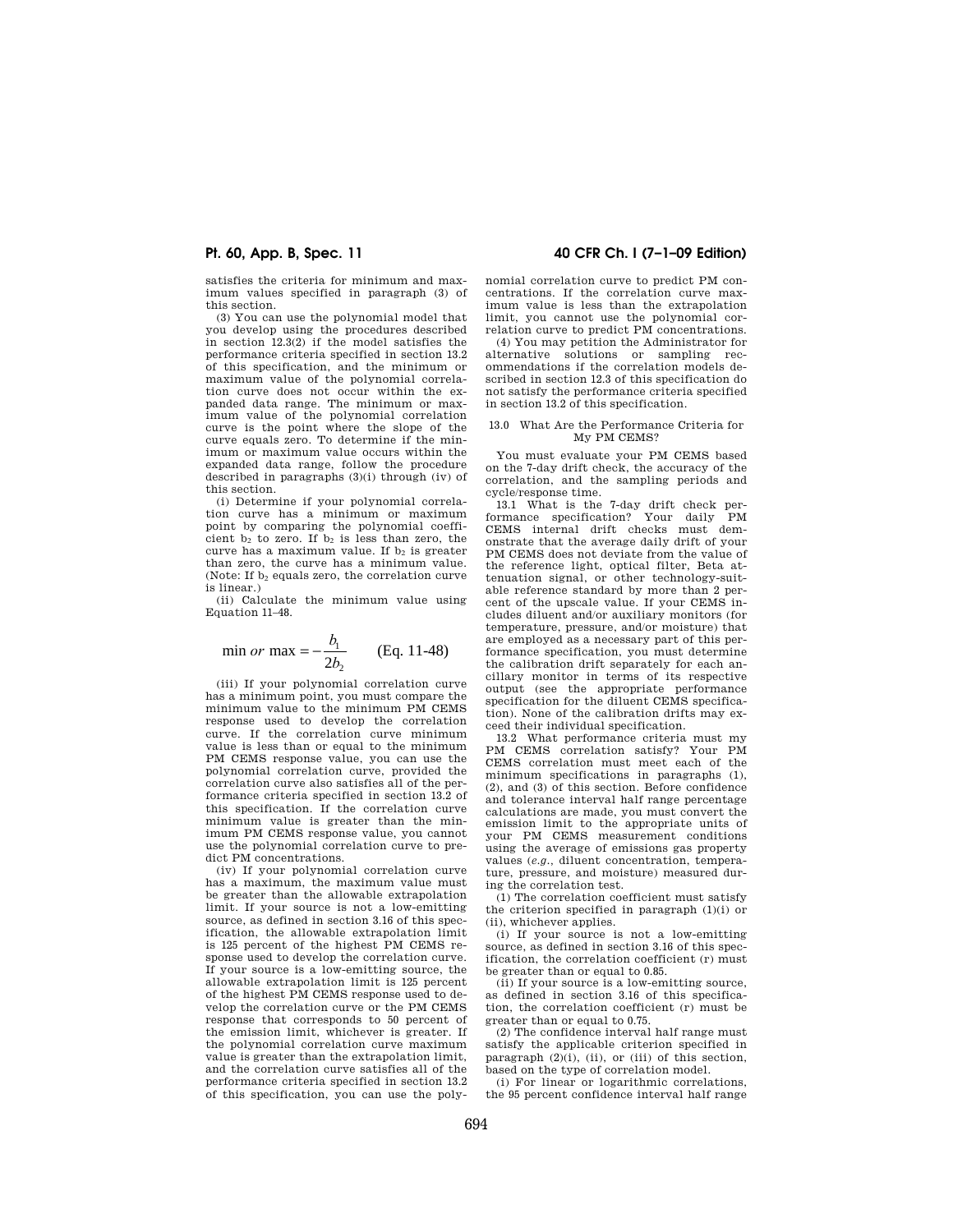at the mean PM CEMS response value from the correlation test must be within 10 percent of the PM emission limit value specified in the applicable regulation. Therefore, the CI% calculated using Equation 11–10 must be less than or equal to 10 percent.

(ii) For polynomial correlations, the 95 percent confidence interval half range at the PM CEMS response value from the correlation test that corresponds to the minimum value for  $\Delta$  must be within 10 percent of the PM emission limit value specified in the applicable regulation. Therefore, the CI% calculated using Equation 11–28 must be less than or equal to 10 percent.

(iii) For exponential or power correlations, the 95 percent confidence interval half range at the mean of the logarithm of the PM CEMS response values from the correlation test must be within 10 percent of the PM emission limit value specified in the applicable regulation. Therefore, the CI% calculated using Equation 11–10 must be less than or equal to 10 percent.

(3) The tolerance interval half range must satisfy the applicable criterion specified in paragraph  $(3)(i)$ ,  $(ii)$ , or  $(iii)$  of this section, based on the type of correlation model.

(i) For linear or logarithmic correlations, the half range tolerance interval with 95 percent confidence and 75 percent coverage at the mean PM CEMS response value from the correlation test must be within 25 percent of the PM emission limit value specified in the applicable regulation. Therefore, the TI% calculated using Equation 11–13 must be less than or equal to 25 percent.

(ii) For polynomial correlations, the half range tolerance interval with 95 percent confidence and 75 percent coverage at the PM CEMS response value from the correlation test that corresponds to the minimum value for  $\Delta$  must be within 25 percent of the PM emission limit value specified in the applicable regulation. Therefore, the TI% calculated using Equation 11–32 must be less than or equal to 25 percent.

(iii) For exponential or power correlations, the half range tolerance interval with 95 percent confidence and 75 percent coverage at the mean of the logarithm of the PM CEMS response values from the correlation test must be within 25 percent of the PM emission limit value specified in the applicable regulation. Therefore, the TI% calculated using Equation 11–13 must be less than or equal to 25 percent.

13.3 What are the sampling periods and cycle/response time? You must document and maintain the response time and any changes in the response time following installation.

(1) If you have a batch sampling PM CEMS, you must evaluate the limits presented in paragraphs (1)(i) and (ii) of this section.

(i) The response time of your PM CEMS, which is equivalent to the cycle time, must

be no longer than 15 minutes. In addition, the delay between the end of the sampling time and reporting of the sample analysis must be no greater than 3 minutes. You must document any changes in the response time following installation.

(ii) The sampling time of your PM CEMS must be no less than 30 percent of the cycle time. If you have a batch sampling PM CEMS, sampling must be continuous except during pauses when the collected pollutant on the capture media is being analyzed and the next capture medium starts collecting a new sample.

13.4 What PM compliance monitoring must I do? You must report your CEMS measurements in the units of the standard expressed in the regulations (*e.g.,* mg/dscm @ 7 percent oxygen, pounds per million Btu (lb/ mmBtu), etc.). You may need to install auxiliary data monitoring equipment to convert the units reported by your PM CEMS into units of the PM emission standard.

#### *14.0 Pollution Prevention* [Reserved]

### *15.0 Waste Management* [Reserved]

### *16.0 Which References Are Relevant to This Performance Specification?*

16.1 Technical Guidance Document: Compliance Assurance Monitoring. U.S. Environmental Protection Agency Office of Air Quality Planning and Standards Emission Measurement Center. August 1998.

16.2 40 CFR 60, Appendix B, ''Performance Specification 2—Specifications and Test Procedures for  $SO_2$ , and  $NO_X$ , Continuous Emission Monitoring Systems in Stationary Sources.''

16.3 40 CFR 60, Appendix B, ''Performance Specification 1—Specification and Test Procedures for Opacity Continuous Emission Monitoring Systems in Stationary Sources.''

16.4 40 CFR 60, Appendix A, ''Method 1— Sample and Velocity Traverses for Stationary Sources.''

16.5 ''Current Knowledge of Particulate Matter (PM) Continuous Emission Monitoring.'' EPA–454/R–00–039. U.S. Environmental Protection Agency, Research Triangle Park, NC. September 2000.

16.6 40 CFR 266, Appendix IX, Section 2, ''Performance Specifications for Continuous Emission Monitoring Systems.''

16.7 ISO 10155, ''Stationary Source Emissions—Automated Monitoring of Mass Concentrations of Particles: Performance Characteristics, Test Procedures, and Specifications.'' American National Standards Institute, New York City. 1995.

16.8 Snedecor, George W. and Cochran, William G. (1989), Statistical Methods, Eighth Edition, Iowa State University Press.

16.9 Wallis, W. A. (1951) ''Tolerance Intervals for Linear Regression,'' in Second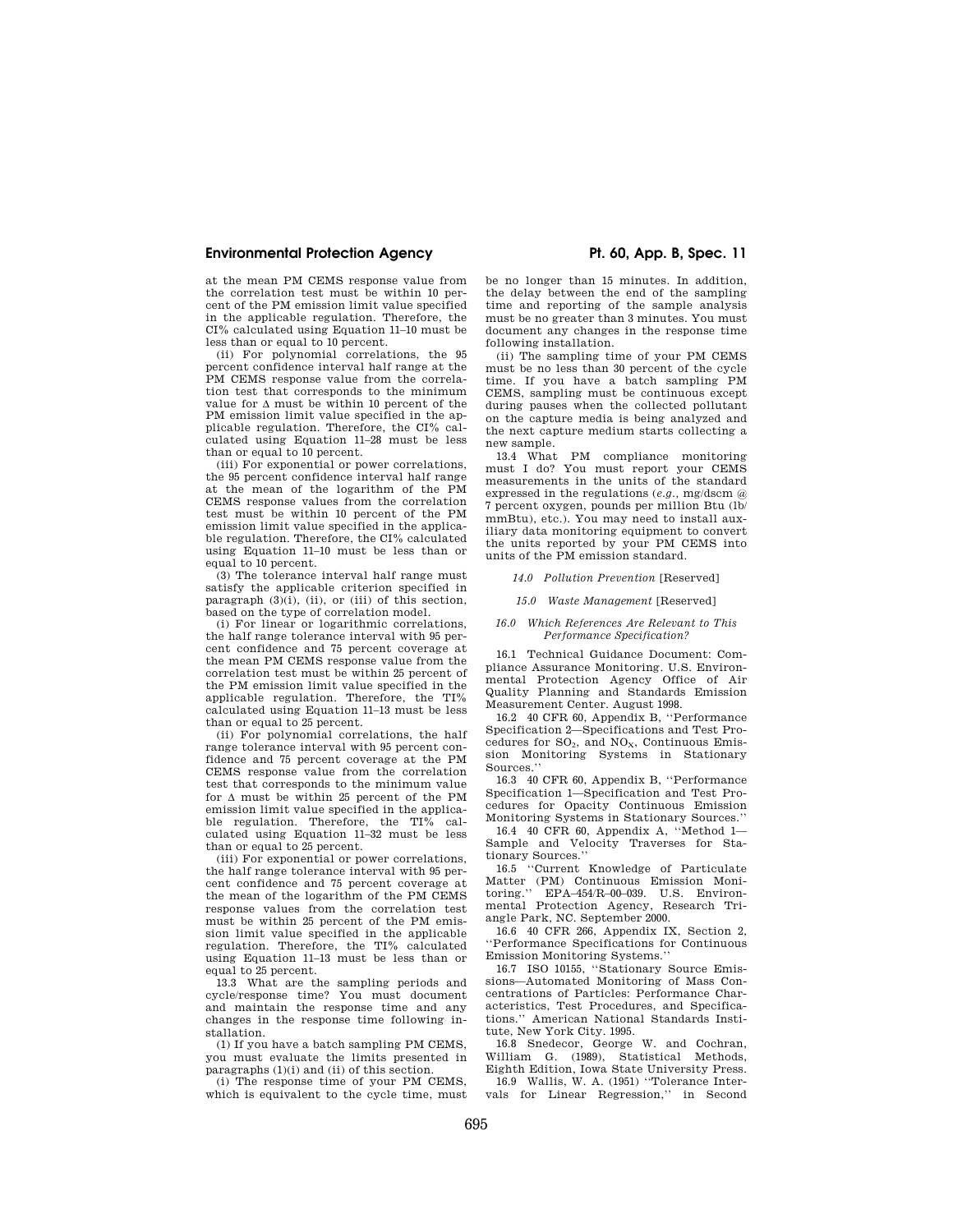# Pt. 60, App. B, Spec. 11

Berkeley Symposium on Mathematical Statistics and Probability, ed. J. Neyman, Berkeley: University of California Press, pp.  $43 - 51.$ 

# 40 CFR Ch. I (7-1-09 Edition)

# $\emph{17.0 What Reference Tables and Validation Data Are Relevant to PS–11?}$

Use the information in Table 1 for determining the confidence and tolerance interval<br>half ranges. Use Table 2 to record your 7-day drift test data.

| df |  | Student's t, tar | Tolerance interval with 75% coverage and 95%<br>confidence level |                |                |
|----|--|------------------|------------------------------------------------------------------|----------------|----------------|
|    |  |                  | $v_{df}$ (95%)                                                   | $u_{n'}$ (75%) | $k_T$          |
|    |  | 3.182            | 2.920                                                            | 1.266          | 3.697          |
| 4  |  | 2.776            | 2.372                                                            | 1.247          | 2.958          |
| 5  |  | 2.571            | 2.089                                                            | 1.233          | 2.576          |
| 6  |  | 2.447            | 1.915                                                            | 1.223          | 2.342          |
|    |  | 2.365            | 1.797                                                            | 1.214          | 2.183          |
| 8  |  | 2.306            | 1.711                                                            | 1.208          | 2.067          |
|    |  | 2.262            | 1.645                                                            | 1.203          | 1.979          |
|    |  | 2.228            | 1.593                                                            | 1.198          | 1.909          |
|    |  | 2.201            | 1.551                                                            | 1.195          | 1.853          |
|    |  | 2.179            | 1.515                                                            | 1.192          | 1.806          |
|    |  | 2.160            | 1.485                                                            | 1.189          | 1.766          |
|    |  | 2.145            | 1.460                                                            | 1.186          | 1.732          |
|    |  | 2.131            | 1.437                                                            | 1.184          | 1.702          |
|    |  | 2.120            | 1.418                                                            | 1.182          | 1.676          |
|    |  | 2.110            | 1.400                                                            | 1.181          | 1.653          |
|    |  | 2.101            | 1.384                                                            | 1.179          | 1.633          |
|    |  | 2.093            | 1.370                                                            | 1.178          | 1.614          |
|    |  | 2.086            | 1.358                                                            | 1.177          | 1.597          |
|    |  | 2.080            | 1.346                                                            | 1.175          | 1.582          |
|    |  | 2.074            | 1.335                                                            | 1.174          | 1.568          |
|    |  | 2.069            | 1.326                                                            | 1.173          | 1.555          |
|    |  | 2.064            | 1.316                                                            | 1.172          | 1.544          |
|    |  | 2.060            | 1.308                                                            | 1.172          | 1.533          |
|    |  | 2.056            | 1.300                                                            | 1.171          | 1.522          |
|    |  | 2.052            | 1.293                                                            | 1.170          | 1.513          |
|    |  | 2.048            | 1.286                                                            | 1.170          | 1.504          |
|    |  | 2.045            | 1.280                                                            | 1.169          | 1.496          |
|    |  | 2.042            | 1.274                                                            | 1.168          | 1.488          |
|    |  | 2.040            | 1.268                                                            | 1.168          | 1.481          |
|    |  | 2.037            | 1.263                                                            | 1.167          | 1.474          |
|    |  | 2.035            | 1.258                                                            | 1.167          | 1.467          |
|    |  | 2.032            | 1.253                                                            | 1.166          | 1.461          |
|    |  | 2.030            | 1.248                                                            | 1.166          | 1.455          |
|    |  | 2.028            | 1.244                                                            | 1.165          | 1.450          |
|    |  | 2.026            | 1.240                                                            | 1.165          | 1.444          |
|    |  | 2.024            | 1.236                                                            | 1.165          | 1.439          |
|    |  | 2.023            | 1.232                                                            | 1.164          | 1.435          |
|    |  | 2.021            | 1.228                                                            | 1.164          | 1.430          |
|    |  | 2.020            | 1.225                                                            | 1.164          | 1.425          |
|    |  | 2.018            | 1.222                                                            | 1.163          | 1.421          |
|    |  | 2.017            | 1.218                                                            | 1.163          | 1.417          |
|    |  | 2.015            | 1.215                                                            | 1.163          | 1.413          |
|    |  | 2.014            | 1.212<br>1.210                                                   | 1.163<br>1.162 | 1.410<br>1.406 |
|    |  | 2.013            |                                                                  |                |                |
|    |  | 2.012<br>2.011   | 1.207<br>1.204                                                   | 1.162<br>1.162 | 1.403<br>1.399 |
|    |  | 2.010            | 1.202                                                            | 1.162          | 1.396          |
|    |  | 2.009            | 1.199                                                            | 1.161          | 1.393          |
|    |  | 2.008            | 1.197                                                            | 1.161          | 1.390          |
|    |  | 2.007            | 1.195                                                            | 1.161          | 1.387          |
|    |  | 2.006            | 1.192                                                            | 1.161          | 1.384          |
|    |  | 2.005            | 1.190                                                            | 1.161          | 1.381          |
|    |  | 2.004            | 1.188                                                            | 1.160          | 1.379          |
|    |  | 2.003            | 1.186                                                            | 1.160          | 1.376          |
|    |  | 2.002            | 1.184                                                            | 1.160          | 1.374          |
|    |  | 2.002            | 1.182                                                            | 1.160          | 1.371          |
|    |  | 2.001            | 1.180                                                            | 1.160          | 1.369          |
|    |  | 2.000            | 1.179                                                            | 1.160          | 1.367          |

References 16.8 (t values) and 16.9 ( $v_{df}$  and  $u_{n'}$  values).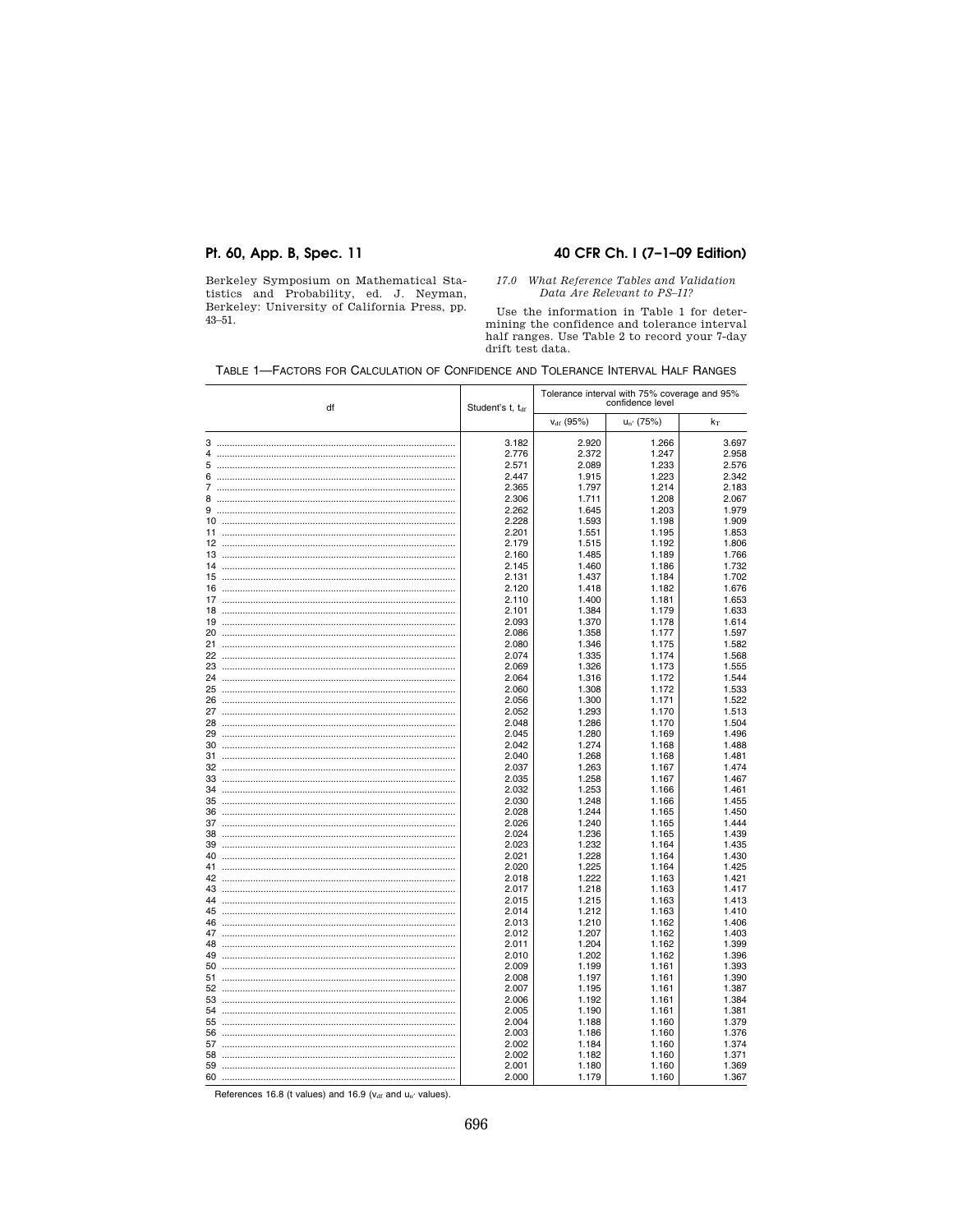| Zero drift day #    | Date<br>and<br>time | Zero check<br>value<br>$(R_L)$       | PM CEMS<br>response<br>(R <sub>CEMS</sub> ) | Difference<br>$(RCEMS - RL)$ | Zero drift<br>$((R_{\rm CEMS}\!-\!R_{\rm L})\!/R_{\rm U})\times 100$              |
|---------------------|---------------------|--------------------------------------|---------------------------------------------|------------------------------|-----------------------------------------------------------------------------------|
| $\mathbf{1}$        |                     |                                      |                                             |                              |                                                                                   |
| $\overline{c}$      |                     |                                      |                                             |                              |                                                                                   |
| 3                   |                     |                                      |                                             |                              |                                                                                   |
| $\overline{4}$      |                     |                                      |                                             |                              |                                                                                   |
| 5                   |                     |                                      |                                             |                              |                                                                                   |
| 6                   |                     |                                      |                                             |                              |                                                                                   |
| $\overline{7}$      |                     |                                      |                                             |                              |                                                                                   |
| Upscale drift day # | Date<br>and<br>time | Upscale<br>check<br>value<br>$(R_U)$ | PM CEMS<br>response<br>$(R_{\text{CEMS}})$  | Difference<br>$(RCEMS - RU)$ | Upscale drift<br>((R <sub>CEMS</sub> -R <sub>U</sub> )/R <sub>U</sub> ) ×<br>100% |
| $\mathbf{1}$        |                     |                                      |                                             |                              |                                                                                   |
| $\overline{c}$      |                     |                                      |                                             |                              |                                                                                   |
| 3                   |                     |                                      |                                             |                              |                                                                                   |
| $\overline{4}$      |                     |                                      |                                             |                              |                                                                                   |
| 5                   |                     |                                      |                                             |                              |                                                                                   |
| 6                   |                     |                                      |                                             |                              |                                                                                   |
| $\overline{7}$      |                     |                                      |                                             |                              |                                                                                   |
|                     |                     |                                      |                                             |                              |                                                                                   |

TABLE 2—7-DAY DRIFT TEST DATA

PERFORMANCE SPECIFICATION 12A—SPECIFICA-TIONS AND TEXT PROCEDURES FOR TOTAL VAPOR PHASE MERCURY CONTINUOUS EMIS-SION MONITORING SYSTEMS IN STATIONARY **SOURCES** 

*1.0 Scope and Application* 

1.1 Analyte.

| Analyte | CAS No.   |
|---------|-----------|
|         | 7439-97-6 |

1.2 Applicability.

1.2.1 This specification is for evaluating the acceptability of total vapor phase Hg continuous emission monitoring systems (CEMS) installed on the exit gases from fossil fuel fired boilers at the time of or soon after installation and whenever specified in the regulations. The Hg CEMS must be capable of measuring the total concentration in μgm/m3 (regardless of speciation) of vapor phase Hg, and recording that concentration on a wet or dry basis. Particle bound Hg is not included in the measurements.

This specification is not designed to evaluate an installed CEMS's performance over an extended period of time nor does it identify specific calibration techniques and auxiliary procedures to assess the CEMS's performance. The source owner or operator, however,

is responsible to calibrate, maintain, and operate the CEMS properly. The Administrator may require, under Clean Air Act (CAA) section 114, the operator to conduct CEMS performance evaluations at other times besides the initial test to evaluate the CEMS performance. See §60.13(c).

1.2.2 For an affected facility that is also subject to the requirements of subpart I of part 75 of this chapter, the owner or operator may conduct the performance evaluation of the Hg CEMS according to  $$75.20(c)(1)$  of this chapter and section 6 of appendix A to part 75 of this chapter, in lieu of following the procedures in this performance specification.

# *2.0 Summary of Performance Specification.*

Procedures for measuring CEMS relative accuracy, measurement error and drift are outlined. CEMS installation and measurement location specifications, and data reduction procedures are included. Conformance of the CEMS with the Performance Specification is determined.

### *3.0 Definitions.*

3.1 *Continuous Emission Monitoring System (CEMS)* means the total equipment required for the determination of a pollutant concentration. The system consists of the following major subsystems: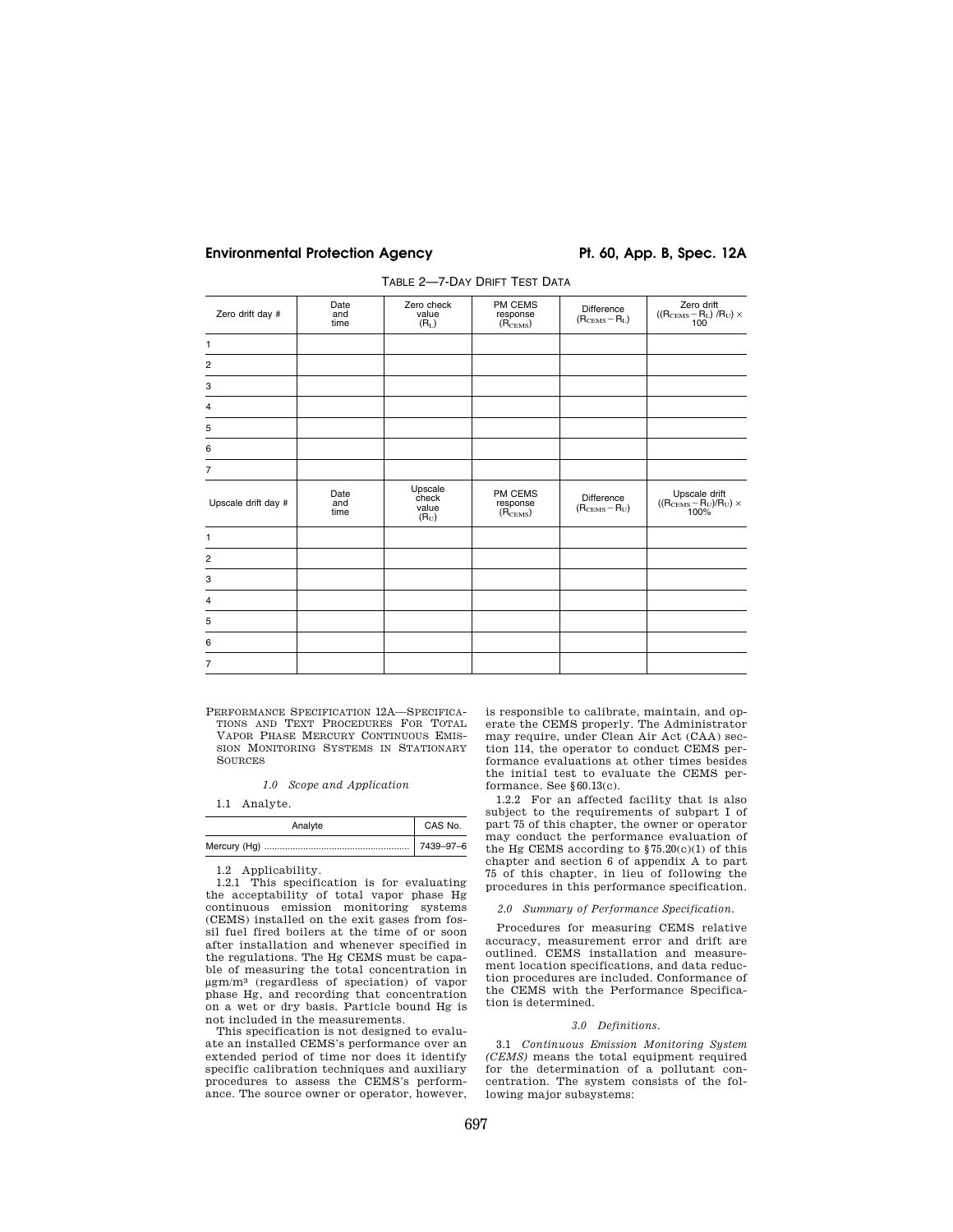3.2 *Sample Interface* means that portion of the CEMS used for one or more of the following: sample acquisition, sample transport, sample conditioning, and protection of the monitor from the effects of the stack effluent.

3.3 *Hg Analyzer* means that portion of the Hg CEMS that measures the total vapor phase Hg mass concentration and generates a proportional output.

3.4 *Data Recorder* means that portion of the CEMS that provides a permanent electronic record of the analyzer output. The data recorder may provide automatic data reduction and CEMS control capabilities.

3.5 *Span Value* means the upper limit of the intended Hg concentration measurement range. The span value is a value equal to two times the emission standard. Alternatively, for an affected facility that is also subject to the requirements of subpart I of part 75 of this chapter, the Hg span value(s) may be determined according to section 2.1.7 of appendix A to part 75 of this chapter.

3.6 *Measurement Error (ME)* means the absolute value of the difference between the concentration indicated by the Hg analyzer and the known concentration generated by a reference gas, expressed as a percentage of the span value, when the entire CEMS, including the sampling interface, is challenged. An ME test procedure is performed to document the accuracy and linearity of the Hg CEMS at several points over the measurement range.

3.7 *Upscale Drift (UD)* means the absolute value of the difference between the CEMS output response and an upscale Hg reference gas, expressed as a percentage of the span value, when the entire CEMS, including the sampling interface, is challenged after a stated period of operation during which no unscheduled maintenance, repair, or adjustment took place.

3.8 *Zero Drift (ZD)* means the absolute value of the difference between the CEMS output response and a zero-level Hg reference gas, expressed as a percentage of the span value, when the entire CEMS, including the sampling interface, is challenged after a stated period of operation during which no unscheduled maintenance, repair, or adjustment took place.

3.9 *Relative Accuracy (RA)* means the absolute mean difference between the pollutant concentration(s) determined by the CEMS and the value determined by the reference method (RM) plus the 2.5 percent error confidence coefficient of a series of tests divided by the mean of the RM tests. Alternatively, for low concentration sources, the RA may be expressed as the absolute value of the difference between the mean CEMS and RM values.

# **Pt. 60, App. B, Spec. 12A 40 CFR Ch. I (7–1–09 Edition)**

# *4.0 Interferences. [Reserved]*

# *5.0 Safety.*

The procedures required under this performance specification may involve hazardous materials, operations, and equipment. This performance specification may not address all of the safety problems associated with these procedures. It is the responsibility of the user to establish appropriate safety and health practices and determine the applicable regulatory limitations prior to performing these procedures. The CEMS user's manual and materials recommended by the RM should be consulted for specific precautions to be taken.

#### *6.0 Equipment and Supplies.*

6.1 CEMS Equipment Specifications.

6.1.1 Data Recorder Scale. The Hg CEMS data recorder output range must include zero and a high level value. The high level value must be approximately two times the Hg concentration corresponding to the emission standard level for the stack gas under the circumstances existing as the stack gas is sampled. A lower high level value may be used, provided that the measured values do not exceed 95 percent of the high level value. Alternatively, for an affected facility that is also subject to the requirements of subpart I of part 75 of this chapter, the owner or operator may set the full-scale range(s) of the Hg analyzer according to section 2.1.7 of appendix A to part 75 of this chapter.

6.1.2 The CEMS design should also provide for the determination of calibration drift at a zero value (zero to 20 percent of the span value) and at an upscale value (between 50 and 100 percent of the high-level value).

6.2 Reference Gas Delivery System. The reference gas delivery system must be designed so that the flowrate of reference gas introduced to the CEMS is the same at all three challenge levels specified in Section 7.1 and at all times exceeds the flow requirements of the CEMS.

6.3 Other equipment and supplies, as needed by the applicable reference method used. See Section 8.6.2.

### *7.0 Reagents and Standards.*

7.1 Reference Gases. Reference gas standards are required for both elemental and oxidized Hg (Hg and mercuric chloride,  $HgCl<sub>2</sub>$ ). The use of National Institute of Standards and Technology (NIST)-certified or NIST-traceable standards and reagents is required. The following gas concentrations are required.

7.1.1 Zero-level. 0 to 20 percent of the span value.

7.1.2 Mid-level. 50 to 60 percent of the span value.

7.1.3 High-level. 80 to 100 percent of the span value.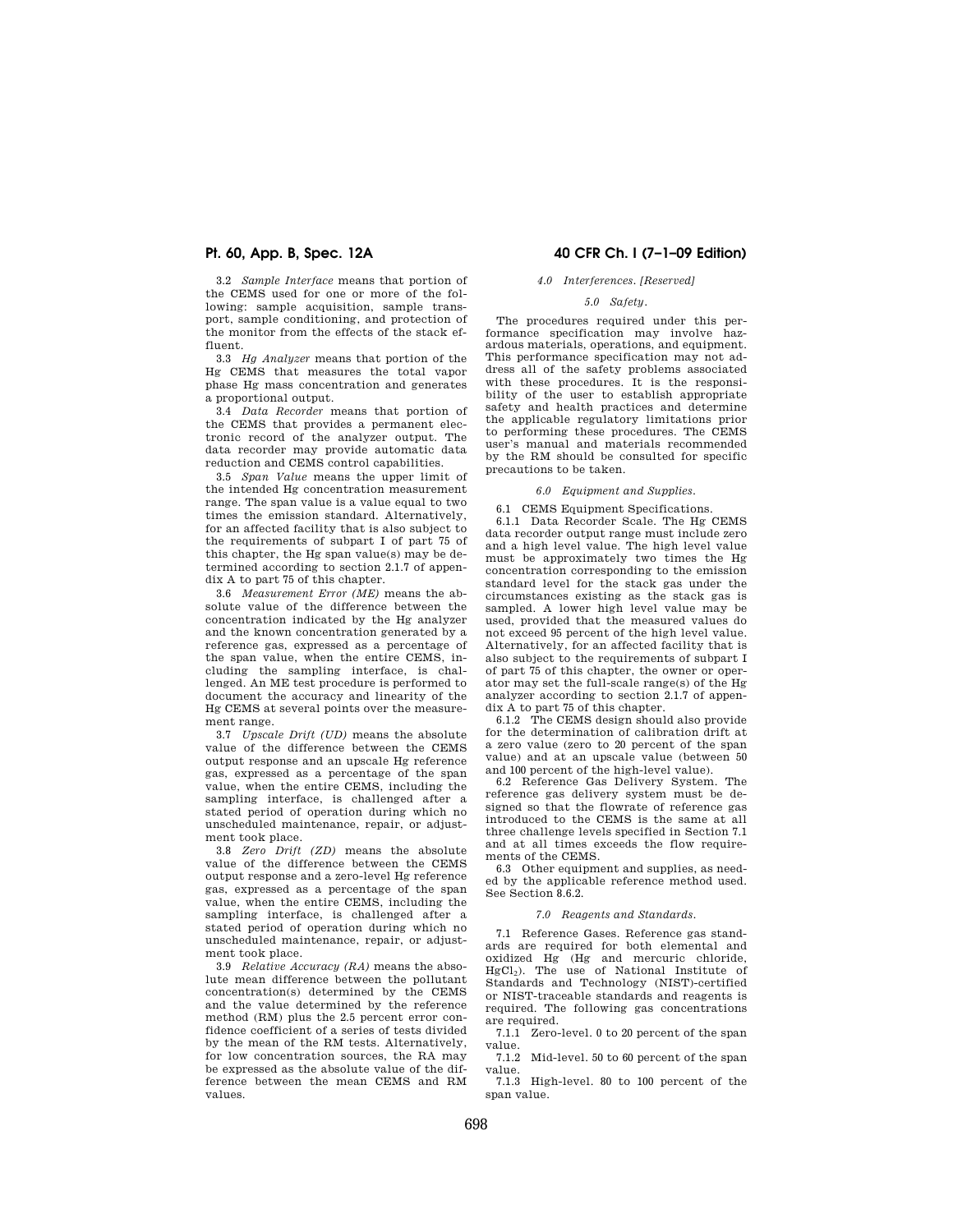7.2 Reference gas standards may also be required for the reference methods. See Section  $8.6.2$ .

#### *8.0 Performance Specification (PS) Test Procedure.*

8.1 Installation and Measurement Location Specifications.

8.1.1 CEMS Installation. Install the CEMS at an accessible location downstream of all pollution control equipment. Since the Hg CEMS sample system normally extracts gas from a single point in the stack, use a location that has been shown to be free of stratification for  $SO_2$  and  $NO_X$  through concentration measurement traverses for those gases. If the cause of failure to meet the RA test requirement is determined to be the measurement location and a satisfactory correction technique cannot be established, the Administrator may require the CEMS to be relocated.

Measurement locations and points or paths that are most likely to provide data that will meet the RA requirements are listed below.

8.1.2 Measurement Location. The measurement location should be (1) at least two equivalent diameters downstream of the nearest control device, point of pollutant generation or other point at which a change of pollutant concentration may occur, and (2) at least half an equivalent diameter upstream from the effluent exhaust. The equivalent duct diameter is calculated as per 40 CFR part 60, appendix A, Method 1.

8.1.3 Hg CEMS Sample Extraction Point. Use a sample extraction point (1) no less than 1.0 meter from the stack or duct wall, or (2) within the centroidal velocity traverse area of the stack or duct cross section.

8.2 RM Measurement Location and Traverse Points. Refer to PS 2 of this appendix. The RM and CEMS locations need not be immediately adjacent.

8.3 ME Test Procedure. The Hg CEMS must be constructed to permit the introduction of known concentrations of Hg and HgCl<sup>2</sup> separately into the sampling system of the CEMS immediately preceding the sample extraction filtration system such that the entire CEMS can be challenged. Sequentially inject each of the three reference gases (zero, mid-level, and high level) for each Hg species. Record the CEMS response and subtract the reference value from the CEMS value, and express the absolute value of the difference as a percentage of the span value (see example data sheet in Figure 12A–1). For each reference gas, the absolute value of the difference between the CEMS response and the reference value shall not exceed 5 percent of the span value. If this specification is not met, identify and correct the problem before proceeding.

8.4 UD Test Procedure.

8.4.1 UD Test Period. While the affected facility is operating at more than 50 percent of normal load, or as specified in an applicable subpart, determine the magnitude of the UD once each day (at 24-hour intervals, to the extent practicable) for 7 consecutive unit operating days according to the procedure given in Sections 8.4.2 through 8.4.3. The 7 consecutive unit operating days need not be 7 consecutive calendar days. Use either Hg° or HgCl<sub>2</sub> standards for this test.

8.4.2 The purpose of the UD measurement is to verify the ability of the CEMS to conform to the established CEMS response used for determining emission concentrations or emission rates. Therefore, if periodic automatic or manual adjustments are made to the CEMS zero and response settings, conduct the UD test immediately before these adjustments, or conduct it in such a way that the UD can be determined.

8.4.3 Conduct the UD test at either the mid-level or high-level point specified in Section 7.1. Introduce the reference gas to the CEMS. Record the CEMS response and subtract the reference value from the CEMS value, and express the absolute value of the difference as a percentage of the span value (see example data sheet in Figure 12A–1). For the reference gas, the absolute value of the difference between the CEMS response and the reference value shall not exceed 5 percent of the span value. If this specification is not met, identify and correct the problem before proceeding.

8.5 ZD Test Procedure.

8.5.1 ZD Test Period. While the affected facility is operating at more than 50 percent of normal load, or as specified in an applicable subpart, determine the magnitude of the ZD once each day (at 24-hour intervals, to the extent practicable) for 7 consecutive unit operating days according to the procedure given in Sections 8.5.2 through 8.5.3. The 7 consecutive unit operating days need not be 7 consecutive calendar days. Use either nitrogen, air, Hg°, or HgCl2 standards for this test.

8.5.2 The purpose of the ZD measurement is to verify the ability of the CEMS to conform to the established CEMS response used for determining emission concentrations or emission rates. Therefore, if periodic automatic or manual adjustments are made to the CEMS zero and response settings, conduct the ZD test immediately before these adjustments, or conduct it in such a way that the ZD can be determined.

8.5.3 Conduct the ZD test at the zero level specified in Section 7.1. Introduce the zero gas to the CEMS. Record the CEMS response and subtract the zero value from the CEMS value and express the absolute value of the difference as a percentage of the span value (see example data sheet in Figure 12A–1). For the zero gas, the absolute value of the difference between the CEMS response and the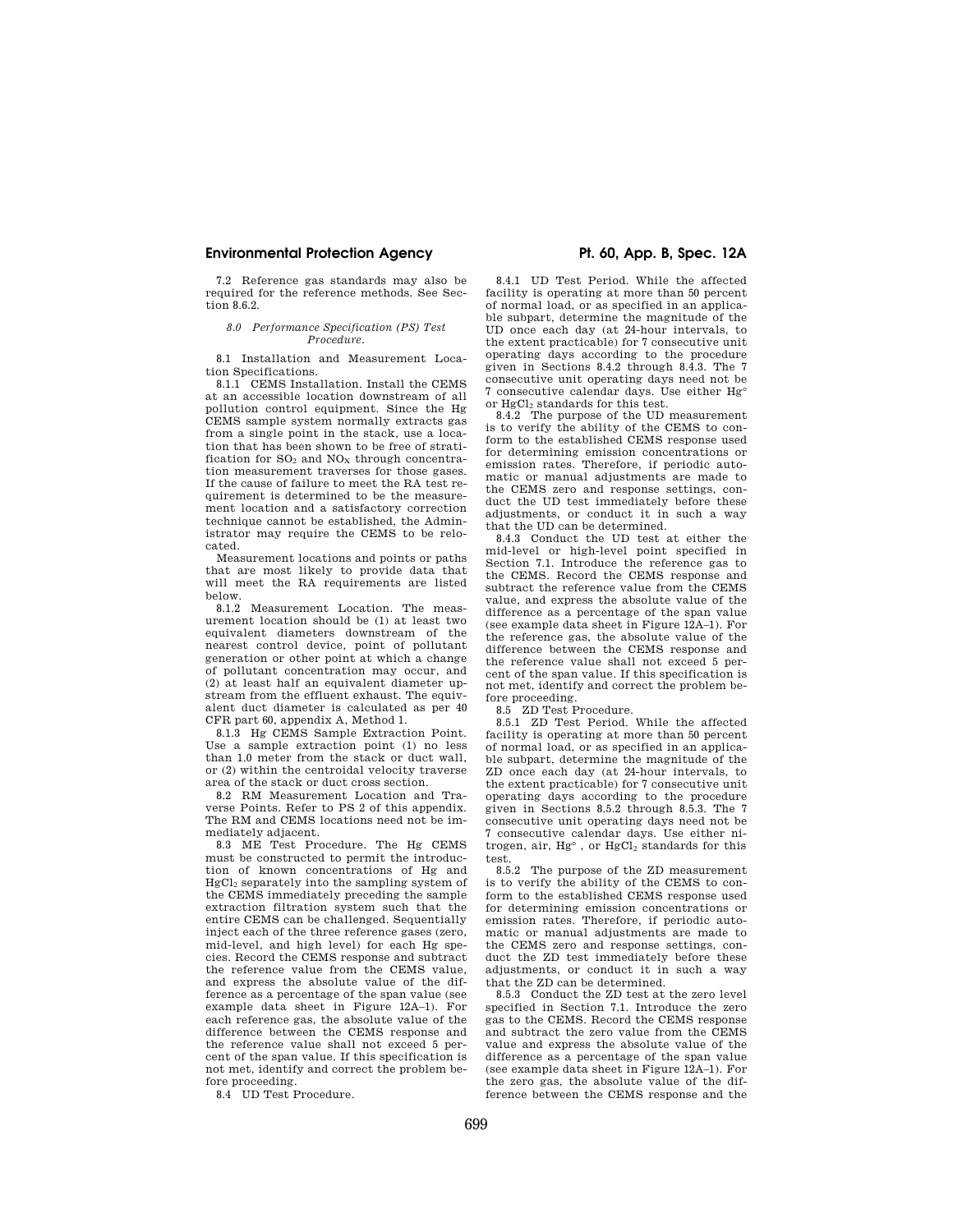reference value shall not exceed 5 percent of the span value. If this specification is not met, identify and correct the problem before proceeding.

8.6 RA Test Procedure.

8.6.1 RA Test Period. Conduct the RA test according to the procedure given in Sections 8.6.2 through 8.6.6 while the affected facility is operating at normal full load, or as specified in an applicable subpart. The RA test may be conducted during the ZD and UD test period.

8.6.2 RM. Unless otherwise specified in an applicable subpart of the regulations, use Method 29, Method 30A, or Method 30B in appendix A to this part or American Society of Testing and Materials (ASTM) Method D6784–02 (incorporated by reference, see §60.17) as the RM for Hg concentration. Do not include the filterable portion of the sample when making comparisons to the CEMS results. When Method 29, Method 30B, or ASTM D6784–02 is used, conduct the RM test runs with paired or duplicate sampling systems. When Method 30A is used, paired sampling systems are not required. If the RM and CEMS measure on a different moisture basis, data derived with Method 4 in appendix A to this part shall also be obtained during the RA test.

8.6.3 Sampling Strategy for RM Tests. Conduct the RM tests in such a way that they will yield results representative of the emissions from the source and can be compared to the CEMS data. It is preferable to conduct moisture measurements (if needed) and Hg measurements simultaneously, although moisture measurements that are taken within an hour of the Hg measurements may be used to adjust the Hg concentrations to a consistent moisture basis. In order to correlate the CEMS and RM data properly, note the beginning and end of each RM test period for each paired RM run (including the exact time of day) on the CEMS chart recordings or other permanent record of output.

8.6.4 Number and Length of RM and Tests. Conduct a minimum of nine RM test runs. When Method 29, Method 30B, or ASTM D6784–02 is used, only test runs for which the paired RM trains meet the relative deviation criteria (RD) of this PS shall be used in the RA calculations. In addition, for Method 29 and ASTM D6784–02, use a minimum sample time of 2 hours and for Method 30A use a minimum sample time of 30 minutes.

NOTE: More than nine sets of RM tests may be performed. If this option is chosen, paired RM test results may be excluded so long as the total number of paired RM test results used to determine the CEMS RA is greater than or equal to nine. However, all data must be reported including the excluded data.

8.6.5 Correlation of RM and CEMS Data. Correlate the CEMS and the RM test data as

# **Pt. 60, App. B, Spec. 12A 40 CFR Ch. I (7–1–09 Edition)**

to the time and duration by first determining from the CEMS final output (the one used for reporting) the integrated average pollutant concentration for each RM test period. Consider system response time, if important, and confirm that the results are on a consistent moisture basis with the RM test. Then, compare each integrated CEMS value against the corresponding RM value. When Method 29, Method 30A, Method 30B, or ASTM D6784–02 is used, compare each CEMS value against the corresponding average of the paired RM values.

8.6.6 Paired RM Outliers.

8.6.6.1 When Method 29, Method 30B, or ASTM D6784–02 is used, outliers are identified through the determination of relative deviation (RD) of the paired RM tests. Data that do not meet the criteria should be flagged as a data quality problem. The primary reason for performing paired RM sampling is to ensure the quality of the RM data. The percent RD of paired data is the parameter used to quantify data quality. Determine RD for two paired data points as follows:

$$
RD = \frac{|C_{a} - C_{b}|}{C_{a} + C_{b}} \times 100
$$
 Eq. 12A-1

where  $C_6$  and  $C_6$  are concentration values determined from each of the two samples, respectively.

8.6.6.2 A minimum performance criteria for RM Hg data is that RD for any data pair must be ≤10 percent as long as the mean Hg concentration is greater than 1.0 μgm/m3. If the mean Hg concentration is less than or equal to 1.0  $\mu$ gm/m<sup>3</sup>, the RD must be ≤20 percent. Pairs of RM data exceeding these RD criteria should be eliminated from the data set used to develop a Hg CEMS correlation or to assess CEMS RA.

8.6.7 Calculate the mean difference between the RM and CEMS values in the units of micrograms per cubic meter (μgm/m3), the standard deviation, the confidence coefficient, and the RA according to the procedures in Section 12.0.

8.7 Reporting. At a minimum (check with the appropriate EPA Regional Office, State or local Agency for additional requirements, if any), summarize in tabular form the results of the RD tests and the RA tests or alternative RA procedure, as appropriate. Include all data sheets, calculations, charts (records of CEMS responses), reference gas concentration certifications, and any other information necessary to confirm that the performance of the CEMS meets the performance criteria.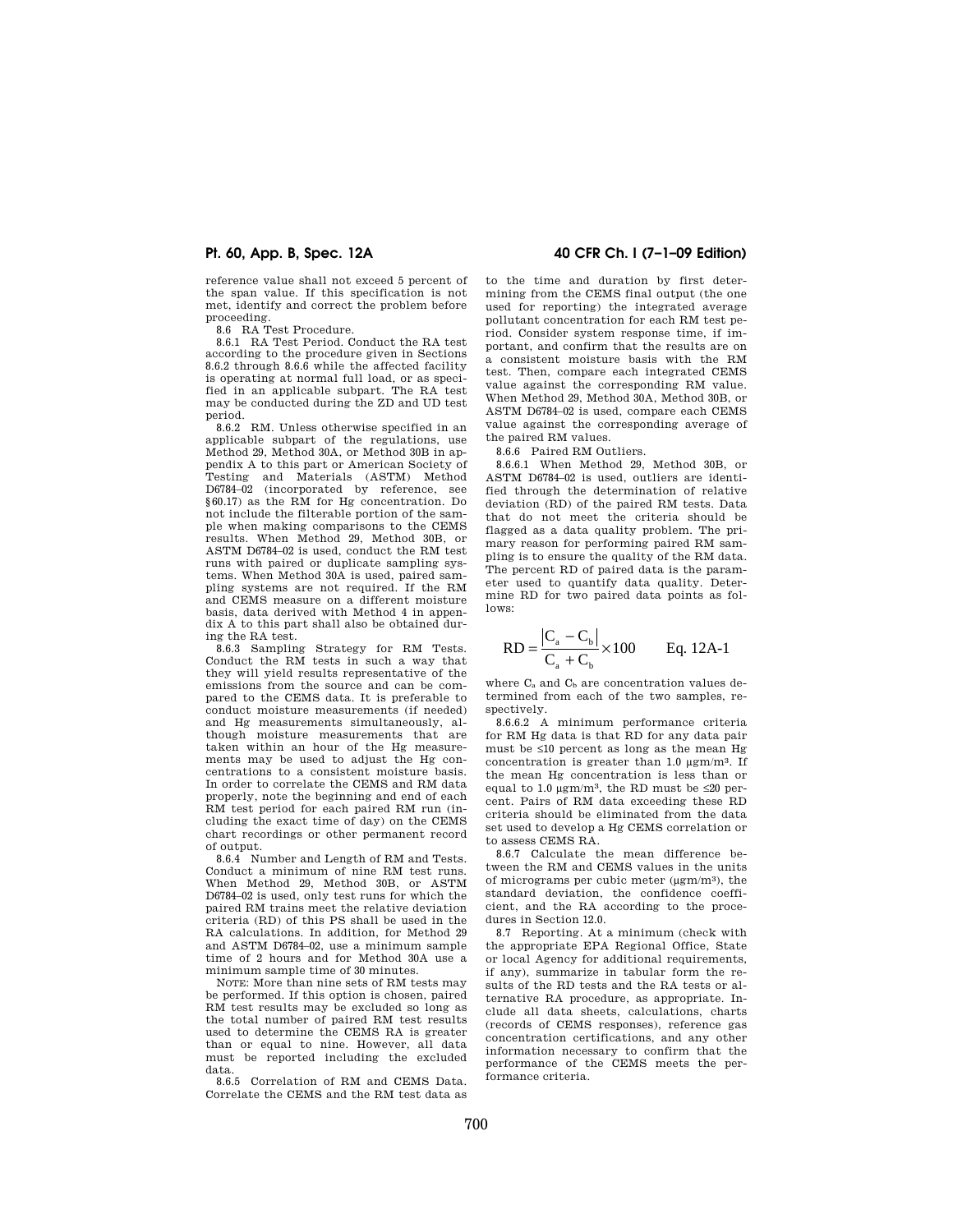# *9.0 Quality Control. [Reserved]*

### *10.0 Calibration and Standardization. [Reserved]*

# *11.0 Analytical Procedure.*

Sample collection and analysis are concurrent for this PS (see Section 8.0). Refer to the RM employed for specific analytical procedures.

#### *12.0 Calculations and Data Analysis.*

Summarize the results on a data sheet similar to that shown in Figure 2–2 for PS 2. 12.1 Consistent Basis. All data from the RM and CEMS must be compared in units of μgm/m3, on a consistent and identified moisture and volumetric basis (STP =  $20 °C$ , 760

millimeters (mm) Hg). 12.1.1 Moisture Correction (as applicable). If the RM and CEMS measure Hg on a different moisture basis, use Equation 12A–2 to make the appropriate corrections to the Hg concentrations.

$$
Concentration_{(dry)} = \frac{Concentration_{(wet)}}{(1 - B_{ws})}
$$
 (Eq. 12A-2)

In Equation 12-A-2, B<sub>ws</sub> is the moisture content of the flue gas from Method 4, expressed as a decimal fraction (*e.g.*, for 8.0 percent  $H_2O$ ,  $B_{ws} = 0.08$ ).

12.2 Arithmetic Mean. Calculate the arithmetic mean of the difference, d, of a data set as follows:

$$
\overline{d} = \frac{1}{n} \sum_{i=1}^{n} d_i
$$
 (Eq. 12A-3)

Where:

 $\mathbf{n}$  = Number of data points. 12.3 Standard Deviation. Calculate the standard deviation,  $S_d$ , as follows:



 $d_i$  = Algebraic summation of the individual differences  $d_i$ i n  $\sum d_i$  = Algebraic summation of the individual differences  $d_i$ . = 1

L.

12.4 Confidence Coefficient (CC). Calculate the 2.5 percent error confidence coefficient (one-tailed), CC, as follows:

12.5 RA. Calculate the RA of a set of data as follows:

$$
RA = \frac{\left| \left| \overline{d} \right| + \left| CC \right| \right|}{\overline{RM}} \times 100
$$
 (Eq. 12A-6)  
Where:

 $d$  = Absolute value of the mean differences (from Equation 12A-3).

 $= t_{0.975} \frac{S_d}{\sqrt{n}}$  (Eq. 12A-5)

 $|CC|$  = Absolute value of the confidence coefficient (from Equation 12A-5).

RM = Average RM value.

 $CC = t_{0.975} \frac{S}{A}$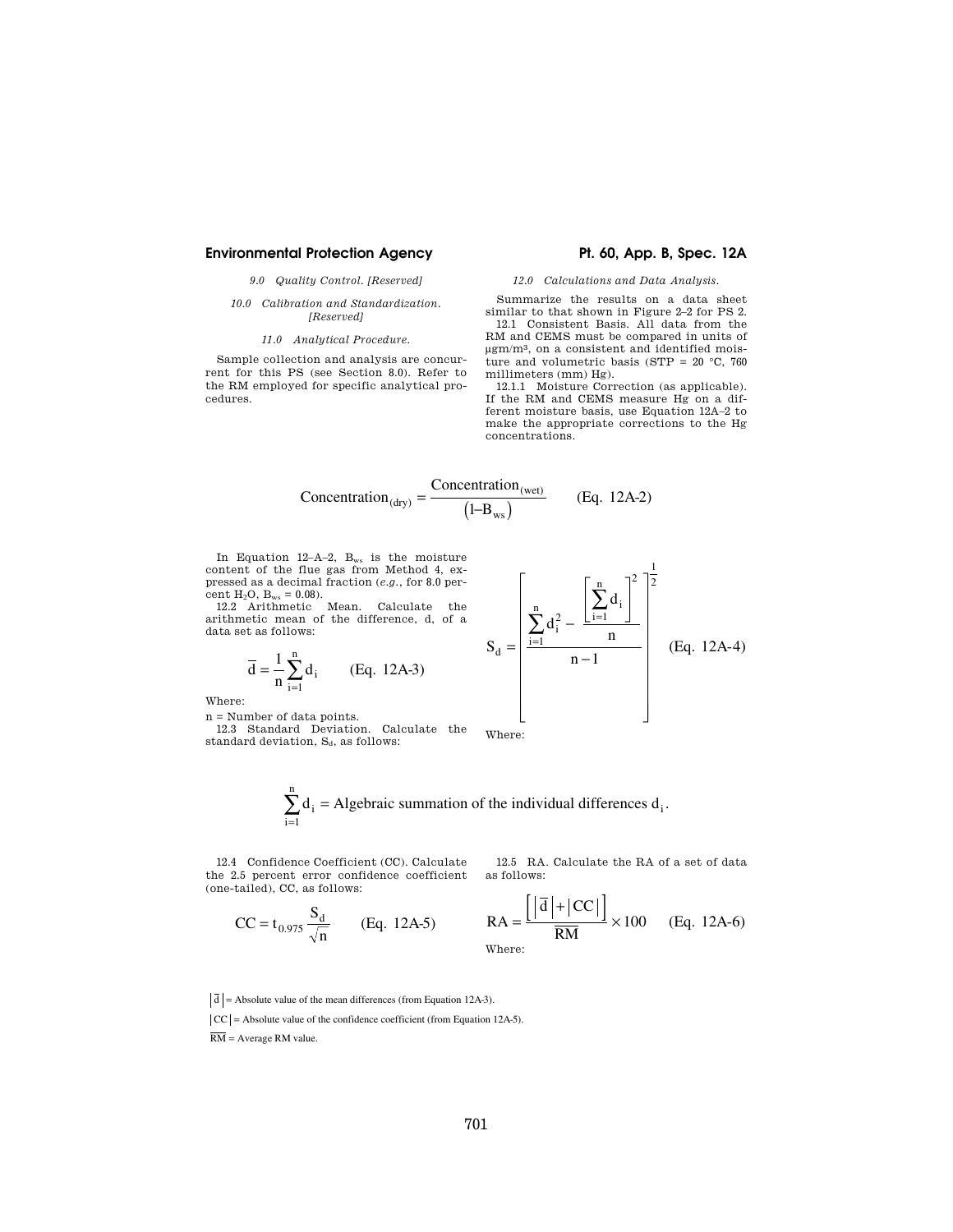# *13.0 Method Performance.*

13.1 ME. ME is assessed at zero-level, midlevel and high-level values as given below using standards for both Hg<sup>0</sup> and HgCl<sub>2</sub>. The mean difference between the indicated CEMS concentration and the reference concentration value for each standard shall be no greater than 5 percent of the span value.

13.2 UD. The UD shall not exceed 5 percent of the span value on any of the 7 days of the UD test.

13.3 ZD. The ZD shall not exceed 5 percent of the span value on any of the 7 days of the ZD test.

13.4 RA. The RA of the CEMS must be no greater than 20 percent of the mean value of the RM test data in terms of units of μgm/ m<sup>3</sup>. Alternatively, if the mean RM is less than 5.0 μgm/m3, the results are acceptable if the absolute value of the difference between the mean RM and CEMS values does not exceed 1.0 μgm/m3.

# **Pt. 60, App. B, Spec. 12A 40 CFR Ch. I (7–1–09 Edition)**

# *14.0 Pollution Prevention. [Reserved]*

*15.0 Waste Management. [Reserved]* 

*16.0 Alternative Procedures. [Reserved]* 

### *17.0 Bibliography.*

17.1 40 CFR part 60, appendix B, ''Performance Specification 2—Specifications and Test Procedures for  $SO_2$  and  $NO_X$  Continuous Emission Monitoring Systems in Stationary Sources.''

17.2 40 CFR part 60, appendix A, ''Method 29—Determination of Metals Emissions from Stationary Sources.''

17.3 ASTM Method D6784–02, ''Standard Test Method for Elemental, Oxidized, Particle-Bound and Total Mercury in Flue Gas Generated from Coal-Fired Stationary Sources (Ontario Hydro Method).''

### *18.0 Tables and Figures.*

# TABLE 12A–1—T-VALUES

| n a                      | <b>I</b> O 975                    | na | I0.975                           | n <sup>a</sup>       |                                  |
|--------------------------|-----------------------------------|----|----------------------------------|----------------------|----------------------------------|
| $\sim$<br>ີ              | 12.706<br>4.303<br>3.182<br>2.776 | 10 | 2.447<br>2.365<br>2.306<br>2.262 | 19<br>13<br>14<br>15 | 2.201<br>2.179<br>2.160<br>2.145 |
| $\overline{\phantom{0}}$ | 2.571                             |    | 2 228                            | 16                   | 2.131                            |

a The values in this table are already corrected for n-1 degrees of freedom. Use n equal to the number of individual values. FIGURE 12A–1—ME, ZD AND UD DETERMINATION

# Date | Time Reference Gas value μgm/m3 CEMS measured value μgm/m3 **Absolute** difference Drift or measurement error (% of span value) Zero level. Mid level. High level.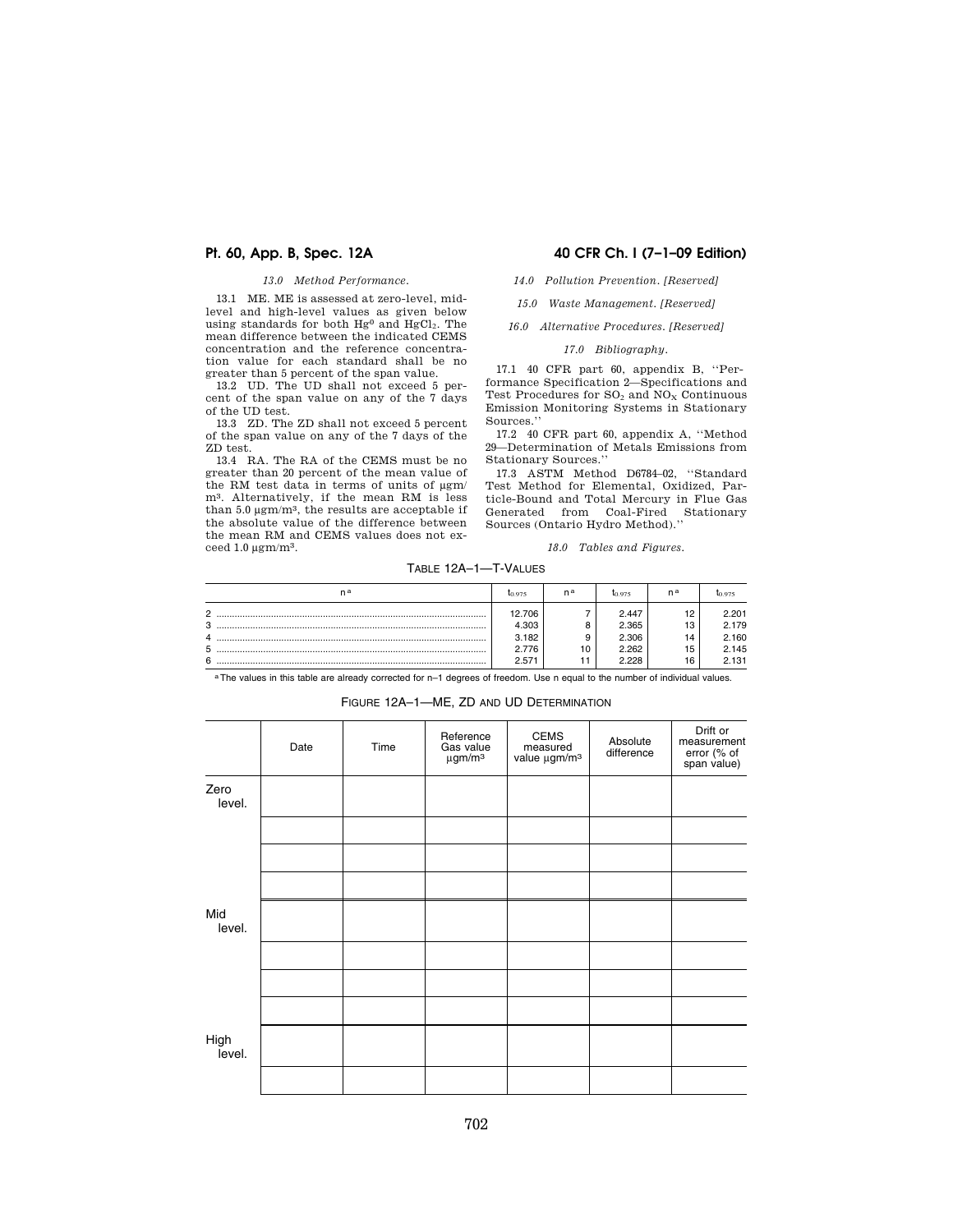| Date | Time | Reference<br>Gas value<br>$\mu$ gm/m <sup>3</sup> | <b>CEMS</b><br>measured<br>value ugm/m <sup>3</sup> | Absolute<br>difference | Drift or<br>measurement<br>error (% of<br>span value) |
|------|------|---------------------------------------------------|-----------------------------------------------------|------------------------|-------------------------------------------------------|
|      |      |                                                   |                                                     |                        |                                                       |
|      |      |                                                   |                                                     |                        |                                                       |

FIGURE 12A–1—ME, ZD AND UD DETERMINATION—Continued

PERFORMANCE SPECIFICATION 15—PERFORM-ANCE SPECIFICATION FOR EXTRACTIVE FTIR CONTINUOUS EMISSIONS MONITOR SYSTEMS IN STATIONARY SOURCES

### *1.0 Scope and Application*

1.1 Analytes. This performance specification is applicable for measuring all hazardous air pollutants (HAPs) which absorb in the infrared region and can be quantified using Fourier Transform Infrared Spectroscopy (FTIR), as long as the performance criteria of this performance specification are met. This specification is to be used for evaluating FTIR continuous emission monitoring systems for measuring HAPs regulated under Title III of the 1990 Clean Air Act Amendments. This specification also applies to the use of FTIR CEMs for measuring other volatile organic or inorganic species.

1.2 Applicability. A source which can demonstrate that the extractive FTIR system meets the criteria of this performance specification for each regulated pollutant may use the FTIR system to continuously monitor for the regulated pollutants.

### *2.0 Summary of Performance Specification*

For compound-specific sampling requirements refer to FTIR sampling methods (*e.g.,*  reference 1). For data reduction procedures and requirements refer to the EPA FTIR Protocol (reference 2), hereafter referred to as the ''FTIR Protocol.'' This specification describes sampling and analytical procedures for quality assurance. The infrared spectrum of any absorbing compound provides a distinct signature. The infrared spectrum of a mixture contains the superimposed spectra of each mixture component. Thus, an FTIR CEM provides the capability to continuously measure multiple components in a sample using a single analyzer. The number of compounds that can be speciated in a single spectrum depends, in practice, on the specific compounds present and the test conditions.

#### *3.0 Definitions*

For a list of definitions related to FTIR spectroscopy refer to Appendix A of the FTIR Protocol. Unless otherwise specified, spectroscopic terms, symbols and equations in this performance specification are taken

from the FTIR Protocol or from documents cited in the Protocol. Additional definitions are given below.

3.1 FTIR Continuous Emission Monitoring System (FTIR CEM).

3.1.1 *FTIR System*. Instrument to measure spectra in the mid-infrared spectral region  $(500 \text{ to } 4000 \text{ cm}^{-1})$ . It contains an infrared source, interferometer, sample gas containment cell, infrared detector, and computer. The interferometer consists of a beam splitter that divides the beam into two paths, one path a fixed distance and the other a variable distance. The computer is equipped with software to run the interferometer and store the raw digitized signal from the detector (interferogram). The software performs the mathematical conversion (the Fourier transform) of the interferogram into a spectrum showing the frequency dependent sample absorbance. All spectral data can be stored on computer media.

3.1.2 *Gas Cell*. A gas containment cell that can be evacuated. It contains the sample as the infrared beam passes from the interferometer, through the sample, and to the detector. The gas cell may have multi-pass mirrors depending on the required detection limit(s) for the application.

3.1.3 *Sampling System*. Equipment used to extract sample from the test location and transport the gas to the FTIR analyzer. Sampling system components include probe, heated line, heated non-reactive pump, gas distribution manifold and valves, flow measurement devices and any sample conditioning systems.

3.2 *Reference CEM*. An FTIR CEM, with sampling system, that can be used for comparison measurements.

3.3 *Infrared Band (also Absorbance Band or Band)*. Collection of lines arising from rotational transitions superimposed on a vibrational transition. An infrared absorbance band is analyzed to determine the analyte concentration.

3.4 *Sample Analysis*. Interpreting infrared band shapes, frequencies, and intensities to obtain sample component concentrations. This is usually performed by a software routine using a classical least squares (cls), partial least squares (pls), or K- or P- matrix method.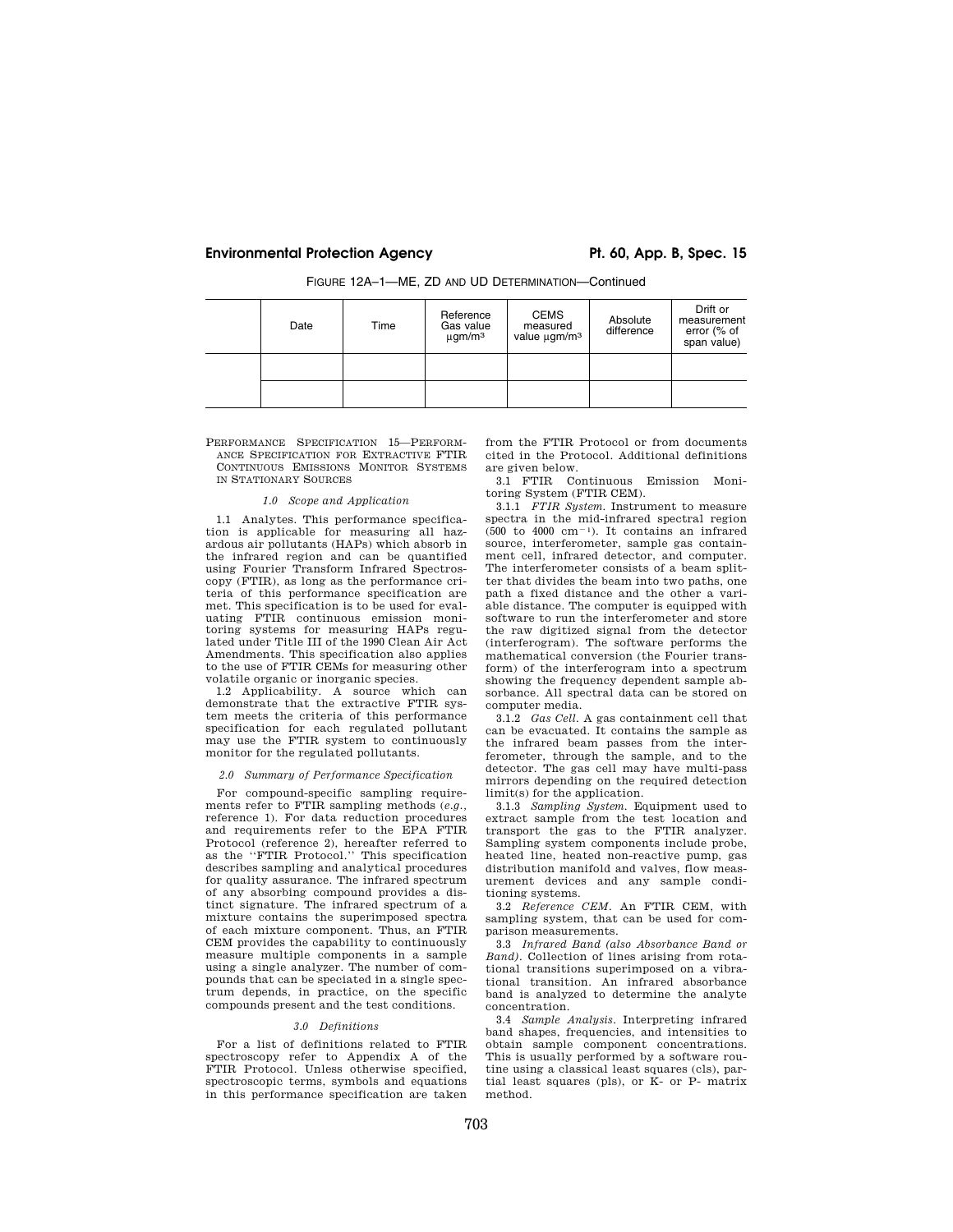3.5 *(Target) Analyte*. A compound whose measurement is required, usually to some established limit of detection and analytical uncertainty.

3.6 *Interferant*. A compound in the sample matrix whose infrared spectrum overlaps at least part of an analyte spectrum complicating the analyte measurement. The interferant may not prevent the analyte measurement, but could increase the analytical uncertainty in the measured concentration. Reference spectra of interferants are used to distinguish the interferant bands from the analyte bands. An interferant for one analyte may not be an interferant for other analytes.

3.7 *Reference Spectrum*. Infrared spectra of an analyte, or interferant, prepared under controlled, documented, and reproducible laboratory conditions (see Section 4.6 of the FTIR Protocol). A suitable library of reference spectra can be used to measure target analytes in gas samples.

3.8 *Calibration Spectrum*. Infrared spectrum of a compound suitable for characterizing the FTIR instrument configuration (Section 4.5 in the FTIR Protocol).

3.9 *One hundred percent line*. A double beam transmittance spectrum obtained by combining two successive background single beam spectra. Ideally, this line is equal to 100 percent transmittance (or zero absorbance) at every point in the spectrum. The zero absorbance line is used to measure the RMS noise of the system.

3.10 *Background Deviation*. Any deviation (from 100 percent) in the one hundred percent line (or from zero absorbance). Deviations greater than ±5 percent in any analytical region are unacceptable. Such deviations indicate a change in the instrument throughput relative to the single-beam background.

3.11 *Batch Sampling*. A gas cell is alternately filled and evacuated. A Spectrum of each filled cell (one discreet sample) is collected and saved.

3.12 *Continuous Sampling*. Sample is continuously flowing through a gas cell. Spectra of the flowing sample are collected at regular intervals.

3.13 *Continuous Operation*. In continuous operation an FTIR CEM system, without user intervention, samples flue gas, records spectra of samples, saves the spectra to a disk, analyzes the spectra for the target analytes, and prints concentrations of target analytes to a computer file. User intervention is permitted for initial set-up of sampling system, initial calibrations, and periodic maintenance.

3.14 *Sampling Time*. In batch sampling— the time required to fill the cell with flue gas. In continuous sampling—the time required to collect the infrared spectrum of the sample gas.

3.15 PPM-Meters. Sample concentration expressed as the concentration-path length

# **Pt. 60, App. B, Spec. 15 40 CFR Ch. I (7–1–09 Edition)**

product, ppm (molar) concentration multiplied by the path length of the FTIR gas cell. Expressing concentration in these units provides a way to directly compare measurements made using systems with different optical configurations. Another useful expression is (ppm-meters)/K, where K is the absolute temperature of the sample in the gas cell.

3.16 *CEM Measurement Time Constant*. The Time Constant (TC, minutes for one cell volume to flow through the cell) determines the minimum interval for complete removal of an analyte from the FTIR cell. It depends on the sampling rate (R<sup>s</sup> in Lpm), the FTIR cell volume  $(V_{cell}$  in L) and the chemical and physical properties of an analyte.

$$
TC = \frac{V_{cell}}{R_s} \qquad Eq. 1
$$

For example, if the sample flow rate (through the FTIR cell) is 5 Lpm and the cell volume is 7 liters, then TC is equal to 1.4 minutes (0.71 cell volumes per minute). This performance specification defines 5 \* TC as the minimum interval between independent samples.

3.17 *Independent Measurement*. Two independent measurements are spectra of two independent samples. Two independent samples are separated by, at least 5 cell volumes. The interval between independent measurements depends on the cell volume and the sample flow rate (through the cell). There is no mixing of gas between two independent samples. Alternatively, estimate the analyte residence time empirically: (1) Fill cell to ambient pressure with a (known analyte concentration) gas standard, (2) measure the spectrum of the gas standard, (3) purge the cell with zero gas at the sampling rate and collect a spectrum every minute until the analyte standard is no longer detected spectroscopically. If the measured time corresponds to less than 5 cell volumes, use 5 \* TC as the minimum interval between independent measurements. If the measured time is greater than 5 \* TC, then use this time as the minimum interval between independent measurements.

3.18 *Test Condition.* A period of sampling where all process, and sampling conditions, and emissions remain constant and during which a single sampling technique and a single analytical program are used. One Run may include results for more than one test condition. Constant emissions means that the composition of the emissions remains approximately stable so that a single analytical program is suitable for analyzing all of the sample spectra. A greater than two-fold change in analyte or interferant concentrations or the appearance of additional compounds in the emissions, may constitute a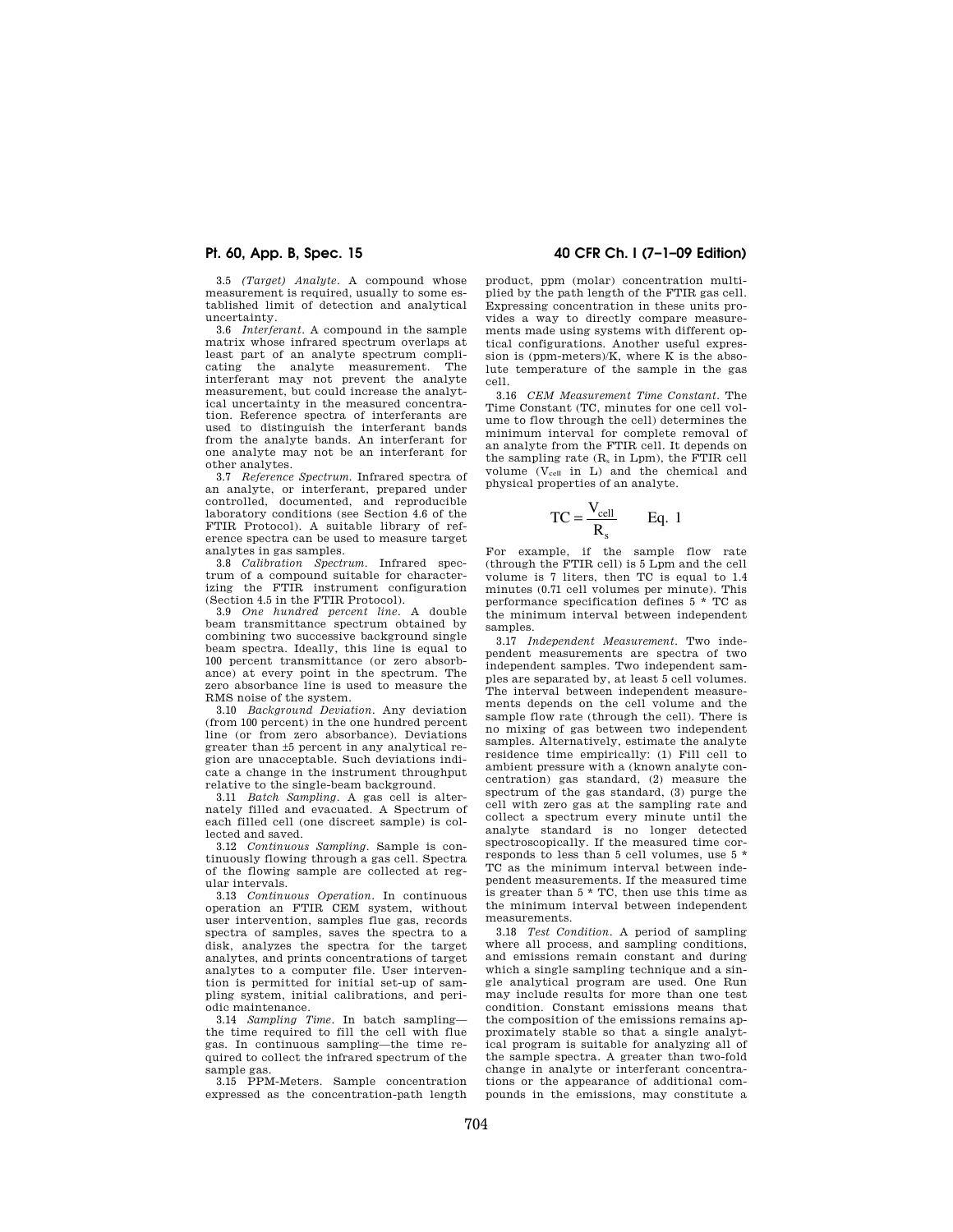new test condition and may require modification of the analytical program.

3.19 *Run.* A single Run consists of spectra (one spectrum each) of at least 10 independent samples over a minimum of one hour. The concentration results from the spectra can be averaged together to give a run average for each analyte measured in the test run.

### *4.0 Interferences*

Several compounds, including water, carbon monoxide, and carbon dioxide, are known interferences in the infrared region in which the FTIR instrument operates. Follow the procedures in the FTIR protocol for subtracting or otherwise dealing with these and other interferences.

# *5.0 Safety*

The procedures required under this performance specification may involve hazardous materials, operations, and equipment. This performance specification may not address all of the safety problems associated with these procedures. It is the responsibility of the user to establish appropriate safety and health practices and determine the applicable regulatory limitations prior to performing these procedures. The CEMS users manual and materials recommended by this performance specification should be consulted for specific precautions to be taken.

### *6.0 Equipment and Supplies*

6.1 Installation of sampling equipment should follow requirements of FTIR test Methods such as references 1 and 3 and the EPA FTIR Protocol (reference 2). Select test points where the gas stream composition is representative of the process emissions. If comparing to a reference method, the probe tips for the FTIR CEM and the RM should be positioned close together using the same sample port if possible.

6.2 FTIR Specifications. The FTIR CEM must be equipped with reference spectra bracketing the range of path length-concentrations (absorbance intensities) to be measured for each analyte. The effective concentration range of the analyzer can be adjusted by changing the path length of the gas cell or by diluting the sample. The optical configuration of the FTIR system must be such that maximum absorbance of any target analyte is no greater than 1.0 and the minimum absorbance of any target analyte is at least 10 times the RMSD noise in the analytical region. For example, if the measured RMSD in an analytical region is equal to  $10^{-3}$ , then the peak analyte absorbance is required to be at least 0.01. Adequate measurement of all of the target analytes may require changing path lengths during a run, conducting separate runs for different

analytes, diluting the sample, or using more than one gas cell.

6.3 Data Storage Requirements. The system must have sufficient capacity to store all data collected in one week of routine sampling. Data must be stored to a writeprotected medium, such as write-once-readmany (WORM) optical storage medium or to a password protected remote storage location. A back-up copy of all data can be temporarily saved to the computer hard drive. The following items must be stored during testing.

• At least one sample interferogram per sampling Run or one interferogram per hour, whichever is greater. This assumes that no sampling or analytical conditions have changed during the run.

• All sample absorbance spectra (about 12 per hr, 288 per day).

• All background spectra and interferograms (variable, but about 5 per day).

• All CTS spectra and interferograms (at least 2 each 24 hour period).

• Documentation showing a record of resolution, path length, apodization, sampling time, sampling conditions, and test conditions for all sample, CTS, calibration, and background spectra.

Using a resolution of  $0.5 \text{ cm}^{-1}$ , with analytical range of  $3500 \text{ cm}^{-1}$ , assuming about 65 Kbytes per spectrum and 130 Kb per interferogram, the storage requirement is about 164 Mb for one week of continuous sampling. Lower spectral resolution requires less storage capacity. All of the above data must be stored for at least two weeks. After two weeks, storage requirements include: (1) all analytical results (calculated concentrations), (2) at least 1 sample spectrum with corresponding background and sample interferograms for each test condition, (3) CTS and calibration spectra with at least one interferogram for CTS and all interferograms for calibrations, (4) a record of analytical input used to produce results, and (5) all other documentation. These data must be stored according to the requirements of the applicable regulation.

#### *7.0 Reagents and Standards* [Reserved]

### *8.0 Sample Collection, Preservation, Storage, and Transport* [Reserved]

# *9.0 Quality Control*

These procedures shall be used for periodic quarterly or semiannual QA/QC checks on the operation of the FTIR CEM. Some procedures test only the analytical program and are not intended as a test of the sampling system.

9.1 Audit Sample. This can serve as a check on both the sampling system and the analytical program.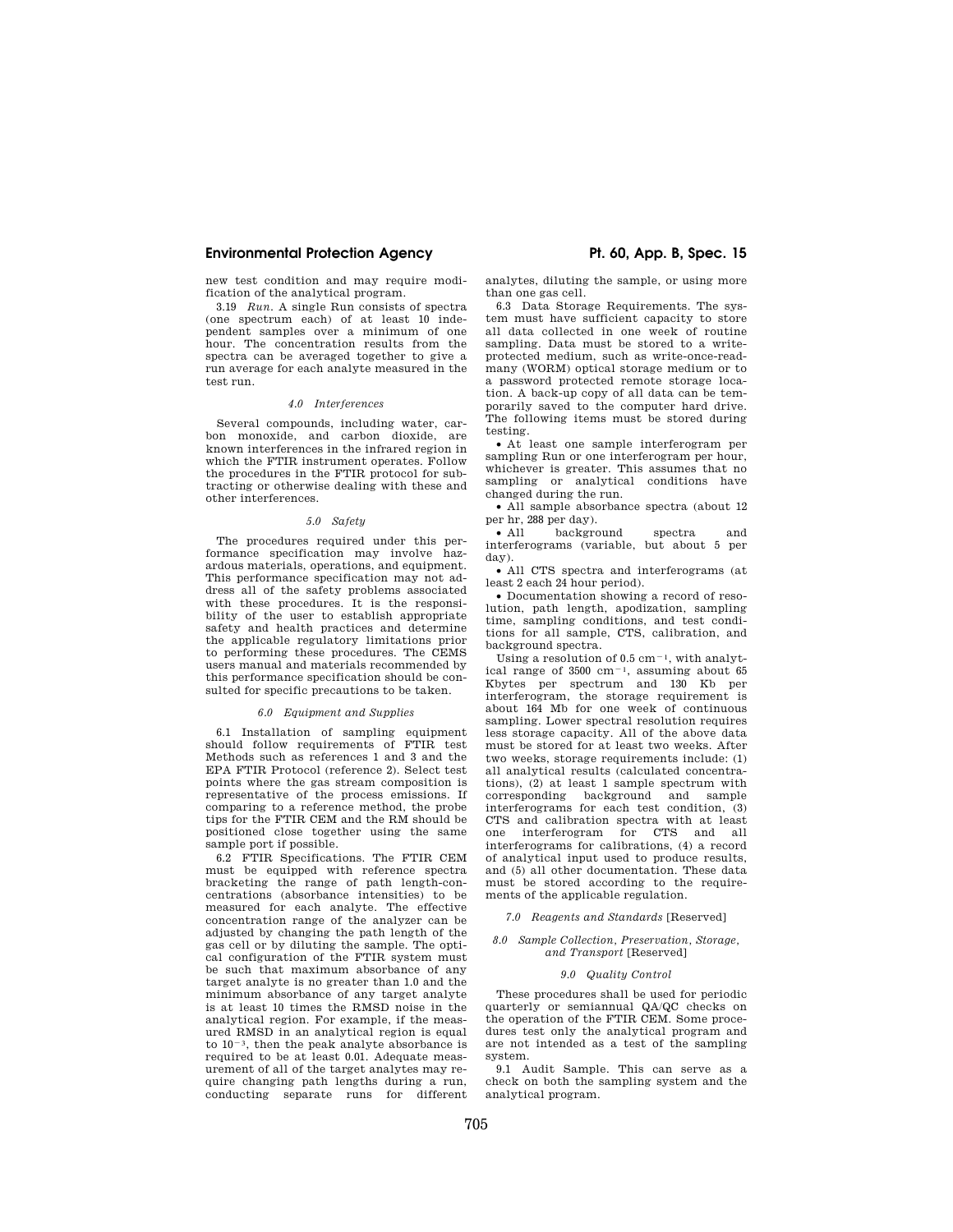9.1.1 Sample Requirements. The audit sample can be a mixture or a single component. It must contain target analyte(s) at approximately the expected flue gas concentration(s). If possible, each mixture component concentration should be NIST traceable (±2 percent accuracy). If a cylinder mixture standard(s) cannot be obtained, then, alternatively, a gas phase standard can be generated from a condensed phase analyte sample. Audit sample contents and concentrations are not revealed to the FTIR CEM operator until after successful completion of procedures in 5.3.2.

9.1.2 Test Procedure. An audit sample is obtained from the Administrator. Spike the audit sample using the analyte spike procedure in Section 11. The audit sample is measured directly by the FTIR system (undiluted) and then spiked into the effluent at a known dilution ratio. Measure a series of spiked and unspiked samples using the same procedures as those used to analyze the stack gas. Analyze the results using Sections 12.1 and 12.2. The measured concentration of each analyte must be within ±5 percent of the expected concentration (plus the uncertainty), *i.e.,* the calculated correction factor must be within 0.93 and 1.07 for an audit with an analyte uncertainty of ±2 percent.

9.2 Audit Spectra. Audit spectra can be used to test the analytical program of the FTIR CEM, but provide no test of the sampling system.

9.2.1 Definition and Requirements. Audit spectra are absorbance spectra that; (1) have been well characterized, and (2) contain absorbance bands of target analyte(s) and potential interferants at intensities equivalent to what is expected in the source effluent. Audit spectra are provided by the administrator without identifying information. Methods of preparing Audit spectra include; (1) mathematically adding sample spectra or adding reference and interferant spectra, (2) obtaining sample spectra of mixtures prepared in the laboratory, or (3) they may be sample spectra collected previously at a similar source. In the last case it must be demonstrated that the analytical results are correct and reproducible. A record associated with each Audit spectrum documents its method of preparation. The documentation must be sufficient to enable an independent analyst to reproduce the Audit spectra.

9.2.2 Test Procedure. Audit spectra concentrations are measured using the FTIR CEM analytical program. Analytical results must be within ±5 percent of the certified audit concentration for each analyte (plus the uncertainty in the audit concentration). If the condition is not met, demonstrate how the audit spectra are unrepresentative of the sample spectra. If the audit spectra are representative, modify the FTIR CEM analytical program until the test requirement is met. Use the new analytical program in sub-

# **Pt. 60, App. B, Spec. 15 40 CFR Ch. I (7–1–09 Edition)**

sequent FTIR CEM analyses of effluent samples.

9.3 Submit Spectra For Independent Analysis. This procedure tests only the analytical program and not the FTIR CEM sampling system. The analyst can submit FTIR CEM spectra for independent analysis by EPA. Requirements for submission include; (1) three representative absorbance spectra (and stored interferograms) for each test period to be reviewed, (2) corresponding CTS spectra, (3) corresponding background spectra and interferograms, (4) spectra of associated spiked samples if applicable, and (5) analytical results for these sample spectra. The an-alyst will also submit documentation of process times and conditions, sampling conditions associated with each spectrum, file names and sampling times, method of analysis and reference spectra used, optical configuration of FTIR CEM including cell path length and temperature, spectral resolution and apodization used for every spectrum. Independent analysis can also be performed on site in conjunction with the FTIR CEM sampling and analysis. Sample spectra are stored on the independent analytical system as they are collected by the FTIR CEM system. The FTIR CEM and the independent analyses are then performed separately. The two analyses will agree to within ±120 percent for each analyte using the procedure in Section 12.3. This assumes both analytical routines have properly accounted for differences in optical path length, resolution, and temperature between the sample spectra and the reference spectra.

### *10.0 Calibration and Standardization*

10.1 Calibration Transfer Standards. For CTS requirements see Section 4.5 of the FTIR Protocol. A well characterized absorbance band in the CTS gas is used to measure the path length and line resolution of the instrument. The CTS measurements made at the beginning of every 24 hour period must agree to within ±5 percent after correction for differences in pressure.

Verify that the frequency response of the instrument and CTS absorbance intensity are correct by comparing to other CTS spectra or by referring to the literature.

10.2 Analyte Calibration. If EPA library reference spectra are not available, use calibration standards to prepare reference spectra according to Section 6 of the FTIR Protocol. A suitable set of analyte reference data includes spectra of at least 2 independent samples at each of at least 2 different concentrations. The concentrations bracket a range that includes the expected analyte absorbance intensities. The linear fit of the reference analyte band areas must have a fractional calibration uncertainty (FCU in Appendix F of the FTIR Protocol) of no greater than 10 percent. For requirements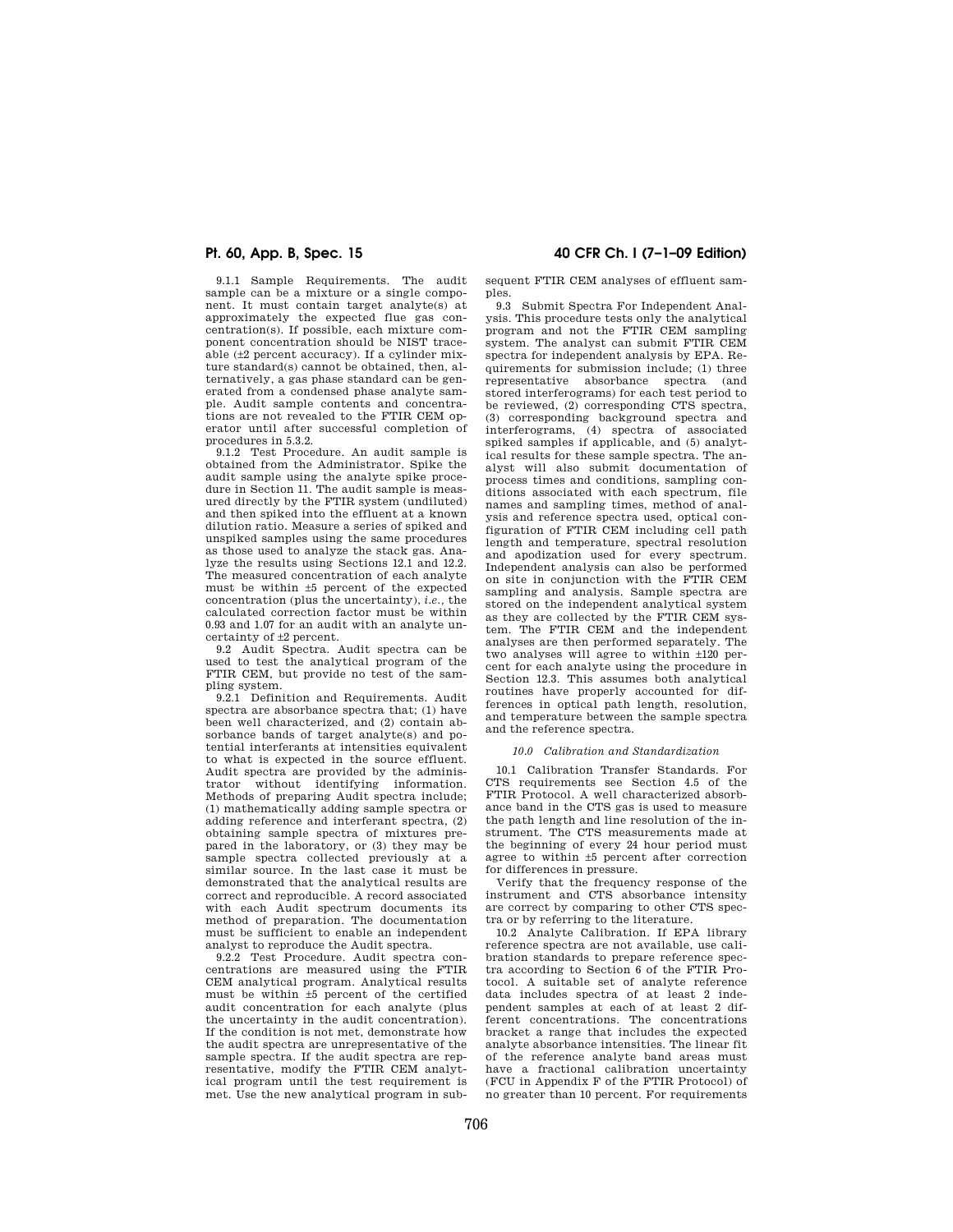of analyte standards refer to Section 4.6 of the FTIR Protocol.

10.3 System Calibration. The calibration standard is introduced at a point on the sampling probe. The sampling system is purged with the calibration standard to verify that the absorbance measured in this way is equal to the absorbance in the analyte calibration. Note that the system calibration gives no indication of the ability of the sampling system to transport the target analyte(s) under the test conditions.

10.4 Analyte Spike. The target analyte(s) is spiked at the outlet of the sampling probe, upstream of the particulate filter, and combined with effluent at a ratio of about 1 part spike to 9 parts effluent. The measured absorbance of the spike is compared to the expected absorbance of the spike plus the analyte concentration already in the effluent. This measures sampling system bias, if any, as distinguished from analyzer bias. It is important that spiked sample pass through all of the sampling system components before analysis.

10.5 Signal-to-Noise Ratio (S/N). The measure of S/N in this performance specification is the root-mean-square (RMS) noise level as given in Appendix C of the FTIR Protocol. The RMS noise level of a contiguous segment of a spectrum is defined as the RMS difference (RMSD) between the n contiguous absorbance values (Ai) which form the segment and the mean value  $(A_M)$  of that segment.

RMSD = 
$$
\sqrt{\left(\frac{1}{n}\right)\sum_{i=1}^{n}(A_i - A_m)^2}
$$
 Eq. 2

A decrease in the S/N may indicate a loss in optical throughput, or detector or interferometer malfunction.

10.6 Background Deviation. The 100 percent baseline must be between 95 and 105 percent transmittance (absorbance of 0.02 to  $-0.02$ ) in every analytical region. When background deviation exceeds this range, a new background spectrum must be collected using nitrogen or other zero gas.

10.7 Detector Linearity. Measure the background and CTS at three instrument aperture settings; one at the aperture setting to be used in the testing, and one each at settings one half and twice the test aperture setting. Compare the three CTS spectra. CTS band areas should agree to within the uncertainty of the cylinder standard. If test aperture is the maximum aperture, collect CTS spectrum at maximum aperture, then close the aperture to reduce the IR through-put by half. Collect a second background and CTS at the smaller aperture setting and compare the spectra as above. Instead of changing the aperture neutral density filters can be used to attenuate the infrared beam. Set up the FTIR system as it will be used in the test

measurements. Collect a CTS spectrum. Use a neutral density filter to attenuate the infrared beam (either immediately after the source or the interferometer) to approximately 1⁄2 its original intensity. Collect a second CTS spectrum. Use another filter to attenuate the infrared beam to approximately 1⁄4 its original intensity. Collect a third background and CTS spectrum. Compare the CTS spectra as above. Another check on linearity is to observe the single beam background in frequency regions where the optical configuration is known to have a zero response. Verify that the detector response is ''flat'' and equal to zero in these regions. If detector response is not linear, decrease aperture, or attenuate the infrared beam. Repeat the linearity check until system passes the requirement.

#### *11.0 Analytical Procedure*

11.1 Initial Certification. First, perform the evaluation procedures in Section 6.0 of the FTIR Protocol. The performance of an FTIR CEM can be certified upon installation using EPA Method 301 type validation (40 CFR, Part 63, Appendix A), or by comparison to a reference Method if one exists for the target analyte(s). Details of each procedure are given below. Validation testing is used for initial certification upon installation of a new system. Subsequent performance checks can be performed with more limited analyte spiking. Performance of the analytical program is checked initially, and periodically as required by EPA, by analyzing audit spectra or audit gases.

11.1.1 Validation. Use EPA Method 301 type sampling (reference 4, Section 5.3 of Method 301) to validate the FTIR CEM for measuring the target analytes. The analyte spike procedure is as follows: (1) a known concentration of analyte is mixed with a known concentration of a non-reactive tracer gas, (2) the undiluted spike gas is sent directly to the FTIR cell and a spectrum of this sample is collected, (3) pre-heat the spiked gas to at least the sample line temperature, (4) introduce spike gas at the back of the sample probe upstream of the particulate filter, (5) spiked effluent is carried through all sampling components downstream of the probe, (6) spike at a ratio of roughly 1 part spike to 9 parts flue gas (or more dilute), (7) the spike-to-flue gas ratio is estimated by comparing the spike flow to the total sample flow, and (8) the spike ratio is verified by comparing the tracer concentration in spiked flue gas to the tracer concentration in undiluted spike gas. The analyte flue gas concentration is unimportant as long as the spiked component can be measured and the sample matrix (including interferences) is similar to its composition under test conditions. Validation can be performed using a single FTIR CEM analyzing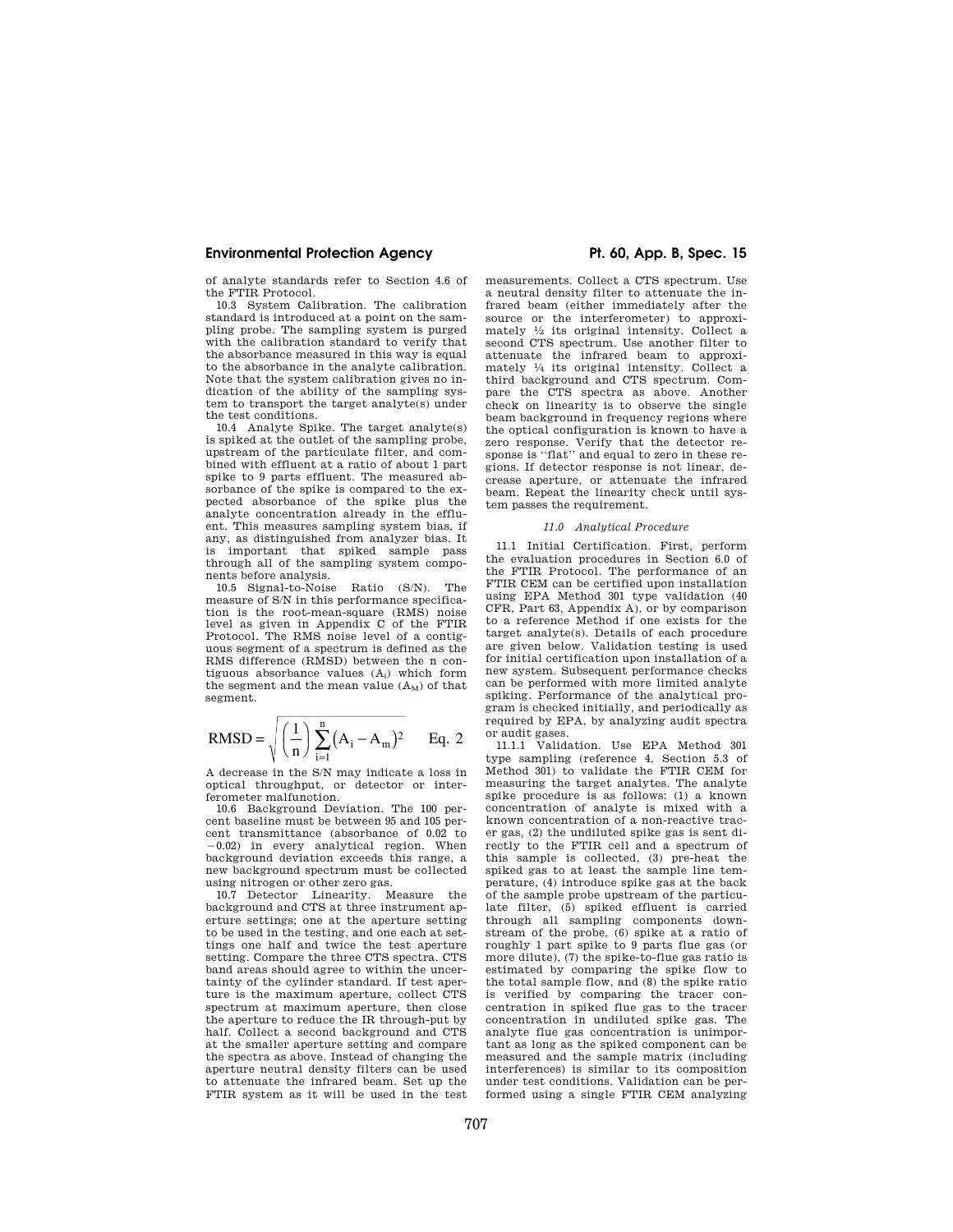sample spectra collected sequentially. Since flue gas analyte (unspiked) concentrations can vary, it is recommended that two separate sampling lines (and pumps) are used; one line to carry unspiked flue gas and the other line to carry spiked flue gas. Even with two sampling lines the variation in unspiked concentration may be fast compared to the interval between consecutive measurements. Alternatively, two FTIR CEMs can be operated side-by-side, one measuring spiked sample, the other unspiked sample. In this arrangement spiked and unspiked measurements can be synchronized to minimize the affect of temporal variation in the unspiked analyte concentration. In either sampling arrangement, the interval between measured concentrations used in the statistical analysis should be, at least, 5 cell volumes (5 \* TC in equation 1). A validation run consists of, at least, 24 independent analytical results, 12 spiked and 12 unspiked samples. See Section 3.17 for definition of an ''inde-pendent'' analytical result. The results are analyzed using Sections 12.1 and 12.2 to determine if the measurements passed the validation requirements. Several analytes can be spiked and measured in the same sampling run, but a separate statistical analysis is performed for each analyte. In lieu of 24 independent measurements, averaged results can be used in the statistical analysis. In this procedure, a series of consecutive spiked measurements are combined over a sampling period to give a single average result. The related unspiked measurements are averaged in the same way. The minimum 12 spiked and 12 unspiked result averages are obtained by averaging measurements over subsequent sampling periods of equal duration. The averaged results are grouped together and statistically analyzed using Section 12.2.

11.1.1.1 Validation with a Single Analyzer and Sampling Line. If one sampling line is used, connect the sampling system components and purge the entire sampling system and cell with at least 10 cell volumes of sample gas. Begin sampling by collecting spectra of 2 independent unspiked samples. Introduce the spike gas into the back of the probe, upstream of the particulate filter. Allow 10 cell volumes of spiked flue gas to purge the cell and sampling system. Collect spectra of 2 independent spiked samples. Turn off the spike flow and allow 10 cell volumes of unspiked flue gas to purge the FTIR cell and sampling system. Repeat this procedure 6 times until the 24 samples are collected. Spiked and unspiked samples can also be measured in groups of 4 instead of in pairs. Analyze the results using Sections 12.1 and 12.2. If the statistical analysis passes the validation criteria, then the validation is completed. If the results do not pass the validation, the cause may be that temporal variations in the analyte sample gas concentration are fast relative to the interval between

# **Pt. 60, App. B, Spec. 15 40 CFR Ch. I (7–1–09 Edition)**

measurements. The difficulty may be avoided by: (1) Averaging the measurements over long sampling periods and using the averaged results in the statistical analysis, (2) modifying the sampling system to reduce TC by, for example, using a smaller volume cell or increasing the sample flow rate, (3) using two sample lines (4) use two analyzers to perform synchronized measurements. This performance specification permits modifications in the sampling system to minimize TC if the other requirements of the validation sampling procedure are met.

11.1.1.2 Validation With a Single Analyzer and Two Sampling Lines. An alternative sampling procedure uses two separate sample lines, one carrying spiked flue gas, the other carrying unspiked gas. A valve in the gas distribution manifold allows the operator to choose either sample. A short heated line connects the FTIR cell to the 3-way valve in the manifold. Both sampling lines are continuously purged. Each sample line has a rotameter and a bypass vent line after the rotameter, immediately upstream of the valve, so that the spike and unspiked sample flows can each be continuously monitored. Begin sampling by collecting spectra of 2 independent unspiked samples. Turn the sampling valve to close off the unspiked gas flow and allow the spiked flue gas to enter the FTIR cell. Isolate and evacuate the cell and fill with the spiked sample to ambient pressure. (While the evacuated cell is filling, prevent air leaks into the cell by making sure that the spike sample rotameter always indicates that a portion of the flow is directed out the by-pass vent.) Open the cell outlet valve to allow spiked sample to continuously flow through the cell. Measure spectra of 2 independent spiked samples. Repeat this procedure until at least 24 samples are collected.

11.1.1.3 Synchronized Measurements With Two Analyzers. Use two FTIR analyzers, each with its own cell, to perform synchronized spiked and unspiked measurements. If possible, use a similar optical configuration for both systems. The optical configurations are compared by measuring the same CTS gas with both analyzers. Each FTIR system uses its own sampling system including a separate sampling probe and sampling line. A common gas distribution manifold can be used if the samples are never mixed. One sampling system and analyzer measures spiked effluent. The other sampling system and analyzer measures unspiked flue gas. The two systems are synchronized so that each measures spectra at approximately the same times. The sample flow rates are also synchronized so that both sampling rates are approximately the same  $(TC_1 - TC_2$  in equation 1). Start both systems at the same time. Collect spectra of at least 12 independent samples with each (spiked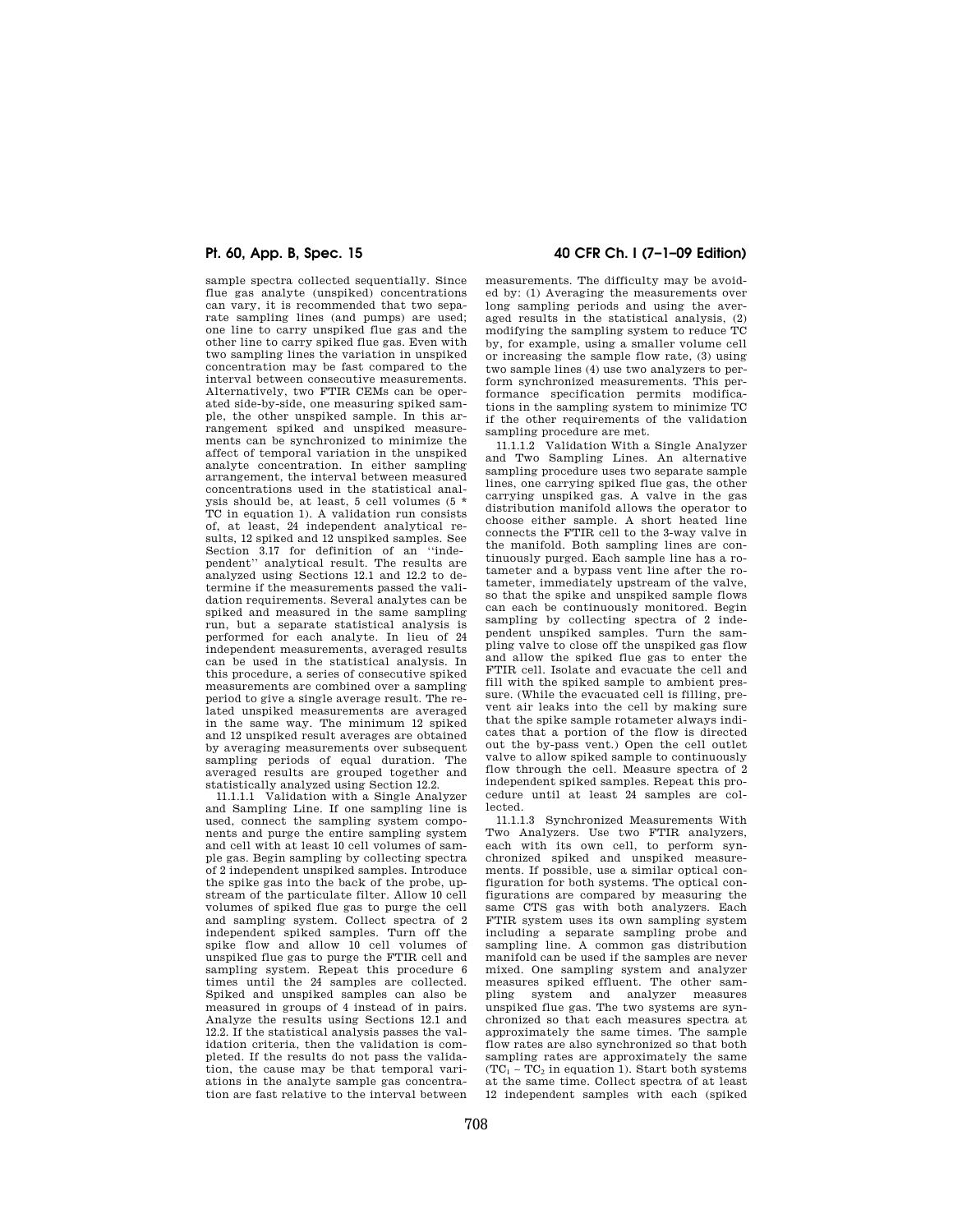and unspiked) system to obtain the minimum 24 measurements. Analyze the analytical results using Sections 12.1 and 12.2. Run averages can be used in the statistical analysis instead of individual measurements.

11.1.1.4 Compare to a Reference Method (RM). Obtain EPA approval that the method qualifies as an RM for the analyte(s) and the  $\,$ source to be tested. Follow the published procedures for the RM in preparing and setting up equipment and sampling system, performing measurements, and reporting results. Since FTIR CEMS have multicomponent capability, it is possible to perform more than one RM simultaneously, one for each target analyte. Conduct at least 9 runs where the FTIR CEM and the RM are sampling simultaneously. Each Run is at least 30 minutes long and consists of spectra of at least 5 independent FTIR CEM samples and the corresponding RM measurements. If more than 9 runs are conducted, the analyst may eliminate up to 3 runs from the analysis if at least 9 runs are used.

11.1.1.4.1 RMs Using Integrated Sampling. Perform the RM and FTIR CEM sampling simultaneously. The FTIR CEM can measure spectra as frequently as the analyst chooses (and should obtain measurements as frequently as possible) provided that the measurements include spectra of at least 5 independent measurements every 30 minutes. Concentration results from all of the FTIR CEM spectra within a run may be averaged for use in the statistical comparison even if all of the measurements are not independent. When averaging the FTIR CEM concentrations within a run, it is permitted to exclude some measurements from the average provided the minimum of 5 independent measurements every 30 minutes are included: The Run average of the FTIR CEM measurements depends on both the sample flow rate and the measurement frequency (MF). The run average of the RM using the integrated sampling method depends primarily on its sampling rate. If the target analyte concentration fluctuates significantly, the contribution to the run average of a large fluctuation depends on the sampling rate and measurement frequency, and on the duration and magnitude of the fluctuation. It is, therefore, important to carefully select the sampling rate for both the FTIR CEM and the RM and the measurement frequency for the FTIR CEM. The minimum of 9 run averages can be compared according to the relative accuracy test procedure in Performance Specification 2 for  $\mathrm{SO}_2$  and  $\mathrm{NO}_X$  CEMs (40 CFR, Part 60, App. B).

11.1.1.4.2 RMs Using a Grab Sampling Technique. Synchronize the RM and FTIR CEM measurements as closely as possible. For a grab sampling RM record the volume collected and the exact sampling period for each sample. Synchronize the FTIR CEM so that the FTIR measures a spectrum of a similar cell volume at the same time as the

RM grab sample was collected. Measure at least 5 independent samples with both the FTIR CEM and the RM for each of the minimum 9 Runs. Compare the Run concentration averages by using the relative accuracy analysis procedure in 40 CFR, Part 60, App. B.

11.1.1.4.3 Continuous Emission Monitors (CEMs) as RMs. If the RM is a CEM, synchronize the sampling flow rates of the RM and the FTIR CEM. Each run is at least 1 hour long and consists of at least 10 FTIR CEM measurements and the corresponding 10 RM measurements (or averages). For the statistical comparison use the relative accuracy analysis procedure in 40 CFR, Part 60, App. B. If the RM time constant is  $<\frac{1}{2}$  the FTIR CEM time constant, brief fluctuations in analyte concentrations which are not adequately measured with the slower FTIR CEM time constant can be excluded from the run average along with the corresponding RM measurements. However, the FTIR CEM run average must still include at least 10 measurements over a 1-hr period.

#### *12.0 Calculations and Data Analysis*

12.1 Spike Dilution Ratio, Expected Concentration. The Method 301 bias is calculated as follows.

$$
B = S_m - M_m - CS \qquad Eq. 3
$$

Where:

B=Bias at the spike level

Sm=Mean of the observed spiked sample concentrations

Mm=Mean of the observed unspiked sample concentrations

CS=Expected value of the spiked concentration.

The CS is determined by comparing the SF<sup>6</sup> tracer concentration in undiluted spike gas to the  $SF<sub>6</sub>$  tracer concentrations in the spiked samples;

$$
DF = \frac{[SF_6]_{direct}}{[SF_6]_{spiked}} \qquad Eq. 4
$$

The expected concentration (CS) is the measured concentration of the analyte in undiluted spike gas divided by the dilution factor

$$
CS = \frac{[anal]_{dir}}{DF} \qquad Eq. 5
$$

Where:

[anal]<sub>dir</sub>=The analyte concentration in undiluted spike gas measured directly by filling the FTIR cell with the spike gas.

If the bias is statistically significant (Section 12.2), Method 301 requires that a correction factor, CF, be multiplied by the analytical results, and that  $0.7 \leq CF \leq 1.3$ .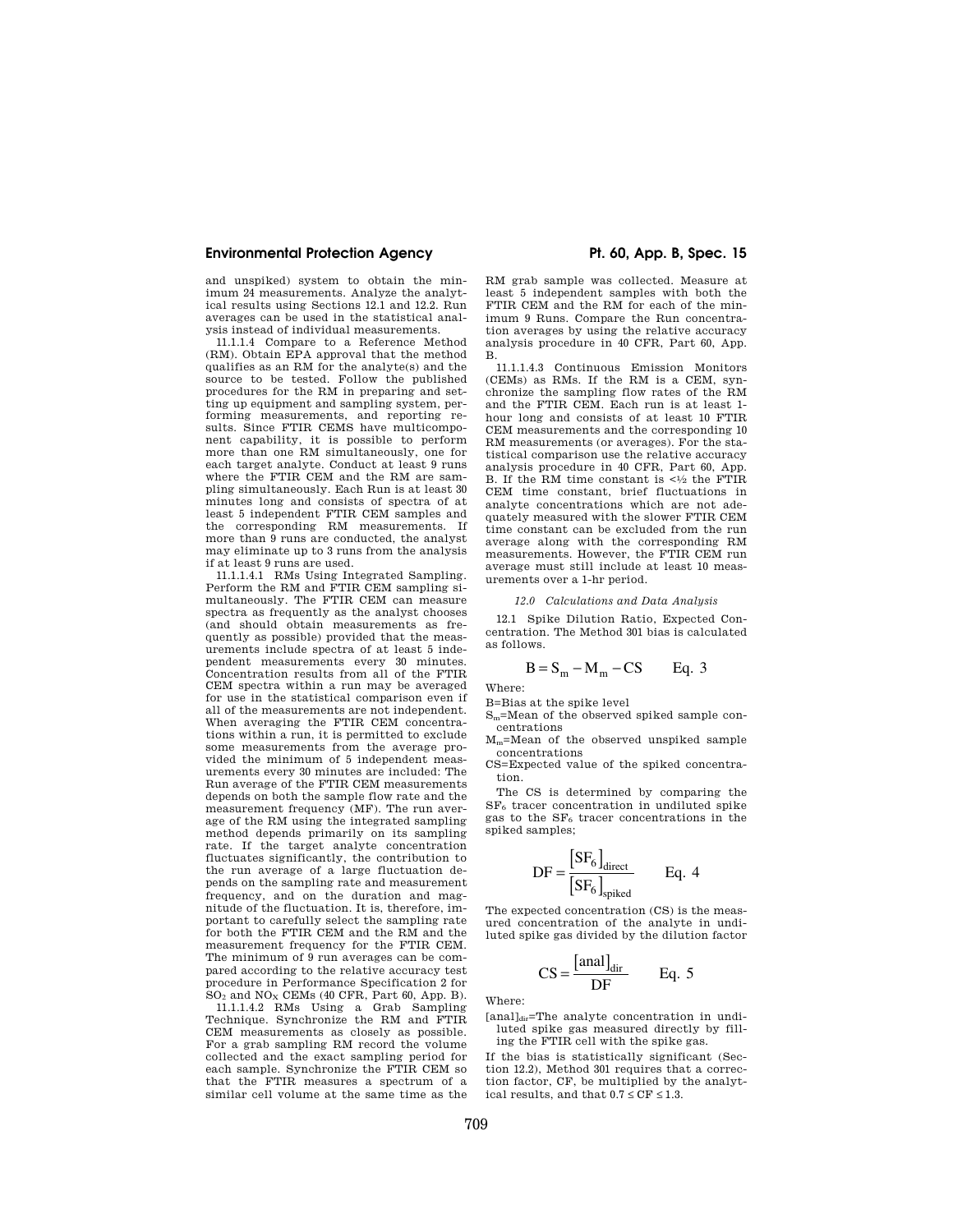**Pt. 60, App. B, Spec. 15 40 CFR Ch. I (7–1–09 Edition)** 

$$
CF = \frac{1}{1 + \frac{B}{CS}} \qquad Eq.
$$

6

12.2 Statistical Analysis of Validation Measurements. Arrange the independent measurements (or measurement averages) as in Table 1. More than 12 pairs of measure-ments can be analyzed. The statistical analysis follows EPA Method 301, Section 6.3. Section 12.1 of this performance specification shows the calculations for the bias, expected spike concentration, and correction factor. This Section shows the determination of the

statistical significance of the bias. Determine the statistical significance of the bias at the 95 percent confidence level by calculating the t-value for the set of measurements. First, calculate the differences,  $d_i$ , for each pair of spiked and each pair of unspiked measurements. Then calculate the standard deviation of the spiked pairs of measurements.

$$
SD_s = \sqrt{\frac{\sum d_i 2}{2n}} \qquad Eq. 7
$$

Where:

di=The differences between pairs of spiked measurements.

 $SD_s$ =The standard deviation in the d<sub>i</sub> values.

n=The number of spiked pairs, 2n=12 for the minimum of 12 spiked and 12 unspiked measurements.

Calculate the relative standard deviation, RSD, using SD<sup>s</sup> and the mean of the spiked concentrations,  $S_m$ . The RSD must be ≤50%.

$$
RSD = \left(\frac{SD}{S_m}\right) \qquad Eq. 8
$$

Repeat the calculations in equations 7 and 8 to determine SD<sup>u</sup> and RSD, respectively, for the unspiked samples. Calculate the standard deviation of the mean using SD<sub>s</sub> and SD<sub>u</sub> from equation 7.

$$
SD = \sqrt{SD_s 2 + SD_u 2}
$$
 Eq. 9

The t-statistic is calculated as follows to test the bias for statistical significance;

$$
t = \frac{|B|}{SDM}
$$
 Eq. 10

where the bias, B, and the correction factor, CF, are given in Section 12.1. For 11 degrees of freedom, and a one-tailed distribution,

Method 301 requires that t $\leq 2.201.$  If the t-statistic indicates the bias is statistically significant, then analytical measurements must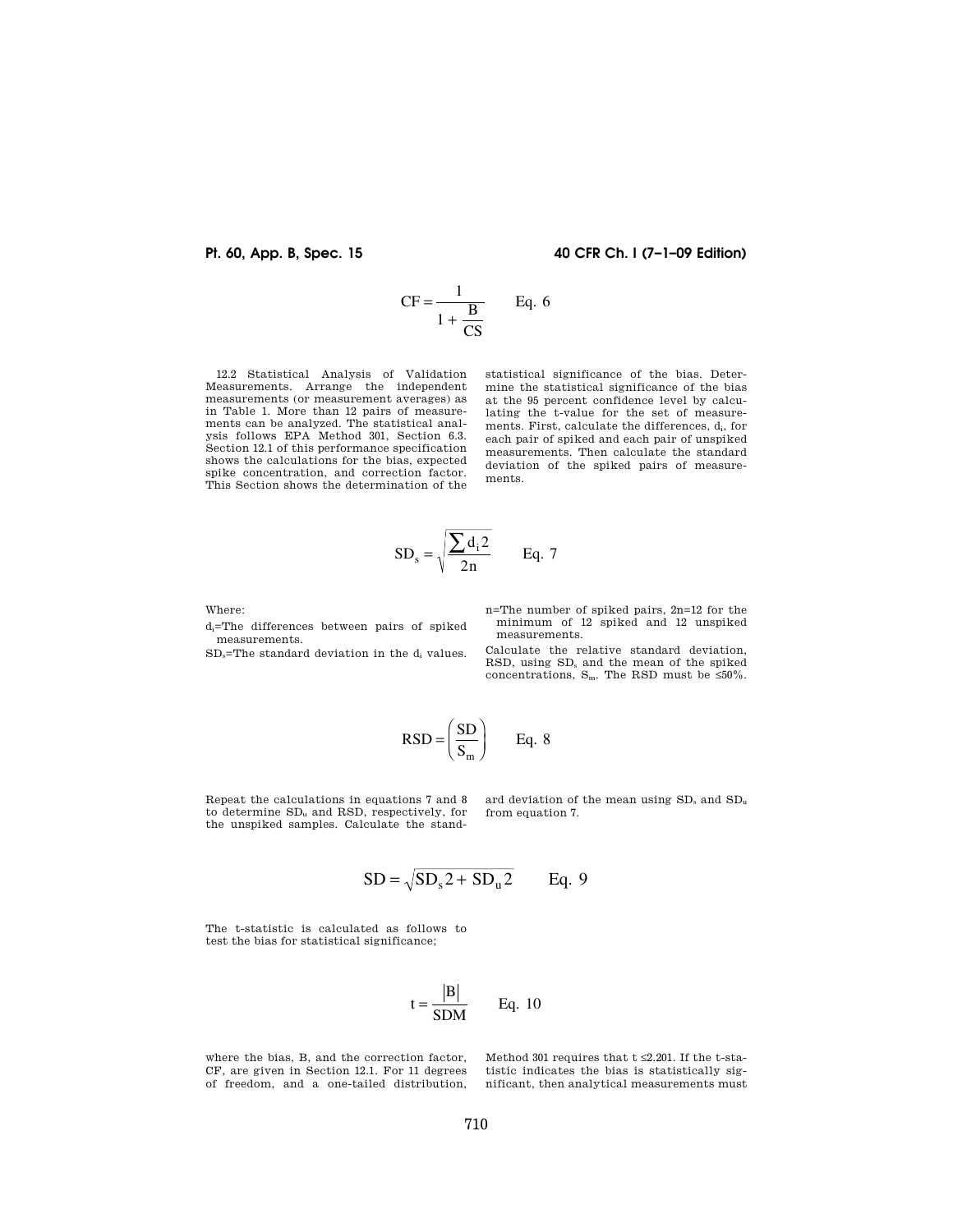be multiplied by the correction factor. There is no limitation on the number of measurements, but there must be at least 12 independent spiked and 12 independent unspiked measurements. Refer to the t-distribution (Table 2) at the 95 percent confidence level and appropriate degrees of freedom for the critical t-value.

# *16.0 References*

1. Method 318, 40 CFR, Part 63, Appendix A (Draft), ''Measurement of Gaseous Formaldehyde, Phenol and Methanol Emissions by FTIR Spectroscopy,'' EPA Contract No. 68D20163, Work Assignment 2–18, February, 1995.

2. ''EPA Protocol for the Use of Extractive Fourier Transform Infrared (FTIR) Spectrometry in Analyses of Gaseous Emissions from Stationary Industrial Sources,'' February, 1995.

3. ''Measurement of Gaseous Organic and Inorganic Emissions by Extractive FTIR Spectroscopy,'' EPA Contract No. 68–D2–0165, Work Assignment 3–08.

4. ''Method 301—Field Validation of Pollutant Measurement Methods from Various Waste Media,'' 40 CFR 63, App A.

*17.0 Tables, Diagrams, Flowcharts, and Validation Data* 

| TABLE 1-ARRANGEMENT OF VALIDATION MEASUREMENTS FOR STATISTICAL ANALYSIS |  |  |  |
|-------------------------------------------------------------------------|--|--|--|
|-------------------------------------------------------------------------|--|--|--|

| Measurement<br>(or average) | Time | Spiked<br>(ppm) | $d_i$ spiked      | Unspiked<br>(ppm) | $d_i$ unspiked    |
|-----------------------------|------|-----------------|-------------------|-------------------|-------------------|
|                             |      | $S_1$           |                   | $U_1$             |                   |
|                             |      | S <sub>2</sub>  | $S_2 - S_1$       | $U_2$             | $U_2 - U_1$       |
|                             |      | $S_3$           |                   | $U_3$             |                   |
|                             |      | $S_4$           | $S_4 - S_3$       | $U_4$             | $U_4-U_3$         |
|                             |      | $S_5$           |                   | $U_5$             |                   |
|                             |      | $S_6$           | $S_6 - S_5$       | $U_6$             | $U_6 - U_5$       |
|                             |      | $S_7$           |                   | $U_7$             |                   |
|                             |      | $S_8$           | $S_8 - S_7$       | $U_{8}$           | $U_8-U_7$         |
|                             |      | $S_9$           |                   | U <sub>9</sub>    |                   |
|                             |      | $S_{10}$        | $S_{10} - S_9$    | $U_{10}$          | $U_{10} - U_9$    |
|                             |      | $S_{11}$        |                   | $U_{11}$          |                   |
|                             |      | $S_{12}$        | $S_{12} - S_{11}$ | $U_{12}$          | $U_{12} - U_{11}$ |
|                             |      | $S_{\rm m}$     |                   | $M_{\rm m}$       |                   |

TABLE 2—T=VALUES

| $n-1a$ | $t - value$ | $n-1$ a | $t - value$ | $n-1a$ | $t - value$ | $n-1a$ | $t - value$ |
|--------|-------------|---------|-------------|--------|-------------|--------|-------------|
| 11     | 2.201       | 17      | 2.110       | 23     | 2.069       | 29     | 2.045       |
| 12     | 2.179       | 18      | 2.101       | 24     | 2.064       | 30     | 2.042       |
| 13     | 2.160       | 19      | 2.093       | 25     | 2.060       | 40     | 2.021       |
| 14     | 2.145       | 20      | 2.086       | 26     | 2.056       | 60     | 2.000       |
| 15     | 2.131       | 21      | 2.080       | 27     | 2.052       | 120    | 1.980       |
| 16     | 2.120       | 22      | 2.074       | 28     | 2.048       | 8      | 1.960       |
|        |             |         |             |        |             |        |             |

<sup>(a)</sup>n is the number of independent pairs of measurements (a pair consists of one spiked and its corresponding unspiked meas-<br>urement). Either discreet (independent) measurements in a single run, or run averages can be use

PERFORMANCE SPECIFICATION 16—SPECIFICA-TIONS AND TEST PROCEDURES FOR PRE-DICTIVE EMISSION MONITORING SYSTEMS IN STATIONARY SOURCES

# *1.0 Scope and Application*

1.1 *Does this performance specification apply to me?* If you, the source owner or operator, intend to use (with any necessary approvals)

a predictive emission monitoring system (PEMS) to show compliance with your emission limitation under 40 CFR 60, 61, or 63, you must use the procedures in this performance specification (PS) to determine whether your PEMS is acceptable for use in demonstrating compliance with applicable requirements. Use these procedures to certify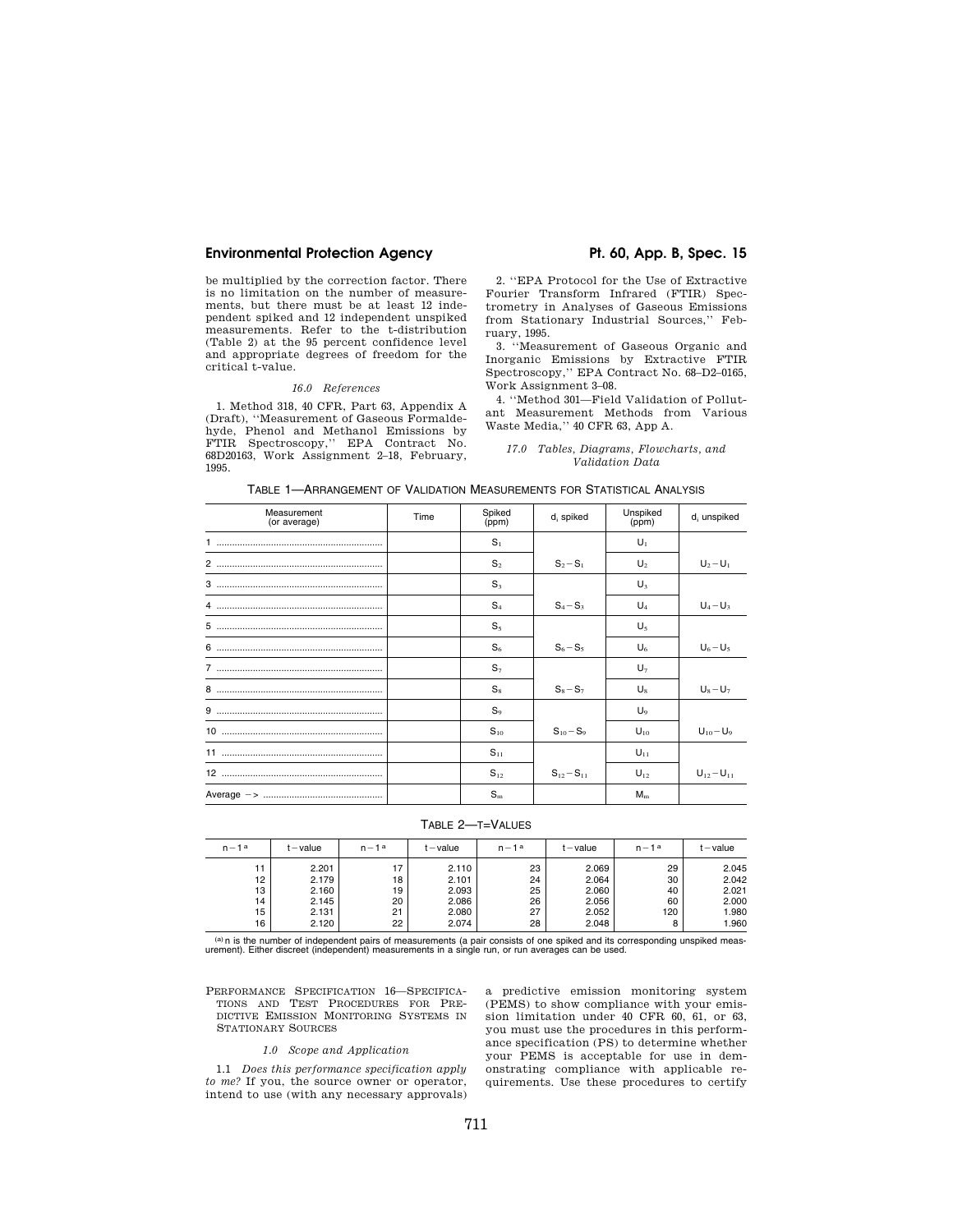your PEMS after initial installation and periodically thereafter to ensure the PEMS is operating properly. If your PEMS contains a diluent  $(0<sub>2</sub>$  or  $C<sub>0</sub>$ ) measuring component and your emissions limitation is in units that require a diluent measurement (*e.g.* lbs/mm Btu), the diluent component must be tested as well. These specifications apply to PEMS that are installed under 40 CFR 60, 61, and 63 after the effective date of this performance specification. These specifications do not apply to parametric monitoring systems. these are covered under PS–17.

1.1.1 *How do I certify my PEMS after it is installed*? PEMS must pass a relative accuracy (RA) test and accompanying statistical tests in the initial certification test to be acceptable for use in demonstrating compliance with applicable requirements. Ongoing quality assurance tests also must be conducted to ensure the PEMS is operating properly. An ongoing sensor evaluation procedure must be in place before the PEMS certification is complete. The amount of testing and data validation that is required depends upon the regulatory needs, *i.e.*, whether precise quantification of emissions will be needed or whether indication of exceedances of some regulatory threshold will suffice. Performance criteria are more rigorous for PEMS used in determining continual compliance with an emission limit than those used to measure excess emissions. You must perform the initial certification test on your PEMS before reporting any PEMS data as quality-assured.

1.1.2 *Is other testing required after certification*? After you initially certify your PEMS, you must pass additional periodic performance checks to ensure the long-term quality of data. These periodic checks are listed in the table in Section 9. You are always responsible for properly maintaining and operating your PEMS.

#### *2.0 Summary of Performance Specification*

The following performance tests are required in addition to other equipment and measurement location requirements.

2.1 Initial PEMS Certification.

2.1.1 Excess Emissions PEMS. For a PEMS that is used for excess emission reporting, the owner or operator must perform a minimum 9-run, 3-level (3 runs at each level) RA test (see Section 8.2).

2.1.2 Compliance PEMS. For a PEMS that is used for continual compliance standards, the owner or operator must perform a minimum 27-run, 3-level (9 runs at each level) RA test (see Section 8.2). Additionally, the data must be evaluated for bias and by Ftest and correlation analysis.

2.2 Periodic Quality Assurance (QA) Assessments. Owners and operators of all PEMS are required to conduct quarterly relative accuracy audits (RAA) and yearly relative accuracy test audits (RATA) to assess

# **Pt. 60, App. B, Spec. 15 40 CFR Ch. I (7–1–09 Edition)**

ongoing PEMS operation. The frequency of these periodic assessments may be shortened by successful operation during a prior year.

#### *3.0 Definitions*

The following definitions apply:

3.1 *Centroidal Area* means that area in the center of the stack (or duct) comprising no more than 1 percent of the stack cross-sectional area and having the same geometric shape as the stack.

3.2 *Data Recorder* means the equipment that provides a permanent record of the PEMS output. The data recorder may include automatic data reduction capabilities and may include electronic data records, paper records, or a combination of electronic data and paper records.

3.3 *Defective sensor* means a sensor that is responsible for PEMS malfunction or that operates outside the approved operating envelope. A defective sensor may be functioning properly, but because it is operating outside the approved operating envelope, the resulting predicted emission is not validated.

3.4 *Diluent PEMS* means the total equipment required to predict a diluent gas concentration or emission rate.

3.5 *Operating envelope* means the defined range of a parameter input that is established during PEMS development. Emission data generated from parameter inputs that are beyond the operating envelope are not considered quality assured and are therefore unacceptable.

3.6 *PEMS* means all of the equipment required to predict an emission concentration or emission rate. The system may consist of any of the following major subsystems: sensors and sensor interfaces, emission model, algorithm, or equation that uses process data to generate an output that is proportional to the emission concentration or emission rate, diluent emission model, data recorder, and sensor evaluation system. Systems that use fewer than 3 variables do not qualify as PEMS unless the system has been specifically approved by the Administrator for use as a PEMS. A PEMS may predict emissions data that are corrected for diluent if the relative accuracy and relevant QA tests are passed in the emission units corrected for diluent. Parametric monitoring systems that serve as indicators of compliance and have *parametric* limits but do not predict emissions to comply with an *emissions* limit are not included in this definition.

3.7 *PEMS training* means the process of developing or confirming the operation of the PEMS against a reference method under specified conditions.

3.8 *Quarter* means a quarter of a calendar year in which there are at least 168 unit operating hours.

3.9 *Reconciled Process Data* means substitute data that are generated by a sensor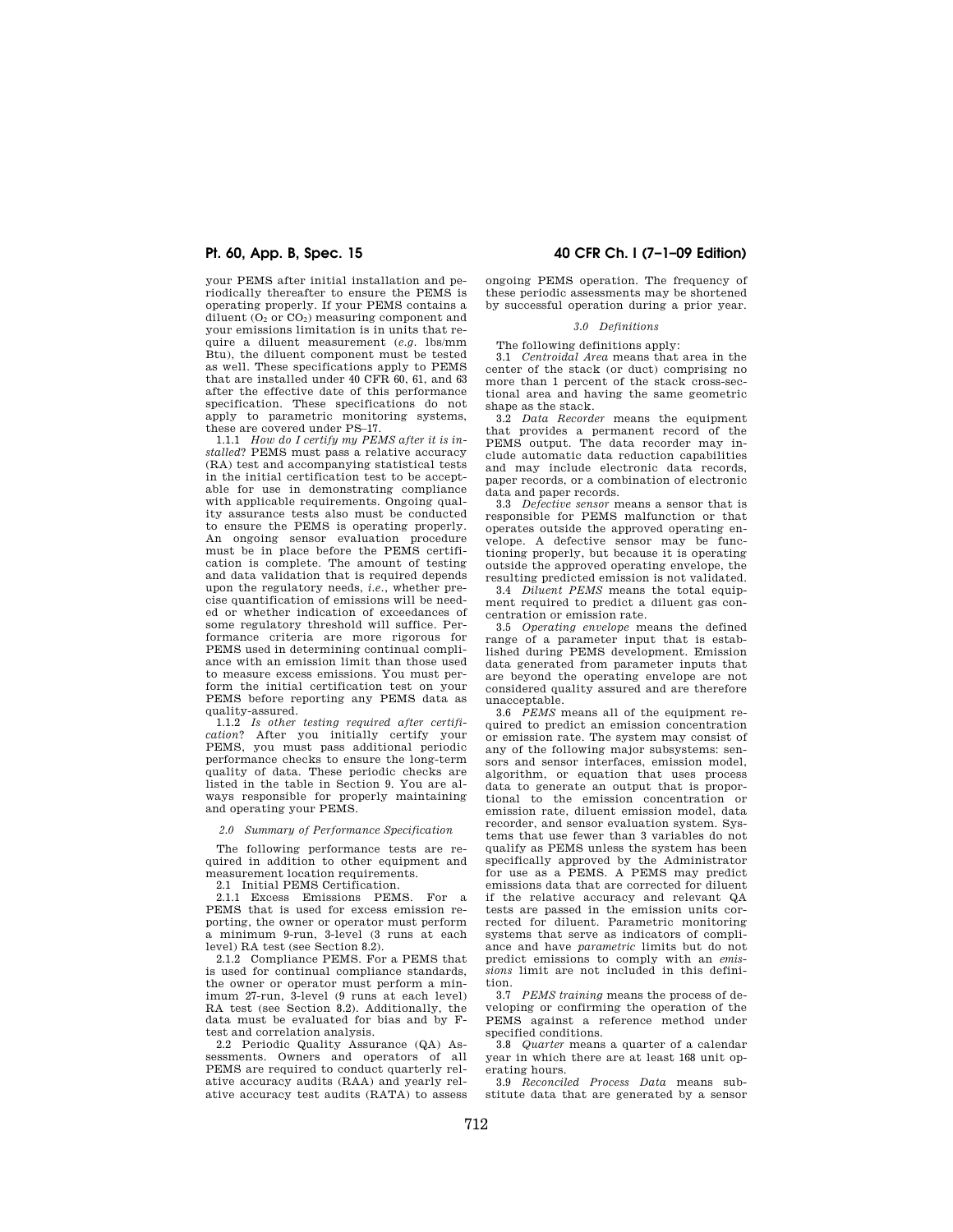evaluation system to replace that of a failed sensor. Reconciled process data may not be used without approval from the Administrator.

3.10 *Relative Accuracy* means the accuracy of the PEMS when compared to a reference method (RM) at the source. The RA is the average difference between the pollutant PEMS and RM data for a specified number of comparison runs plus a 2.5 percent confidence coefficient, divided by the average of the RM tests. For a diluent PEMS, the RA may be expressed as a percentage of absolute difference between the PEMS and RM. Alternative specifications are given for units that have very low emissions.

3.11 *Relative Accuracy Audit* means a quarterly audit of the PEMS against a portable analyzer meeting the requirements of ASTM D6522–00 or a RM for a specified number of runs. A RM may be used in place of the portable analyzer for the RAA.

3.12 *Relative Accuracy Test Audit* means a RA test that is performed at least once every four calendar quarters after the initial certification test while the PEMS is operating at the normal operating level.

3.13 *Reference Value* means a PEMS baseline value that may be established by RM testing under conditions when all sensors are functioning properly. This reference value may then be used in the sensor evaluation system or in adjusting new sensors.

3.14 *Sensor Evaluation System* means the equipment or procedure used to periodically assess the quality of sensor input data. This system may be a sub-model that periodically cross-checks sensor inputs among themselves or any other procedure that checks sensor integrity at least daily (when operated for more than one hour in any calendar day).

3.15 *Sensors and Sensor Interface* means the equipment that measures the process input signals and transports them to the emission prediction system.

### *4.0 Interferences [Reserved]*

#### *5.0 Safety [Reserved]*

#### *6.0 Equipment and Supplies*

6.1 PEMS Design. You must detail the design of your PEMS and make this available in reports and for on-site inspection. You must also establish the following, as applicable:

6.1.1 Number of Input Parameters. An acceptable PEMS will normally use three or more input parameters. You must obtain the Administrator's permission on a case-by-case basis if you desire to use a PEMS having fewer than three input parameters.

6.1.2 Parameter Operating Envelopes. Before you evaluate your PEMS through the certification test, you must specify the input parameters your PEMS uses, define their range of minimum and maximum values (operating envelope), and demonstrate the integrity of the parameter operating envelope using graphs and data from the PEMS development process, vendor information, or engineering calculations, as appropriate. If you operate the PEMS beyond these envelopes at any time after the certification test, the data generated during this condition will not be acceptable for use in demonstrating compliance with applicable requirements. If these parameter operating envelopes are not clearly defined and supported by development data, the PEMS operation will be limited to the range of parameter inputs encountered during the certification test until the PEMS has a new operating envelope established.

6.1.3 Source-Specific Operating Conditions. Identify any source-specific operating conditions, such as fuel type, that affect the output of your PEMS. You may only use the PEMS under the source-specific operating conditions it was certified for.

6.1.4 Ambient Conditions. You must explain whether and how ambient conditions and seasonal changes affect your PEMS. Some parameters such as absolute ambient humidity cannot be manipulated during a test. The effect of ambient conditions such as humidity on the pollutant concentration must be determined and this effect extrapolated to include future anticipated conditions. Seasonal changes and their effects on the PEMS must be evaluated unless you can show that such effects are negligible.

6.1.5 PEMS Principle of Operation. If your PEMS is developed on the basis of known physical principles, you must identify the specific physical assumptions or mathematical manipulations that support its operation. If your PEMS is developed on the basis of linear or nonlinear regression analysis, you must make available the paired data (preferably in graphic form) used to develop or train the model.

6.1.6 Data Recorder Scale. If you are not using a digital recorder, you must choose a recorder scale that accurately captures the desired range of potential emissions. The lower limit of your data recorder's range must be no greater than 20 percent of the applicable emission standard (if subject to an emission standard). The upper limit of your data recorder's range must be determined using the following table. If you obtain approval first, you may use other lower and upper recorder limits.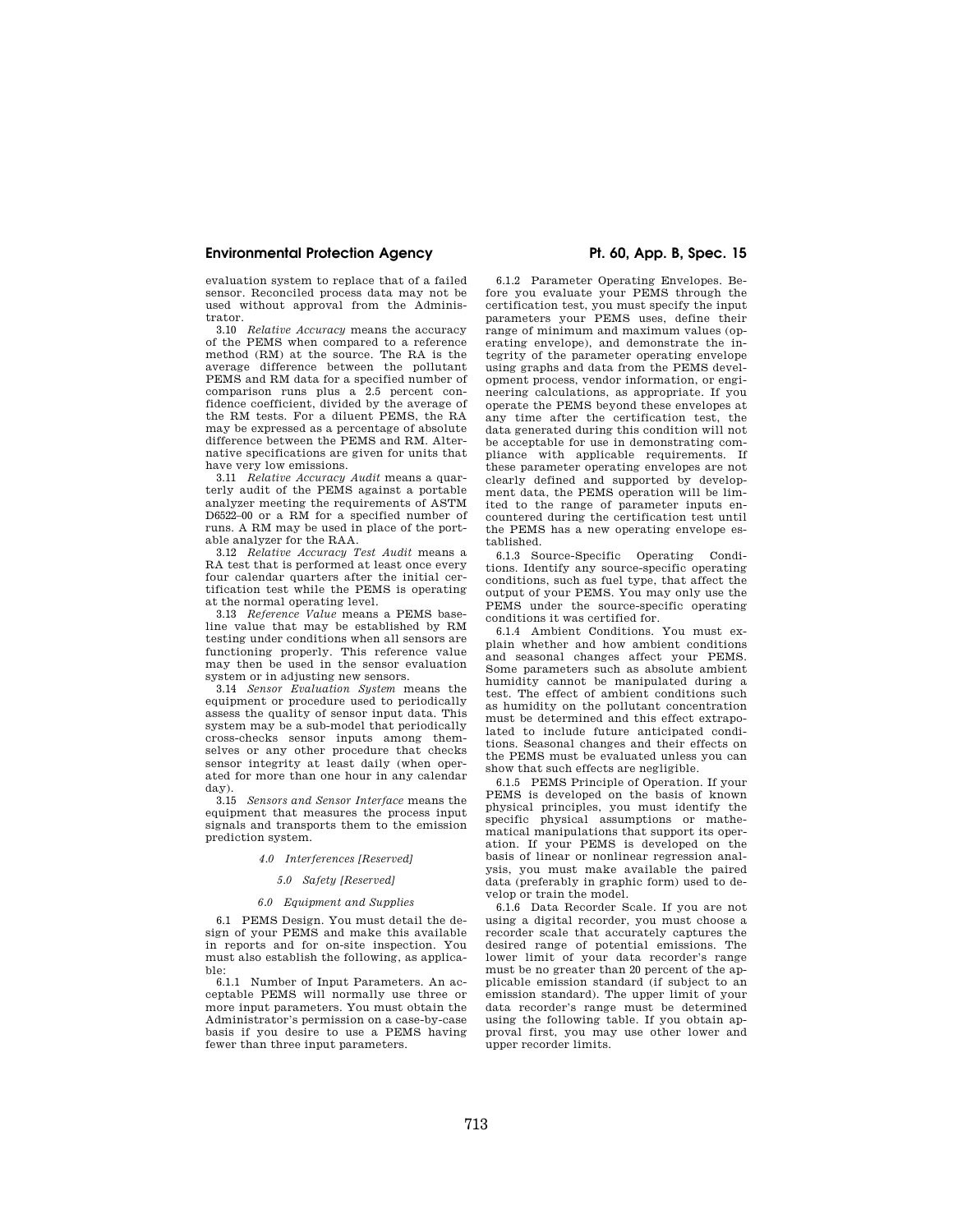## **Pt. 60, App. B, Spec. 15 40 CFR Ch. I (7–1–09 Edition)**

| If PEMS is measuring.                                                                                                                                                                                                                           | And if. $\ldots$                                                                                                                                                                                                                                                                                                                                                                        | Then your upper limit.                                                                                |
|-------------------------------------------------------------------------------------------------------------------------------------------------------------------------------------------------------------------------------------------------|-----------------------------------------------------------------------------------------------------------------------------------------------------------------------------------------------------------------------------------------------------------------------------------------------------------------------------------------------------------------------------------------|-------------------------------------------------------------------------------------------------------|
| Uncontrolled emissions, such as $NOx$ at<br>the stack of a natural gas-fired boiler.<br>Uncontrolled emissions, such as $NOx$ at<br>the stack of a natural gas-fired boiler.<br>Continual compliance emissions for an<br>applicable regulation. | No other regulation sets an upper limit<br>for the data recorder's range.<br>Another regulation sets an upper limit for<br>the data recorder's range.<br>Must be 1.5 to 2.0 times concentration<br>of the emission standard that applies<br>to your emission unit.<br>Must be 1.1 to 1.5 times the concentra-<br>tion of the emission standard that ap-<br>plies to your emission unit. | Must be 1.25 to 2 times the average po-<br>tential emission level<br>Must follow the other regulation |

6.1.7 Sensor Location and Repair. We recommend you install sensors in an accessible location in order to perform repairs and replacements. Permanently installed platforms or ladders may not be needed. If you install sensors in an area that is not accessible, you may be required to shut down the emissions unit to repair or replace a sensor. Conduct a new RATA after replacing a sensor. All sensors must be calibrated as often as needed but at least as often as recommended by the manufacturers.

6.1.8 Sensor Evaluation System. Your PEMS must be designed to perform automatic or manual determination of defective sensors on at least a daily basis. This sensor evaluation system may consist of a sensor validation sub-model, a comparison of redundant sensors, a spot check of sensor input readings at a reference value, operation, or emission level, or other procedure that detects faulty or failed sensors. Some sensor evaluation systems generate substitute values (reconciled data) that are used when a sensor is perceived to have failed. You must obtain prior approval before using reconciled data.

6.1.9 Parameter Envelope Exceedances. Your PEMS must include a plan to detect and notify the operator of parameter envelope exceedances. Emission data collected outside the ranges of the sensor envelopes will not be considered quality assured.

6.2 Recordkeeping. All valid data recorded by the PEMS must be used to calculate the emission value.

#### *7.0 Reagents and Standards [Reserved]*

#### *8.0 Sample Collection, Preservation, Storage, and Transport*

8.1 Initial Certification. Use the following procedure to certify your PEMS. Complete all PEMS training before the certification begins.

8.2 Relative Accuracy Test.

8.2.1 Reference Methods. Unless otherwise specified in the applicable regulations, you must use the test methods in Appendix A of this part for the RM test. Conduct the RM tests at three operating levels of the key parameter that most affects emissions (*e.g.*, load level). Conduct the specified number of RM tests at the low (minimum to 50 percent of maximum), mid (an intermediary level between the low and high levels), and high (80 percent to maximum) key parameter operating levels, as practicable. If these levels are not practicable, vary the key parameter range as much as possible over three levels.

8.2.2 Number of RM Tests for Excess Emission PEMS. For PEMS used for excess emission reporting, conduct at least the following number of RM tests at the following key parameter operating levels:

(1) Three at a low level.

- (2) Three at a mid level.
- (3) Three at a high level.

You may choose to perform more than nine total RM tests. If you perform more than nine tests, you may reject a maximum of three tests as long as the total number of test results used to determine the RA is nine or greater and each operating level has at least three tests. You must report all data, including the rejected data.

8.2.3 Number of RM Tests for Continual Compliance PEMS. For PEMS used to determine compliance, conduct at least the following number of RM tests at the following key parameter operating levels:

(1) Nine at a low level.

- (2) Nine at a mid level.
- (3) Nine at a high level.

You may choose to perform more than 9 RM runs at each operating level. If you perform more than 9 runs, you may reject a maximum of three runs per level as long as the total number of runs used to determine the RA at each operating level is 9 or greater.

8.2.4 Reference Method Measurement Location. Select an accessible measurement point for the RM that will ensure you measure emissions representatively. Ensure the location is at least two equivalent stack diameters downstream and half an equivalent diameter upstream from the nearest flow disturbance such as the control device, point of pollutant generation, or other place where the pollutant concentration or emission rate can change. You may use a half diameter downstream instead of the two diameters if you meet both of the following conditions: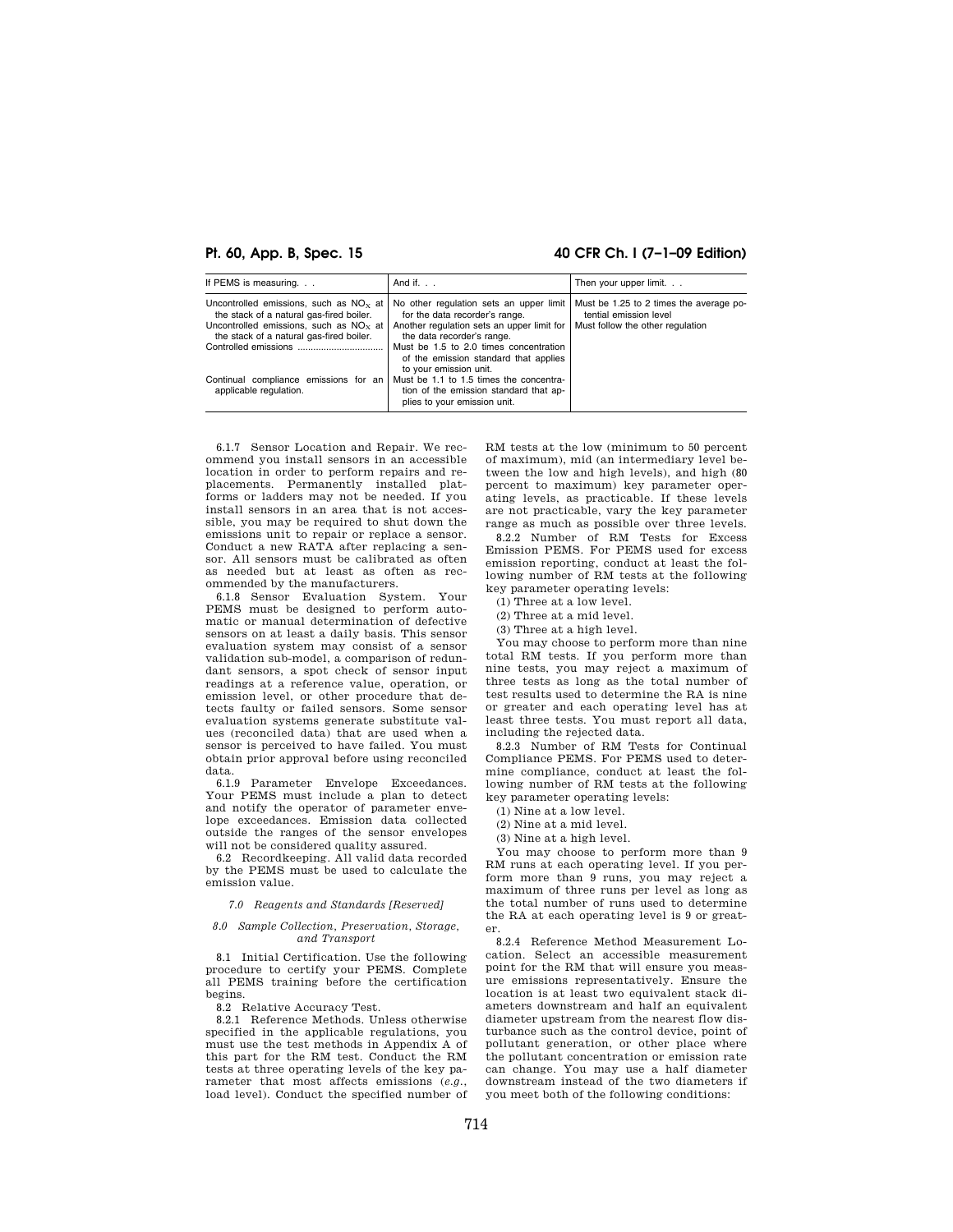(1) Changes in the pollutant concentration are caused solely by diluent leakage, such as leaks from air heaters.

(2) You measure pollutants and diluents simultaneously at the same locations.

8.2.5 Traverse Points. Select traverse points that ensure representative samples. Conduct all RM tests within 3 cm of each selected traverse point but no closer than 3 cm to the stack or duct wall. The minimum requirement for traverse points are as follows:

(1) Establish a measurement line across the stack that passes through the center and in the direction of any expected stratification.

(2) Locate a minimum of three traverse points on the line at 16.7, 50.0, and 83.3 percent of the stack inside diameter.

(3) Alternatively, if the stack inside diameter is greater than 2.4 meters, you may locate the three traverse points on the line at 0.4, 1.2, and 2.0 meters from the stack or duct wall. You may not use this alternative option after wet scrubbers or at points where two streams with different pollutant concentrations are combined. You may select different traverse points if you demonstrate and provide verification that it provides a representative sample. You may also use the traverse point specifications given the RM.

8.2.6 Relative Accuracy Procedure. Perform the number of RA tests at the levels required in Sections 8.2.2 and 8.2.3. For integrated samples (*e.g.*, Method 3A or 7E), make

a sample traverse of at least 21 minutes, sampling for 7 minutes at each traverse point. For grab samples (*e.g.*, Method 3 or 7), take one sample at each traverse point, scheduling the grab samples so that they are taken simultaneously (within a 3-minute period) or at an equal interval of time apart over a 21-minute period. A test run for grab samples must be made up of at least three separate measurements. Where multiple fuels are used in the monitored unit and the fuel type affects the predicted emissions, determine a RA for each fuel unless the effects of the alternative fuel on predicted emissions or diluent were addressed in the model training process. The unit may only use fuels that have been evaluated this way.

8.2.7 Correlation of RM and PEMS Data. Mark the beginning and end of each RM test run (including the exact time of day) on the permanent record of PEMS output. Correlate the PEMS and the RM test data by the time and duration using the following steps:

A. Determine the integrated pollutant concentration for the PEMS for each corresponding RM test period.

B. Consider system response time, if important, and confirm that the pair of results is on a consistent moisture, temperature, and diluent concentration basis.

C. Compare each average PEMS value to the corresponding average RM value. Use the following guidelines to make these comparisons.

| lf                                                                                                                       | Then                                                                                                                                                                              | And then                                                                           |
|--------------------------------------------------------------------------------------------------------------------------|-----------------------------------------------------------------------------------------------------------------------------------------------------------------------------------|------------------------------------------------------------------------------------|
| The RM has an instrumental or integrated<br>non-instrumental sampling technique.<br>The RM has a grab sampling technique | Directly compare RM and PEMS results.<br>Average the results from all grab sam-<br>ples taken during the test run. The<br>test run must include ≥3 separate grab<br>measurements. | Compare this average RM result with<br>the PEMS result obtained during the<br>run. |

Use the paired PEMS and RM data and the equations in Section 12.2 to calculate the RA in the units of the applicable emission standard. For this 3-level RA test, calculate the RA at each operation level.

8.3 Statistical Tests for PEMS that are Used for Continual Compliance. In addition to the RA determination, evaluate the paired RA and PEMS data using the following statistical tests.

8.3.1 Bias Test. From the RA data taken at the mid-level, determine if a bias exists between the RM and PEMS. Use the equations in Section 12.3.1.

8.3.2 F-test. Perform a separate F-test for the RA paired data from each operating level to determine if the RM and PEMS variances differ by more than might be expected from chance. Use the equations in Section 12.3.2.

8.3.3 Correlation Analysis. Perform a correlation analysis using the RA paired data from all operating levels combined to deter-

mine how well the RM and PEMS correlate. Use the equations in Section 12.3.3. The correlation is waived if the process cannot be varied to produce a concentration change sufficient for a successful correlation test because of its technical design. In such cases, should a subsequent RATA identify a variation in the RM measured values by more than 30 percent, the waiver will not apply, and a correlation analysis test must be performed at the next RATA.

8.4 Reporting. Summarize in tabular form the results of the RA and statistical tests. Include all data sheets, calculations, and charts (records of PEMS responses) necessary to verify that your PEMS meets the performance specifications. Include in the report the documentation used to establish your PEMS parameter envelopes.

8.5 Reevaluating Your PEMS After a Failed Test, Change in Operations, or Change in Critical PEMS Parameter. After initial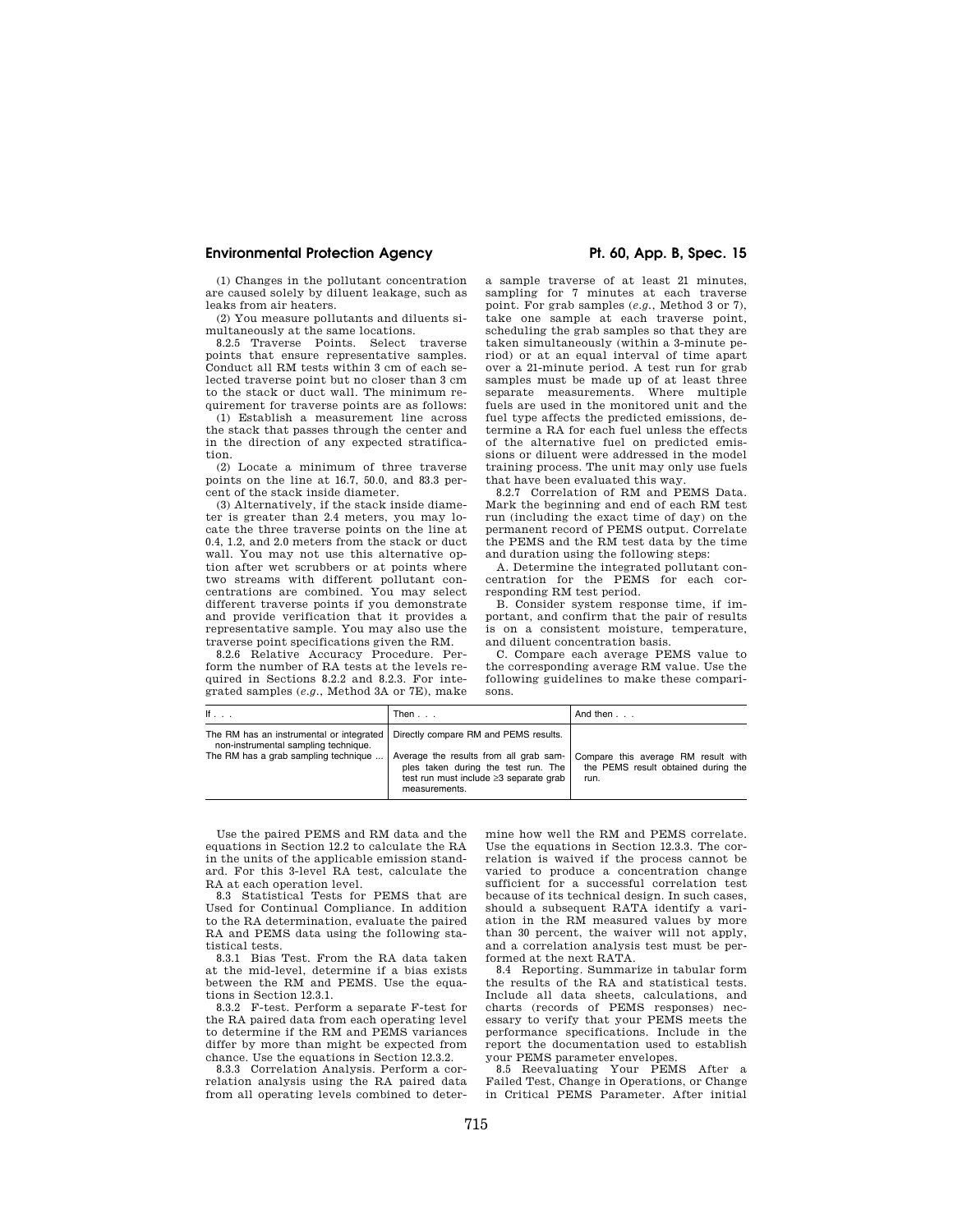certification, if your PEMS fails to pass a quarterly RAA or yearly RATA, or if changes occur or are made that could result in a significant change in the emission rate (*e.g.*, turbine aging, process modification, new process operating modes, or changes to emission controls), your PEMS must be recertified using the tests and procedures in Section 8.1. For example, if you initially developed your PEMS for the emissions unit operating at 80–100 percent of its range, you would have performed the initial test under these conditions. Later, if you wanted to operate the emission unit at 50–100 percent of its range, you must conduct another RA test and statistical tests, as applicable, to verify that the new conditions of 50–100 percent of range are functional. These tests must dem-

### **Pt. 60, App. B, Spec. 15 40 CFR Ch. I (7–1–09 Edition)**

onstrate that your PEMS provides acceptable data when operating in the new range or with the new critical PEMS parameter(s). The requirements of Section 8.1 must be completed by the earlier of 60 unit operating days or 180 calendar days after the failed RATA or after the change that caused a significant change in emission rate.

#### *9.0 Quality Control*

You must incorporate a QA plan beyond the initial PEMS certification test to verify that your system is generating quality-assured data. The QA plan must include the components of this section.

9.1 QA/QC Summary. Conduct the applicable ongoing tests listed below.

| Test                                          | PEMS regulatory purpose | Acceptability                                          | Frequency                                                   |
|-----------------------------------------------|-------------------------|--------------------------------------------------------|-------------------------------------------------------------|
| Sensor Evaluation                             |                         | 3-test average ≤10% of simulta-<br>neous PEMS average. | Daily<br>Each quarter ex-<br>cept quarter<br>when RATA      |
|                                               | All                     | Same as for RA in Sec. 13.1                            | performed<br>Yearly in quarter<br>when RAA not<br>performed |
|                                               |                         |                                                        | Bias test passed<br>(no correction<br>factor needed)        |
| PEMS Training                                 |                         |                                                        | Optional after ini-<br>tial and subse-<br>quent RATAs       |
| Sensor Evaluation Alert Test (op-<br>tional). |                         |                                                        | After each PEMS<br>training                                 |

ONGOING QUALITY ASSURANCE TESTS

9.2 Daily Sensor Evaluation Check. Your sensor evaluation system must check the integrity of each PEMS input at least daily.

9.3 Quarterly Relative Accuracy Audits. In the first year of operation after the initial certification, perform a RAA consisting of at least three 30-minute portable analyzer or RM determinations each quarter a RATA is not performed. The average of the 3 portable analyzer or RM determinations must not differ from the simultaneous PEMS average value by more than 10 percent of the analyzer or RM value or the test is failed. If a PEMS passes all quarterly RAAs in the first year and also passes the subsequent yearly RATA in the second year, you may elect to perform a single mid-year RAA in the second year in place of the quarterly RAAs. This option may be repeated, but only until the PEMS fails either a mid-year RAA or a yearly RATA. When such a failure occurs, you must resume quarterly RAAs in the quarter following the failure and continue conducting quarterly RAAs until the PEMS successfully passes both a year of quarterly RAAs and a subsequent RATA.

9.4 Yearly Relative Accuracy Test Audit. Perform a minimum 9-run RATA at the normal operating level on a yearly basis in the quarter that the RAA is not performed.

#### *10.0 Calibration and Standardization [Reserved]*

- *11.0 Analytical Procedure [Reserved]*
- *12.0 Calculations and Data Analysis* 
	- 12.1 Nomenclature
- B = PEMS bias adjustment factor.
- cc = Confidence coefficient.
- $d_i$  = Difference between each RM and PEMS run.
- $\bar{d}$  = Arithmetic mean of differences for all runs.
- $e_i$  = Individual measurement provided by the PEMS or RM at a particular level.
- $e_m$  = Mean of the PEMS or RM measurements at a particular level.
- at a particular level.<br>  $e_p =$  Individual measurement provided by the PEMS.
- $e_v$  = Individual measurement provided by the RM.
- $F =$ Calculated F-value.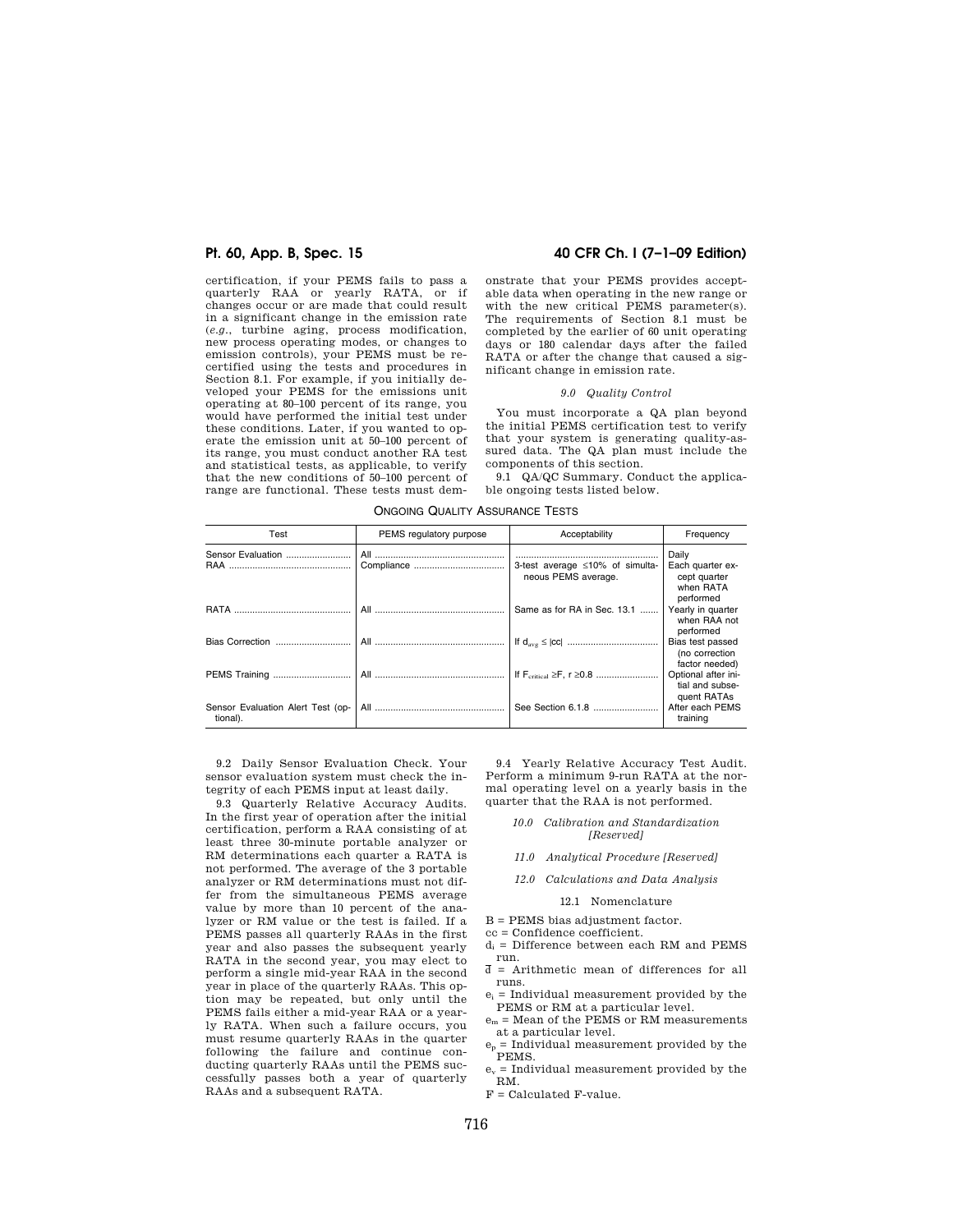$n =$  Number of RM runs.

- $PEMS_i = Individual measurement provided$ by the PEMS.
- PEMSiAdjusted = Individual measurement provided by the PEMS adjusted for bias.PEMS = Mean of the values provided by the PEMS at the normal operating range during the bias test.
- r = Coefficient of correlation.

RA = Relative accuracy.

- $RAA = Relative accuracy audit.RM = Aver$ age RM value (or in the case of the RAA, the average portable analyzer value). In cases where the average emissions for the test are less than 50 percent of the applicable standard, substitute the emission standard value here in place of the average RM value.
- $S_d$  = Standard deviation of differences.
- S2 = Variance of your PEMS or RM.
- $t_{0.025}$  = t-value for a one-sided, 97.5 percent confidence interval (see Table 16–1).

12.2 Relative Accuracy Calculations. Calculate the mean of the RM values. Calculate the differences between the pairs of observations for the RM and the PEMS output sets. Finally, calculate the mean of the differences, standard deviation, confidence coefficient, and PEMS RA, using Equations 16– 1, 16–2, 16–3, and 16–4, respectively. For compliance PEMS, calculate the RA at each test level. The PEMS must pass the RA criterion at each test level.

12.2.1 Arithmetic Mean. Calculate the arithmetic mean of the differences between paired RM and PEMS observations using Equation 16–1.

$$
\overline{d} = \frac{1}{n} \sum_{i=1}^{n} d_i
$$
 Eq. 16-1

12.2.2 Standard Deviation. Calculate the standard deviation of the differences using Equation 16–2 (positive square root).

$$
s_d = \sqrt{\frac{\sum_{i=1}^{n} d_i^2 - \frac{\left(\sum_{i=1}^{n} d_i\right)^2}{n}}{n-1}}
$$
 Eq. 16-2

12.2.3 Confidence Coefficient. Calculate the confidence coefficient using Equation 16– 3 and Table 16–1.

$$
cc = t_{0.025} \frac{S_d}{\sqrt{n}} \qquad Eq. 16-3
$$

12.2.4 Relative Accuracy. Calculate the RA of your data using Equation 16–4.

$$
RA = \frac{\left|\overline{d}\right| + \left|cc\right|}{\overline{RM}} \times 100 \qquad Eq. 16-4
$$

12.3 Compliance PEMS Statistical Tests. If your PEMS will be used for continual compliance purposes, conduct the following tests using the information obtained during the RA tests. For the pollutant measurements at any one test level, if the mean value of the RM is less than either 10 ppm or 5 percent of the emission standard, all statistical tests are waived at that specific test level. For diluent measurements at any one test level, if the mean value of the RM is less than 3 percent of span, all statistical tests are waived for that specific test level.

12.3.1 Bias Test. Conduct a bias test to determine if your PEMS is biased relative to the RM. Determine the PEMS bias by comparing the confidence coefficient obtained from Equation 16–3 to the arithmetic mean of the differences determined in Equation 16– 1. If the arithmetic mean of the differences  $(\bar{d})$  is greater than the absolute value of the confidence coefficient (cc), your PEMS must incorporate a bias factor to adjust future PEMS values as in Equation 16–5.

$$
PEMS_{iAdjusted} = PEMS_i \times B
$$
 Eq. 16-5

Where:

$$
B = 1 + \frac{\left|\overline{d}\right|}{PEMS}
$$
 Eq. 16-6a

*S*  $e_i - e$ *n Eq.* 16-6  $\sum_{i=1}$ <sup>(e<sub>i</sub> – e<sub>m</sub>)</sup> 2  $=\frac{i-1}{n-1}$  $(e_i - e_m)$ −  $\sum_{i=1}$ Determine if the variance of the PEMS data

*n*

12.3.2 F-test. Conduct an F-test for each of the three RA data sets collected at different test levels. Calculate the variances of the PEMS and the RM using Equation 16–6.

is significantly different from that of the RM data at each level by calculating the F-value using Equation 16–7.

2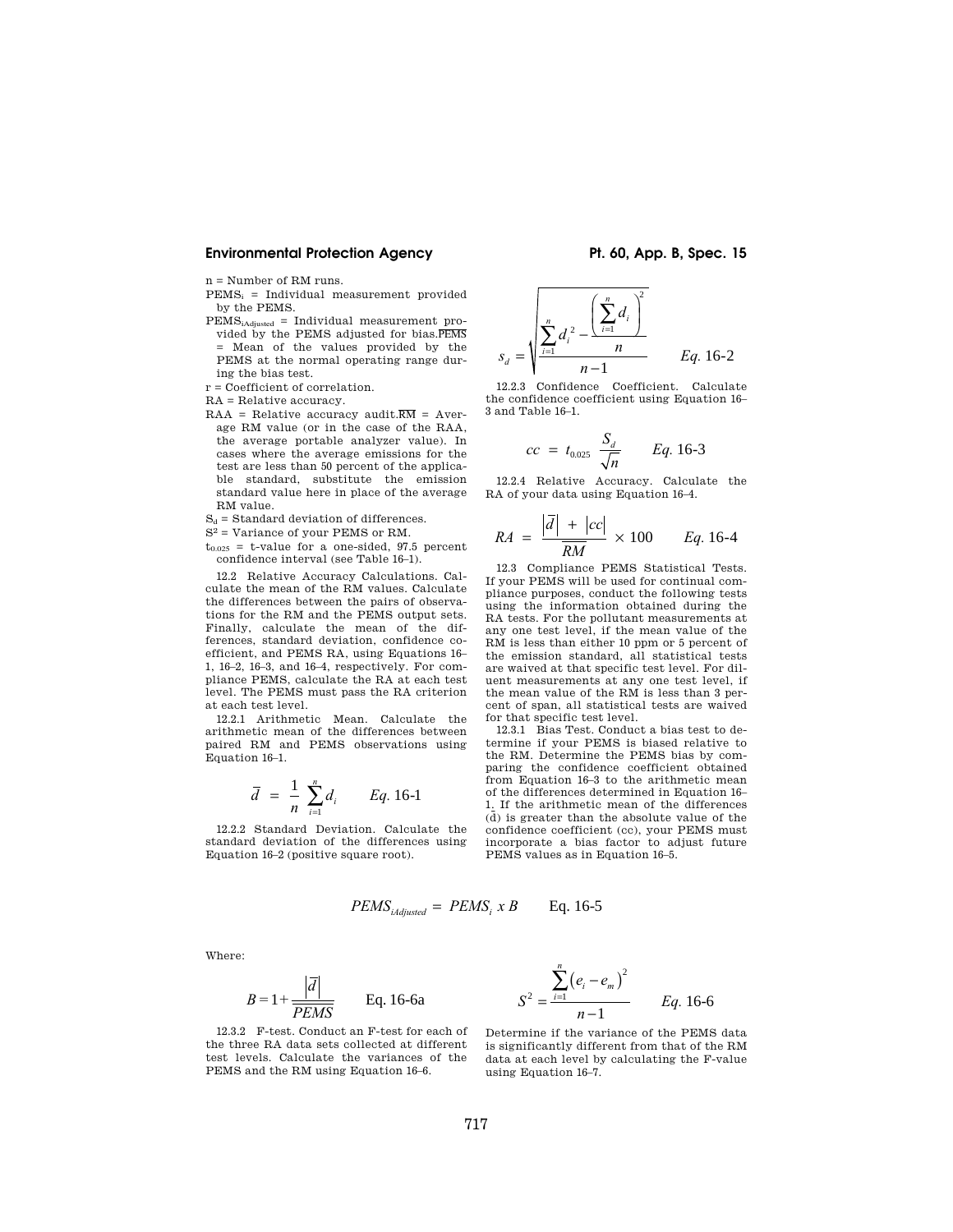$$
F = \frac{S^2 \text{ PEMS}}{S^2 \text{RM}} \qquad \text{Eq. 16-7}
$$

Compare the calculated F-value with the critical value of F at the 95 percent confidence level with n–1 degrees of freedom. The critical value is obtained from Table 16– 2 or a similar table for F-distribution. If the calculated F-value is greater than the critical value at any level, your proposed PEMS is unacceptable. For pollutant PEMS measurements, if the standard deviation of the RM is less than either 3 percent of the span or 5 ppm, use a RM standard deviation of either 5 ppm or 3 percent of span. For diluent

### **Pt. 60, App. B, Spec. 15 40 CFR Ch. I (7–1–09 Edition)**

PEMS measurements, if the standard deviation of the reference method is less than 3 percent of span, use a RM standard deviation of 3 percent of span.

12.3.3 Correlation Analysis. Calculate the correlation coefficient either manually using Eq. 16–8, on a graph, or by computer using all of the paired data points from all operating levels. Your PEMS correlation must be 0.8 or greater to be acceptable. If during the initial certification test, your PEMS data are determined to be auto-correlated according to the procedures in 40 CFR 75.41(b)(2), or if the signal-to-noise ratio of the data is less than 4, then the correlation analysis is permanently waived.

$$
r = \frac{\sum epev - (\sum ep)(\sum ev)/n}{\sqrt{\left[\left(\sum ep^2 - (\sum ep)^2/n\right)\left(\sum ev^2 - (\sum ev)^2/n\right)\right]}} \qquad Eq. 16-8
$$

12.4 Relative Accuracy Audit. Calculate the quarterly RAA using Equation 16–4.

$$
RAA = \frac{\overline{PEMS} - \overline{RM}}{\overline{RM}} \times 100 \qquad Eq. 16-9
$$

#### *13.0 Method Performance*

13.1 PEMS Relative Accuracy. The RA must not exceed 10 percent if the PEMS measurements are greater than 100 ppm or 0.2 lbs/mm Btu. The RA must not exceed 20 percent if the PEMS measurements are between 100 ppm (or 0.2 lb/mm Btu) and 10 ppm (or 0.05 lb/mm Btu). For measurements below 10 ppm, the absolute mean difference between the PEMS measurements and the RM measurements must not exceed 2 pppm. For diluent PEMS, an alternative criterion of  $\pm$  1 percent absolute difference between the PEMS and RM may be used if less stringent.

13.2 PEMS Bias. Your PEMS data is considered biased and must be adjusted if the arithmetic mean (d) is greater than the absolute value of the confidence coefficient (cc) in Equations 16.1 and 16.3. In such cases, a bias factor must be used to correct your PEMS data.

13.3 PEMS Variance. Your calculated Fvalue must not be greater than the critical F-value at the 95-percent confidence level for your PEMS to be acceptable.

13.4 PEMS Correlation. Your calculated rvalue must be greater than or equal to 0.8 for your PEMS to be acceptable.

13.5 Relative Accuracy Audits. The average of the 3 portable analyzer or RM determinations must not differ from the simultaneous PEMS average value by more than 10 percent of the analyzer or RM value.

*14.0 Pollution Prevention [Reserved]* 

*15.0 Waste Management [Reserved]* 

*16.0 References [Reserved]* 

#### *17.0 Tables, Diagrams, Flowcharts, and Validation Data*

TABLE 16–1—T-VALUES FOR ONE-SIDED, 97.5 PERCENT CONFIDENCE INTERVALS FOR SELECTED SAMPLE SIZES\*

|   | <b>ს</b> ი ი25 | n-        | <b>40.025</b> |  |
|---|----------------|-----------|---------------|--|
| ◠ | 12.706         | 16        | 2.131         |  |
| 3 | 4.303          |           | 2.120         |  |
|   | 3.182          | 18        | 2.110         |  |
| 5 | 2 776          | 19        | 2.101         |  |
| 6 | 2.571          | 20        | 2.093         |  |
|   | 2.447          | $^{\sim}$ | 2.086         |  |
| 8 | 2.365          | 22        | 2.080         |  |
| 9 | 2.306          | 23        | 2.074         |  |
|   |                | 24        | 2.069         |  |
|   |                | 25        | .064          |  |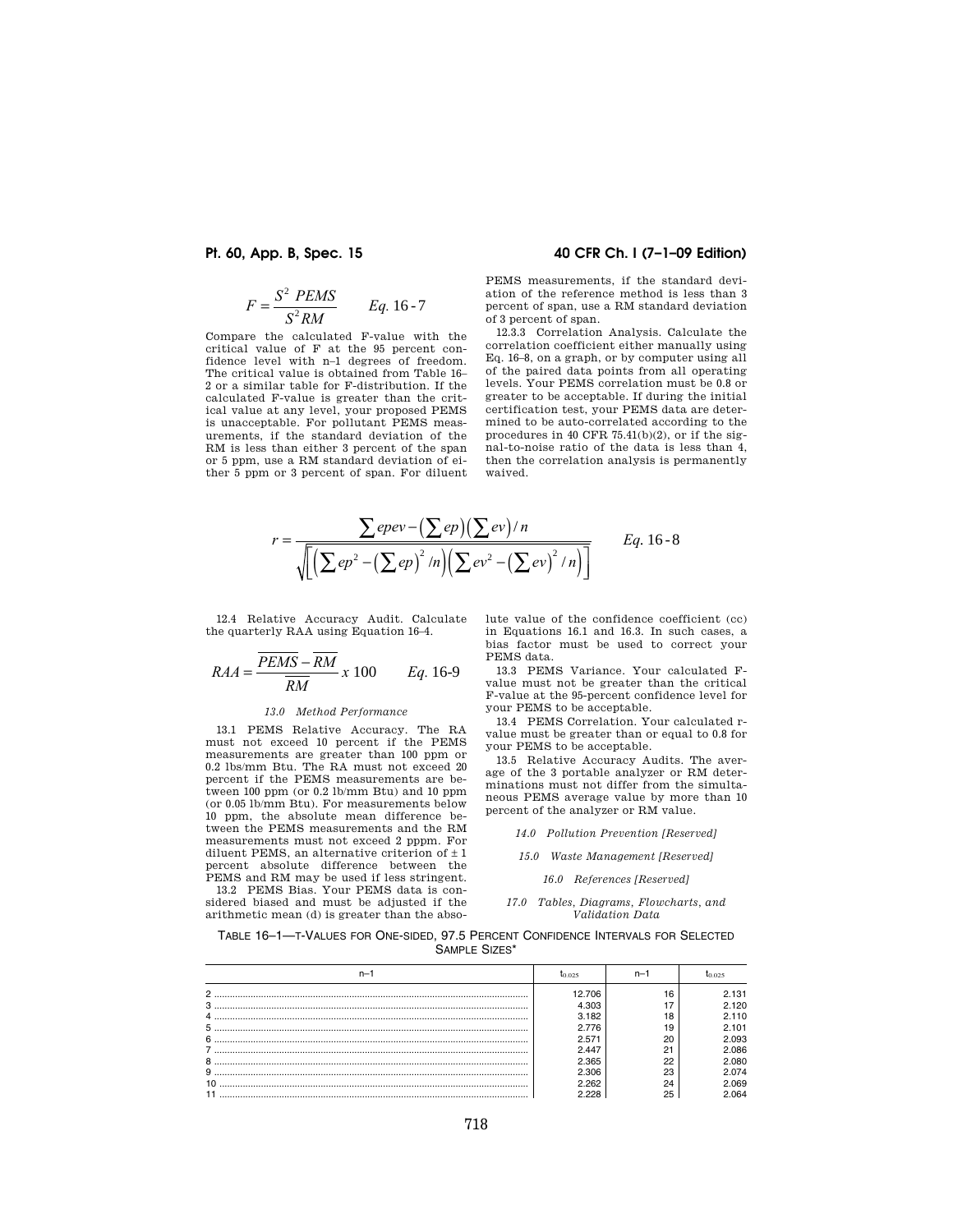TABLE 16–1—T-VALUES FOR ONE-SIDED, 97.5 PERCENT CONFIDENCE INTERVALS FOR SELECTED SAMPLE SIZES\*—Continued

| n- | $I_{0.025}$ | n-                 | <b>40.025</b> |  |
|----|-------------|--------------------|---------------|--|
| 10 | 2.201       | 26                 | .060          |  |
| 10 | 2.179       | $\sim$<br><u>.</u> | 2.056         |  |
|    | 2.160       | 28                 | 2.052         |  |
|    | 2.145       | 29                 | Table         |  |

\* Use n equal to the number of data points (n–1 equals the degrees of freedom).